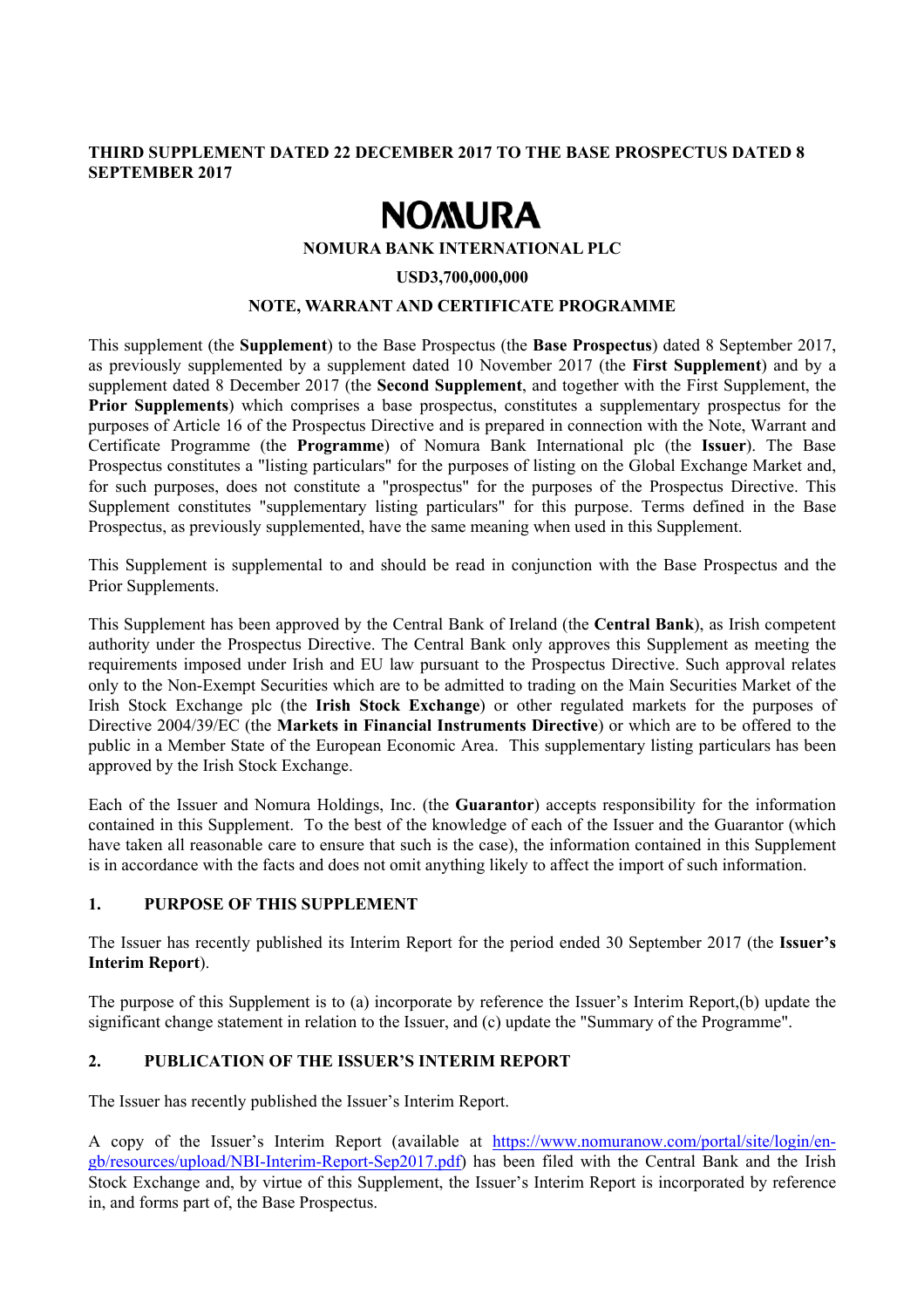#### **3. UPDATE OF THE SIGNIFICANT CHANGE STATEMENT**

There has been no significant change in the financial or trading position of the Guarantor or the Nomura Group since 30 September 2017. There has been no significant change in the financial position of the Issuer since 30 September 2017. There has been no material adverse change in the prospects of the Issuer or the Guarantor since 31 March 2017.

#### **4. UPDATE OF THE "SUMMARY OF THE PROGRAMME"**

The Summary of the Base Prospectus shall be deemed updated and replaced with the Summary in the Annex to this Supplement.

#### **5. GENERAL**

All references to pages in this Supplement are to the original unsupplemented Base Prospectus, notwithstanding any amendments described herein.

To the extent that there is any inconsistency between (a) any statement in this Supplement or any statement incorporated by reference into this Supplement and (b) any other statement in or incorporated by reference in the Base Prospectus, the statements in (a) above will prevail.

Save as disclosed in this Supplement and the Prior Supplements, there has been no other significant new factor, material mistake or inaccuracy relating to information included in the Base Prospectus since the publication of the Base Prospectus.

Copies of all documents incorporated by reference in the Base Prospectus can be obtained from the Principal Agent as described on page 169 of the Base Prospectus.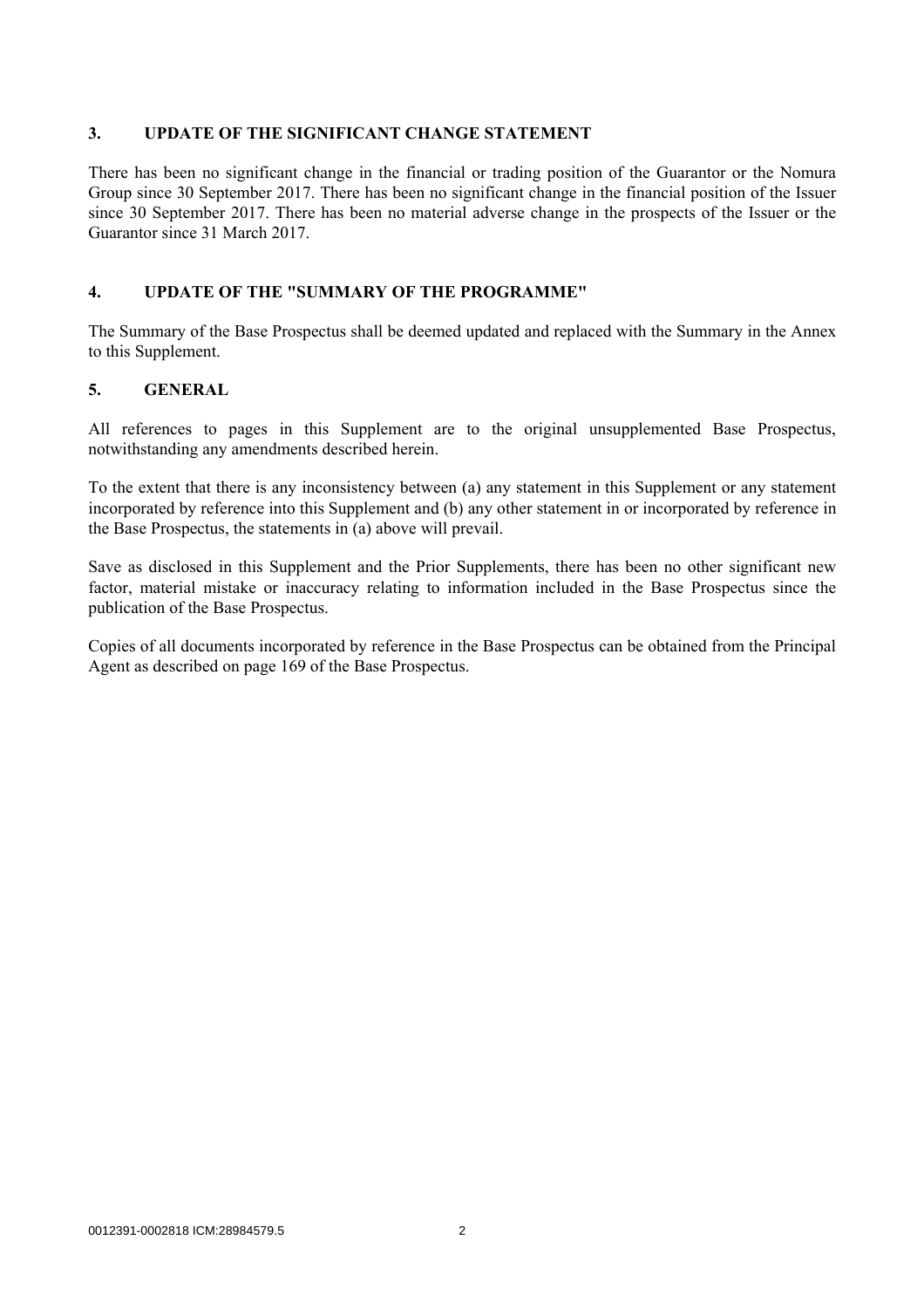#### **ANNEX**

#### **SUMMARY OF THE PROGRAMME**

#### *The following section applies to Non-Exempt Securities only.*

*Summaries are made up of disclosure requirements known as "Elements". These Elements are numbered in Section A – E (A.1 – E.7). This Summary contains all the Elements required to be included in a summary for this type of Security, the Issuer and the Guarantor. Because some Elements are not required to be addressed, there may be gaps in the numbering sequence of the Elements. Even though an Element may be required to be inserted in the summary because of the type of Security, the Issuer and the Guarantor, it is possible that no relevant information can be given regarding the Element. In this case a short description of the Element is included in the summary with the mention of "not applicable". Information described in the italicised drafting prompts will be completed (where applicable) when preparing the issue specific summary for a Series of Securities.*

| <b>Element</b> | <b>Title</b>                                                                                              |                                                                                                                                                                                                                                                                                                                                                                                                                                                                                                                                         |
|----------------|-----------------------------------------------------------------------------------------------------------|-----------------------------------------------------------------------------------------------------------------------------------------------------------------------------------------------------------------------------------------------------------------------------------------------------------------------------------------------------------------------------------------------------------------------------------------------------------------------------------------------------------------------------------------|
| A.1            | Warning that the<br>summary should<br>be read as an<br>introduction and<br>provision as to<br>claims      | This summary should be read as an introduction to the Base<br>$\bullet$<br>Prospectus and the applicable Final Terms.<br>Any decision to invest in the Securities should be based on<br>$\bullet$<br>consideration of the Base Prospectus as a whole, including any<br>documents incorporated by reference and the applicable Final<br>Terms.                                                                                                                                                                                           |
|                |                                                                                                           | Where a claim relating to the information contained in the Base<br>$\bullet$<br>Prospectus and the applicable Final Terms is brought before a<br>court, the plaintiff investor might, under the national legislation of<br>the Member State, have to bear the costs of translating the Base<br>Prospectus and the applicable Final Terms before the legal<br>proceedings are initiated.                                                                                                                                                 |
|                |                                                                                                           | Civil liability attaches only to those persons who have tabled the<br>$\bullet$<br>summary, including any translation hereof, but only if the summary<br>is misleading, inaccurate or inconsistent when read together with<br>the other parts of this Base Prospectus and the applicable Final<br>Terms or it does not provide, when read together with the other<br>parts of the Base Prospectus and the applicable Final Terms, key<br>information in order to aid investors when considering whether to<br>invest in the Securities. |
| A.2            | Consent as to use<br>of the Base<br>Prospectus, period<br>of validity and<br>other conditions<br>attached | Certain Tranches of Securities with a denomination or issue price of less<br>than $£100,000$ (or its equivalent in any other currency) may be offered<br>in circumstances where there is no exemption from the obligation under<br>the Prospectus Directive to publish a prospectus. Any such offer is<br>referred to as a Non-Exempt Offer.<br>Issue specific summary:                                                                                                                                                                 |

#### **Section A − Introduction and warnings**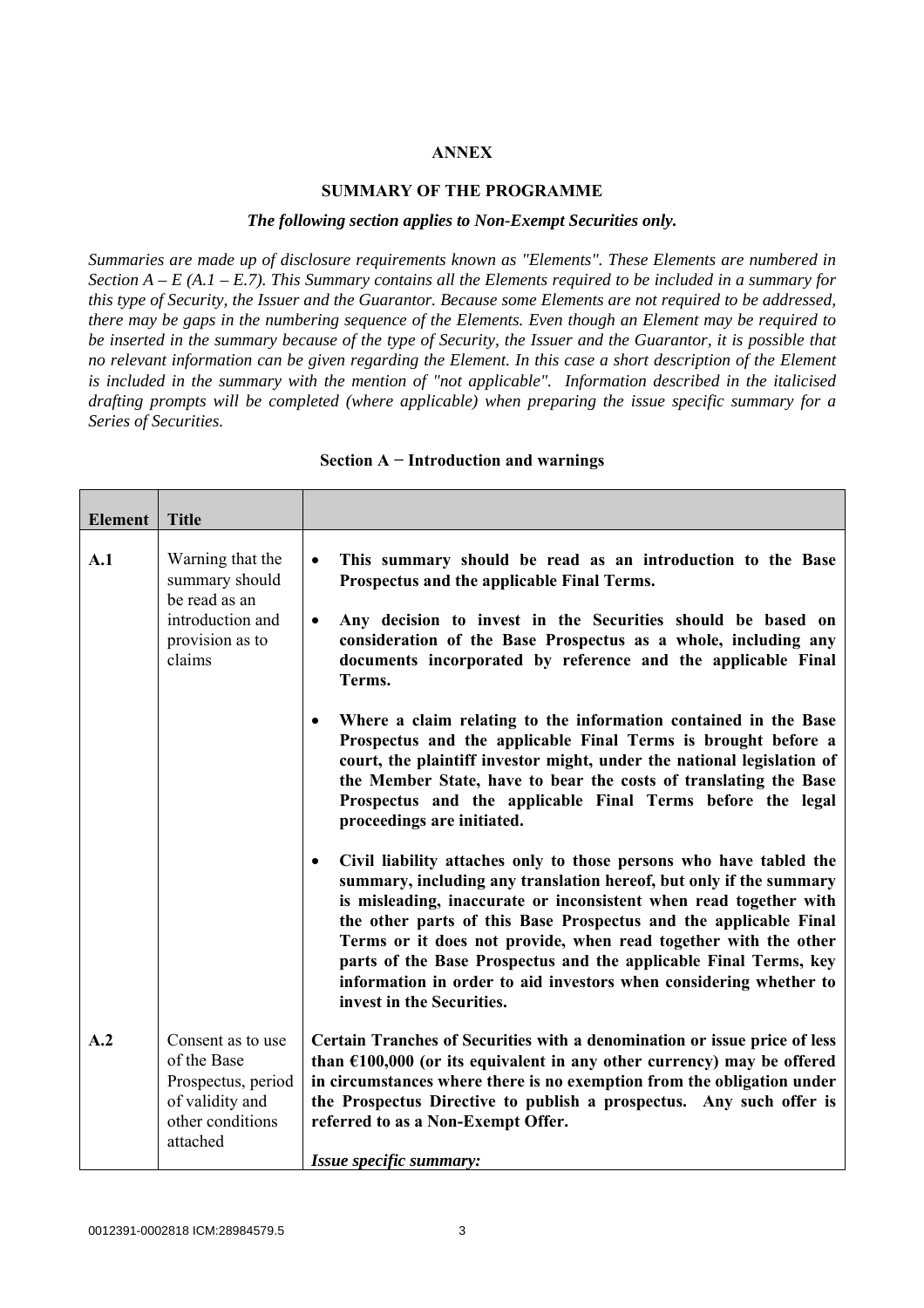| <b>Element</b> | <b>Title</b> |                                                                                                                                                                                                                                                                                                                                                                                                                                                                                                                    |
|----------------|--------------|--------------------------------------------------------------------------------------------------------------------------------------------------------------------------------------------------------------------------------------------------------------------------------------------------------------------------------------------------------------------------------------------------------------------------------------------------------------------------------------------------------------------|
|                |              | [Not Applicable – the Securities are not being offered to the public as part of<br>a Non-Exempt Offer.]                                                                                                                                                                                                                                                                                                                                                                                                            |
|                |              | [Consent: Subject to the conditions set out below, the Issuer consents to the<br>use of the Base Prospectus in connection with a Non-Exempt Offer of<br>Securities by the relevant Dealer, [names of specific financial intermediaries]<br>listed in final terms,] [and] [each financial intermediary whose name is<br>published on the Issuer's website (see the "Corporate Disclosure" section at<br>www.nomuranow.com) and identified as an Authorised Offeror in respect of<br>the relevant Non-Exempt Offer]. |
|                |              | Offer period: The Issuer's consent referred to above is given for Non-Exempt<br>Offers of Securities during [offer period for the issue to be specified here]<br>(the Offer Period).                                                                                                                                                                                                                                                                                                                               |
|                |              | Conditions to consent: The conditions to the Issuer's consent are that such<br>consent (a) is only valid during the Offer Period; and (b) only extends to the<br>use of the Base Prospectus to make Non-Exempt Offers of these Securities<br>in [specify each relevant Member State in which the particular Tranche of<br>Securities can be offered.                                                                                                                                                               |
|                |              | AN INVESTOR INTENDING TO PURCHASE OR PURCHASING<br>ANY SECURITIES IN A NON-EXEMPT OFFER FROM AN<br><b>AUTHORISED OFFEROR WILL DO SO, AND OFFERS AND SALES</b><br>OF SUCH TO AN INVESTOR BY SUCH AUTHORISED OFFEROR<br>WILL BE MADE, IN ACCORDANCE WITH THE TERMS AND<br><b>CONDITIONS OF THE OFFER IN PLACE BETWEEN SUCH</b>                                                                                                                                                                                       |
|                |              | AUTHORISED OFFEROR AND SUCH INVESTOR INCLUDING<br>ARRANGEMENTS IN RELATION TO PRICE, ALLOCATIONS,<br><b>EXPENSES AND SETTLEMENT. THE RELEVANT INFORMATION</b><br>WILL BE PROVIDED BY THE AUTHORISED OFFEROR AT THE                                                                                                                                                                                                                                                                                                 |
|                |              | <b>TIME OF SUCH OFFER.]</b>                                                                                                                                                                                                                                                                                                                                                                                                                                                                                        |

# **Section B – Issuer [and Guarantor]**

| <b>Element</b> | <b>Title</b>                                                           |                                                                                                                                                                         |
|----------------|------------------------------------------------------------------------|-------------------------------------------------------------------------------------------------------------------------------------------------------------------------|
| <b>B.1</b>     | Legal and<br>commercial<br>name of the<br>Issuer                       | Nomura Bank International plc.                                                                                                                                          |
| B.2            | Domicile/legal<br>form/<br>legislation/<br>country of<br>incorporation | The Issuer is a public limited company registered in England and Wales<br>under number 1981122 and was incorporated under the Companies Act<br>1985 on 22 January 1986. |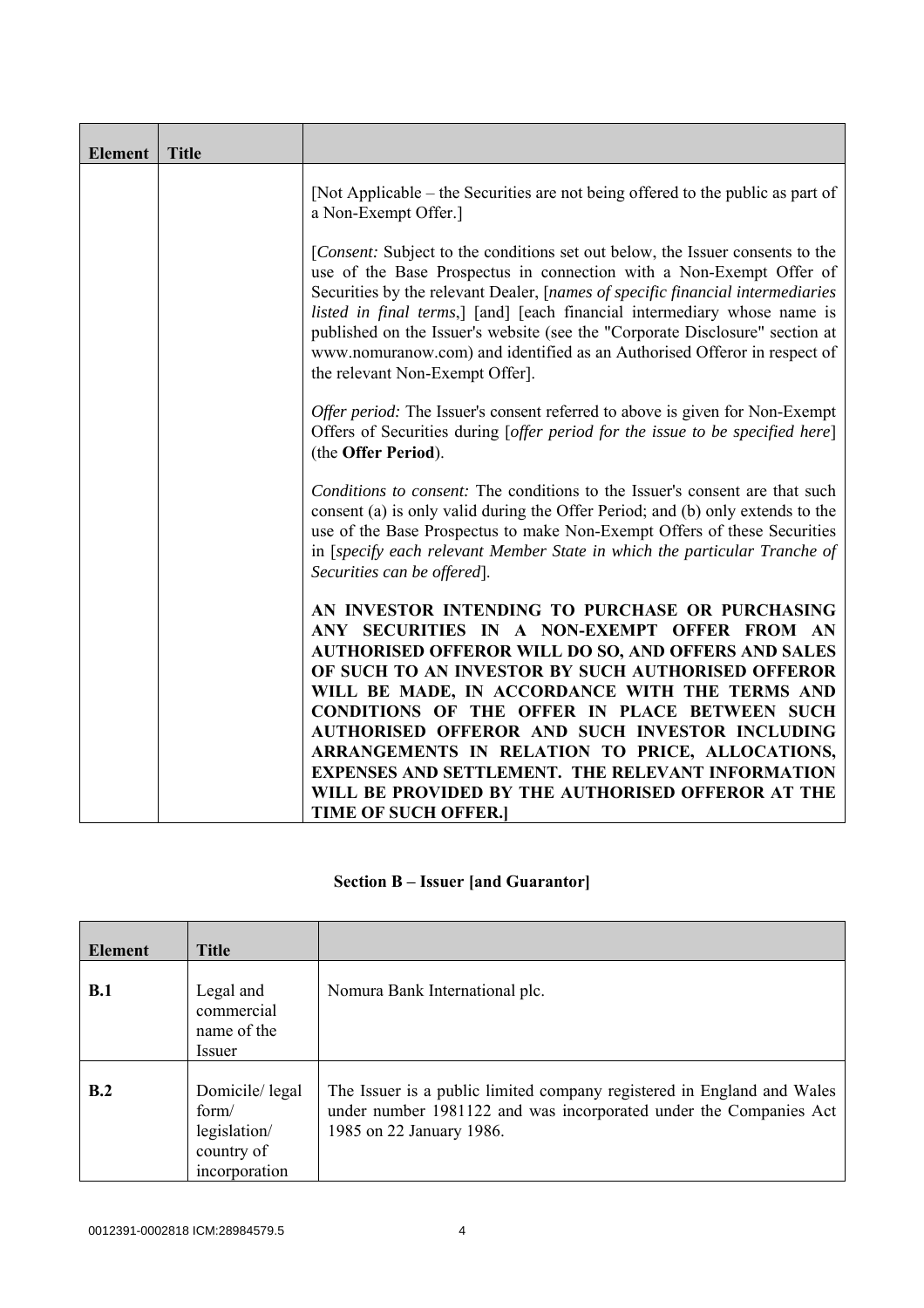| B.4b        | Trend<br>information<br>affecting the<br>Issuer and the<br>industries<br>in which it<br>operates | Not applicable, there are no known trends, uncertainties, demands,<br>commitments or events that are reasonably likely to have a material effect<br>on the Issuer and the industries in which it operates for at least the current<br>financial year.                                                                                                                                                                                                                                                  |                                                                                                                                                                                   |                    |
|-------------|--------------------------------------------------------------------------------------------------|--------------------------------------------------------------------------------------------------------------------------------------------------------------------------------------------------------------------------------------------------------------------------------------------------------------------------------------------------------------------------------------------------------------------------------------------------------------------------------------------------------|-----------------------------------------------------------------------------------------------------------------------------------------------------------------------------------|--------------------|
| B.5         | Description of<br>the Group                                                                      | The Issuer is a wholly owned subsidiary of Nomura Europe Holdings plc<br>(the main European holding company of the Nomura Group (as defined<br>below)) which in turn is a wholly owned subsidiary of Nomura Holdings,<br>Inc. (the Guarantor). The Guarantor is the ultimate holding company of<br>a group of companies and manages financial operations for those<br>subsidiary companies (together the Nomura Group). Nomura Holdings,<br>Inc. was formerly known as The Nomura Securities Co., Ltd. |                                                                                                                                                                                   |                    |
| B.9         | forecast<br>Profit<br>or estimate                                                                | Not applicable, no profit forecasts or estimates have been made in the<br>Base Prospectus in relation to the Issuer.                                                                                                                                                                                                                                                                                                                                                                                   |                                                                                                                                                                                   |                    |
| B.10        | Audit<br>report<br>qualifications                                                                | Not applicable, no qualifications are contained in any audit report<br>included in the Base Prospectus in relation to the Issuer.                                                                                                                                                                                                                                                                                                                                                                      |                                                                                                                                                                                   |                    |
| <b>B.12</b> |                                                                                                  | Selected historical key financial information                                                                                                                                                                                                                                                                                                                                                                                                                                                          |                                                                                                                                                                                   |                    |
|             | <b>Income Statement</b>                                                                          |                                                                                                                                                                                                                                                                                                                                                                                                                                                                                                        |                                                                                                                                                                                   |                    |
|             | 2017:                                                                                            |                                                                                                                                                                                                                                                                                                                                                                                                                                                                                                        | The key financial information below is extracted from the Issuer's audited non-consolidated<br>income statement and statement of comprehensive income for the year ended 31 March |                    |
|             |                                                                                                  |                                                                                                                                                                                                                                                                                                                                                                                                                                                                                                        | 31 March 2017                                                                                                                                                                     | 31 March 2016      |
|             |                                                                                                  |                                                                                                                                                                                                                                                                                                                                                                                                                                                                                                        |                                                                                                                                                                                   | (Thousands of USD) |
|             | Net interest income                                                                              |                                                                                                                                                                                                                                                                                                                                                                                                                                                                                                        | 35,201                                                                                                                                                                            | 26,819             |
|             | Net fee and commission income                                                                    |                                                                                                                                                                                                                                                                                                                                                                                                                                                                                                        | 53,777                                                                                                                                                                            | 87,514             |
|             | Dealing gain/(loss)                                                                              |                                                                                                                                                                                                                                                                                                                                                                                                                                                                                                        | (54,098)                                                                                                                                                                          | (87,368)           |
|             | Administrative expenses                                                                          |                                                                                                                                                                                                                                                                                                                                                                                                                                                                                                        | (12, 354)                                                                                                                                                                         | (13, 119)          |
|             | Profit/loss on ordinary activities<br>before taxation                                            |                                                                                                                                                                                                                                                                                                                                                                                                                                                                                                        | 18,366                                                                                                                                                                            | 118,327            |
|             | Tax charge on profit on ordinary<br>activities                                                   |                                                                                                                                                                                                                                                                                                                                                                                                                                                                                                        | (3,751)                                                                                                                                                                           | (24,208)           |
|             | Profit for the year                                                                              |                                                                                                                                                                                                                                                                                                                                                                                                                                                                                                        | 14,615                                                                                                                                                                            | 94,915             |

 $1$  By virtue of a Supplement dated 22 December 2017, selected key financial information for the six months ended 30 September 2017 together with comparative financial information for the same period in the previous financial year has been included. The significant change statement has been updated accordingly.

 $\overline{a}$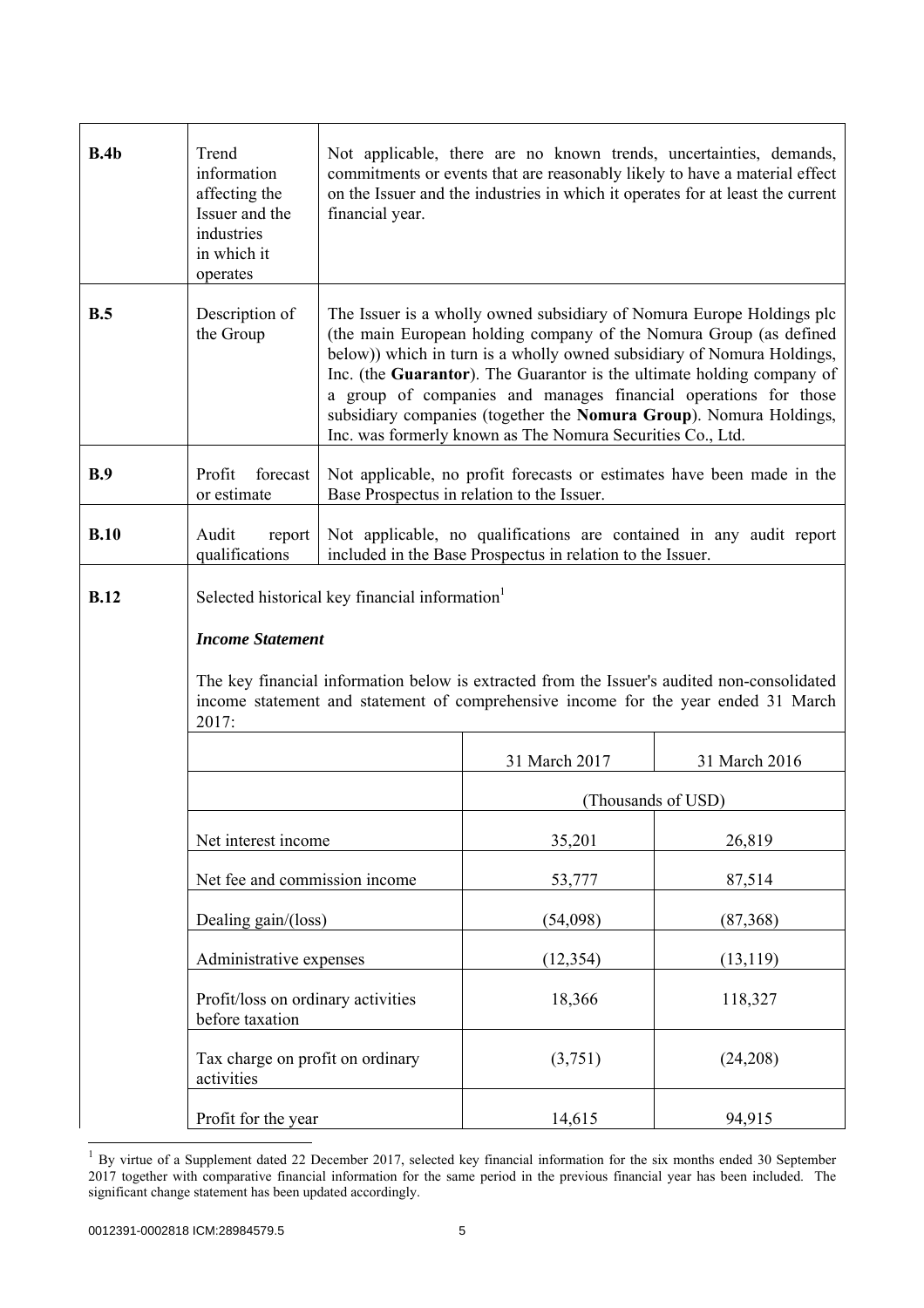| Total comprehensive income/(loss)<br>for the year                                                                                                                                                    | (51, 471)          | 95,020            |  |  |
|------------------------------------------------------------------------------------------------------------------------------------------------------------------------------------------------------|--------------------|-------------------|--|--|
| The key financial information below is extracted from the Issuer's unaudited non-<br>consolidated income statement and statement of comprehensive income for the period ending<br>30 September 2017: |                    |                   |  |  |
|                                                                                                                                                                                                      | 30 September 2017  | 30 September 2016 |  |  |
|                                                                                                                                                                                                      |                    | (restated)        |  |  |
|                                                                                                                                                                                                      | (Thousands of USD) |                   |  |  |
| Net interest income                                                                                                                                                                                  | 34,971             | 14,753            |  |  |
| Fee and commission income                                                                                                                                                                            | 23,258             | 34,784            |  |  |
| Fee and commission expense                                                                                                                                                                           | (2,872)            | (6, 854)          |  |  |
| Dealing loss                                                                                                                                                                                         | (37,707)           | (29, 262)         |  |  |
| Administrative expenses                                                                                                                                                                              | (6, 447)           | (6,129)           |  |  |
| Profit on ordinary activities before<br>taxation                                                                                                                                                     | 11,203             | 7,292             |  |  |
| Income tax expense                                                                                                                                                                                   | (2,129)            | (1, 458)          |  |  |
| Profit for the period                                                                                                                                                                                | 9,074              | 5,834             |  |  |
| Total comprehensive loss for the<br>period                                                                                                                                                           | (11,683)           | (56, 927)         |  |  |
| <b>Statement of Financial Position</b>                                                                                                                                                               |                    |                   |  |  |
| The key financial information below is extracted from the Issuer's audited non-consolidated<br>statement of financial position as at 31 March 2017:                                                  |                    |                   |  |  |
|                                                                                                                                                                                                      | 31 March 2017      | 31 March 2016     |  |  |
|                                                                                                                                                                                                      | (Thousands of USD) |                   |  |  |
| Total assets                                                                                                                                                                                         | 7,772,643          | 10,131,382        |  |  |
| Total equity                                                                                                                                                                                         | 475,160            | 526,631           |  |  |
| <b>Total liabilities</b>                                                                                                                                                                             | 7,297,483          | 9,604,751         |  |  |
| The key financial information below is extracted from the Issuer's unaudited statement of<br>financial position as at 30 September 2017:                                                             |                    |                   |  |  |
|                                                                                                                                                                                                      | 30 September 2017  |                   |  |  |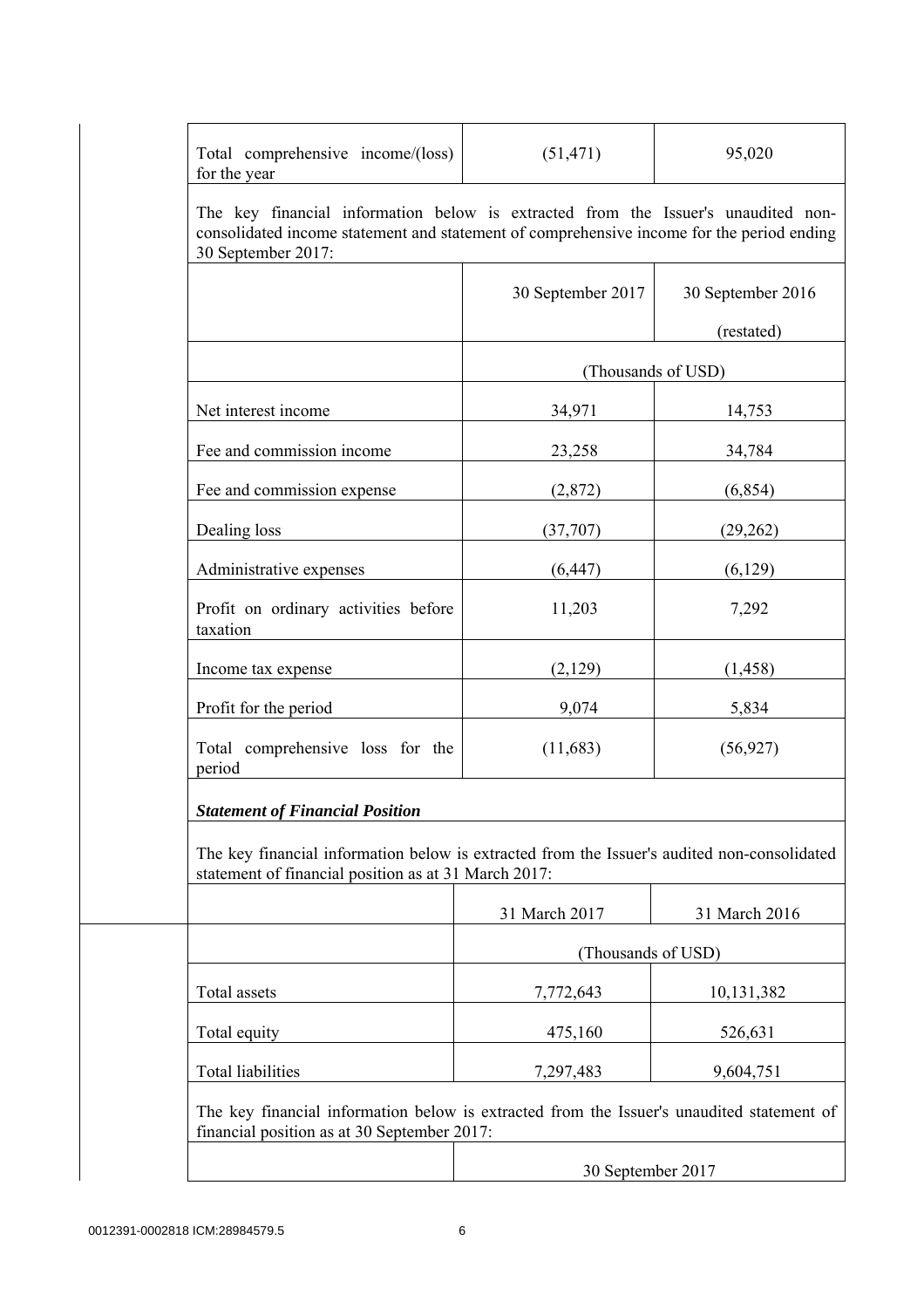|             |                                                 |                                                                                                                                                                                                                                                                                                                                                                                                                                                                                                                                                                                                                                                                                                                                                                                                                                                                                                                                                                                                                                           | (Thousands of USD)                                                                                                                                                                   |  |
|-------------|-------------------------------------------------|-------------------------------------------------------------------------------------------------------------------------------------------------------------------------------------------------------------------------------------------------------------------------------------------------------------------------------------------------------------------------------------------------------------------------------------------------------------------------------------------------------------------------------------------------------------------------------------------------------------------------------------------------------------------------------------------------------------------------------------------------------------------------------------------------------------------------------------------------------------------------------------------------------------------------------------------------------------------------------------------------------------------------------------------|--------------------------------------------------------------------------------------------------------------------------------------------------------------------------------------|--|
|             | Total assets                                    |                                                                                                                                                                                                                                                                                                                                                                                                                                                                                                                                                                                                                                                                                                                                                                                                                                                                                                                                                                                                                                           | 7,940,778                                                                                                                                                                            |  |
|             | Total equity                                    |                                                                                                                                                                                                                                                                                                                                                                                                                                                                                                                                                                                                                                                                                                                                                                                                                                                                                                                                                                                                                                           | 463,477                                                                                                                                                                              |  |
|             | Total liabilities                               |                                                                                                                                                                                                                                                                                                                                                                                                                                                                                                                                                                                                                                                                                                                                                                                                                                                                                                                                                                                                                                           | 7,477,301                                                                                                                                                                            |  |
|             |                                                 | Statements of no significant or material adverse change                                                                                                                                                                                                                                                                                                                                                                                                                                                                                                                                                                                                                                                                                                                                                                                                                                                                                                                                                                                   |                                                                                                                                                                                      |  |
|             | since 31 March 2017.                            |                                                                                                                                                                                                                                                                                                                                                                                                                                                                                                                                                                                                                                                                                                                                                                                                                                                                                                                                                                                                                                           | There has been no significant change in the financial position of the Issuer since 30<br>September 2017 and there has been no material adverse change in the prospects of the Issuer |  |
| <b>B.13</b> | Events<br>impacting the<br>Issuer's<br>solvency | Not applicable, there are no recent events particular to the Issuer which are<br>to a material extent relevant to the evaluation of the Issuer's solvency.                                                                                                                                                                                                                                                                                                                                                                                                                                                                                                                                                                                                                                                                                                                                                                                                                                                                                |                                                                                                                                                                                      |  |
| <b>B.14</b> | Dependence<br>upon<br>other<br>group entities   | The Issuer is dependent upon the Guarantor and other members of the<br>Nomura Group. See also Element B.5 above.                                                                                                                                                                                                                                                                                                                                                                                                                                                                                                                                                                                                                                                                                                                                                                                                                                                                                                                          |                                                                                                                                                                                      |  |
| <b>B.15</b> | Principal<br>activities                         | The Issuer's primary role is to support the Global Wholesale Business of<br>the Nomura Group. Its principal activities include (i) issuance of<br>guaranteed credit and equity-linked notes and certificates, (ii) provision of<br>sub-participation and structured loans (including bridge and warehouse<br>financing), (iii) purchase of structured credit assets and structured loans,<br>(iv) provision of traditional banking products such as loans and credit<br>facilities in major currencies, repurchase and reverse repurchase<br>transactions, letters of credit and guarantees; and (v) taking deposits<br>(including foreign exchange and other reference-linked deposits). The<br>Issuer has a branch in Milan, Italy as well as a representative office in<br>Beijing, China. In May 2014, the Issuer opened a representative office in<br>Istanbul, Turkey. On 30 October 2015, the Issuer closed its branch in<br>Labuan, Malaysia and on 12 November 2015, the Issuer sold its interest in<br>its subsidiary in China. |                                                                                                                                                                                      |  |
| <b>B.16</b> | Controlling<br>shareholders                     | The Issuer is an indirectly owned wholly owned subsidiary of the<br>Nomura Europe Holdings plc (the main European holding<br>Guarantor.<br>company of the Nomura Group) holds 100 per cent. of the share capital of<br>Nomura Europe Holdings plc is a direct wholly owned<br>the Issuer.<br>subsidiary of the Guarantor.                                                                                                                                                                                                                                                                                                                                                                                                                                                                                                                                                                                                                                                                                                                 |                                                                                                                                                                                      |  |
| <b>B.17</b> | Credit ratings                                  | The long-term debt of the Issuer has been rated A by S&P Global Ratings<br>Japan Inc. (S&P Japan) and AA- by Japan Credit Rating Agency, Ltd.<br>( <b>JCR</b> )                                                                                                                                                                                                                                                                                                                                                                                                                                                                                                                                                                                                                                                                                                                                                                                                                                                                           |                                                                                                                                                                                      |  |
|             |                                                 | Programme may be rated or unrated.                                                                                                                                                                                                                                                                                                                                                                                                                                                                                                                                                                                                                                                                                                                                                                                                                                                                                                                                                                                                        | The Programme has not been rated but Securities issued under the                                                                                                                     |  |
|             |                                                 | Issue specific summary:                                                                                                                                                                                                                                                                                                                                                                                                                                                                                                                                                                                                                                                                                                                                                                                                                                                                                                                                                                                                                   |                                                                                                                                                                                      |  |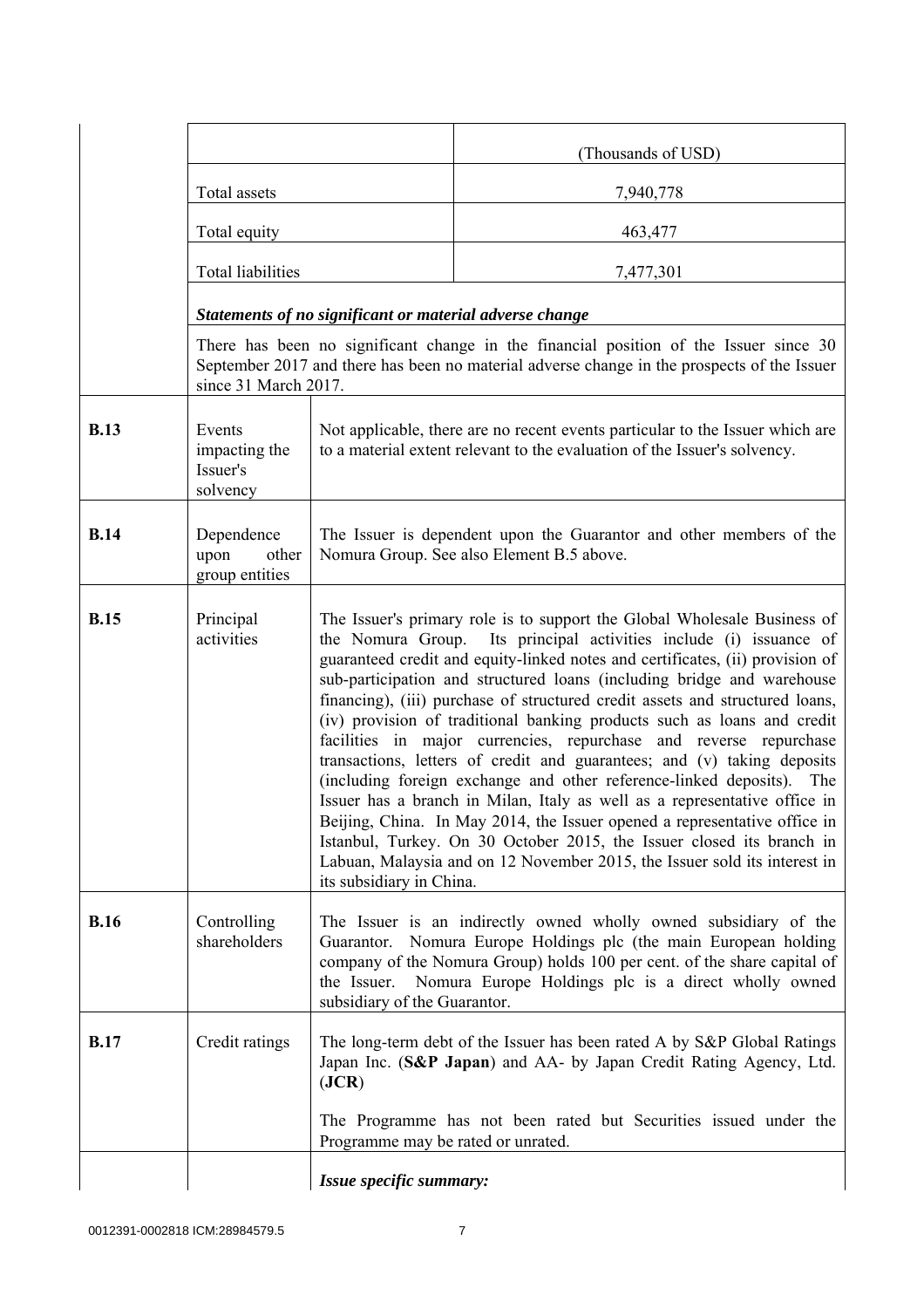|             |                                                                                          | [The Securities [have been/are expected to be] rated [specify rating(s) of<br>Tranche being issued] by [specify rating agent(s)].                                                                                                                                                                                                                                                                                                                                                                                                                                                                                                                                                                                                                                                                                                                                                                                                                                                                                                                                                                                                                                                      |
|-------------|------------------------------------------------------------------------------------------|----------------------------------------------------------------------------------------------------------------------------------------------------------------------------------------------------------------------------------------------------------------------------------------------------------------------------------------------------------------------------------------------------------------------------------------------------------------------------------------------------------------------------------------------------------------------------------------------------------------------------------------------------------------------------------------------------------------------------------------------------------------------------------------------------------------------------------------------------------------------------------------------------------------------------------------------------------------------------------------------------------------------------------------------------------------------------------------------------------------------------------------------------------------------------------------|
|             |                                                                                          | A security rating is not a recommendation to buy, sell or hold securities<br>and may be subject to suspension, reduction or withdrawal at any time by<br>the assigning rating agency.]                                                                                                                                                                                                                                                                                                                                                                                                                                                                                                                                                                                                                                                                                                                                                                                                                                                                                                                                                                                                 |
|             |                                                                                          | [Not applicable - No ratings have been assigned to the debt securities at the<br>request of or with the co-operation of the Issuer in the rating process.]                                                                                                                                                                                                                                                                                                                                                                                                                                                                                                                                                                                                                                                                                                                                                                                                                                                                                                                                                                                                                             |
| <b>B.18</b> | Description of<br>the Guarantee                                                          | Securities issued under the Programme may be unguaranteed or may be<br>issued with the benefit of a guarantee from the Guarantor.                                                                                                                                                                                                                                                                                                                                                                                                                                                                                                                                                                                                                                                                                                                                                                                                                                                                                                                                                                                                                                                      |
|             | (Only<br>insert                                                                          | Issue specific summary:                                                                                                                                                                                                                                                                                                                                                                                                                                                                                                                                                                                                                                                                                                                                                                                                                                                                                                                                                                                                                                                                                                                                                                |
|             | this<br>Element<br>B.18<br>if<br>the<br>Securities are<br>guaranteed)                    | [If the Securities are N&C Securities insert: The payment of [principal][,]<br>[interest] and all other amounts [payable] [or] [deliverable] by the Issuer in<br>respect of the Securities] [If the Securities are W&C Securities insert: the<br>Issuer's [payment] [and/or] [delivery] obligations in respect of the<br>Securities] are unconditionally and irrevocably guaranteed pursuant to a<br>deed of guarantee executed by the Guarantor on or about 8 September<br>2017 (the Guarantee). The obligations of the Guarantor under the<br>Guarantee constitute direct, unconditional, unsubordinated and [If the<br>Securities are N&C Securities insert: (subject to the provisions of a<br>negative pledge)] unsecured obligations of the Guarantor and will ([If the<br>Securities are N&C Securities insert: subject as aforesaid and] save for<br>obligations in respect of national and local taxes and certain other statutory<br>exceptions) at all times rank at least equally with all other present and<br>future unsecured and unsubordinated obligations of the Guarantor.<br>The Guarantee will be governed by, and construed in accordance with,<br>English law.] |
| <b>B.19</b> | Information<br>the<br>about<br>Guarantor                                                 |                                                                                                                                                                                                                                                                                                                                                                                                                                                                                                                                                                                                                                                                                                                                                                                                                                                                                                                                                                                                                                                                                                                                                                                        |
|             | (Only<br>insert<br>Element<br>this<br>B.19<br>if<br>the<br>Securities are<br>guaranteed) |                                                                                                                                                                                                                                                                                                                                                                                                                                                                                                                                                                                                                                                                                                                                                                                                                                                                                                                                                                                                                                                                                                                                                                                        |
| B.19/ B.1   | Legal and<br>commercial<br>name of the<br>Guarantor                                      | Nomura Holdings, Inc.                                                                                                                                                                                                                                                                                                                                                                                                                                                                                                                                                                                                                                                                                                                                                                                                                                                                                                                                                                                                                                                                                                                                                                  |
| B.19/B.2    | Domicile/<br>legal form/<br>legislation/<br>country of<br>incorporation                  | The Guarantor was established in Japan and is a joint stock corporation<br>incorporated under the laws of Japan.                                                                                                                                                                                                                                                                                                                                                                                                                                                                                                                                                                                                                                                                                                                                                                                                                                                                                                                                                                                                                                                                       |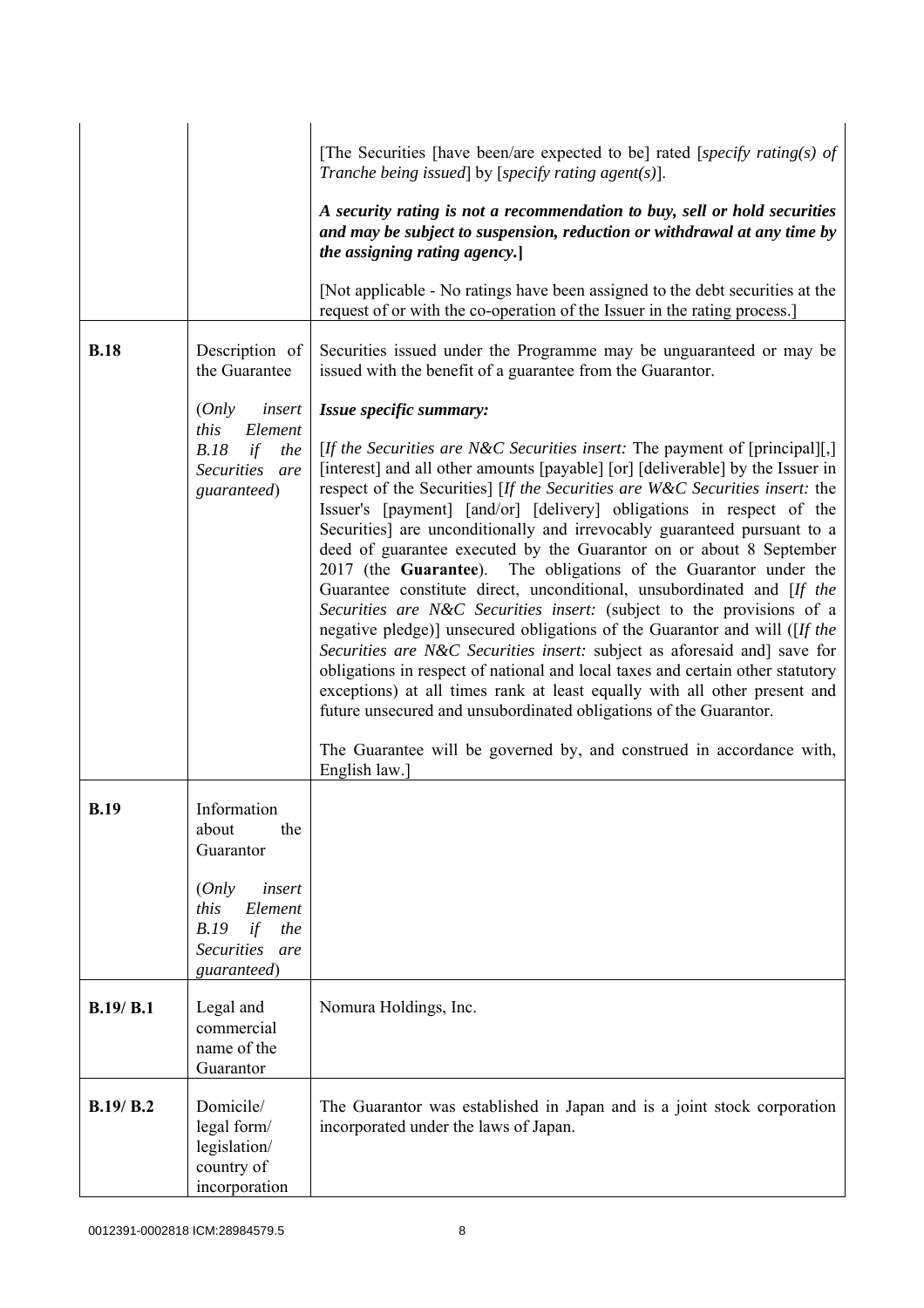| <b>B19/ B.4b</b> | Trend<br>information<br>affecting the<br>Guarantor and<br>the industries<br>in which it<br>operates | Not applicable, there are no known trends, uncertainties, demands,<br>commitments or events that are reasonably likely to have a material effect<br>on the Guarantor's prospects and the industries in which it operates, for its<br>current financial year.                                                                                                                                                                                                                        |                   |               |
|------------------|-----------------------------------------------------------------------------------------------------|-------------------------------------------------------------------------------------------------------------------------------------------------------------------------------------------------------------------------------------------------------------------------------------------------------------------------------------------------------------------------------------------------------------------------------------------------------------------------------------|-------------------|---------------|
| <b>B19/B.5</b>   | Description of<br>the Group                                                                         | The Guarantor is the ultimate holding company of a group of companies<br>and manages financial operations for those subsidiary companies (together<br>the Nomura Group). Nomura Holdings, Inc. was formerly known as The<br>Nomura Securities Co., Ltd. The Issuer is a wholly owned subsidiary of<br>Nomura Europe Holdings plc (the main European holding company of the<br>Nomura Group) which in turn is a wholly owned subsidiary of Nomura<br>Holdings, Inc. (the Guarantor). |                   |               |
| <b>B19/B.9</b>   | Profit forecast<br>or estimate                                                                      | Not applicable, no profit forecasts or estimates have been made in the Base<br>Prospectus in relation to the Guarantor.                                                                                                                                                                                                                                                                                                                                                             |                   |               |
| B19/ B.10        | Audit report<br>qualifications                                                                      | Not applicable, no qualifications are contained in any audit report included<br>in the Base Prospectus in relation to the Guarantor.                                                                                                                                                                                                                                                                                                                                                |                   |               |
| B19/ B.12        | <b>Income Statement</b><br>respectively:                                                            | Selected historical key financial information <sup>2</sup> :<br>The key financial information below is extracted from the Guarantor's audited consolidated<br>statements of income for each of the two years ended 31 March 2016 and 31 March 2017,                                                                                                                                                                                                                                 |                   |               |
|                  |                                                                                                     |                                                                                                                                                                                                                                                                                                                                                                                                                                                                                     | 31 March 2016     | 31 March 2017 |
|                  |                                                                                                     |                                                                                                                                                                                                                                                                                                                                                                                                                                                                                     | (Millions of Yen) |               |
|                  | Total revenue                                                                                       |                                                                                                                                                                                                                                                                                                                                                                                                                                                                                     | 1,723,096         | 1,715,516     |
|                  | Interest expense                                                                                    |                                                                                                                                                                                                                                                                                                                                                                                                                                                                                     | 327,415           | 312,319       |
|                  | Net revenue                                                                                         |                                                                                                                                                                                                                                                                                                                                                                                                                                                                                     | 1,395,681         | 1,403,197     |
|                  | Total non-interest expenses                                                                         |                                                                                                                                                                                                                                                                                                                                                                                                                                                                                     | 1,230,523         | 1,080,402     |
|                  | Income before income taxes                                                                          |                                                                                                                                                                                                                                                                                                                                                                                                                                                                                     | 165,158           | 322,795       |
|                  | Income tax expense                                                                                  |                                                                                                                                                                                                                                                                                                                                                                                                                                                                                     | 22,596            | 80,229        |
|                  | Net income                                                                                          |                                                                                                                                                                                                                                                                                                                                                                                                                                                                                     | 142,562           | 242,566       |
|                  | Net income attributable to NHI<br>shareholders                                                      |                                                                                                                                                                                                                                                                                                                                                                                                                                                                                     | 131,550           | 239,617       |

<sup>&</sup>lt;sup>2</sup> By virtue of a Supplement dated 10 November 2017 and a Supplement dated 8 December 2017, selected key financial information for the six months ended 30 September 2017 together with comparative financial information for the same period in the previous financial year has been included. The significant change statement has been updated accordingly.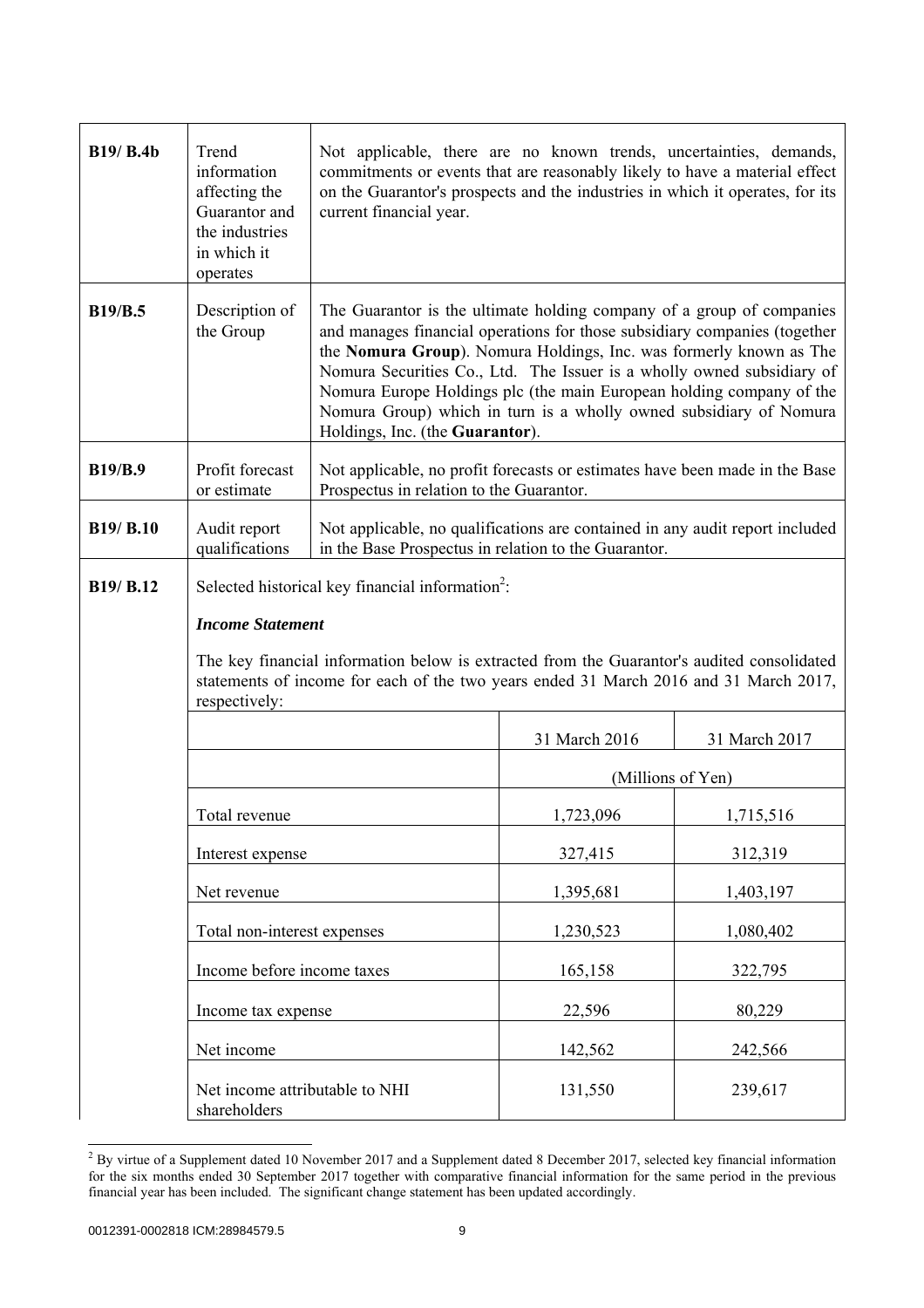| $^{(1)}$ Calculated as net income attributable to NHI shareholders divided by total NHI shareholders' equity.                                                                                                                                                                                                        |                   |                   |
|----------------------------------------------------------------------------------------------------------------------------------------------------------------------------------------------------------------------------------------------------------------------------------------------------------------------|-------------------|-------------------|
| The key financial information below is extracted from the Guarantor's unaudited<br>consolidated statements of income for the six months ended 30 September 2017 as they<br>appear in the English translation of the Guarantor's unaudited Quarterly Securities Report for<br>the six months ended 30 September 2017: |                   |                   |
|                                                                                                                                                                                                                                                                                                                      | 30 September 2016 | 30 September 2017 |
|                                                                                                                                                                                                                                                                                                                      |                   | (Millions of Yen) |
| Total revenue                                                                                                                                                                                                                                                                                                        | 844,521           | 930,315           |
| Interest expense                                                                                                                                                                                                                                                                                                     | 159,046           | 217,999           |
| Net revenue                                                                                                                                                                                                                                                                                                          | 685,475           | 712,316           |
| Total non-interest expenses                                                                                                                                                                                                                                                                                          | 540,936           | 551,834           |
| Income before income taxes                                                                                                                                                                                                                                                                                           | 144,539           | 160,482           |
| Income tax expense                                                                                                                                                                                                                                                                                                   | 35,512            | 48,828            |
| Net income                                                                                                                                                                                                                                                                                                           | 109,027           | 111,654           |
| Net income attributable to NHI<br>shareholders                                                                                                                                                                                                                                                                       | 108,005           | 108,706           |
| Return on equity <sup>(1)</sup>                                                                                                                                                                                                                                                                                      | 8.1%              | 7.7%              |
| <sup>(1)</sup> Calculated as net income attributable to NHI shareholders divided by total NHI shareholders' equity (annualized).<br><b>Statement of Financial Position</b>                                                                                                                                           |                   |                   |
| The key financial information below is extracted from the Guarantor's audited consolidated<br>balance sheets as at 31 March 2016 and 31 March 2017:                                                                                                                                                                  |                   |                   |
|                                                                                                                                                                                                                                                                                                                      | 31 March 2016     | 31 March 2017     |
|                                                                                                                                                                                                                                                                                                                      |                   | (Millione of Van) |

|                   |              | (Millions of Yen) |
|-------------------|--------------|-------------------|
| Total assets      | 41,090,167   | 42,852,078        |
| Total equity      | 2,743,015    | 2,843,791         |
| Total liabilities | 38, 347, 152 | 40,008,287        |

 The key financial information below is extracted from the Guarantor's unaudited consolidated balance sheets as at 30 September 2017 as they appear in the English translation of the Guarantor's unaudited Quarterly Securities Report for the six months ended 30 September 2017:

30 September 2017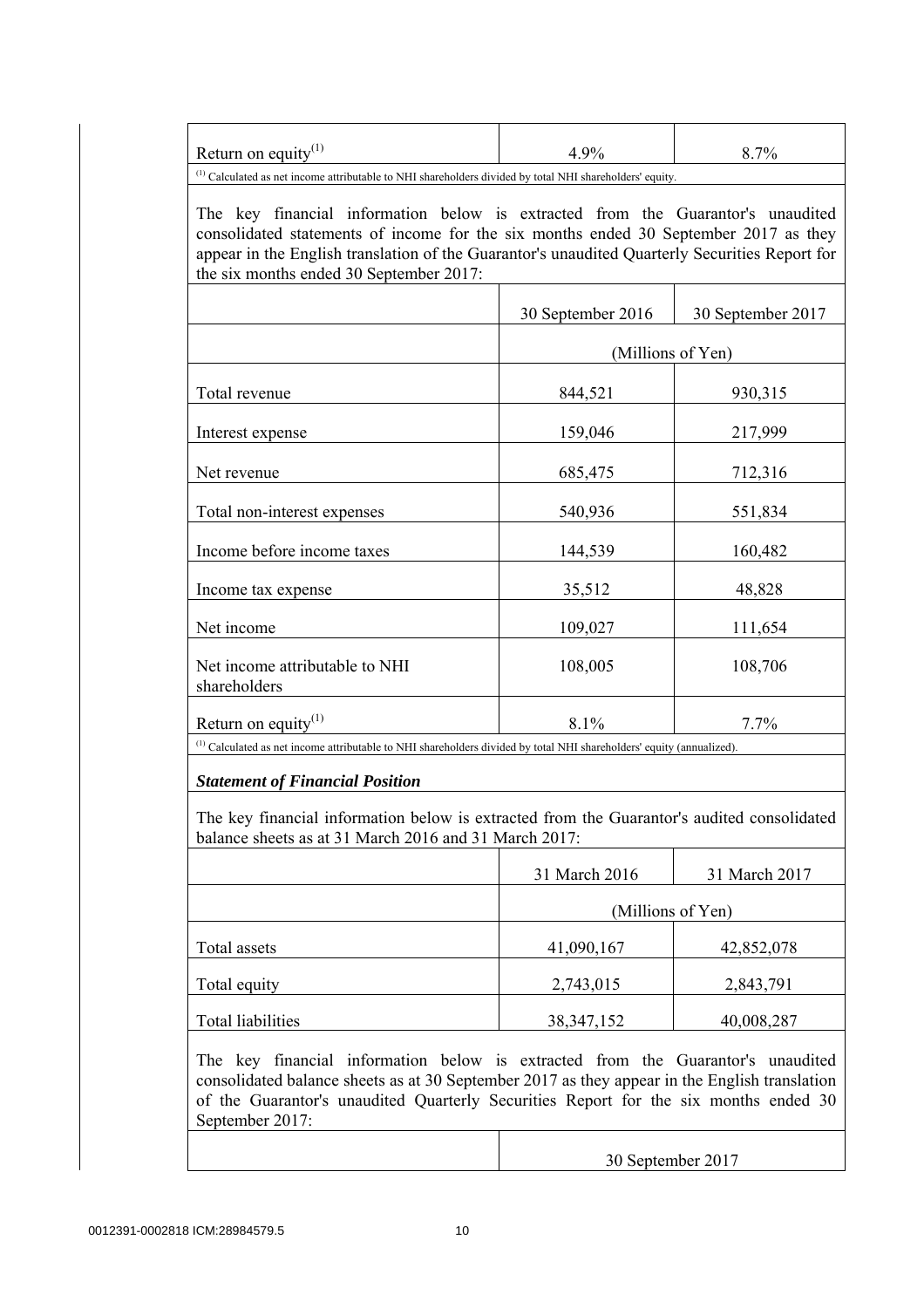|           |                                                    |                                                                                                                                                                                                                                                                                                                                                                                                                                                                                                                                                                                                                                                                                                       | (Millions of Yen)                                                                                                                                                                                                                                                                                       |
|-----------|----------------------------------------------------|-------------------------------------------------------------------------------------------------------------------------------------------------------------------------------------------------------------------------------------------------------------------------------------------------------------------------------------------------------------------------------------------------------------------------------------------------------------------------------------------------------------------------------------------------------------------------------------------------------------------------------------------------------------------------------------------------------|---------------------------------------------------------------------------------------------------------------------------------------------------------------------------------------------------------------------------------------------------------------------------------------------------------|
|           | Total assets                                       |                                                                                                                                                                                                                                                                                                                                                                                                                                                                                                                                                                                                                                                                                                       | 44, 105, 700                                                                                                                                                                                                                                                                                            |
|           | Total equity                                       |                                                                                                                                                                                                                                                                                                                                                                                                                                                                                                                                                                                                                                                                                                       | 2,892,407                                                                                                                                                                                                                                                                                               |
|           | <b>Total liabilities</b>                           |                                                                                                                                                                                                                                                                                                                                                                                                                                                                                                                                                                                                                                                                                                       | 41,213,293                                                                                                                                                                                                                                                                                              |
|           |                                                    | Statements of no significant or material adverse change                                                                                                                                                                                                                                                                                                                                                                                                                                                                                                                                                                                                                                               |                                                                                                                                                                                                                                                                                                         |
|           |                                                    | the Nomura Group since 30 September 2017.                                                                                                                                                                                                                                                                                                                                                                                                                                                                                                                                                                                                                                                             | There has been no significant change in the financial or trading position of the Guarantor or                                                                                                                                                                                                           |
|           | 2017.                                              | There has been no material adverse change in the prospects of the Guarantor since 31 March                                                                                                                                                                                                                                                                                                                                                                                                                                                                                                                                                                                                            |                                                                                                                                                                                                                                                                                                         |
| B19/ B.13 | Events<br>impacting the<br>Guarantor's<br>solvency | Not applicable, there are no recent events particular to the Guarantor which<br>are to a material extent relevant to the evaluation of its solvency.                                                                                                                                                                                                                                                                                                                                                                                                                                                                                                                                                  |                                                                                                                                                                                                                                                                                                         |
| B19/ B.14 | Dependence<br>upon other<br>Group entities         | See Element B.5 above. The Guarantor is the ultimate holding company<br>for the Nomura Group. The Guarantor depends on dividends, distributions<br>and other payments from subsidiaries to make payments on its obligations.                                                                                                                                                                                                                                                                                                                                                                                                                                                                          |                                                                                                                                                                                                                                                                                                         |
| B19/ B.15 | The<br>Guarantor's<br>Principal<br>activities      | The Guarantor is a holding company of one of the leading financial<br>services groups in Japan. The Nomura Group operates offices in countries<br>and regions worldwide including Japan, the United States, the United<br>Kingdom, Singapore and Hong Kong Special Administrative Region<br>through its subsidiaries.<br>The Nomura Group's clients include individuals, corporations, financial<br>institutions, governments and governmental agencies.<br>The Nomura Group's business consists of Retail, Asset Management and<br>Wholesale.<br>In its Retail segment, the Nomura Group provides investment consultation<br>services mainly to individual clients in Japan. In its Asset Management |                                                                                                                                                                                                                                                                                                         |
|           |                                                    | segment, the Nomura Group develops and manages investment trusts, and<br>provides investment advisory services. In its Wholesale segment, the<br>Nomura Group is engaged in the sales and trading of debt and equity<br>securities, derivatives, and currencies on a global basis to various<br>institutions, provides investment banking services such as the underwriting<br>of debt and equity securities as well as mergers and acquisitions and<br>financial advice.                                                                                                                                                                                                                             |                                                                                                                                                                                                                                                                                                         |
| B19/ B.16 | Controlling<br>shareholders                        | of control of the Nomura Group.                                                                                                                                                                                                                                                                                                                                                                                                                                                                                                                                                                                                                                                                       | To its knowledge, the Guarantor is not directly or indirectly owned or<br>controlled by another corporation, by any government or by any other<br>natural or legal person severally or jointly. The Guarantor knows of no<br>arrangements the operation of which may at a later time result in a change |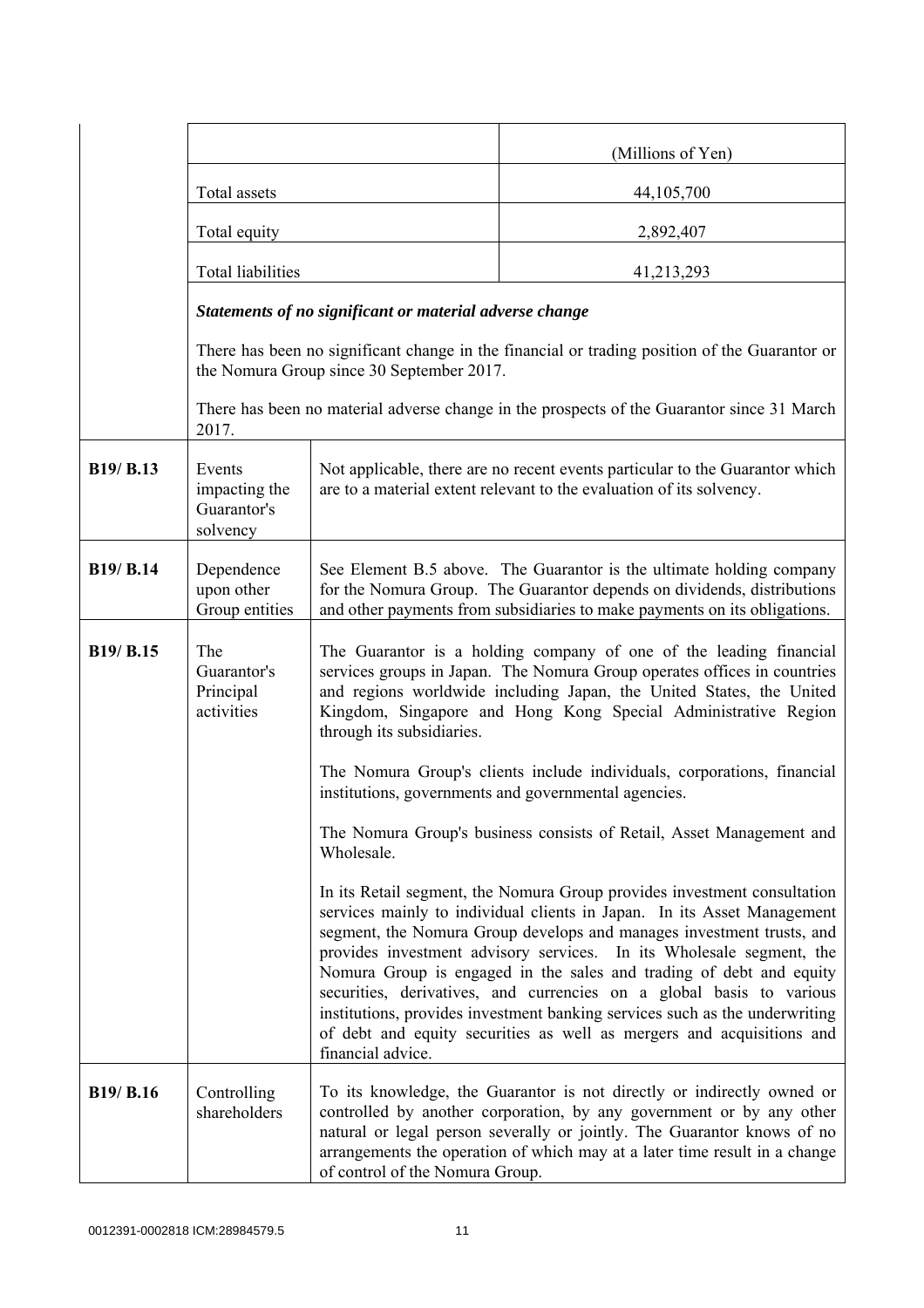| <b>B19/ B.17</b> | Credit ratings | Long-term credit ratings of the Guarantor: |      |
|------------------|----------------|--------------------------------------------|------|
|                  |                | S&P Global Ratings Japan Inc.              | $A-$ |
|                  |                | Moody's Japan K.K.                         | Baa1 |
|                  |                | Fitch Ratings Japan Limited                | $A-$ |
|                  |                | Rating and Investment<br>Information, Inc. | $A+$ |
|                  |                | Japan Credit Rating Agency,<br>Ltd.        | AA-  |

## **Section C – Securities**

| <b>Element</b> | <b>Title</b>                         |                                                                                                                                                                                                                                                                                                                                                                                                                                                                                                                                                                                                                                                                                                                                                                                                                                                                                                                                                                                                                                                                                                                                                                                                                                                                                                                                                                                                                                                                                                                                                                                                                                                                                                                                                                                                                                                                                                                                                                                                                                                                                                                                                                                                                                                                   |
|----------------|--------------------------------------|-------------------------------------------------------------------------------------------------------------------------------------------------------------------------------------------------------------------------------------------------------------------------------------------------------------------------------------------------------------------------------------------------------------------------------------------------------------------------------------------------------------------------------------------------------------------------------------------------------------------------------------------------------------------------------------------------------------------------------------------------------------------------------------------------------------------------------------------------------------------------------------------------------------------------------------------------------------------------------------------------------------------------------------------------------------------------------------------------------------------------------------------------------------------------------------------------------------------------------------------------------------------------------------------------------------------------------------------------------------------------------------------------------------------------------------------------------------------------------------------------------------------------------------------------------------------------------------------------------------------------------------------------------------------------------------------------------------------------------------------------------------------------------------------------------------------------------------------------------------------------------------------------------------------------------------------------------------------------------------------------------------------------------------------------------------------------------------------------------------------------------------------------------------------------------------------------------------------------------------------------------------------|
| C.1            | Type and class of<br>Securities/ISIN | The Securities described in this section are debt securities, warrants or<br>exercisable certificates with a denomination or issue price of less than<br>$€100,000$ (or its equivalent in any other currency). The Programme<br>allows for the issuance of Notes, Warrants and Certificates. The<br>Securities to be issued under the Programme may be Fixed Rate N&C<br>Securities, Floating Rate N&C Securities, Zero Coupon N&C<br>Securities, Securities for which the coupon, redemption and/or cash<br>settlement amount payments (as applicable) are linked to currency<br>exchange rates (Fixed FX Interest N&C Securities, FX Redemption<br>N&C Securities, Fixed Denomination FX Redemption N&C<br>Securities, FX Basket Knock-Out W&C Securities or FX Basket<br>Knock-In W&C Securities), a share or a basket of shares (Equity<br>Basket Conditional Interest N&C Securities, Equity Basket Knock-In<br>N&C Securities, Equity Basket Barrier Knock-In N&C Securities,<br>Equity Basket Bonus Barrier N&C Securities, Equity Basket Autocall<br>N&C Securities, Equity Delta One Redemption N&C Securities or<br>Equity Delta One W&C Securities), an index or basket of indices<br>(Index Basket Conditional Interest N&C Securities, Index Basket<br>Knock-In N&C Securities, Index Basket Barrier Knock-In N&C<br>Securities, Index Basket Bonus Barrier N&C Securities or Index<br>Basket Autocall N&C Securities), one or more fixed or floating<br>interest rates (Multi-Rate Interest N&C Securities, Range Accrual<br>Interest N&C Securities or Dual Range Accrual Interest N&C<br>Securities), an inflation index (Leveraged Inflation Interest N&C<br>Securities), one or more swap rates (Swap Rate Linked Interest N&C<br>Securities, Reverse Convertible Swap Rate Redemption N&C<br>Securities or Geared Put Swap Rate Redemption N&C Securities) or<br>the creditworthiness of a single reference entity or a basket of<br>reference entities (Zero Recovery Single Name Credit Linked N&C<br>Securities and Zero Recovery Basket Credit Linked N&C Securities<br>(respectively), or a combination of the foregoing.<br>Issue specific summary:<br>The Securities are <i>[insert title of Securities]</i> . The Series Number of the |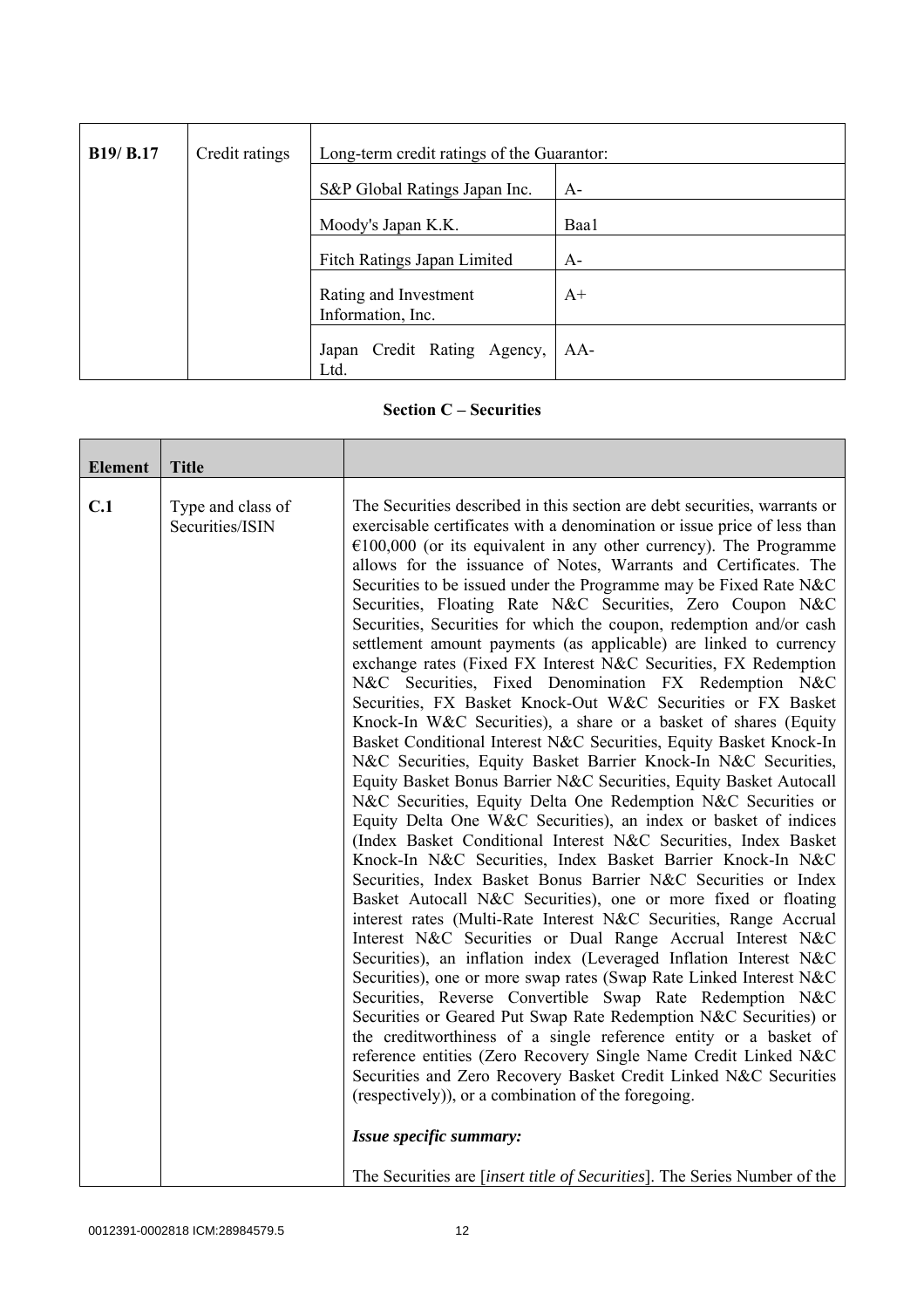| <b>Element</b> | <b>Title</b>                       |                                                                                                                                                                                                                                                                                                                                                                                                                                                                                                                                                                                                                                                                                                                                                                                                                                                                                    |
|----------------|------------------------------------|------------------------------------------------------------------------------------------------------------------------------------------------------------------------------------------------------------------------------------------------------------------------------------------------------------------------------------------------------------------------------------------------------------------------------------------------------------------------------------------------------------------------------------------------------------------------------------------------------------------------------------------------------------------------------------------------------------------------------------------------------------------------------------------------------------------------------------------------------------------------------------|
|                |                                    | Securities is $\lceil \bullet \rceil$ . The Tranche number is $\lceil \bullet \rceil$ .                                                                                                                                                                                                                                                                                                                                                                                                                                                                                                                                                                                                                                                                                                                                                                                            |
|                |                                    | International Securities Identification Number (ISIN): [ $\bullet$ ].                                                                                                                                                                                                                                                                                                                                                                                                                                                                                                                                                                                                                                                                                                                                                                                                              |
|                |                                    | [Committee on Uniform Securities Identification Procedures (CUSIP)<br>number: $\begin{bmatrix} 1 \end{bmatrix}$                                                                                                                                                                                                                                                                                                                                                                                                                                                                                                                                                                                                                                                                                                                                                                    |
|                |                                    | The Securities will be consolidated and form a single series with<br>[identify earlier Tranches] on [the Issue Date/ exchange of the<br>Temporary Bearer Global N&C Security for interests in the<br>Permanent Bearer Global N&C Security, which is expected to occur<br>on or about [date]]]                                                                                                                                                                                                                                                                                                                                                                                                                                                                                                                                                                                      |
| C.2            | Currency                           | Subject to compliance with all applicable laws, regulations and<br>directives, Securities may be issued in any currency agreed between<br>the Issuer and the relevant Dealer at the time of issue.                                                                                                                                                                                                                                                                                                                                                                                                                                                                                                                                                                                                                                                                                 |
|                |                                    | Issue specific summary:                                                                                                                                                                                                                                                                                                                                                                                                                                                                                                                                                                                                                                                                                                                                                                                                                                                            |
|                |                                    | [If the Securities are W&C Securities, insert: The Securities are<br>payable in $\lceil \bullet \rceil$ (the Specified Currency).]                                                                                                                                                                                                                                                                                                                                                                                                                                                                                                                                                                                                                                                                                                                                                 |
|                |                                    | [If the Securities are N&C Securities, insert: The Securities are<br>[denominated] in $[\bullet]$ (the Specified Currency) and payable in $[\bullet]$<br>(the Settlement Currency).]                                                                                                                                                                                                                                                                                                                                                                                                                                                                                                                                                                                                                                                                                               |
|                |                                    | [Insert if the payments in respect of the Securities are payable in<br>Renminbi and CNY Currency Event applies: If the Issuer determines,<br>in respect of the date for payment of any amount payable in respect of<br>the Securities, that the Issuer will be unable to make a payment in<br>Renminbi in accordance with the terms of the Securities on such date<br>due to illiquidity, inconvertibility or non-transferability of Renminbi,<br>the Issuer's obligation to pay such amount in Renminbi may be<br>replaced by an obligation to pay such amount in U.S. dollars<br>converted using the spot rate for exchange of Renminbi into U.S.<br>dollars in respect of the relevant payment date.                                                                                                                                                                            |
| C.5            | Restrictions on<br>transferability | The Securities will be freely transferable, subject to the offering and<br>selling restrictions in Australia, Argentina, Belgium, Brazil, Chile,<br>Colombia, Denmark, the Dubai International Financial Centre, El<br>Salvador, France, Guatemala, Hungary, Hong Kong Special<br>Administrative Region, Ireland, Italy, Japan, the Republic of Korea,<br>Kuwait, Malaysia, Mexico, Panama, the People's Republic of China,<br>Peru, the Philippines, Poland, Portugal, Qatar, Singapore, Sweden,<br>Switzerland, Taiwan, Thailand, the United Arab Emirates, the United<br>Kingdom, the United States, Venezuela and under the Prospectus<br>Directive and the laws of any jurisdiction in which the relevant<br>Securities are offered or sold. Purchasers of Securities in the U.S. are<br>advised to consult legal counsel prior to making any transfer of such<br>Securities. |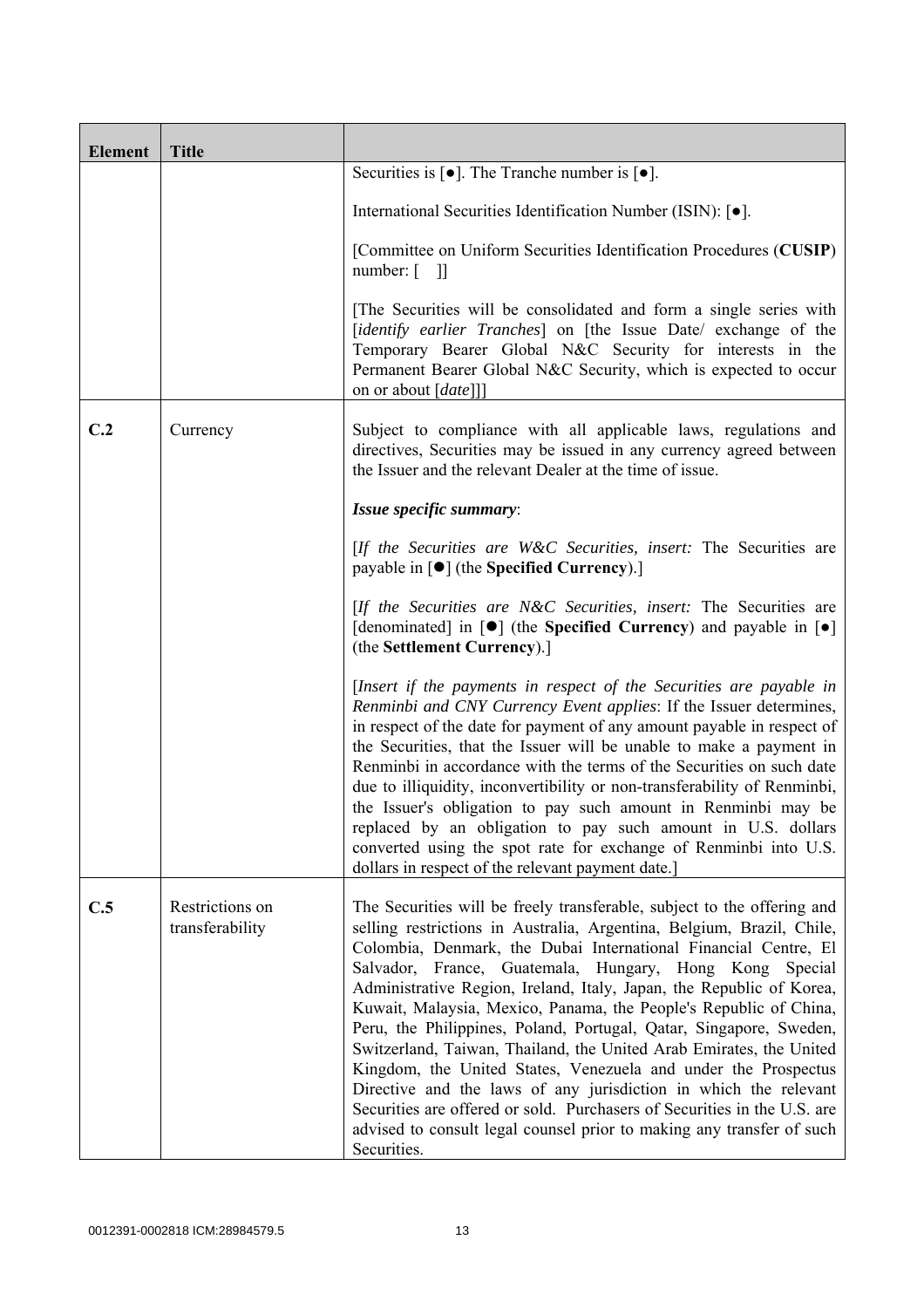| <b>Element</b> | <b>Title</b>                                                                                   |                                                                                                                                                                                                                                                                                                                                                                                                                                                                                                                                                                                                                                                                                                                                                                                                                                         |
|----------------|------------------------------------------------------------------------------------------------|-----------------------------------------------------------------------------------------------------------------------------------------------------------------------------------------------------------------------------------------------------------------------------------------------------------------------------------------------------------------------------------------------------------------------------------------------------------------------------------------------------------------------------------------------------------------------------------------------------------------------------------------------------------------------------------------------------------------------------------------------------------------------------------------------------------------------------------------|
| C.8            | Rights attaching to the<br>Securities, including<br>ranking and limitations<br>on those rights | Securities issued under the Programme will have terms and conditions<br>relating to, among other matters:<br><b>Status (Ranking)</b>                                                                                                                                                                                                                                                                                                                                                                                                                                                                                                                                                                                                                                                                                                    |
|                |                                                                                                | Securities are direct, unconditional, unsubordinated and [If the<br>Securities are N&C Securities, insert: (subject to the provisions of a<br>negative pledge)] unsecured obligations of the Issuer and rank pari<br><i>passu</i> and without prejudice among themselves and ([If the Securities]<br>are N&C Securities, insert: subject as aforesaid and] save for such<br>exceptions as may be provided by applicable legislation) at least<br>equally with all other unsecured and unsubordinated obligations of the<br>Issuer, from time to time outstanding.                                                                                                                                                                                                                                                                       |
|                |                                                                                                | <b>Taxation</b>                                                                                                                                                                                                                                                                                                                                                                                                                                                                                                                                                                                                                                                                                                                                                                                                                         |
|                |                                                                                                | [If the Securities are N&C Securities, insert: All payments of principal<br>and interest in respect of the Securities will be made free and clear of,<br>and without withholding taxes (or other similar withholdings or<br>deductions) in the United Kingdom (in the case of the Issuer) [or Japan<br>(in the case of the Guarantor), unless such withholding or deduction<br>is required by law. In the event any such deduction is made, the<br>Issuer [or the Guarantor, as applicable] [Insert if tax gross-up does not<br>apply to the N&C Securities: will not be required to pay additional<br>amounts to cover the amounts so deducted.] [Insert if tax gross-up<br>applies to the N&C Securities: will, save in certain limited<br>circumstances, be required to pay additional amounts to cover the<br>amounts so deducted.] |
|                |                                                                                                | [If the Securities are W&C Securities, insert: [The Issuer shall not be]<br>[Neither the Issuer nor the Guarantor shall be] liable for or otherwise<br>obliged to pay any tax, duty, withholding or other payment (including<br>any stamp or transfer tax) which may arise as a result of the<br>ownership, transfer, exercise or enforcement of any Security by any<br>person and all payments made by the Issuer [or the Guarantor] shall<br>be made subject to any such tax, duty, withholding, deduction or other<br>payment which may be required to be made, paid, withheld or<br>deducted.]                                                                                                                                                                                                                                      |
|                |                                                                                                | [All payments in respect of the Securities will be subject in all cases to<br>(i) any fiscal or other laws and regulations applicable thereto in the<br>place of payment, (ii) any withholding or deduction required pursuant<br>to Section 871(m) of the U.S. Internal Revenue Code of 1986 (the<br>Code), and (iii) any withholding or deduction required pursuant to an<br>agreement described in Section 1471(b) of the Code or otherwise<br>imposed pursuant to Sections 1471 through 1474 of the Code, any<br>regulations or agreements thereunder, any official interpretations<br>thereof, or (without prejudice to the provisions of N&C Securities<br>Condition 9 (Taxation)) any law implementing an intergovernmental<br>approach thereto.]                                                                                 |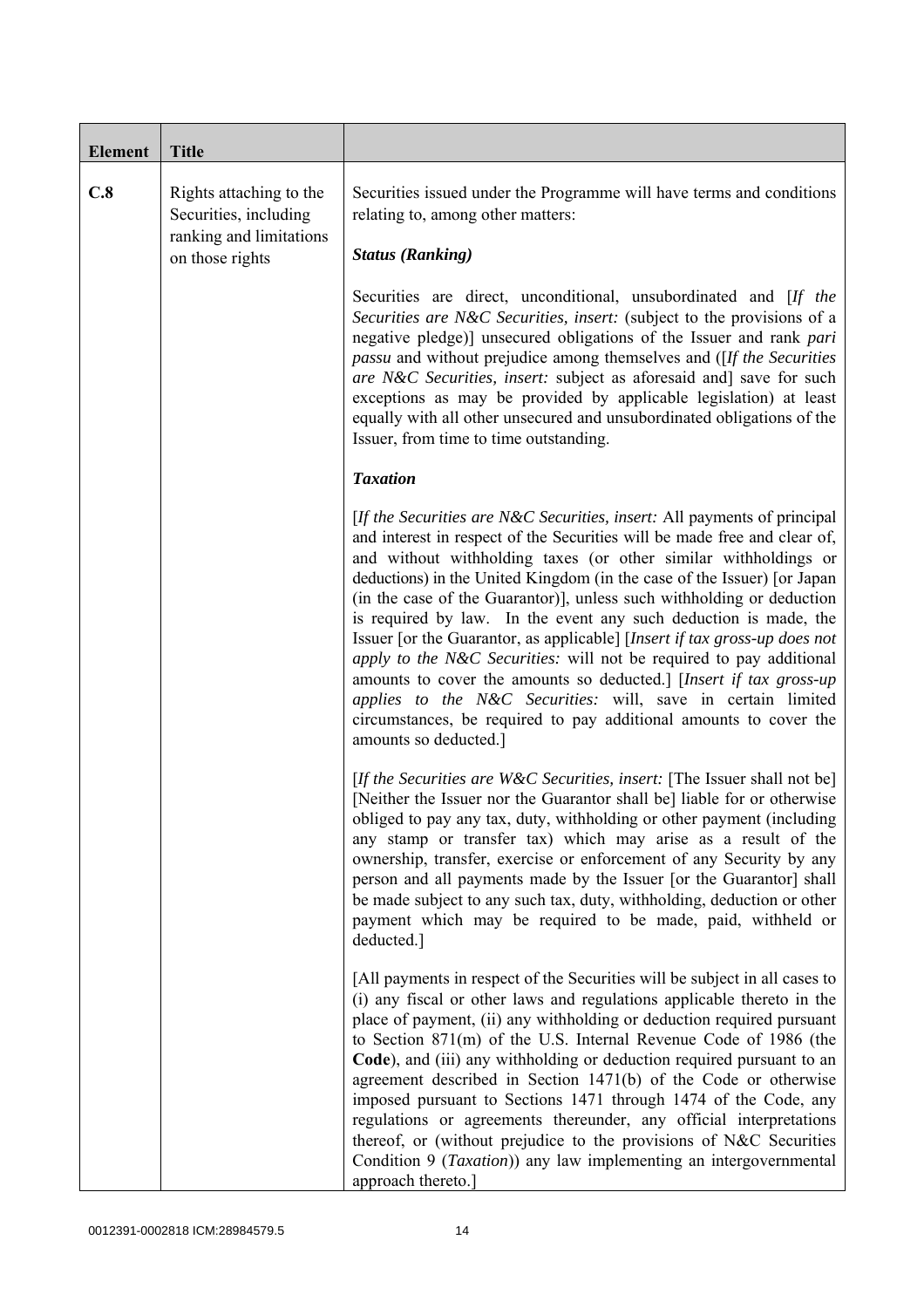| <b>Element</b> | <b>Title</b> |                                                                                                                                                                                                                                                                                                                                                                                                                                                                                                                                                                                                                                                                                                                                                                                                                                                                                                                                                                                                                                                                                                                                                                                       |
|----------------|--------------|---------------------------------------------------------------------------------------------------------------------------------------------------------------------------------------------------------------------------------------------------------------------------------------------------------------------------------------------------------------------------------------------------------------------------------------------------------------------------------------------------------------------------------------------------------------------------------------------------------------------------------------------------------------------------------------------------------------------------------------------------------------------------------------------------------------------------------------------------------------------------------------------------------------------------------------------------------------------------------------------------------------------------------------------------------------------------------------------------------------------------------------------------------------------------------------|
|                |              | [If the Securities are $N\&C$ Securities, insert:                                                                                                                                                                                                                                                                                                                                                                                                                                                                                                                                                                                                                                                                                                                                                                                                                                                                                                                                                                                                                                                                                                                                     |
|                |              | [Issuer's] [N][n]egative pledge                                                                                                                                                                                                                                                                                                                                                                                                                                                                                                                                                                                                                                                                                                                                                                                                                                                                                                                                                                                                                                                                                                                                                       |
|                |              | So long as any of the Securities remain outstanding, the Issuer will not<br>create or have outstanding any mortgage, charge, pledge or other<br>security interest upon the whole or any part of its undertaking, assets<br>or revenues, present or future, to secure any of its own Indebtedness<br>or to secure its guarantee of or any indemnity in respect of any<br>Indebtedness of any third party for the benefit of the existing or future<br>holders thereof, without at the same time either securing the Securities<br>at least equally and rateably with such Indebtedness or, as the case<br>may be, such guarantee or indemnity or according to the Securities<br>such other security or guarantee as shall have been approved by an<br>Extraordinary Resolution of the Securityholders for the time being,<br>where Indebtedness means any indebtedness represented by<br>securities which have a maturity of greater than one year and are for<br>the time being, or are intended to be, quoted, listed, ordinarily dealt in<br>or traded on any stock exchange or over-the-counter or other securities<br>market in the jurisdiction of incorporation of the Issuer.] |
|                |              | [If the Securities are Guaranteed N&C Securities insert:                                                                                                                                                                                                                                                                                                                                                                                                                                                                                                                                                                                                                                                                                                                                                                                                                                                                                                                                                                                                                                                                                                                              |
|                |              | Guarantor's negative pledge                                                                                                                                                                                                                                                                                                                                                                                                                                                                                                                                                                                                                                                                                                                                                                                                                                                                                                                                                                                                                                                                                                                                                           |
|                |              | So long as the Securities remain outstanding, the Guarantor will not<br>create or permit to be outstanding any mortgage, charge, pledge or<br>other security interest upon the whole or any part of its property,<br>assets or revenues, present or future, to secure for the benefit of the<br>holders of any securities (i) payment of any sum due in respect of any<br>securities or (ii) any payment under any guarantee of securities or (iii)<br>any payment under any indemnity or other like obligation relating to<br>securities, in any such case in which:                                                                                                                                                                                                                                                                                                                                                                                                                                                                                                                                                                                                                 |
|                |              | either such securities are by their terms payable, or confer a<br>(a)<br>right to receive payment, in any currency other than the<br>currency of the jurisdiction of incorporation of the Guarantor<br>which is Japanese Yen, or such securities are denominated in<br>Japanese Yen and more than 50 per cent. of the aggregate<br>principal amount thereof is initially distributed outside the<br>jurisdiction of incorporation of the Guarantor which is Japan,<br>by or with the authorisation of the Guarantor or (if not the<br>Guarantor) the Issuer; and                                                                                                                                                                                                                                                                                                                                                                                                                                                                                                                                                                                                                      |
|                |              | (b)<br>such securities are for the time being, or are intended to be,<br>quoted, listed, ordinarily dealt in or traded on any stock<br>exchange or over-the-counter or other securities market<br>outside Japan,                                                                                                                                                                                                                                                                                                                                                                                                                                                                                                                                                                                                                                                                                                                                                                                                                                                                                                                                                                      |
|                |              | without in any such case at the same time according to the Guarantee<br>either the same security as is granted to or is outstanding in respect of                                                                                                                                                                                                                                                                                                                                                                                                                                                                                                                                                                                                                                                                                                                                                                                                                                                                                                                                                                                                                                     |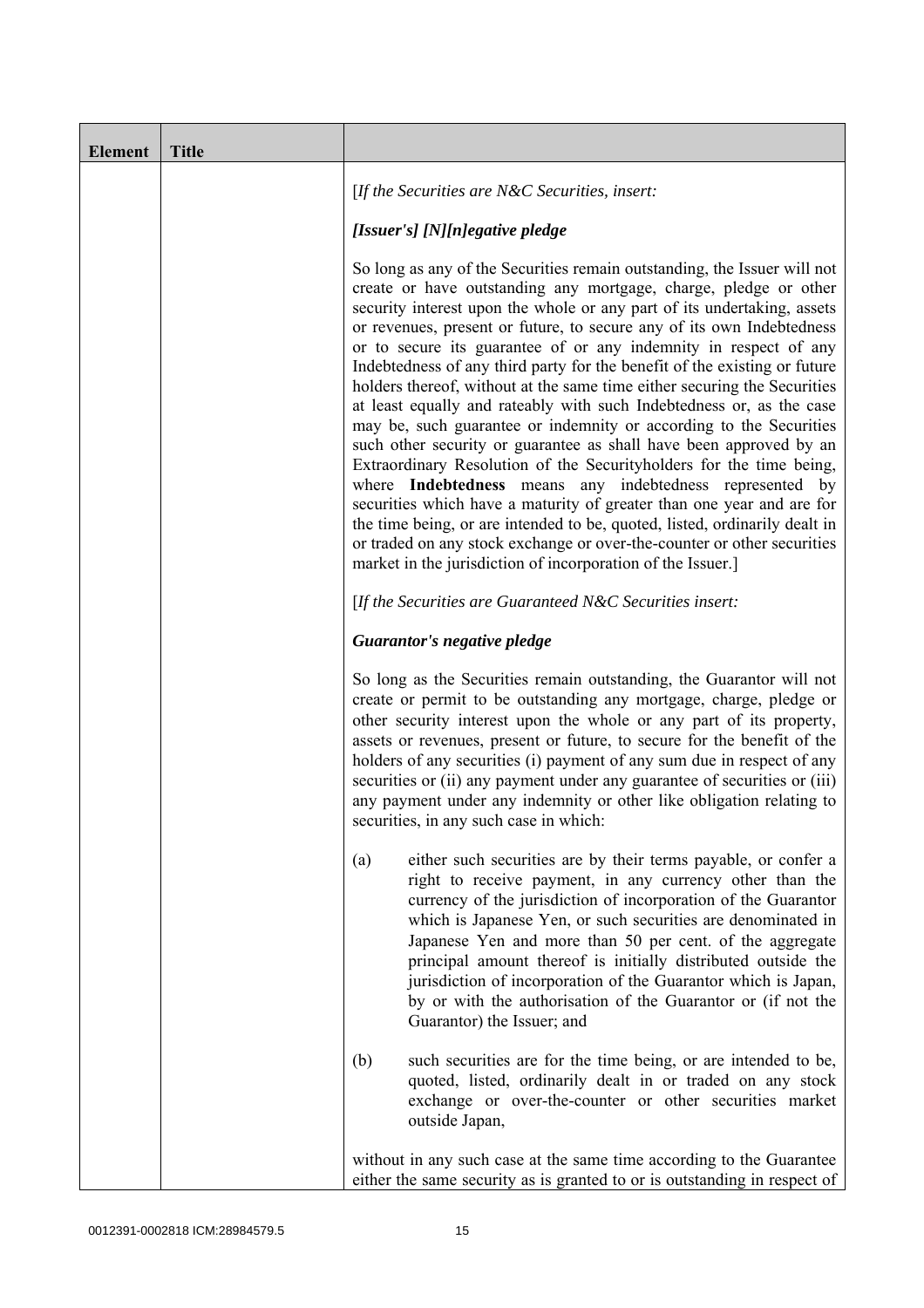| <b>Element</b> | <b>Title</b> |           |                                                                                                                                                                                                                                                                                                                                                                                                                                                                                                                                                                                                                                                                                                                                                                                                                                                                                                                                                                                                                                                                                             |
|----------------|--------------|-----------|---------------------------------------------------------------------------------------------------------------------------------------------------------------------------------------------------------------------------------------------------------------------------------------------------------------------------------------------------------------------------------------------------------------------------------------------------------------------------------------------------------------------------------------------------------------------------------------------------------------------------------------------------------------------------------------------------------------------------------------------------------------------------------------------------------------------------------------------------------------------------------------------------------------------------------------------------------------------------------------------------------------------------------------------------------------------------------------------|
|                |              | thereof.] | such securities, guarantee, indemnity or other like obligation or such<br>other security or guarantee as shall be approved by an Extraordinary<br>Resolution of the Securityholders. For the purposes of the above,<br>"securities" means bonds, debentures, notes or other similar<br>investment securities of the Issuer or the Guarantor, or any other<br>person with a stated maturity of more than one year from the creation                                                                                                                                                                                                                                                                                                                                                                                                                                                                                                                                                                                                                                                          |
|                |              |           | [If the Securities are $W\&C$ Securities, insert:                                                                                                                                                                                                                                                                                                                                                                                                                                                                                                                                                                                                                                                                                                                                                                                                                                                                                                                                                                                                                                           |
|                |              |           | Negative pledge                                                                                                                                                                                                                                                                                                                                                                                                                                                                                                                                                                                                                                                                                                                                                                                                                                                                                                                                                                                                                                                                             |
|                |              |           | The terms of the Securities will not contain a negative pledge<br>provision in respect of either the Issuer [or the Guarantor].]                                                                                                                                                                                                                                                                                                                                                                                                                                                                                                                                                                                                                                                                                                                                                                                                                                                                                                                                                            |
|                |              |           | <b>Events of default</b>                                                                                                                                                                                                                                                                                                                                                                                                                                                                                                                                                                                                                                                                                                                                                                                                                                                                                                                                                                                                                                                                    |
|                |              |           | [If the Securities are $N\&C$ Securities, insert:                                                                                                                                                                                                                                                                                                                                                                                                                                                                                                                                                                                                                                                                                                                                                                                                                                                                                                                                                                                                                                           |
|                |              |           | The terms of the Securities will contain, amongst others, the following<br>events of default:                                                                                                                                                                                                                                                                                                                                                                                                                                                                                                                                                                                                                                                                                                                                                                                                                                                                                                                                                                                               |
|                |              | (a)       | default for a period of 30 days or more in payment of any sum<br>due in respect of the Securities;                                                                                                                                                                                                                                                                                                                                                                                                                                                                                                                                                                                                                                                                                                                                                                                                                                                                                                                                                                                          |
|                |              | (b)       | failure by the Issuer [or the Guarantor] to perform or observe<br>any of [its][their respective] other covenants or agreements<br>under the Securities [, the Guarantee] or (where such other<br>covenants or agreements are for the benefit of the<br>Securityholders) the Agency Agreement continuing for a<br>period of 90 days after the date on which written notice is<br>given to the Issuer [and the Guarantor] by any Securityholder<br>requiring remedy of such default;                                                                                                                                                                                                                                                                                                                                                                                                                                                                                                                                                                                                          |
|                |              | (c)       | any indebtedness for borrowed money other than the<br>Securities having an aggregate outstanding principal amount<br>equal to or greater than U.S.\$10,000,000 (or its equivalent) of<br>the Issuer [or the Guarantor] becomes prematurely repayable<br>following a default, or the Issuer [or the Guarantor] defaults in<br>the repayment of any such indebtedness at the maturity<br>thereof or at the expiration of any applicable grace period<br>therefor (or in the case of such indebtedness due on demand,<br>defaults in the payment of such indebtedness at the expiration<br>of three business days after demand therefor or, if longer, any<br>applicable grace period therefor) or any guarantee of or<br>indemnity in respect of any indebtedness for borrowed money<br>of others having a principal amount or aggregate principal<br>amount for the time being outstanding of at least<br>U.S.\$10,000,000 (or its equivalent) given by the Issuer [or the<br>Guarantor] shall not be honoured when due and called upon at<br>the expiration of any applicable grace period; |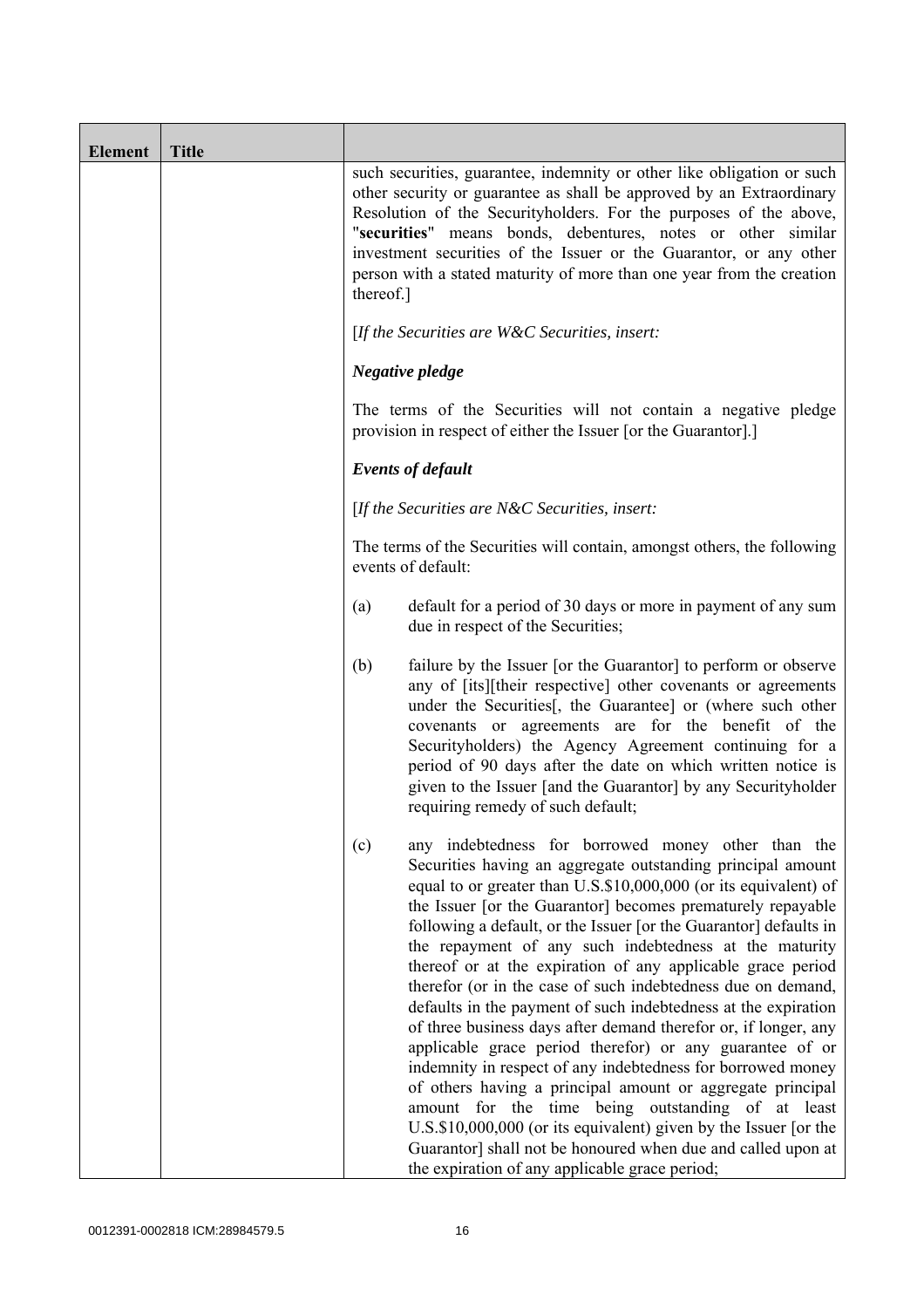| <b>Element</b> | <b>Title</b>                                                                            |                                                                                                                                                                                                                                                                                                                                                                                     |
|----------------|-----------------------------------------------------------------------------------------|-------------------------------------------------------------------------------------------------------------------------------------------------------------------------------------------------------------------------------------------------------------------------------------------------------------------------------------------------------------------------------------|
|                |                                                                                         | (d)<br>subject to certain exceptions, and, in certain instances, the<br>passing of a specified time period, events resulting from a<br>decree or order by a court relating to the reorganisation,<br>winding up, insolvency, bankruptcy or similar procedure of<br>the Issuer [or the Guarantor];                                                                                   |
|                |                                                                                         | events resulting from the instigation by the Issuer [or the<br>(e)<br>Guarantor] of, or the consent of the Issuer [or the Guarantor]<br>to, proceedings relating to the reorganisation, bankruptcy or<br>similar procedure of the Issuer [or the Guarantor] or the<br>moratorium of payments in respect of the Issuer; [or]                                                         |
|                |                                                                                         | (f)<br>subject to certain exceptions, the Issuer [or the Guarantor]<br>ceasing to carry on the whole or substantially the whole of its<br>business or disposing of the whole or substantially the whole<br>of its assets[.] $\lceil$ ; or                                                                                                                                           |
|                |                                                                                         | for any reason whatsoever the Guarantee not being (or being<br>(g)<br>claimed by the Guarantor not to be) in full force and effect.]                                                                                                                                                                                                                                                |
|                |                                                                                         | [If the Securities are $W\&C$ Securities, insert:                                                                                                                                                                                                                                                                                                                                   |
|                |                                                                                         | The terms of the Securities will contain; amongst others, the following<br>events of default:                                                                                                                                                                                                                                                                                       |
|                |                                                                                         | events resulting from a decree or order by a court relating to<br>(a)<br>the reorganisation, winding-up, insolvency, bankruptcy or<br>similar procedure of the Issuer [or the Guarantor] (subject to<br>certain exceptions); or                                                                                                                                                     |
|                |                                                                                         | events resulting from the instigation by the Issuer [or the<br>(b)<br>Guarantor] of, or the consent of the Issuer [or the Guarantor]<br>to, proceedings relating to the reorganisation, bankruptcy or<br>similar procedure of the Issuer [or the Guarantor] or the<br>moratorium of payments in respect of the Issuer.]                                                             |
|                |                                                                                         | <b>Meetings</b>                                                                                                                                                                                                                                                                                                                                                                     |
|                |                                                                                         | The relevant Conditions contain provisions for calling meetings of<br>Securityholders to consider matters affecting their interests generally.<br>These provisions permit defined majorities to bind all Securityholders<br>including Securityholders who did not attend and vote at the relevant<br>meeting and Securityholders who voted in a manner contrary to the<br>majority. |
| [C.9]          | Interest/Redemption of                                                                  | <b>Interest</b>                                                                                                                                                                                                                                                                                                                                                                     |
|                | N&C Securities<br>(Do not include this<br>Element C.9 if the<br>relevant Securities are | Securities may or may not bear interest. Interest-bearing Securities<br>will either bear interest payable at a fixed rate, a floating rate, a<br>structured floating rate, an FX linked rate, an equity linked rate, an<br>index linked rate, an inflation index linked rate or a swap rate linked                                                                                  |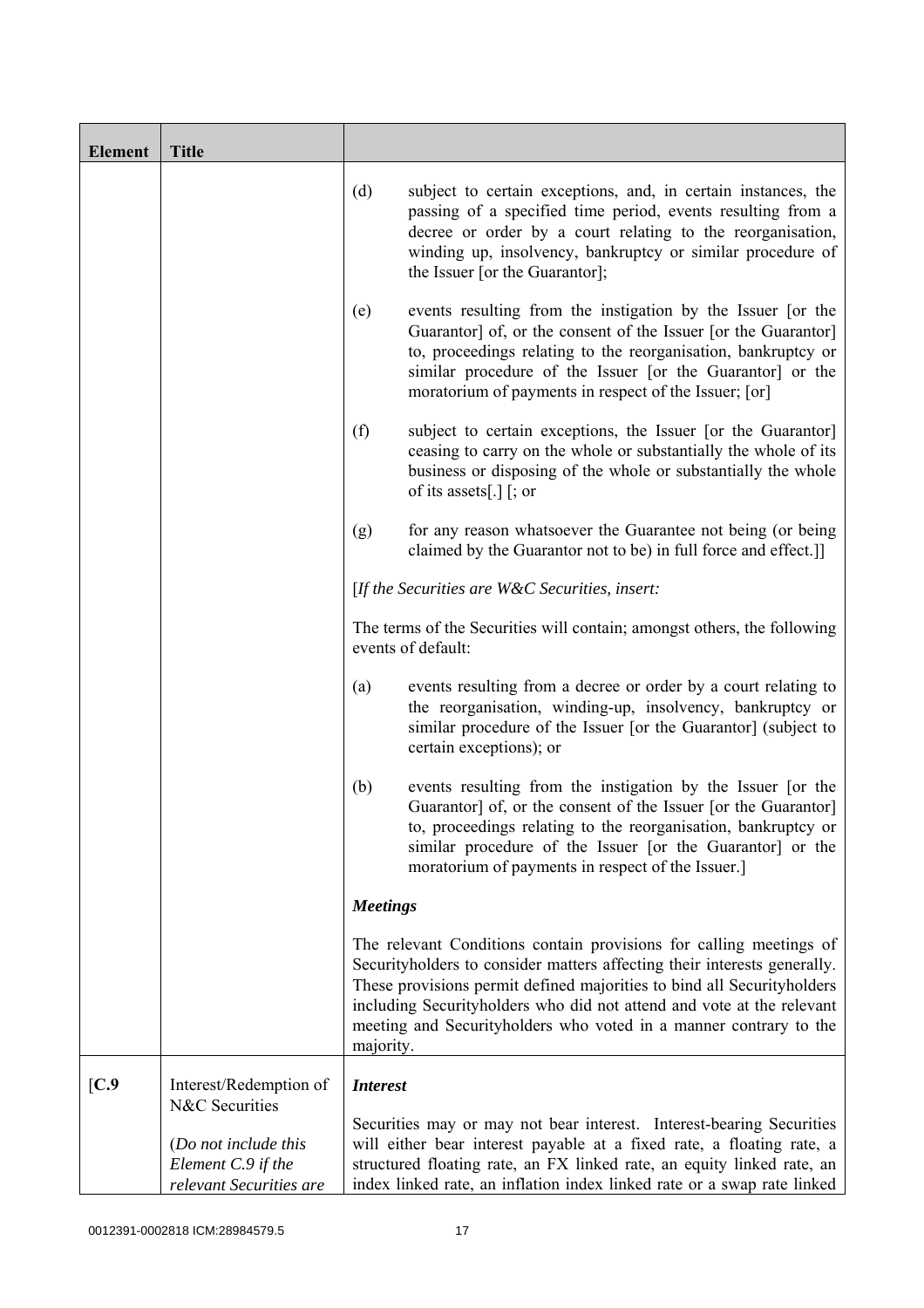| <b>Element</b> | <b>Title</b>                                                                                                                                                                                                                                              |                                                                                                                                                                                                                                                                                                                                                                                                                                                                                                                                                                                                                                                                                                                                                                                                                                                                                                                                                                    |
|----------------|-----------------------------------------------------------------------------------------------------------------------------------------------------------------------------------------------------------------------------------------------------------|--------------------------------------------------------------------------------------------------------------------------------------------------------------------------------------------------------------------------------------------------------------------------------------------------------------------------------------------------------------------------------------------------------------------------------------------------------------------------------------------------------------------------------------------------------------------------------------------------------------------------------------------------------------------------------------------------------------------------------------------------------------------------------------------------------------------------------------------------------------------------------------------------------------------------------------------------------------------|
|                | derivative securities for<br>the purpose of<br><b>Commission Regulation</b><br>$(EC)$ No. 809/2004 (as<br>amended) (being<br>Securities which may<br>redeem at an amount<br>other than 100% of<br>their nominal amount<br><i>(Derivative Securities))</i> | rate.<br>Issue specific summary:                                                                                                                                                                                                                                                                                                                                                                                                                                                                                                                                                                                                                                                                                                                                                                                                                                                                                                                                   |
|                |                                                                                                                                                                                                                                                           | <i>[For fixed rate interest Securities: The Securities bear interest [from</i> ]<br>their date of issue/from $\lceil \bullet \rceil$ at the fixed rate of $\lceil \bullet \rceil$ per cent. per<br>annum. As of the Issue Date, the yield of the Securities is $\lceil \bullet \rceil$ per<br>cent. Interest will be paid [annually] in arrear on $\lceil \bullet \rceil$ in each year.<br>The first interest payment will be made on $[•]$ .]<br>[For floating rate interest Securities: The Securities bear interest<br>[from their date of issue/from [ $\bullet$ ]] at floating rates calculated by<br>reference to [specify reference rate for Securities being issued]<br>[plus/minus] a margin of $\lceil \bullet \rceil$ per cent.<br>Interest will be paid<br>[quarterly/semi-annually/annually] in arrear on [ $\bullet$ ] in each year[,<br>subject to adjustment for non-business days]. The first interest<br>payment will be made on [ $\bullet$ ].] |
|                |                                                                                                                                                                                                                                                           | [For Securities with a derivative component to the interest payment:<br>The Securities bear interest [from their date of issue/from $\lceil \bullet \rceil$ ] at [a<br>structured floating rate/a FX linked rate/an equity linked rate/an index<br>linked rate/an inflation index linked rate/a swap rate linked rate] as set<br>out in item C.10. Interest will be paid [quarterly/semi-annually/annually]<br>in arrear on $\lceil \bullet \rceil$ in each year. The first interest payment will be made<br>on $\lceil \bullet \rceil$ .]                                                                                                                                                                                                                                                                                                                                                                                                                         |
|                |                                                                                                                                                                                                                                                           | [Include for floating rate securities only where a maximum and/or<br>minumum rate of interest applies: The Rate of Interest [for any<br>Coupon Period] shall not [exceed the Maximum Rate of Interest] [or]<br>than<br>Minimum<br>Rate<br>of<br>[The]<br>[be less<br>the<br>Interest.<br>[Maximum][Minimum] Rate of Interest for [each Coupon Period] will<br>be [specify (per Coupon Period if Maximum/Minimum Rate of Interest<br>varies between Coupon Periods)].                                                                                                                                                                                                                                                                                                                                                                                                                                                                                               |
|                |                                                                                                                                                                                                                                                           | [Not Applicable - The Securities do not bear any interest [and will be<br>offered and sold at a discount to their nominal amount].]                                                                                                                                                                                                                                                                                                                                                                                                                                                                                                                                                                                                                                                                                                                                                                                                                                |
|                |                                                                                                                                                                                                                                                           | Redemption                                                                                                                                                                                                                                                                                                                                                                                                                                                                                                                                                                                                                                                                                                                                                                                                                                                                                                                                                         |
|                |                                                                                                                                                                                                                                                           | The terms under which Securities may be redeemed (including the<br>maturity date and the price at which they will be redeemed on the<br>maturity date as well as any provisions relating to early redemption)<br>will be agreed between the Issuer and the relevant Dealer at the time<br>of issue of the relevant Securities.                                                                                                                                                                                                                                                                                                                                                                                                                                                                                                                                                                                                                                     |
|                |                                                                                                                                                                                                                                                           | Issue specific summary:                                                                                                                                                                                                                                                                                                                                                                                                                                                                                                                                                                                                                                                                                                                                                                                                                                                                                                                                            |
|                |                                                                                                                                                                                                                                                           | Unless previously redeemed or cancelled, each Security will be<br>redeemed on [ <i>Insert relevant Maturity Date</i> ] at $\lceil par/\lceil \bullet \rceil$ per cent. of<br>its nominal amount].                                                                                                                                                                                                                                                                                                                                                                                                                                                                                                                                                                                                                                                                                                                                                                  |
|                |                                                                                                                                                                                                                                                           | The Securities may be redeemed early [for tax reasons][[,] at the $\vert$                                                                                                                                                                                                                                                                                                                                                                                                                                                                                                                                                                                                                                                                                                                                                                                                                                                                                          |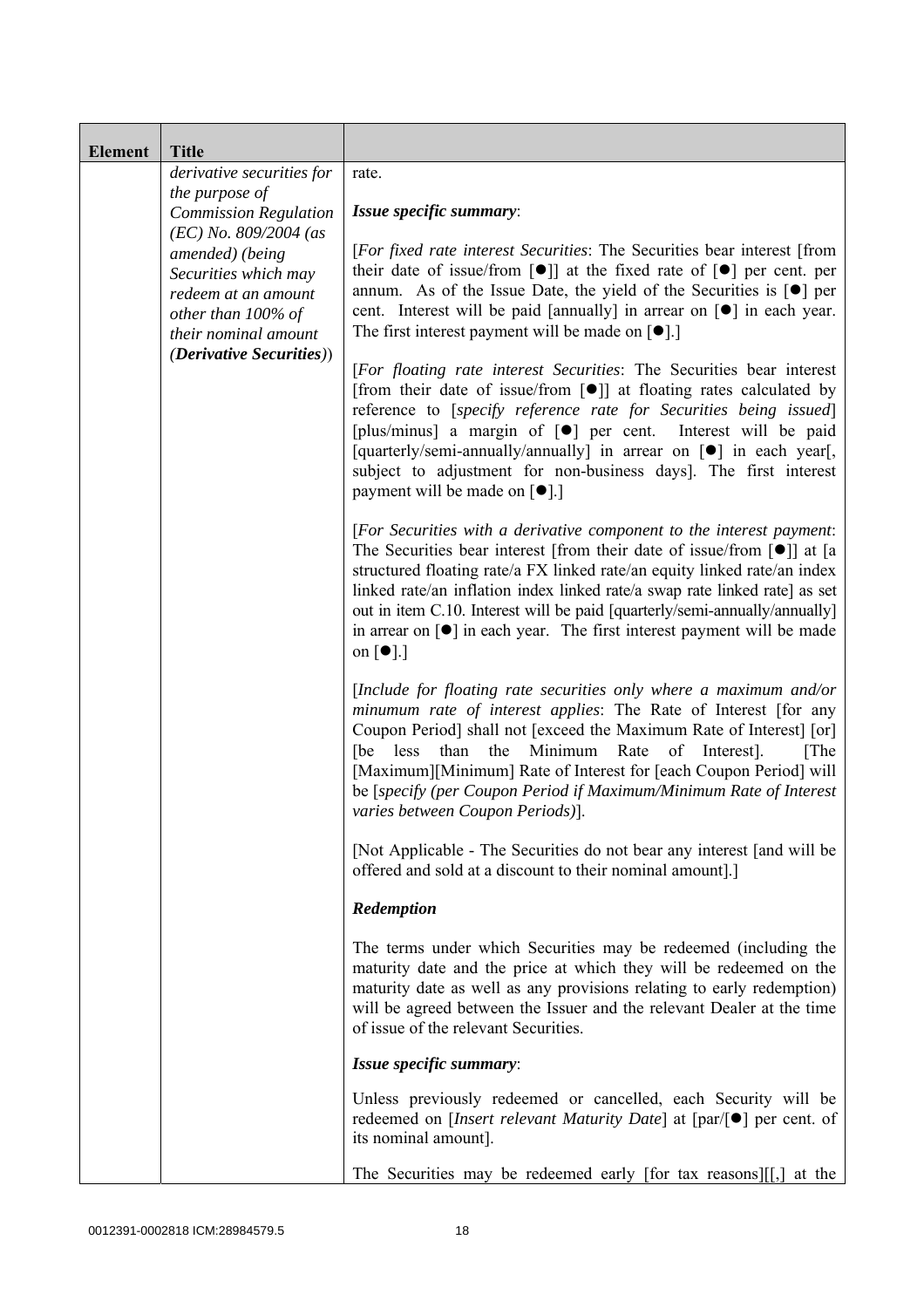| <b>Element</b> | <b>Title</b>                                                                                                                           |                                                                                                                                                                                                                                                                                                                                                                                                                                                                                                                                                                                                                                                                                                                                                                                                                                                                                                                                                                                                                                                                                   |
|----------------|----------------------------------------------------------------------------------------------------------------------------------------|-----------------------------------------------------------------------------------------------------------------------------------------------------------------------------------------------------------------------------------------------------------------------------------------------------------------------------------------------------------------------------------------------------------------------------------------------------------------------------------------------------------------------------------------------------------------------------------------------------------------------------------------------------------------------------------------------------------------------------------------------------------------------------------------------------------------------------------------------------------------------------------------------------------------------------------------------------------------------------------------------------------------------------------------------------------------------------------|
|                |                                                                                                                                        | option of the Issuer][[,] at the option of securityholders][[,][and] upon<br>the occurrence of certain regulatory events][[,][and] in circumstances<br>where the performance of the Issuer's [or the Guarantor's] obligations<br>under the Securities [or the Guarantee (as applicable)] has or will<br>become unlawful, illegal or otherwise prohibited] [and following the<br>occurrence of certain events relating to [the][any] [asset][or][basis] by<br>reference to which the return on the Securities may be determined<br>including those [Adjustment][and][Disruption] Events described in<br>Element C.10 below] at [specify each permutation of the early<br>redemption price from the Conditions (including, where relevant,<br>replicating the method by which the relevant early redemption price<br>will be calculated from the Conditions) and the circumstances in<br>which each such permutation may apply in accordance with the<br>Conditions. If relevant, specify any maximum or minimum redemption<br>amounts, applicable to the Securities being issued]. |
|                |                                                                                                                                        | <b>Representative of Securityholders</b>                                                                                                                                                                                                                                                                                                                                                                                                                                                                                                                                                                                                                                                                                                                                                                                                                                                                                                                                                                                                                                          |
|                |                                                                                                                                        | Not Applicable – No representative of the Security holders has been<br>appointed by the Issuer.                                                                                                                                                                                                                                                                                                                                                                                                                                                                                                                                                                                                                                                                                                                                                                                                                                                                                                                                                                                   |
|                |                                                                                                                                        | Please also refer to item C.8 above for rights attaching to the<br>Securities.                                                                                                                                                                                                                                                                                                                                                                                                                                                                                                                                                                                                                                                                                                                                                                                                                                                                                                                                                                                                    |
| [C.10          | Derivative component<br>in the interest payment                                                                                        | [Not Applicable – There is no derivative component to the interest<br>payment for the Securities]                                                                                                                                                                                                                                                                                                                                                                                                                                                                                                                                                                                                                                                                                                                                                                                                                                                                                                                                                                                 |
|                | (Do not include this<br>Element C.10 if the<br>relevant Securities are<br>Derivative Securities as<br>defined in Element C.9<br>above) | (This Element should be specified as "Not Applicable" if there is no<br>derivative component to the interest payment for the Securities)                                                                                                                                                                                                                                                                                                                                                                                                                                                                                                                                                                                                                                                                                                                                                                                                                                                                                                                                          |
|                |                                                                                                                                        | [Payments of interest in respect of the Securities will be determined<br>by reference to the performance of the [insert relevant Reference<br><i>Item(s)</i> ]. The Calculation Agent for the Securities is $[•]$ .                                                                                                                                                                                                                                                                                                                                                                                                                                                                                                                                                                                                                                                                                                                                                                                                                                                               |
|                |                                                                                                                                        | [Insert if applicable:                                                                                                                                                                                                                                                                                                                                                                                                                                                                                                                                                                                                                                                                                                                                                                                                                                                                                                                                                                                                                                                            |
|                |                                                                                                                                        | Coupon Accrual Date means [ $\bullet$ ].                                                                                                                                                                                                                                                                                                                                                                                                                                                                                                                                                                                                                                                                                                                                                                                                                                                                                                                                                                                                                                          |
|                |                                                                                                                                        | Coupon Period means [insert coupon period].                                                                                                                                                                                                                                                                                                                                                                                                                                                                                                                                                                                                                                                                                                                                                                                                                                                                                                                                                                                                                                       |
|                |                                                                                                                                        | Coupon Payment Date means [ $\bullet$ ].]                                                                                                                                                                                                                                                                                                                                                                                                                                                                                                                                                                                                                                                                                                                                                                                                                                                                                                                                                                                                                                         |
|                |                                                                                                                                        | [Include where a maximum and/or minumum rate of interest<br><i>applies:</i> Notwithstanding the Rate of Interest that may be<br>calculated in accordance with the provisions set out below, the<br>Rate of Interest [for any Coupon Period] shall not [exceed the<br>Maximum Rate of Interest [or] [be less than the Minimum Rate<br>of Interest]. [The [Maximum][Minimum] Rate of Interest for<br>[each Coupon Period] will be [specify (per Coupon Period if<br>Maximum/Minimum Rate of Interest varies between Coupon<br>$Periods$ ].]                                                                                                                                                                                                                                                                                                                                                                                                                                                                                                                                         |
|                |                                                                                                                                        | [In the case of Fixed FX Interest N&C Securities: The interest<br>payable in respect of the Securities will be an amount in the<br>Settlement Currency.                                                                                                                                                                                                                                                                                                                                                                                                                                                                                                                                                                                                                                                                                                                                                                                                                                                                                                                           |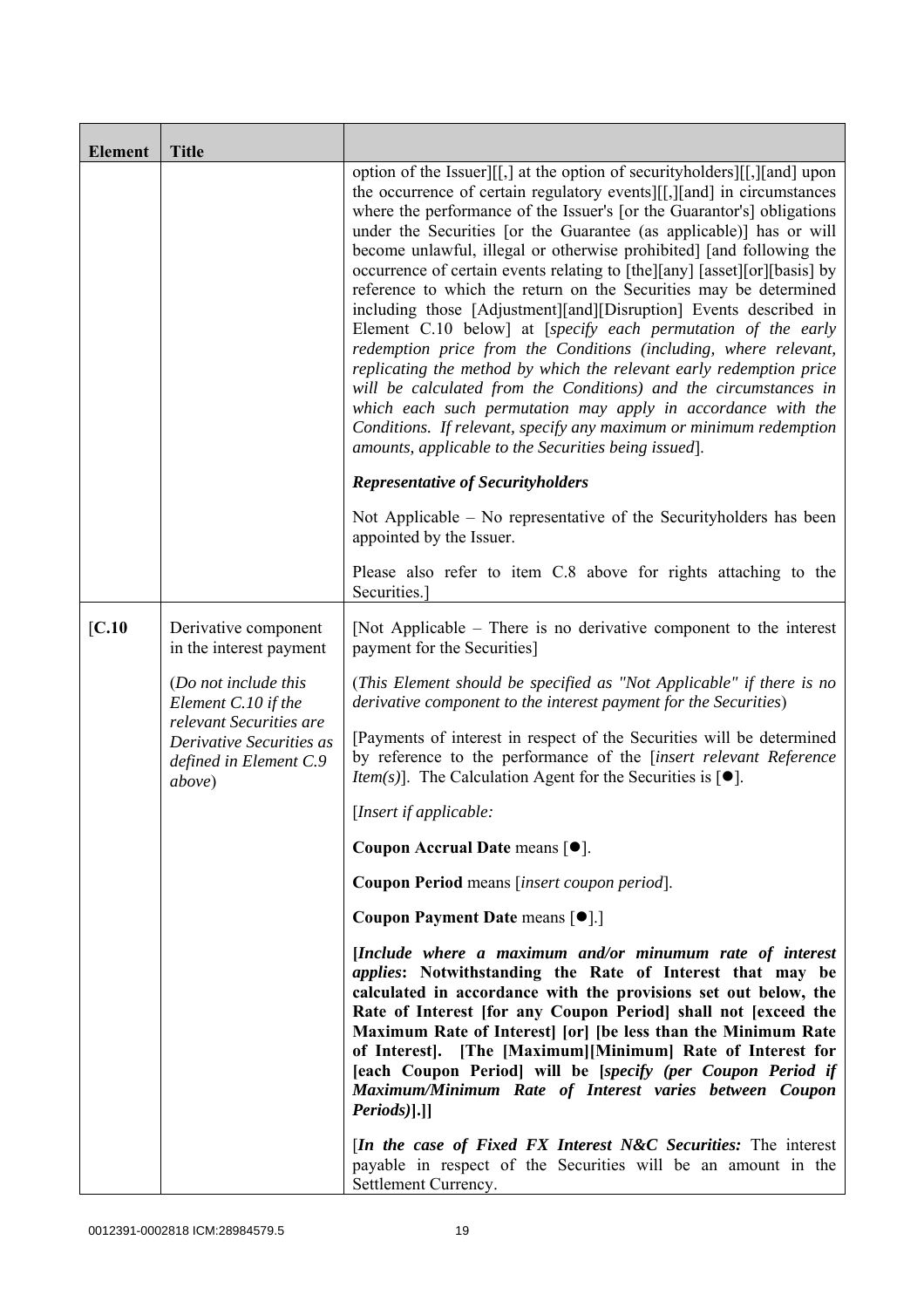| <b>Element</b> | <b>Title</b> |                                                                                                                                                                                                                                                                                                                                                                                                                                                                                                                                                                                                                                                                                                                        |
|----------------|--------------|------------------------------------------------------------------------------------------------------------------------------------------------------------------------------------------------------------------------------------------------------------------------------------------------------------------------------------------------------------------------------------------------------------------------------------------------------------------------------------------------------------------------------------------------------------------------------------------------------------------------------------------------------------------------------------------------------------------------|
|                |              | The Rate of Interest for each Coupon Period shall be a rate expressed as<br>a percentage (which will not be less than, but may be equal to, zero)<br>calculated by the Calculation Agent equal to [in the case of a Fixed FX<br>Interest N&C Security specified as a Currency 2 Fixed Rate N&C<br>Security: the Base Rate of Interest multiplied by the relevant Settlement<br>Rate, calculated by the Calculation Agent as of the relevant Valuation<br>Date] [in the case of a Fixed FX Interest N&C Security specified as a<br>Currency 1 Fixed Rate N&C Security: the Base Rate of Interest divided<br>by the relevant Settlement Rate, calculated by the Calculation Agent as<br>of the relevant Valuation Date]. |
|                |              | Where:                                                                                                                                                                                                                                                                                                                                                                                                                                                                                                                                                                                                                                                                                                                 |
|                |              | <b>Currency Pair</b> means [specify Currency Pairs in form of [insert first]<br>currency]/[insert second currency]] (repeat for each Currency Pair).                                                                                                                                                                                                                                                                                                                                                                                                                                                                                                                                                                   |
|                |              | <b>Base Rate of Interest means [<math>\bullet</math>] per cent.</b>                                                                                                                                                                                                                                                                                                                                                                                                                                                                                                                                                                                                                                                    |
|                |              | <b>FX Price Source</b> means [specify per Settlement Rate Option].                                                                                                                                                                                                                                                                                                                                                                                                                                                                                                                                                                                                                                                     |
|                |              | Reference Exchange Rate means the spot exchange rate for the<br>Specified Currency quoted against the Settlement Currency expressed<br>as the number of units of the Specified Currency quoted per one unit<br>of the Settlement Currency.                                                                                                                                                                                                                                                                                                                                                                                                                                                                             |
|                |              | Relevant Currency means each of the Specified Currency and the<br>Settlement Currency.                                                                                                                                                                                                                                                                                                                                                                                                                                                                                                                                                                                                                                 |
|                |              | Settlement Rate means the Reference Exchange Rate on the relevant<br>Valuation Date at the Valuation Time as determined by the<br>Calculation Agent by reference to the Settlement Rate Option (and<br>such determination may be made, without limitation, with such<br>adjustments as are, at the discretion of the Calculation Agent,<br>necessary to the published quoting conventions and/or implying the<br>Reference Exchange Rate from more than one Settlement Rate<br>Option) unless any applicable disruption event exists or occurs, in<br>which case, the Settlement Rate will be determined by the Calculation<br>Agent.                                                                                  |
|                |              | <b>Settlement Rate Option</b> means the rate published for the Specified<br>Currency/Settlement Currency fixing rate on the FX Price Source at or<br>about the Valuation Time on the relevant Valuation Date or, if the<br>Reference Exchange Rate is to be implied from more than one<br>Settlement Rate Option, the rate, for each Currency Pair, published for<br>the Currency Pair fixing rate on the FX Price Source at or about the<br>Valuation Time on the Valuation Date.                                                                                                                                                                                                                                     |
|                |              | Valuation Date means $[•]$ .                                                                                                                                                                                                                                                                                                                                                                                                                                                                                                                                                                                                                                                                                           |
|                |              | <b>Valuation Time means <math>\lceil \bullet \rceil</math>.</b>                                                                                                                                                                                                                                                                                                                                                                                                                                                                                                                                                                                                                                                        |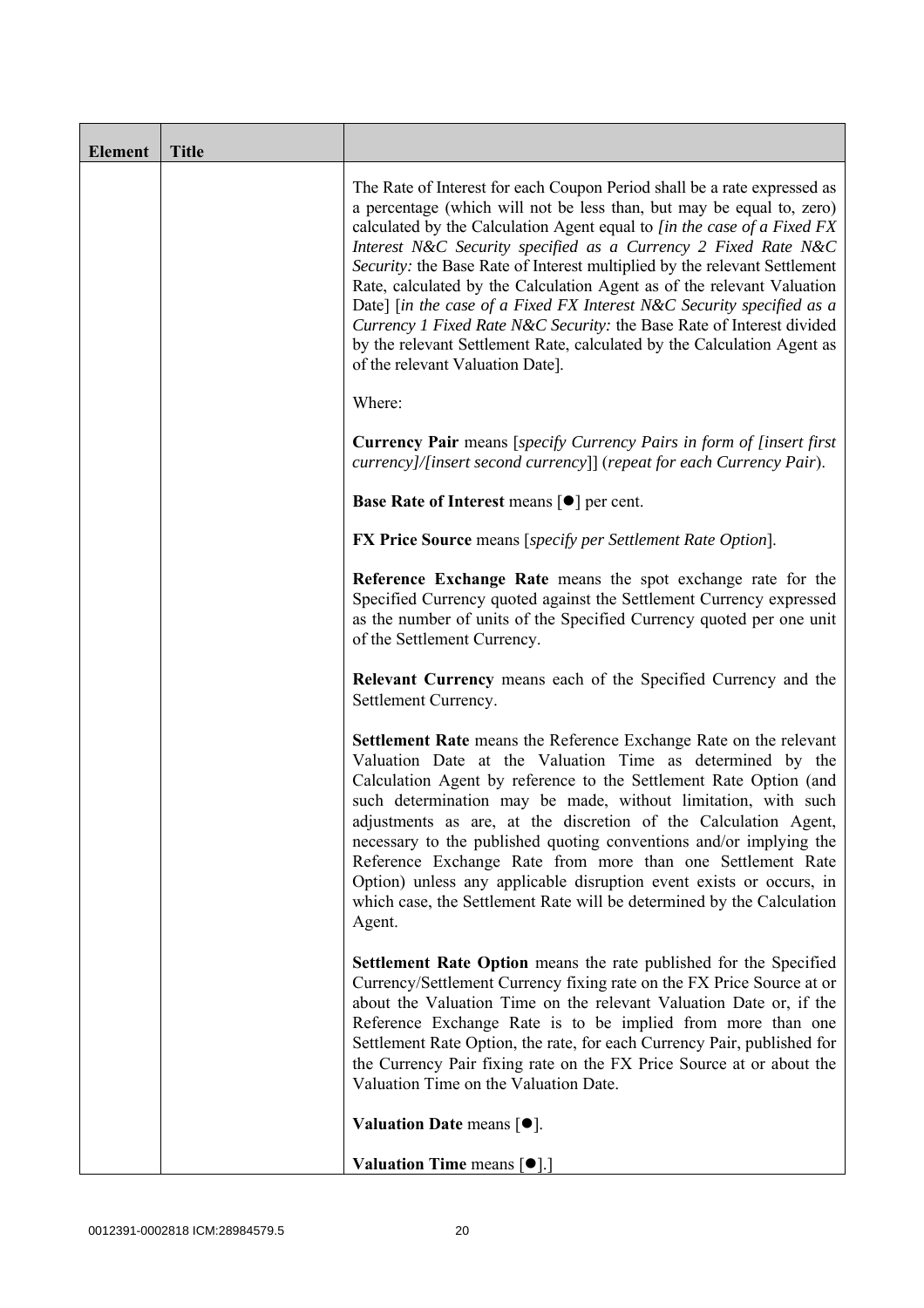| <b>Element</b> | <b>Title</b> |                                                                                                                                                                                                                                                                                       |
|----------------|--------------|---------------------------------------------------------------------------------------------------------------------------------------------------------------------------------------------------------------------------------------------------------------------------------------|
|                |              | [In the case of Equity Basket Conditional Interest N&C Securities:<br>The Rate of Interest in respect of a Coupon Payment Date shall be a<br>rate expressed as a percentage (which will not be less than, but may be<br>equal to, zero) calculated by the Calculation Agent equal to: |
|                |              | if no Conditional Coupon Barrier Event has occurred on the<br>(a)<br>Observation Date immediately preceding such Coupon<br>Payment Date, the Base Rate of Interest; or                                                                                                                |
|                |              | if a Conditional Coupon Barrier Event has occurred on the<br>(b)<br>Observation Date immediately preceding such Coupon<br>Payment Date, the Floor Rate of Interest.                                                                                                                   |
|                |              | All Equity Basket Conditional Interest N&C Securities<br>are<br>Conditional Interest N&C Securities.                                                                                                                                                                                  |
|                |              | Where:                                                                                                                                                                                                                                                                                |
|                |              | <b>Base Rate of Interest means [<math>\bullet</math>] per cent. per annum.</b>                                                                                                                                                                                                        |
|                |              | <b>Conditional Coupon Barrier Event means the Coupon Reference</b><br>Performance in respect of any Share on an Observation Date is equal<br>to or less than the Conditional Coupon Barrier Level in respect of<br>such Observation Date.                                             |
|                |              | <b>Conditional Coupon Barrier Level means [specify % for each</b><br>Observation Date].                                                                                                                                                                                               |
|                |              | Coupon Reference Performance means, in respect of an Observation<br>Date and a Share, a percentage determined by the Calculation Agent<br>equal to the Reference Performance of such Share in respect of such<br>Observation Date.                                                    |
|                |              | Floor Rate of Interest means [●] per cent.                                                                                                                                                                                                                                            |
|                |              | i means a Share.                                                                                                                                                                                                                                                                      |
|                |              | Initial Valuation Date means $[•]$ .                                                                                                                                                                                                                                                  |
|                |              | o means an Observation Date.                                                                                                                                                                                                                                                          |
|                |              | <b>Observation Date means <math>[•]</math>.</b>                                                                                                                                                                                                                                       |
|                |              | <b>Observation Price</b> means, in respect of an Observation Date and a<br>Share, an amount equal to the price per share in respect of such Share<br>quoted on the applicable exchange at the Valuation Time on such<br>Observation Date.                                             |
|                |              | Reference Performance means, in respect of an Observation Date<br>and a Share, a rate expressed as a percentage (which will not be less<br>than, but may be equal to, zero) calculated by the Calculation Agent in                                                                    |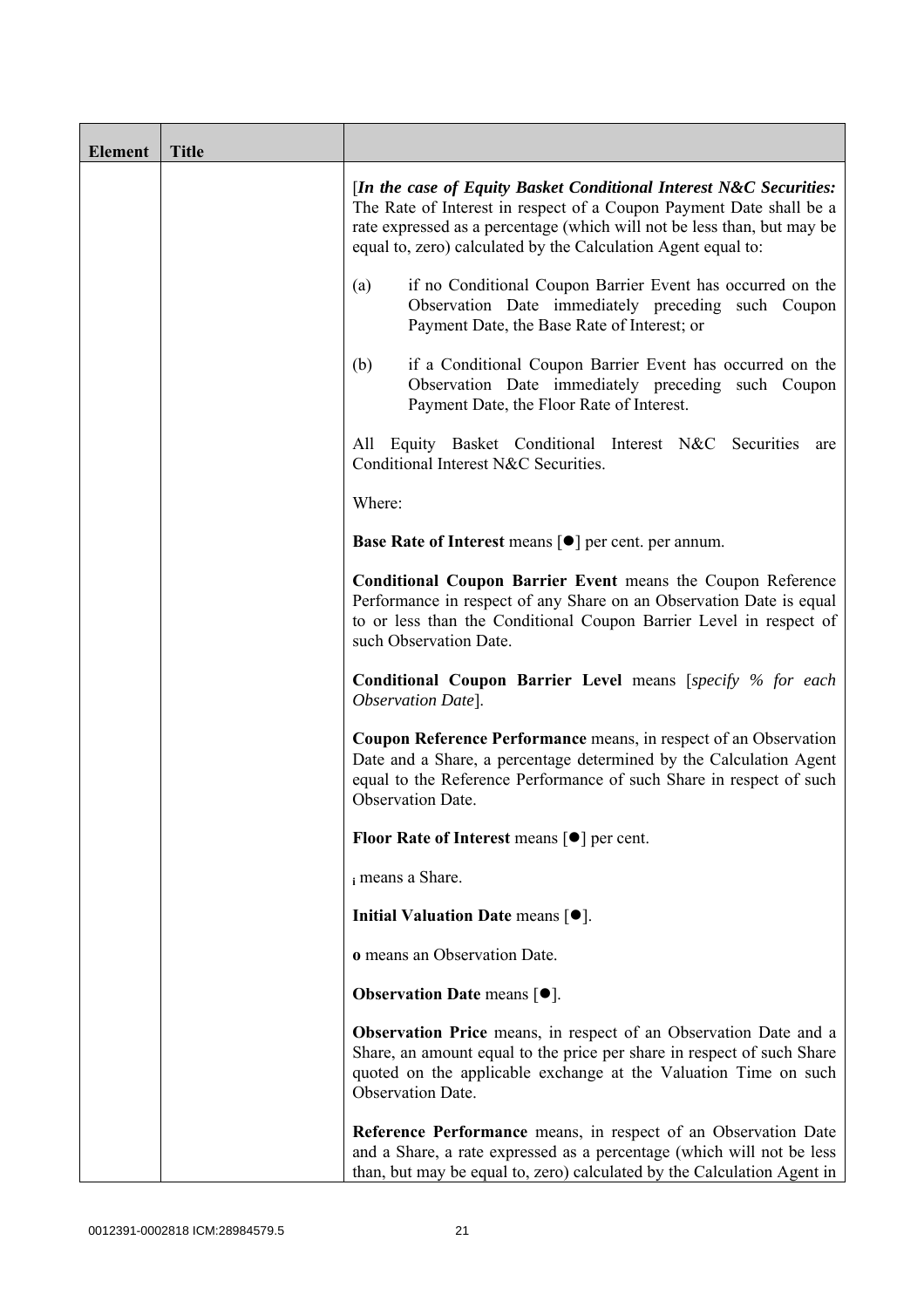| <b>Element</b> | <b>Title</b> |                                                                                                                                                                                                                                                                                      |
|----------------|--------------|--------------------------------------------------------------------------------------------------------------------------------------------------------------------------------------------------------------------------------------------------------------------------------------|
|                |              | accordance with the following formula:                                                                                                                                                                                                                                               |
|                |              | Observation Price <sub>i.o</sub>                                                                                                                                                                                                                                                     |
|                |              | Strike Price;                                                                                                                                                                                                                                                                        |
|                |              | <b>Share</b> means $\lceil \bullet \rceil$ .                                                                                                                                                                                                                                         |
|                |              | Strike Price means, in relation to a Share, the price per share in<br>respect of such Share quoted on the applicable exchange at the<br>Valuation Time on the Initial Valuation Date.                                                                                                |
|                |              | <b>Valuation Time means <math>\lceil \bullet \rceil</math>.</b>                                                                                                                                                                                                                      |
|                |              | [In the case of Index Basket Conditional Interest N&C Securities:<br>The Rate of Interest in respect of a Coupon Payment Date shall be a<br>rate expressed as a percentage (which will not be less than, but may be<br>equal to, zero) calculated by the Calculation Agent equal to: |
|                |              | if no Conditional Coupon Barrier Event has occurred on the<br>(a)<br>Observation Date immediately preceding such Coupon<br>Payment Date, the Base Rate of Interest; or                                                                                                               |
|                |              | if a Conditional Coupon Barrier Event has occurred on the<br>(b)<br>Observation Date immediately preceding such Coupon<br>Payment Date, the Floor Rate of Interest.                                                                                                                  |
|                |              | All Index Basket Conditional Interest N&C Securities are Conditional<br>Interest N&C Securities.                                                                                                                                                                                     |
|                |              | Where:                                                                                                                                                                                                                                                                               |
|                |              | <b>Base Rate of Interest means <math>\lceil \bullet \rceil</math> per cent.</b>                                                                                                                                                                                                      |
|                |              | <b>Conditional Coupon Barrier Event means the Coupon Reference</b><br>Performance in respect of any Index on an Observation Date is equal<br>to or less than the Conditional Coupon Barrier Level in respect of<br>such Observation Date.                                            |
|                |              | <b>Conditional Coupon Barrier Level means [specify % for each</b><br>Observation Date].                                                                                                                                                                                              |
|                |              | <b>Coupon Reference Performance</b> means, in respect of an Observation<br>Date and an Index, a percentage determined by the Calculation Agent<br>equal to the Reference Performance of such Index in respect of such<br><b>Observation Date.</b>                                    |
|                |              | Floor Rate of Interest means $\lceil \bullet \rceil$ per cent.                                                                                                                                                                                                                       |
|                |              | i means an Index.                                                                                                                                                                                                                                                                    |
|                |              | <b>Index</b> means $\lceil \bullet \rceil$ .                                                                                                                                                                                                                                         |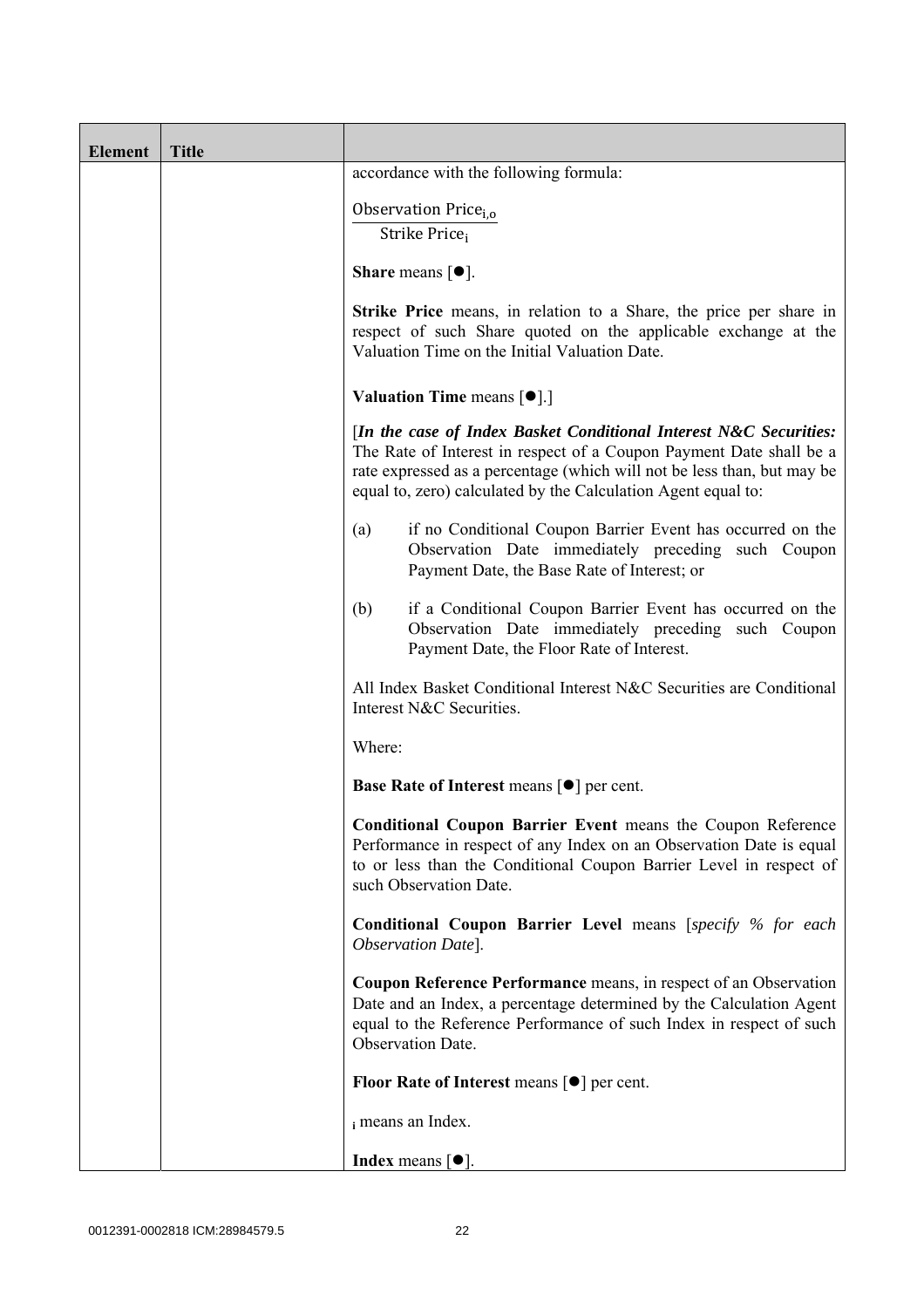| <b>Element</b> | <b>Title</b> |                                                                                                                                                                                                                                                                                                                                                                                                                                                                                                                                                                                                                                                                                 |
|----------------|--------------|---------------------------------------------------------------------------------------------------------------------------------------------------------------------------------------------------------------------------------------------------------------------------------------------------------------------------------------------------------------------------------------------------------------------------------------------------------------------------------------------------------------------------------------------------------------------------------------------------------------------------------------------------------------------------------|
|                |              | Initial Valuation Date means $[•]$ .                                                                                                                                                                                                                                                                                                                                                                                                                                                                                                                                                                                                                                            |
|                |              | o means an Observation Date.                                                                                                                                                                                                                                                                                                                                                                                                                                                                                                                                                                                                                                                    |
|                |              | <b>Observation Date means <math>\lceil \bullet \rceil</math>.</b>                                                                                                                                                                                                                                                                                                                                                                                                                                                                                                                                                                                                               |
|                |              | <b>Observation Level</b> means, in respect of an Observation Date and an<br>Index, an amount equal to the closing level of such Index, as<br>calculated and announced by the relevant index sponsor, at the<br>Valuation Time on such Observation Date.                                                                                                                                                                                                                                                                                                                                                                                                                         |
|                |              | Reference Performance means, in respect of an Observation Date and<br>an Index, a rate expressed as a percentage (which will not be less than,<br>but may be equal to, zero) calculated by the Calculation Agent in<br>accordance with the following formula:                                                                                                                                                                                                                                                                                                                                                                                                                   |
|                |              | Observation Level <sub>i,o</sub><br>Strike Level;                                                                                                                                                                                                                                                                                                                                                                                                                                                                                                                                                                                                                               |
|                |              | <b>Strike Level</b> means, in relation to an Index, the closing level of such<br>Index, as calculated and announced by the relevant index sponsor, at<br>the Valuation Time on the Initial Valuation Date.                                                                                                                                                                                                                                                                                                                                                                                                                                                                      |
|                |              | <b>Valuation Time means <math>\lceil \bullet \rceil</math>.</b>                                                                                                                                                                                                                                                                                                                                                                                                                                                                                                                                                                                                                 |
|                |              | [In the case of Multi-Rate Interest N&C Securities: The Rate of<br>Interest for each Coupon Period shall be a rate expressed as a<br>percentage (which will not be less than, but may be equal to, zero)<br>calculated by the Calculation Agent equal to:                                                                                                                                                                                                                                                                                                                                                                                                                       |
|                |              | the Cap; or, if lesser<br>(a)                                                                                                                                                                                                                                                                                                                                                                                                                                                                                                                                                                                                                                                   |
|                |              | (b)<br>(i) the Floor or, if greater, (ii) the Rates Performance in<br>respect of such Coupon Period.                                                                                                                                                                                                                                                                                                                                                                                                                                                                                                                                                                            |
|                |              | Where:                                                                                                                                                                                                                                                                                                                                                                                                                                                                                                                                                                                                                                                                          |
|                |              | Cap means $\lceil \bullet \rceil$ per cent.                                                                                                                                                                                                                                                                                                                                                                                                                                                                                                                                                                                                                                     |
|                |              | <b>Designated Maturity</b> means, in respect of the First Rate $\lceil \bullet \rceil$ and in<br>respect of the Second Rate $[•]$ .                                                                                                                                                                                                                                                                                                                                                                                                                                                                                                                                             |
|                |              | First Rate means, in respect of a Coupon Period, the rate that would<br>be determined for that Coupon Period were the floating rate N&C<br>Security provisions of the Conditions to apply to determine the First<br>Rate, with the floating rate being calculated by reference to [specify]<br>first reference rate for Securities being issued and were ISDA<br>Determination to be applicable for such purposes[, provided that $[(i)]$<br>[if the rate so calculated is greater than the relevant First Rate Cap, the<br>First Rate shall be the First Rate Cap][; and][[(ii)] if the rate so<br>calculated is less than the relevant First Rate Floor, the First Rate shall |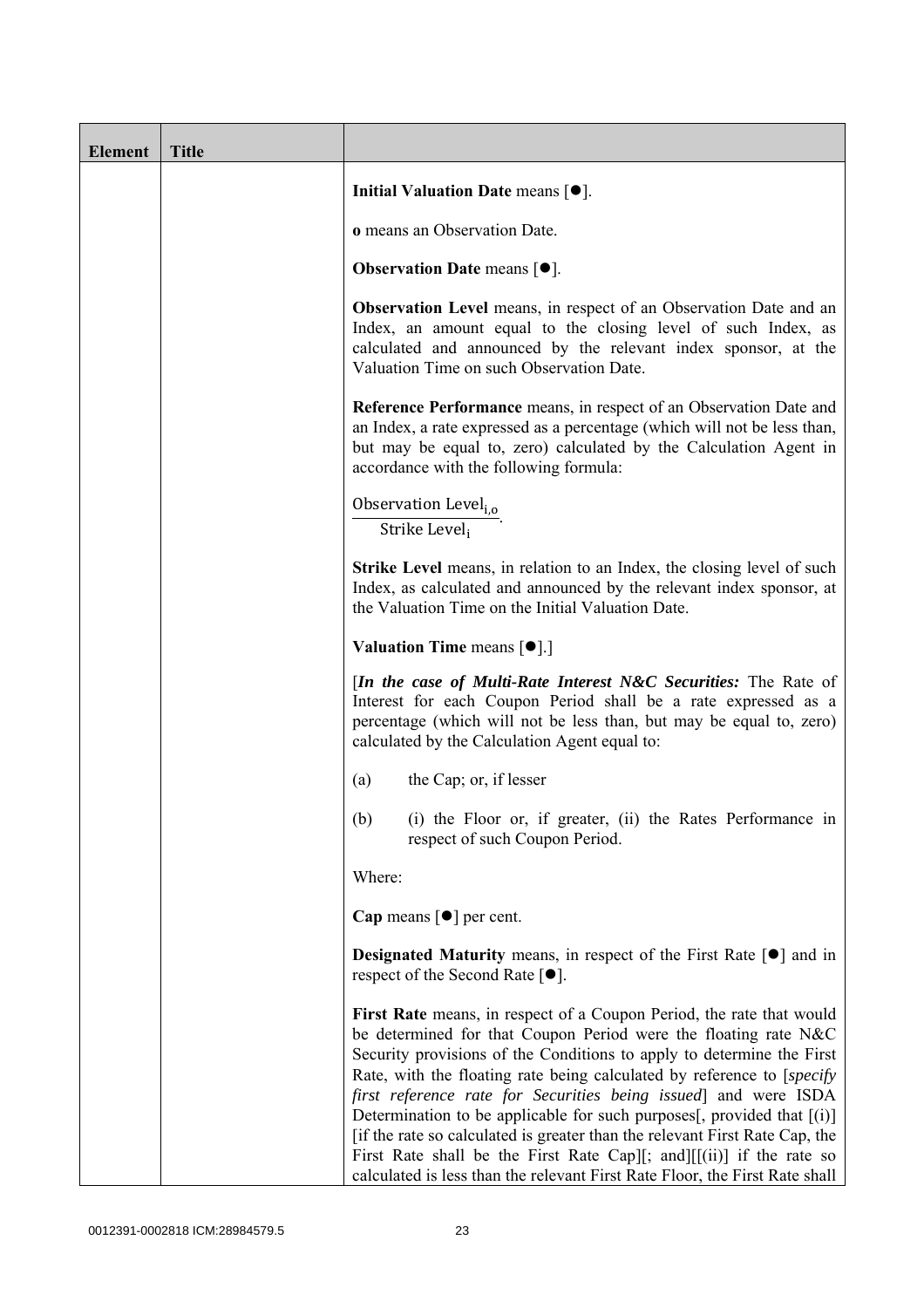| <b>Element</b> | <b>Title</b> |                                                                                                                                                                                                                                                                                                                                                                                                                                                                                                                                                                                                                                                                                                                              |
|----------------|--------------|------------------------------------------------------------------------------------------------------------------------------------------------------------------------------------------------------------------------------------------------------------------------------------------------------------------------------------------------------------------------------------------------------------------------------------------------------------------------------------------------------------------------------------------------------------------------------------------------------------------------------------------------------------------------------------------------------------------------------|
|                |              | be the First Rate Floor]].                                                                                                                                                                                                                                                                                                                                                                                                                                                                                                                                                                                                                                                                                                   |
|                |              | <b>First Rate Amount</b> means [specify for each Coupon Period].                                                                                                                                                                                                                                                                                                                                                                                                                                                                                                                                                                                                                                                             |
|                |              | [First Rate Cap means [specify for each Coupon Period].]                                                                                                                                                                                                                                                                                                                                                                                                                                                                                                                                                                                                                                                                     |
|                |              | [First Rate Floor means [specify for each Coupon Period].]                                                                                                                                                                                                                                                                                                                                                                                                                                                                                                                                                                                                                                                                   |
|                |              | <b>Floating Rate Option</b> means, in respect of the First Rate $\lceil \bullet \rceil$ and in<br>respect of the Second Rate $[•]$ .                                                                                                                                                                                                                                                                                                                                                                                                                                                                                                                                                                                         |
|                |              | <b>Floor</b> means $\lceil \bullet \rceil$ per cent.                                                                                                                                                                                                                                                                                                                                                                                                                                                                                                                                                                                                                                                                         |
|                |              | Rates Performance means, in respect of a Coupon Period, a rate<br>expressed as a percentage calculated by the Calculation Agent equal to<br>the sum of:                                                                                                                                                                                                                                                                                                                                                                                                                                                                                                                                                                      |
|                |              | the product of (i) the First Rate Amount and (ii) the First Rate,<br>(a)<br>in each case in respect of such Coupon Period;                                                                                                                                                                                                                                                                                                                                                                                                                                                                                                                                                                                                   |
|                |              | the product of (i) the Second Rate Amount and (ii) the Second<br>(b)<br>Rate, in each case in respect of such Coupon Period; and                                                                                                                                                                                                                                                                                                                                                                                                                                                                                                                                                                                             |
|                |              | the Third Rate in respect of such Coupon Period.<br>(c)                                                                                                                                                                                                                                                                                                                                                                                                                                                                                                                                                                                                                                                                      |
|                |              | <b>Reset Date</b> means, in respect of the First Rate: [specify the first day of<br>the Coupon Period]/[specify the last day of the Coupon Period], in<br>respect of the Second Rate: [specify the first day of the Coupon<br>Period /[specify the last day of the Coupon Period].                                                                                                                                                                                                                                                                                                                                                                                                                                           |
|                |              | <b>Second Rate</b> means, in respect of a Coupon Period, the rate that<br>would be determined for that Coupon Period were the floating rate<br>N&C Security provisions of the Conditions to apply to determine the<br>Second Rate, with the floating rate being calculated by reference to<br>[specify second reference rate for Securities being issued] and were<br>ISDA Determination to be applicable for such purposes[, provided<br>that $[(i)]$ if the rate so calculated is greater than the relevant Second<br>Rate Cap, the Second Rate shall be the Second Rate Cap][; and][[(ii)]<br>if the rate so calculated is less than the relevant Second Rate Floor, the<br>Second Rate shall be the Second Rate Floor]]. |
|                |              | Second Rate Amount means [specify for each Coupon Period].                                                                                                                                                                                                                                                                                                                                                                                                                                                                                                                                                                                                                                                                   |
|                |              | [Second Rate Cap means [specify for each Coupon Period].]                                                                                                                                                                                                                                                                                                                                                                                                                                                                                                                                                                                                                                                                    |
|                |              | [Second Rate Floor means [specify for each Coupon Period].]                                                                                                                                                                                                                                                                                                                                                                                                                                                                                                                                                                                                                                                                  |
|                |              | <b>Third Rate</b> means [specify for each Coupon Period].]                                                                                                                                                                                                                                                                                                                                                                                                                                                                                                                                                                                                                                                                   |
|                |              | <i>In the case of Range Accrual Interest N&amp;C Securities:</i> The Rate of<br>Interest for each Coupon Period shall be a rate expressed as a<br>percentage which will not be [greater than the Rate of Interest Cap or]                                                                                                                                                                                                                                                                                                                                                                                                                                                                                                    |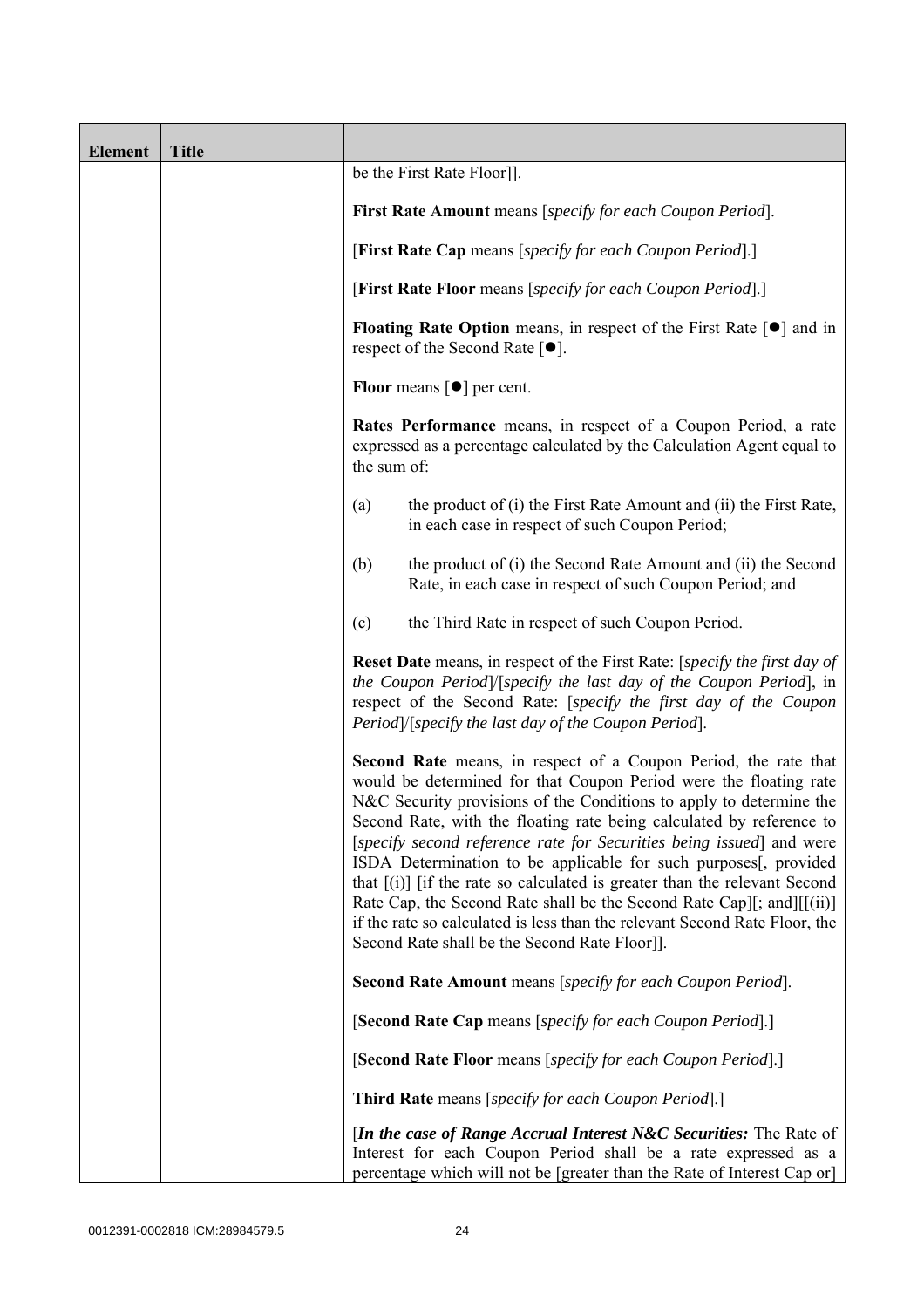| <b>Element</b> | <b>Title</b> |                                                                                                                                                                                                                                                                                                                                                                                                                              |
|----------------|--------------|------------------------------------------------------------------------------------------------------------------------------------------------------------------------------------------------------------------------------------------------------------------------------------------------------------------------------------------------------------------------------------------------------------------------------|
|                |              | less than the Rate of Interest Floor but will otherwise be calculated by<br>the Calculation Agent as equal to the product of $(a)$ and $(b)$ below:                                                                                                                                                                                                                                                                          |
|                |              | the lesser of (i) and (ii) below:<br>(a)                                                                                                                                                                                                                                                                                                                                                                                     |
|                |              | (i)<br>the Rates Performance Cap; or                                                                                                                                                                                                                                                                                                                                                                                         |
|                |              | the greater of $(x)$ the Rates Performance Floor and $(y)$<br>(ii)<br>the Rates Performance in respect of such Coupon<br>Period; and                                                                                                                                                                                                                                                                                         |
|                |              | (b)<br>the Range Day Accrual Rate in respect of such Coupon<br>Period.                                                                                                                                                                                                                                                                                                                                                       |
|                |              | Where:                                                                                                                                                                                                                                                                                                                                                                                                                       |
|                |              | <b>Designated Maturity</b> means, in respect of the First Rate: $[•]$ , in<br>respect of the Second Rate: [●] [and in respect of the Range Day<br>Rate: $\lceil \bullet \rceil$   [in respect of Dual Rate 1: $\lceil \bullet \rceil$ and in respect of Dual Rate<br>$2: [\bullet]$ ].                                                                                                                                       |
|                |              | <b>[Dual Rate 1</b> means in respect of any day, the rate that would be<br>determined for that day were the floating rate N&C Security<br>provisions of the Conditions to apply to determine Dual Rate 1, with<br>the floating rate being calculated by reference to [specify Dual Rate 1]<br>reference rate for Securities being issued] and were ISDA<br>Determination to be applicable for such purposes.                 |
|                |              | <b>[Dual Rate 2</b> means in respect of any day, the rate that would be<br>determined for that day were the floating rate N&C Security<br>provisions of the Conditions to apply to determine Dual Rate 2, with<br>the floating rate being calculated by reference to [specify Dual Rate 2<br>reference rate for Securities being issued] and were ISDA<br>Determination to be applicable for such purposes.]                 |
|                |              | First Rate means, in respect of a Coupon Period, the rate that would<br>be determined for that Coupon Period were the floating rate N&C<br>Security provisions of the Conditions to apply to determine the First<br>Rate, with the floating rate being calculated by reference to [ <i>specify</i> ]<br>first reference rate for Securities being issued] and were ISDA<br>Determination to be applicable for such purposes. |
|                |              | First Rate Amount means [specify for each Coupon Period].                                                                                                                                                                                                                                                                                                                                                                    |
|                |              | <b>Floating Rate Option</b> means, in respect of the First Rate: $[\bullet]$ , in respect<br>of the Second Rate: [ $\bullet$ ] [and in respect of the Range Day Rate: [ $\bullet$ ]][in<br>respect of Dual Rate 1: $\lceil \bullet \rceil$ and in respect of Dual Rate 2: $\lceil \bullet \rceil$ .                                                                                                                          |
|                |              | Lower Barrier means $\lceil \bullet \rceil$ per cent.                                                                                                                                                                                                                                                                                                                                                                        |
|                |              | <b>Range Day Rate means:</b>                                                                                                                                                                                                                                                                                                                                                                                                 |
|                |              | [Insert if Single Rate Determination applies:                                                                                                                                                                                                                                                                                                                                                                                |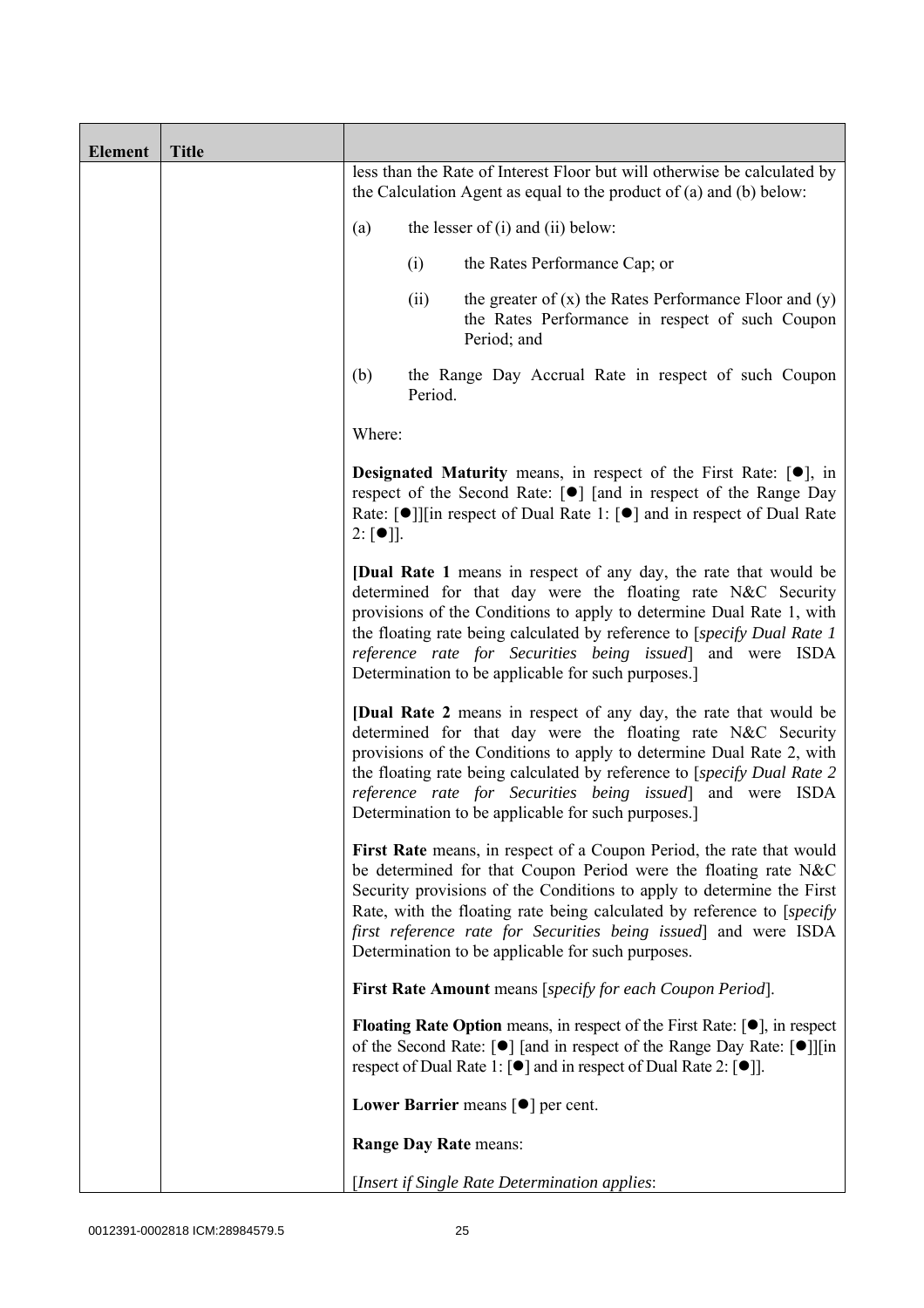| <b>Element</b> | <b>Title</b> |          |                                                                                                                                                                                                                                                                                                                                                                                                                                                                                                                                                                                              |
|----------------|--------------|----------|----------------------------------------------------------------------------------------------------------------------------------------------------------------------------------------------------------------------------------------------------------------------------------------------------------------------------------------------------------------------------------------------------------------------------------------------------------------------------------------------------------------------------------------------------------------------------------------------|
|                |              | (a)      | in respect of a day that is a Rate Determination Date, the rate<br>that would be determined for that day were the floating rate<br>N&C Security provisions of the Conditions to apply to<br>determine the Range Day Rate, with the floating rate being<br>calculated by reference to [specify range day reference rate<br>for Securities being issued] and were ISDA Determination to<br>be applicable for such purposes; and                                                                                                                                                                |
|                |              | (b)      | in respect of a day that is not a Rate Determination Date, the<br>Range Day Rate in respect of the Rate Determination Date<br>immediately preceding such day.]                                                                                                                                                                                                                                                                                                                                                                                                                               |
|                |              |          | [Insert if Dual Rate Determination applies:                                                                                                                                                                                                                                                                                                                                                                                                                                                                                                                                                  |
|                |              | (a)      | in respect of a day that is a Rate Determination Date, a rate<br>calculated as follows:                                                                                                                                                                                                                                                                                                                                                                                                                                                                                                      |
|                |              |          | Range Day Rate = Dual Rate 1 <i>minus</i> Dual Rate 2; and                                                                                                                                                                                                                                                                                                                                                                                                                                                                                                                                   |
|                |              | (b)      | in respect of a day that is not a Rate Determination Date, the<br>Range Day Rate in respect of the Rate Determination Date<br>immediately preceding such day.]                                                                                                                                                                                                                                                                                                                                                                                                                               |
|                |              |          | Range Day Accrual Rate means, in respect of a Coupon Period[:][,]<br>[If Single Rate Observation Date applies, insert:                                                                                                                                                                                                                                                                                                                                                                                                                                                                       |
|                |              | (a)      | if on the relevant Rate Observation Date the Range Day Rate<br>is equal to or greater than the Lower Barrier and equal to or<br>less than the Upper Barrier, then 1; and                                                                                                                                                                                                                                                                                                                                                                                                                     |
|                |              | (b)      | if on the relevant Rate Observation Date the Range Day Rate<br>is lower than the Lower Barrier or greater than the Upper<br>Barrier, then zero,                                                                                                                                                                                                                                                                                                                                                                                                                                              |
|                |              |          | provided that, in each case, if the Rate Observation Date is not a Rate<br>Determination Date, the Range Day Rate used for these purposes shall<br>be the Range Day Rate in respect of the Rate Determination Date<br>immediately preceding such Rate Observation Date.][If Single Rate<br>Observation Date does not apply, insert: a rate expressed as a<br>percentage calculated by the Calculation Agent equal to the quotient<br>of (a) the Range Day Numerator (as numerator) and (b) the Range<br>Day Denominator (as denominator), in each case in respect of such<br>Coupon Period.] |
|                |              | Period.] | <b>[Range Day Denominator</b> means, in respect of a Coupon Period, the<br>total number of [calendar days][Business Days] in such Coupon                                                                                                                                                                                                                                                                                                                                                                                                                                                     |
|                |              |          | [Range Day Numerator means, in respect of a Coupon Period, the<br>total number of [calendar days][Business Days] in such Coupon<br>Period on which the Range Day Rate is equal to or greater than the<br>Lower Barrier and equal to or less than the Upper Barrier.]                                                                                                                                                                                                                                                                                                                         |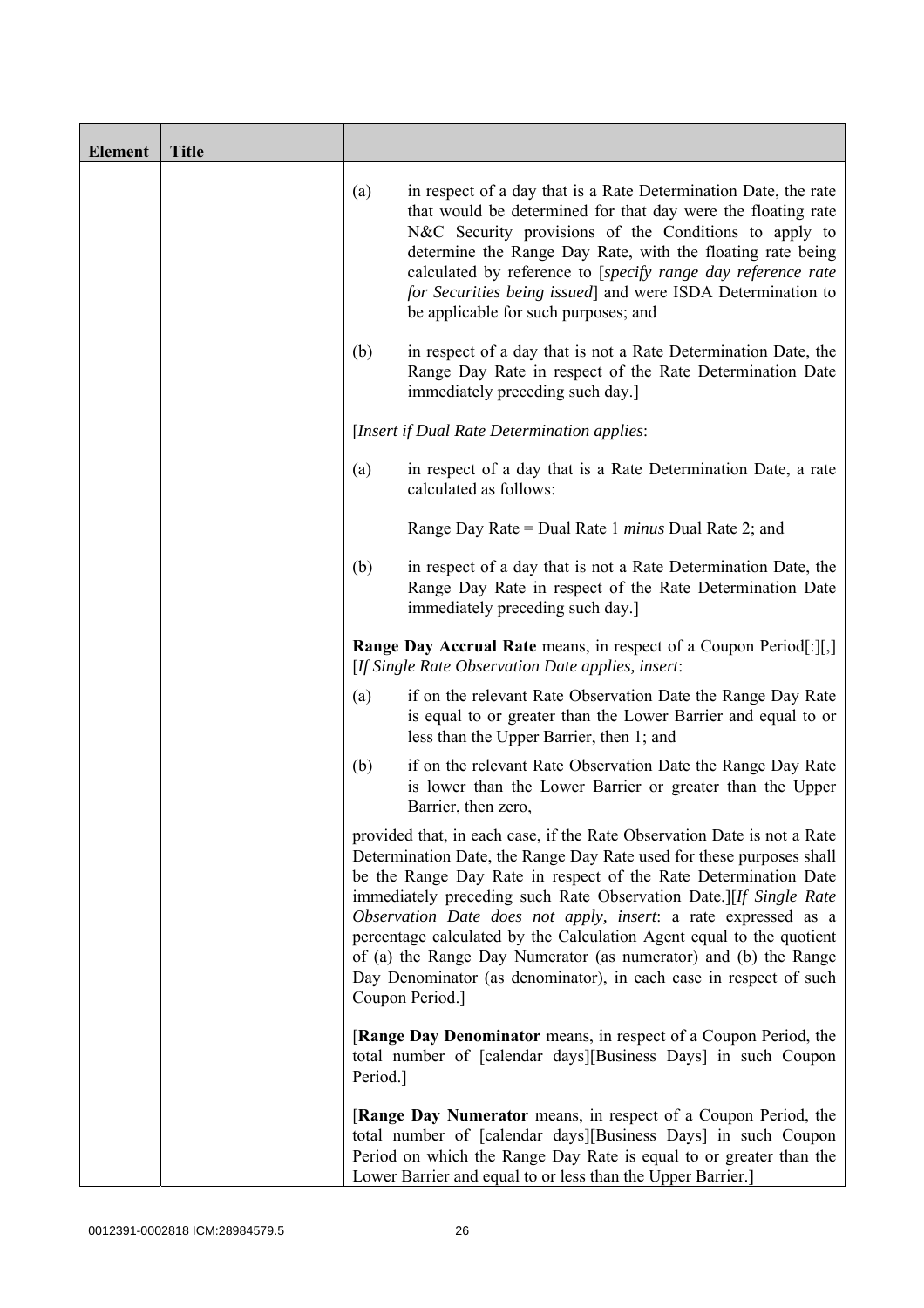| <b>Element</b> | <b>Title</b> |                     |                                                                                                                                                                                                                                                                                                                                                                                                                       |
|----------------|--------------|---------------------|-----------------------------------------------------------------------------------------------------------------------------------------------------------------------------------------------------------------------------------------------------------------------------------------------------------------------------------------------------------------------------------------------------------------------|
|                |              |                     | Rate Determination Centre means [ $\bullet$ ]/[TARGET 2].                                                                                                                                                                                                                                                                                                                                                             |
|                |              | open].              | Rate Determination Date means a day on which commercial banks<br>and foreign exchange markets settle payments and are open for<br>general business (including dealing in foreign exchange and foreign<br>currency deposits) in $\lceil \bullet \rceil / \lceil a \rceil$ day on which the TARGET2 System is                                                                                                           |
|                |              |                     | [If Single Rate Observation Date applies, insert: Rate Observation<br>Date means, in respect of a Coupon Period, the date specified in<br>respect of such Coupon Period in the applicable Final Terms.]                                                                                                                                                                                                               |
|                |              |                     | [Rate of Interest Cap means $\lceil \bullet \rceil$ per cent.]                                                                                                                                                                                                                                                                                                                                                        |
|                |              |                     | Rate of Interest Floor means [[ $\bullet$ ] per cent.][zero].                                                                                                                                                                                                                                                                                                                                                         |
|                |              | the sum of:         | Rates Performance means, in respect of a Coupon Period, a rate<br>expressed as a percentage calculated by the Calculation Agent equal to                                                                                                                                                                                                                                                                              |
|                |              | (a)                 | the product of (i) the First Rate Amount and (ii) the<br>First Rate, in each case in respect of such Coupon<br>Period;                                                                                                                                                                                                                                                                                                |
|                |              | (b)                 | the product of (i) the Second Rate Amount and (ii) the<br>Second Rate, in each case in respect of such Coupon<br>Period; and                                                                                                                                                                                                                                                                                          |
|                |              | (c)                 | the Third Rate in respect of such Coupon Period.                                                                                                                                                                                                                                                                                                                                                                      |
|                |              |                     | Rates Performance Cap means [ $\bullet$ ] per cent.                                                                                                                                                                                                                                                                                                                                                                   |
|                |              |                     | Rates Performance Floor means [ $\bullet$ ] per cent.                                                                                                                                                                                                                                                                                                                                                                 |
|                |              | Determination Date. | <b>Reset Date</b> means, in respect of the First Rate: [specify the first day of<br>the Coupon Period /[specify the last day of the Coupon Period], in<br>respect of the Second Rate: [specify the second day of the Coupon<br>Period /[specify the last day of the Coupon Period] and in respect of<br>[the Range Day Rate][Dual Rate 1 and Dual Rate 2]: the relevant Rate                                          |
|                |              |                     | Second Rate means, in respect of a Coupon Period, the rate that<br>would be determined for that Coupon Period were the floating rate<br>N&C Security provisions of the Conditions to apply to determine the<br>Second Rate, with the floating rate being calculated by reference to<br>[specify second reference rate for Securities being issued] and were<br>ISDA Determination to be applicable for such purposes. |
|                |              |                     | Second Rate Amount means [specify for each Coupon Period].                                                                                                                                                                                                                                                                                                                                                            |
|                |              |                     | Third Rate means [specify for each Coupon Period].                                                                                                                                                                                                                                                                                                                                                                    |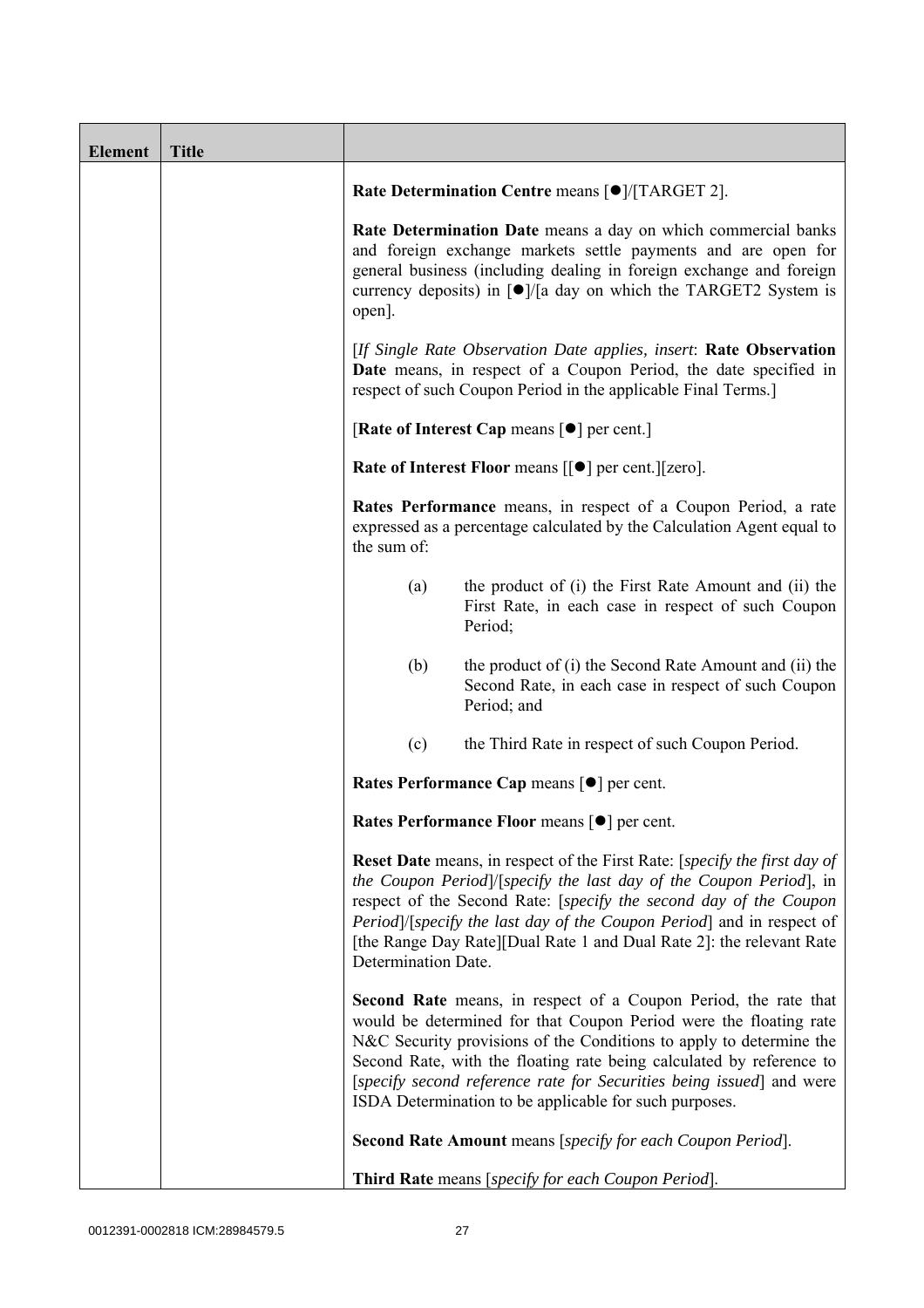| <b>Element</b> | <b>Title</b> |        |         |                                                                                                                                                                                                                                                                                                                                                                                                                                                                                |
|----------------|--------------|--------|---------|--------------------------------------------------------------------------------------------------------------------------------------------------------------------------------------------------------------------------------------------------------------------------------------------------------------------------------------------------------------------------------------------------------------------------------------------------------------------------------|
|                |              |        |         | <b>Upper Barrier</b> means $\lceil \bullet \rceil$ per cent.                                                                                                                                                                                                                                                                                                                                                                                                                   |
|                |              |        |         | [In the case of Dual Range Accrual Interest N&C Securities: The<br>Rate of Interest for each Coupon Period shall be a rate expressed as a<br>percentage which will not be [greater than the Rate of Interest Cap or]<br>less than the Rate of Interest Floor but will otherwise be calculated by<br>the Calculation Agent as equal to the product of $(a)$ and $(b)$ below:                                                                                                    |
|                |              | (a)    |         | the lesser of $(i)$ and $(ii)$ below:                                                                                                                                                                                                                                                                                                                                                                                                                                          |
|                |              |        | (i)     | the Rates Performance Cap; or                                                                                                                                                                                                                                                                                                                                                                                                                                                  |
|                |              |        | (ii)    | the greater of $(x)$ the Rates Performance Floor and $(y)$<br>the Rates Performance in respect of such Coupon<br>Period; and                                                                                                                                                                                                                                                                                                                                                   |
|                |              | (b)    | Period. | the Range Day Accrual Rate in respect of such Coupon                                                                                                                                                                                                                                                                                                                                                                                                                           |
|                |              | Where: |         |                                                                                                                                                                                                                                                                                                                                                                                                                                                                                |
|                |              |        |         | <b>Designated Maturity means:</b>                                                                                                                                                                                                                                                                                                                                                                                                                                              |
|                |              | (i)    |         | in respect of the First Rate: $[•]$ ;                                                                                                                                                                                                                                                                                                                                                                                                                                          |
|                |              | (ii)   |         | in respect of the Second Rate: $[•]$ ;                                                                                                                                                                                                                                                                                                                                                                                                                                         |
|                |              | (iii)  |         | in respect of Range Day Rate 1: $\lceil \bullet \rceil / \lceil \text{for Dual Rate 1} \rceil \rceil$ and<br>for Dual Rate 2: $\lceil \bullet \rceil$ .                                                                                                                                                                                                                                                                                                                        |
|                |              | (iv)   |         | in respect of Range Day Rate 2: [●]/[for Dual Rate 1: [●] and<br>for Dual Rate 2: $[•]$ ].                                                                                                                                                                                                                                                                                                                                                                                     |
|                |              |        |         | <b>[Dual Rate 1</b> means in respect of any day and a Range Day Rate, the<br>rate that would be determined for that day were the floating rate N&C<br>Security provisions of the Conditions to apply to determine Dual Rate<br>1 in respect of the relevant Range Day Rate, with the floating rate<br>being calculated by reference to [specify Dual Rate 1 reference rate<br>for Securities being issued] and were ISDA Determination to be<br>applicable for such purposes.] |
|                |              |        |         | [Dual Rate 2 means in respect of any day and a Range Day Rate, the<br>rate that would be determined for that day were the floating rate N&C<br>Security provisions of the Conditions to apply to determine Dual Rate<br>2 in respect of the relevant Range Day Rate, with the floating rate<br>being calculated by reference to [specify Dual Rate 2 reference rate<br>for Securities being issued] and were ISDA Determination to be<br>applicable for such purposes.]        |
|                |              |        |         | First Rate means, in respect of a Coupon Period, the rate that would<br>be determined for that Coupon Period were the floating rate N&C<br>Security provisions of the Conditions to apply to determine the First<br>Rate, with the floating rate being calculated by reference to [specify]<br>first reference rate for Securities being issued and were ISDA                                                                                                                  |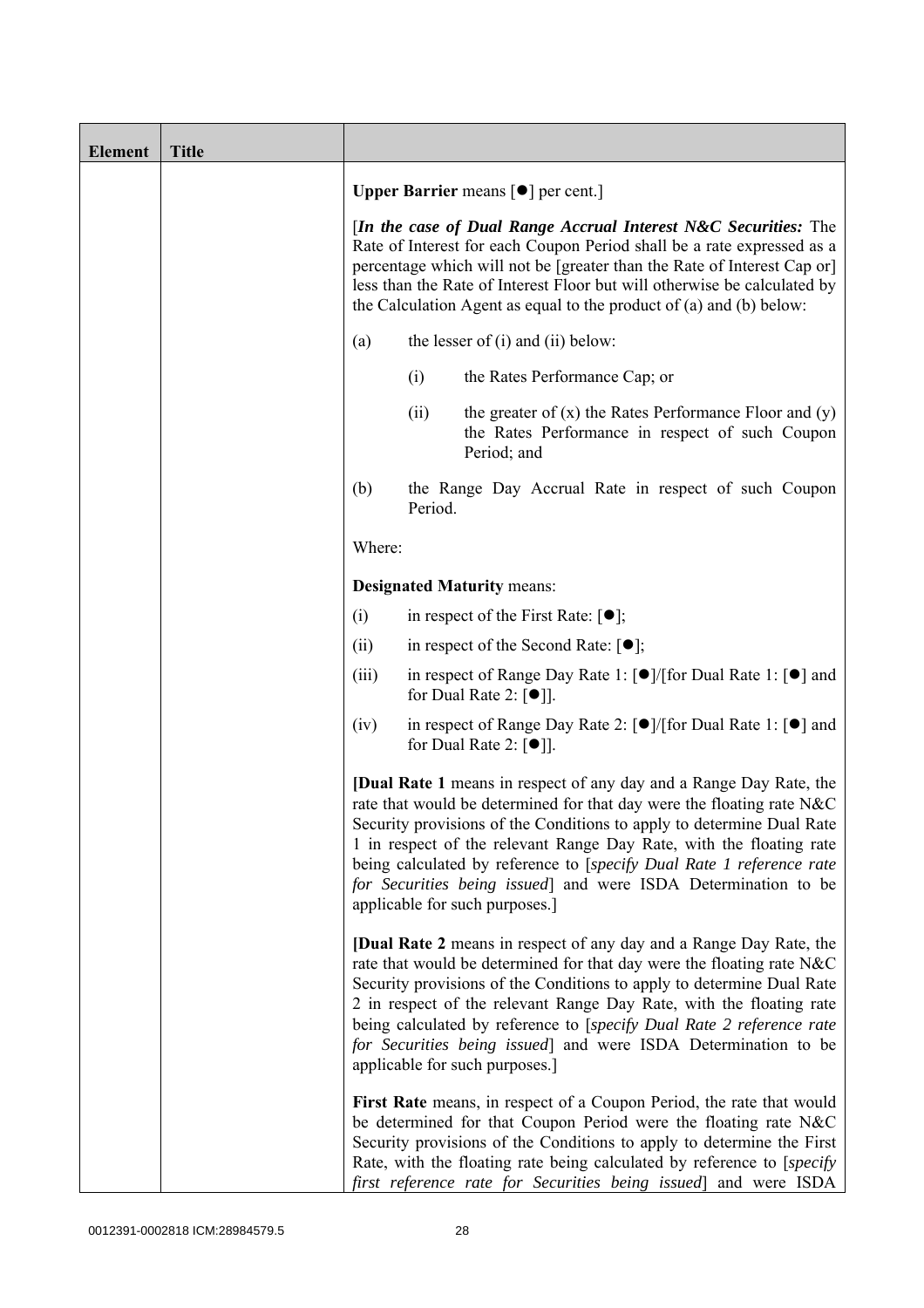| <b>Element</b> | <b>Title</b> |                                                                          |                                                                                                                                                                                                                                                                                                                                                                                                                                                  |  |
|----------------|--------------|--------------------------------------------------------------------------|--------------------------------------------------------------------------------------------------------------------------------------------------------------------------------------------------------------------------------------------------------------------------------------------------------------------------------------------------------------------------------------------------------------------------------------------------|--|
|                |              | Determination to be applicable for such purposes.                        |                                                                                                                                                                                                                                                                                                                                                                                                                                                  |  |
|                |              | First Rate Amount means [specify for each Coupon Period].                |                                                                                                                                                                                                                                                                                                                                                                                                                                                  |  |
|                |              |                                                                          | <b>Floating Rate Option means:</b>                                                                                                                                                                                                                                                                                                                                                                                                               |  |
|                |              | (i)                                                                      | in respect of the First Rate: $[\bullet]$ ;                                                                                                                                                                                                                                                                                                                                                                                                      |  |
|                |              | (ii)                                                                     | in respect of the Second Rate: $[•]$ ;                                                                                                                                                                                                                                                                                                                                                                                                           |  |
|                |              | (iii)                                                                    | in respect of Range Day Rate 1: $\lceil \bullet \rceil / \lceil \text{for Dual Rate 1} \rceil \rceil$ and<br>for Dual Rate 2: $\lceil \bullet \rceil$ .                                                                                                                                                                                                                                                                                          |  |
|                |              | (iv)                                                                     | in respect of Range Day Rate 2: $\lceil \bullet \rceil / \lceil \text{for Dual Rate 1} \rceil \rceil$ and<br>for Dual Rate 2: $\lceil \bullet \rceil$ .                                                                                                                                                                                                                                                                                          |  |
|                |              |                                                                          | <b>Lower Barrier means:</b>                                                                                                                                                                                                                                                                                                                                                                                                                      |  |
|                |              | (i)<br>in respect of Range Day Rate 1: $\lceil \bullet \rceil$ per cent. |                                                                                                                                                                                                                                                                                                                                                                                                                                                  |  |
|                |              | in respect of Range Day Rate 2: $[\bullet]$ per cent.<br>(ii)            |                                                                                                                                                                                                                                                                                                                                                                                                                                                  |  |
|                |              | Rate 2.                                                                  | Range Day Rate means each of Range Day Rate 1 and Range Day                                                                                                                                                                                                                                                                                                                                                                                      |  |
|                |              | Range Day Rate 1 means:                                                  |                                                                                                                                                                                                                                                                                                                                                                                                                                                  |  |
|                |              | [Insert if Single Rate Determination applies to Range Day Rate 1:        |                                                                                                                                                                                                                                                                                                                                                                                                                                                  |  |
|                |              | (a)                                                                      | in respect of a day that is a Rate Determination Date, the rate<br>that would be determined for that day were the floating rate<br>N&C Security provisions of the Conditions to apply to<br>determine Range Day Rate 1, with the floating rate being<br>calculated by reference to [specify range day reference rate<br>for Range Day Rate 1 for Securities being issued] and were<br>ISDA Determination to be applicable for such purposes; and |  |
|                |              | (b)                                                                      | in respect of a day that is not a Rate Determination Date,<br>Range Day Rate 1 in respect of the Rate Determination Date<br>immediately preceding such day.]                                                                                                                                                                                                                                                                                     |  |
|                |              |                                                                          | [Insert if Dual Rate Determination applies:                                                                                                                                                                                                                                                                                                                                                                                                      |  |
|                |              | (a)                                                                      | in respect of a day that is a Rate Determination Date, a rate<br>calculated as follows:                                                                                                                                                                                                                                                                                                                                                          |  |
|                |              |                                                                          | Range Day Rate $1 =$ Dual Rate 1 <i>minus</i> Dual Rate 2; and                                                                                                                                                                                                                                                                                                                                                                                   |  |
|                |              | (b)                                                                      | in respect of a day that is not a Rate Determination Date,<br>Range Day Rate 1 in respect of the Rate Determination Date<br>immediately preceding such day.]                                                                                                                                                                                                                                                                                     |  |
|                |              |                                                                          | Range Day Rate 2 means:                                                                                                                                                                                                                                                                                                                                                                                                                          |  |
|                |              |                                                                          | [Insert if Single Rate Determination applies to Range Day Rate 2:                                                                                                                                                                                                                                                                                                                                                                                |  |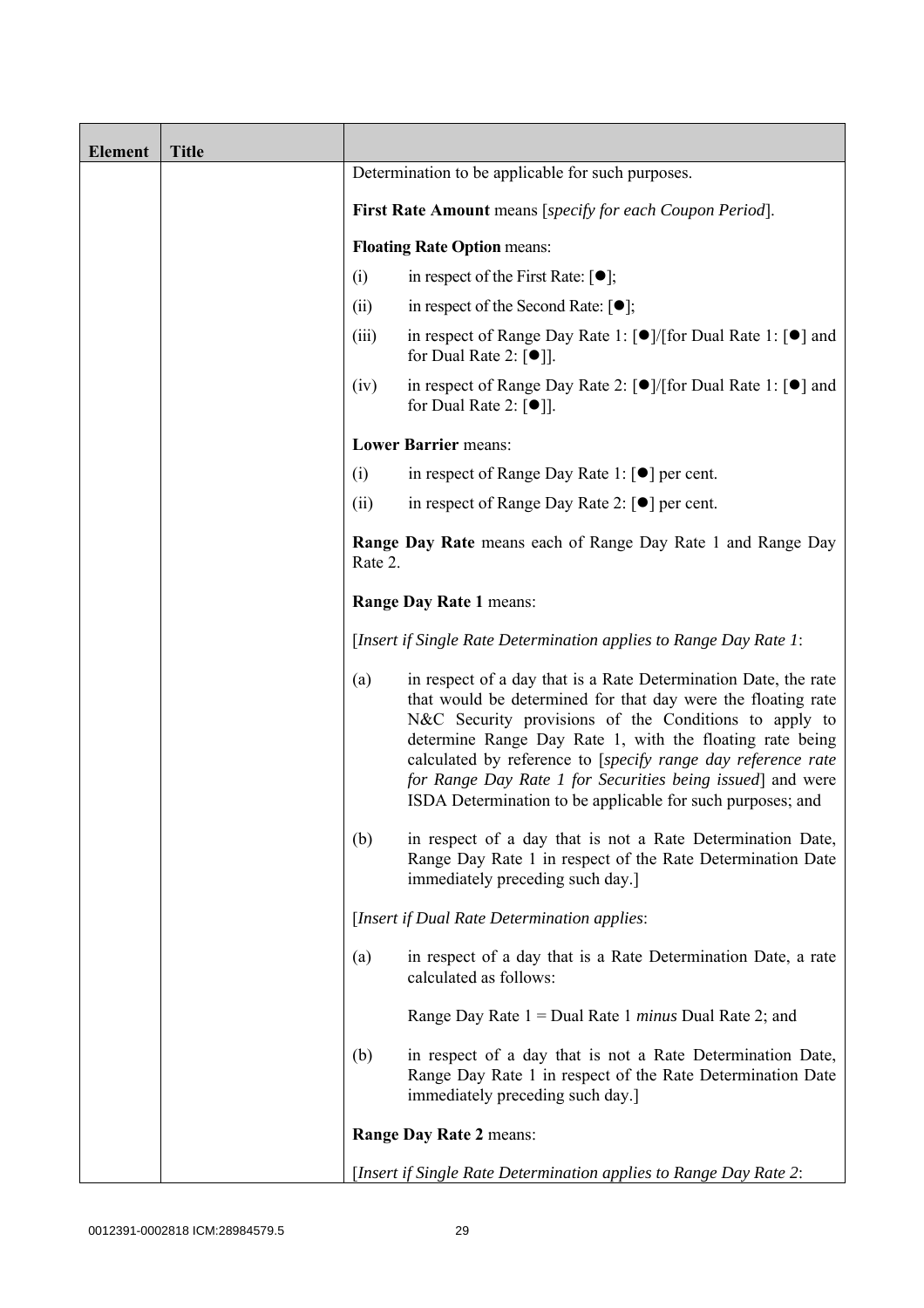| <b>Element</b> | <b>Title</b> |     |                                                                                                                                                                                                                                                                                                                                                                                                                                                  |
|----------------|--------------|-----|--------------------------------------------------------------------------------------------------------------------------------------------------------------------------------------------------------------------------------------------------------------------------------------------------------------------------------------------------------------------------------------------------------------------------------------------------|
|                |              | (a) | in respect of a day that is a Rate Determination Date, the rate<br>that would be determined for that day were the floating rate<br>N&C Security provisions of the Conditions to apply to<br>determine Range Day Rate 2, with the floating rate being<br>calculated by reference to [specify range day reference rate<br>for Range Day Rate 2 for Securities being issued] and were<br>ISDA Determination to be applicable for such purposes; and |
|                |              | (b) | in respect of a day that is not a Rate Determination Date,<br>Range Day Rate 2 in respect of the Rate Determination Date<br>immediately preceding such day.]                                                                                                                                                                                                                                                                                     |
|                |              |     | [Insert if Dual Rate Determination applies:                                                                                                                                                                                                                                                                                                                                                                                                      |
|                |              | (a) | in respect of a day that is a Rate Determination Date, a rate<br>calculated as follows:                                                                                                                                                                                                                                                                                                                                                          |
|                |              |     | Range Day Rate $2 =$ Dual Rate 1 <i>minus</i> Dual Rate 2; and                                                                                                                                                                                                                                                                                                                                                                                   |
|                |              | (b) | in respect of a day that is not a Rate Determination Date,<br>Range Day Rate 2 in respect of the Rate Determination Date<br>immediately preceding such day.]                                                                                                                                                                                                                                                                                     |
|                |              |     | Range Day Accrual Rate means, in respect of a Coupon<br>Period[:][,][If Single Rate Observation Date applies, insert:                                                                                                                                                                                                                                                                                                                            |
|                |              | (a) | if on the relevant Rate Observation Date both:                                                                                                                                                                                                                                                                                                                                                                                                   |
|                |              |     | (i)<br>Range Day Rate 1 is equal to or greater than its Lower<br>Barrier and equal to or less than its Upper Barrier; and                                                                                                                                                                                                                                                                                                                        |
|                |              |     | Range Day Rate 2 is equal to or greater than its Lower<br>(ii)<br>Barrier and equal to or less than its Upper Barrier,                                                                                                                                                                                                                                                                                                                           |
|                |              |     | then $1$ ; and                                                                                                                                                                                                                                                                                                                                                                                                                                   |
|                |              | (b) | if on the relevant Rate Observation Date either or both of the<br>following conditions is met:                                                                                                                                                                                                                                                                                                                                                   |
|                |              |     | (i)<br>Range Day Rate 1 is less than its Lower Barrier or<br>greater than its Upper Barrier; or                                                                                                                                                                                                                                                                                                                                                  |
|                |              |     | Range Day Rate 2 is less than its Lower Barrier or<br>(ii)<br>greater than its Upper Barrier,                                                                                                                                                                                                                                                                                                                                                    |
|                |              |     | then zero,                                                                                                                                                                                                                                                                                                                                                                                                                                       |
|                |              |     | provided that, in each case, if the Rate Observation Date is not a Rate<br>Determination Date, each Range Day Rate used for these purposes<br>shall be the respective Range Day Rates in respect of the Rate<br>Determination Date immediately preceding such Rate Observation                                                                                                                                                                   |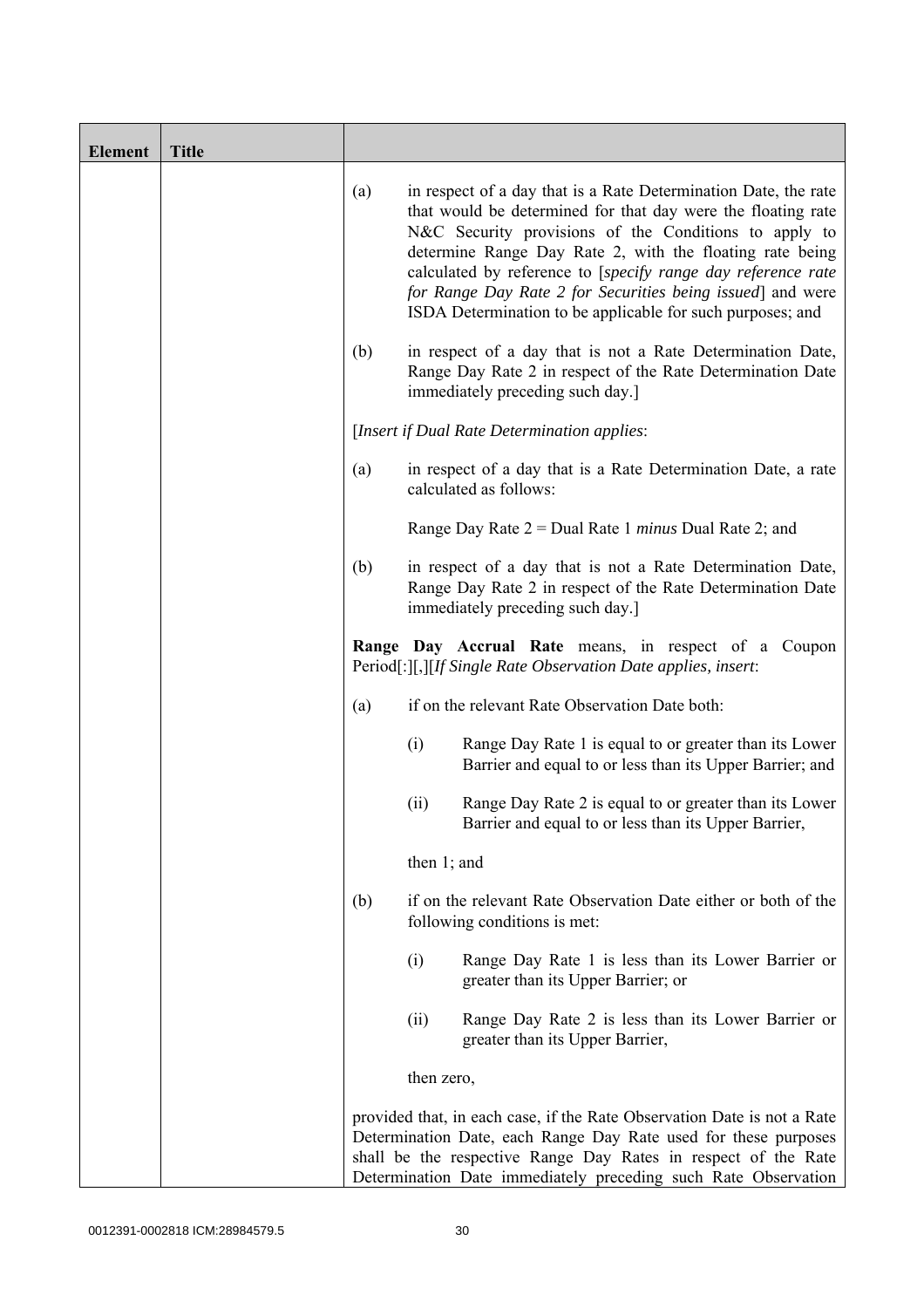| <b>Element</b> | <b>Title</b> |                                                                                                                                                                                                                                                                                                                         |
|----------------|--------------|-------------------------------------------------------------------------------------------------------------------------------------------------------------------------------------------------------------------------------------------------------------------------------------------------------------------------|
|                |              | Date.][If Single Rate Observation Date does not apply, insert: a rate<br>expressed as a percentage calculated by the Calculation Agent equal to<br>the quotient of (a) the Range Day Numerator (as numerator) and (b)<br>the Range Day Denominator (as denominator), in each case in respect<br>of such Coupon Period.] |
|                |              | <b>[Range Day Denominator</b> means, in respect of a Coupon Period, the<br>total number of [calendar days][Business Days] in such Coupon<br>Period.]                                                                                                                                                                    |
|                |              | <b>[Range Day Numerator</b> means, in respect of a Coupon Period, the<br>total number of [calendar days][Business Days] in such Coupon<br>Period on which both:                                                                                                                                                         |
|                |              | (i)<br>Range Day Rate 1 is equal to or greater than its Lower Barrier<br>and equal to or less than its Upper Barrier; and                                                                                                                                                                                               |
|                |              | Range Day Rate 2 is equal to or greater than its Lower Barrier<br>(ii)<br>and equal to or less than its Upper Barrier.]                                                                                                                                                                                                 |
|                |              | Rate Determination Centre means [ $\bullet$ ]/[TARGET 2].                                                                                                                                                                                                                                                               |
|                |              | Rate Determination Date means a day on which commercial banks<br>and foreign exchange markets settle payments and are open for<br>general business (including dealing in foreign exchange and foreign<br>currency deposits) in $\lceil \bullet \rceil$ a day on which the TARGET2 System is<br>open].                   |
|                |              | [If Single Rate Observation Date applies, insert: Rate Observation<br>Date means, in respect of a Coupon Period, the date specified in<br>respect of such Coupon Period in the applicable Final Terms.]                                                                                                                 |
|                |              | [Rate of Interest Cap means $\lceil \bullet \rceil$ per cent.]                                                                                                                                                                                                                                                          |
|                |              | Rate of Interest Floor means [[ $\bullet$ ] per cent.][zero].                                                                                                                                                                                                                                                           |
|                |              | Rates Performance means, in respect of a Coupon Period, a rate<br>expressed as a percentage calculated by the Calculation Agent equal to<br>the sum of:                                                                                                                                                                 |
|                |              | the product of (i) the First Rate Amount and (ii) the<br>(a)<br>First Rate, in each case in respect of such Coupon<br>Period;                                                                                                                                                                                           |
|                |              | the product of (i) the Second Rate Amount and (ii) the<br>(b)<br>Second Rate, in each case in respect of such Coupon<br>Period; and                                                                                                                                                                                     |
|                |              | (c)<br>the Third Rate in respect of such Coupon Period.                                                                                                                                                                                                                                                                 |
|                |              | Rates Performance Cap means [ $\bullet$ ] per cent.                                                                                                                                                                                                                                                                     |
|                |              | Rates Performance Floor means [ $\bullet$ ] per cent.                                                                                                                                                                                                                                                                   |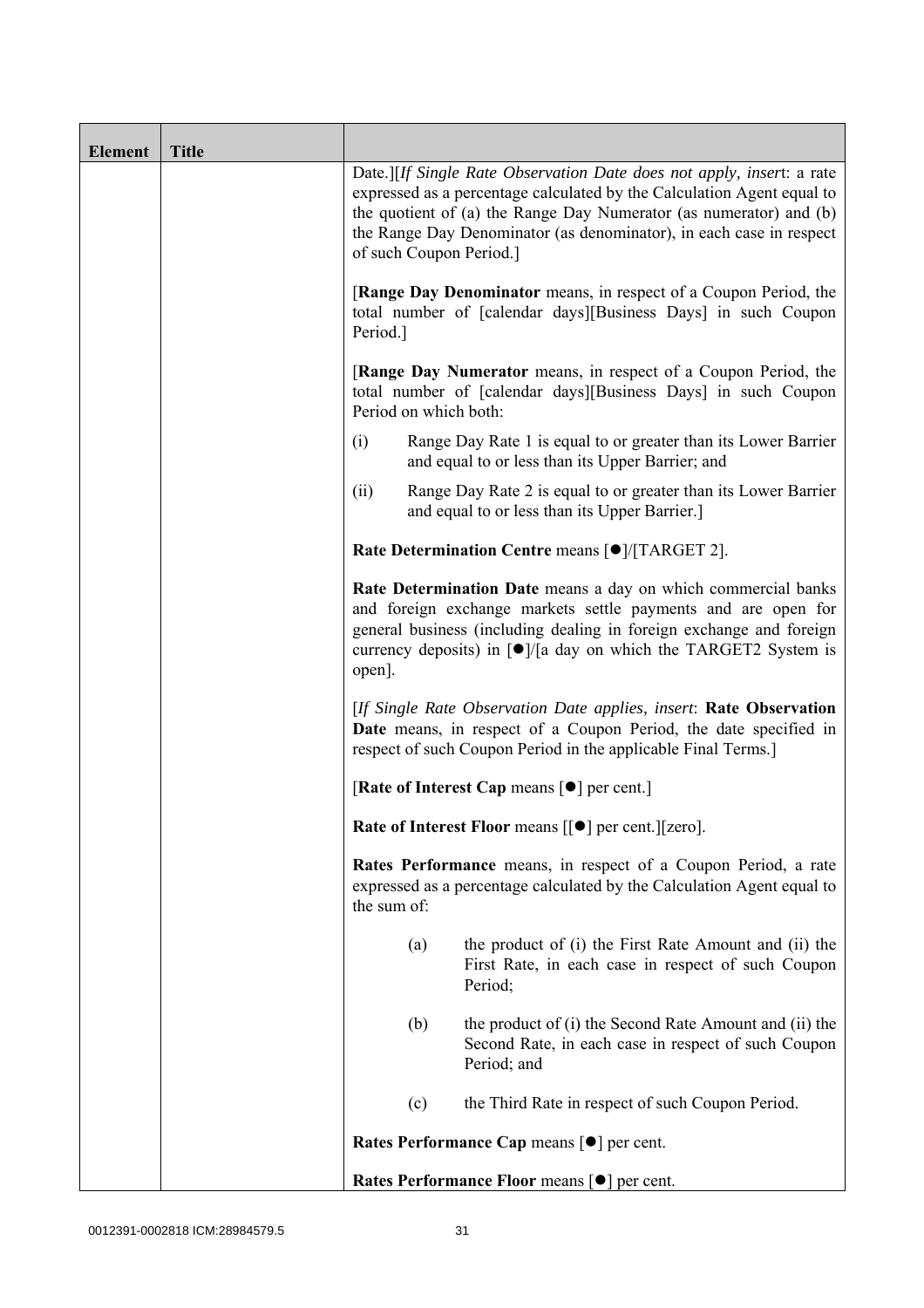| <b>Element</b> | <b>Title</b> |        |                          |                                                                                 |                                                                                                                                                                                                                                                                                                                                                                    |
|----------------|--------------|--------|--------------------------|---------------------------------------------------------------------------------|--------------------------------------------------------------------------------------------------------------------------------------------------------------------------------------------------------------------------------------------------------------------------------------------------------------------------------------------------------------------|
|                |              |        | <b>Reset Date means:</b> |                                                                                 |                                                                                                                                                                                                                                                                                                                                                                    |
|                |              | (i)    |                          | in respect of the First Rate:                                                   | [specify the first day of the<br>Coupon Period /[specify the<br>last day of the Coupon<br>Period];                                                                                                                                                                                                                                                                 |
|                |              | (ii)   |                          | in respect of the Second Rate:                                                  | [specify the second day of<br>the Coupon Period /[specify<br>the last day of the Coupon<br>Period];                                                                                                                                                                                                                                                                |
|                |              | (iii)  |                          | in respect of Range Day Rate 1:                                                 | $\lceil \bullet \rceil$ (for Dual Rate 1: $\lceil \bullet \rceil$<br>and for Dual Rate 2: $[\bullet]$ ].                                                                                                                                                                                                                                                           |
|                |              | (iv)   |                          | in respect of Range Day Rate 2:                                                 | $\lceil \bullet \rceil$ (for Dual Rate 1: $\lceil \bullet \rceil$<br>and for Dual Rate 2: $\lceil \bullet \rceil$ .                                                                                                                                                                                                                                                |
|                |              |        |                          | ISDA Determination to be applicable for such purposes.                          | <b>Second Rate</b> means, in respect of a Coupon Period, the rate that<br>would be determined for that Coupon Period were the floating rate<br>N&C Security provisions of the Conditions to apply to determine the<br>Second Rate, with the floating rate being calculated by reference to<br>[specify second reference rate for Securities being issued] and were |
|                |              |        |                          | <b>Second Rate Amount</b> means [specify for each Coupon Period].               |                                                                                                                                                                                                                                                                                                                                                                    |
|                |              |        |                          | <b>Third Rate</b> means [specify for each Coupon Period].                       |                                                                                                                                                                                                                                                                                                                                                                    |
|                |              |        |                          | <b>Upper Barrier means:</b>                                                     |                                                                                                                                                                                                                                                                                                                                                                    |
|                |              | (i)    |                          | in respect of Range Day Rate 1: $\lceil \bullet \rceil$ per cent.               |                                                                                                                                                                                                                                                                                                                                                                    |
|                |              | (ii)   |                          | in respect of Range Day Rate 2: [●] per cent.]                                  |                                                                                                                                                                                                                                                                                                                                                                    |
|                |              |        |                          | calculated by the Calculation Agent equal to the sum of:                        | [In the case of Leveraged Inflation Interest N&C Securities: The<br>Rate of Interest for each Coupon Period shall be a rate expressed as a<br>percentage (which will not be less than, but may be equal to, zero)                                                                                                                                                  |
|                |              | (a)    |                          | the Base Rate of Interest; and                                                  |                                                                                                                                                                                                                                                                                                                                                                    |
|                |              | (b)    | (i)                      | the Cap; or, if less                                                            |                                                                                                                                                                                                                                                                                                                                                                    |
|                |              |        | (ii)                     | Performance in respect of such Coupon Period.                                   | $(x)$ the Floor or, if greater, $(y)$ the Leveraged Index                                                                                                                                                                                                                                                                                                          |
|                |              | Where: |                          |                                                                                 |                                                                                                                                                                                                                                                                                                                                                                    |
|                |              |        |                          | <b>Base Rate of Interest means <math>\lceil \bullet \rceil</math> per cent.</b> |                                                                                                                                                                                                                                                                                                                                                                    |
|                |              |        |                          | Cap means $\lceil \bullet \rceil$ per cent.                                     |                                                                                                                                                                                                                                                                                                                                                                    |
|                |              |        |                          |                                                                                 | <b>Final Index Level</b> means, in respect of a Coupon Period, [If Linear]<br>Interpolation does not apply, insert: the Index Level for the relevant                                                                                                                                                                                                               |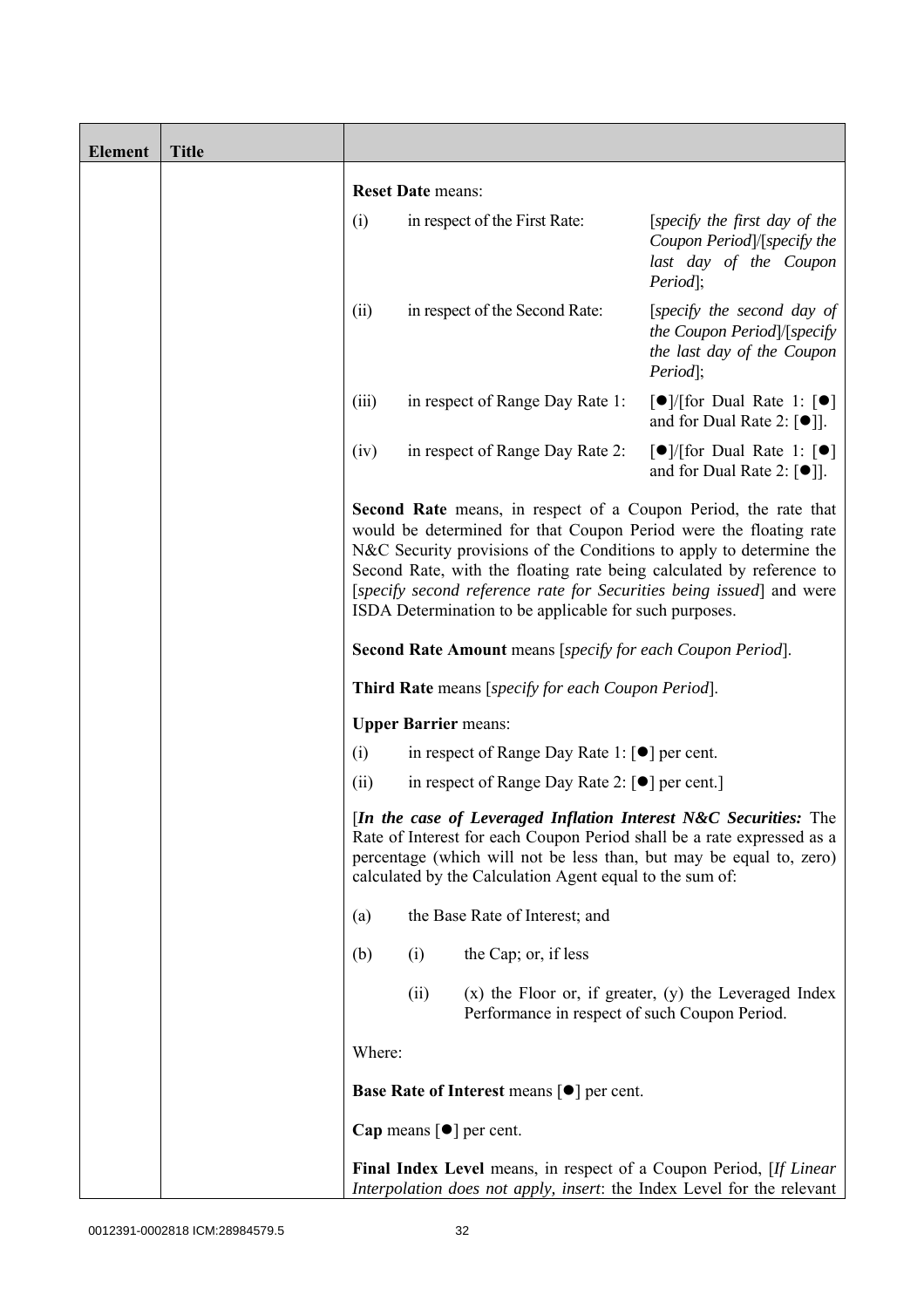| <b>Element</b> | <b>Title</b> |                                                                                                                                                                                                                                                                                                                                                                                                                                                                                                                                     |
|----------------|--------------|-------------------------------------------------------------------------------------------------------------------------------------------------------------------------------------------------------------------------------------------------------------------------------------------------------------------------------------------------------------------------------------------------------------------------------------------------------------------------------------------------------------------------------------|
|                |              | Reference Month for such Coupon Period.][If Linear Interpolation<br><i>applies, insert: a level calculated by the Calculation Agent by linear</i><br>interpolation based on the Index Levels for the Index for the months<br>that fall [insert value of "x" below] months and [insert value of "y"<br>below] months prior to the month in which the Coupon Payment Date<br>for such Coupon Period is scheduled to fall. For these purposes the<br>Final Index Level will be calculated in accordance with the following<br>formula: |
|                |              | $IL_{m-x} + \frac{(nbd_{final})-1}{ND_m}$ x $(IL_{m-y} - IL_{m-x})$                                                                                                                                                                                                                                                                                                                                                                                                                                                                 |
|                |              | Where:                                                                                                                                                                                                                                                                                                                                                                                                                                                                                                                              |
|                |              | <b>x</b> means $\lceil \bullet \rceil$ ;                                                                                                                                                                                                                                                                                                                                                                                                                                                                                            |
|                |              | $y$ means $[\bullet]$ ;                                                                                                                                                                                                                                                                                                                                                                                                                                                                                                             |
|                |              | $IL_{m-x}$ means, in respect of a Coupon Period, the Index Level for the<br>month that is x months prior to the month in which the Coupon<br>Accrual Date for such Coupon Period is scheduled to fall;                                                                                                                                                                                                                                                                                                                              |
|                |              | $IL_{m-v}$ means, in respect of a Coupon Period, the Index Level for the<br>month that is y months prior to the month in which the Coupon<br>Accrual Date for such Coupon Period is scheduled to fall;                                                                                                                                                                                                                                                                                                                              |
|                |              | <b>nbd</b> <sub>final</sub> means, in respect of a Coupon Period, the actual number of<br>calendar days from and including the first day of the month in which<br>the Coupon Accrual Date for such Coupon Period is scheduled to fall<br>to and including such Coupon Accrual Date; and                                                                                                                                                                                                                                             |
|                |              | $NDm$ means, in respect of a Coupon Period, the number of calendar<br>days in the month in which the Coupon Accrual Date for such Coupon<br>Period is scheduled to fall.]                                                                                                                                                                                                                                                                                                                                                           |
|                |              | <b>Floor</b> means $\lceil \bullet \rceil$ per cent.                                                                                                                                                                                                                                                                                                                                                                                                                                                                                |
|                |              | <b>Index</b> means $[①]$ .                                                                                                                                                                                                                                                                                                                                                                                                                                                                                                          |
|                |              | Index Level means, in respect of a month and subject to the inflation<br>linked adjustment provisions of the Conditions, the first publication or<br>announcement of a level of the Index for such month.                                                                                                                                                                                                                                                                                                                           |
|                |              | Index Performance means, in respect of a Coupon Period, a rate<br>expressed as a percentage calculated by the Calculation Agent equal to<br>the quotient of (a) (i) the Final Index Level in respect of such Coupon<br>Period minus (ii) the Initial Index Level in respect of such Coupon Period<br>(as numerator) and (b) the Initial Index Level in respect of such Coupon<br>Period (as denominator).                                                                                                                           |
|                |              | Initial Index Level means, in respect of such Coupon Period and<br>subject to the inflation linked adjustment provisions of the Conditions,                                                                                                                                                                                                                                                                                                                                                                                         |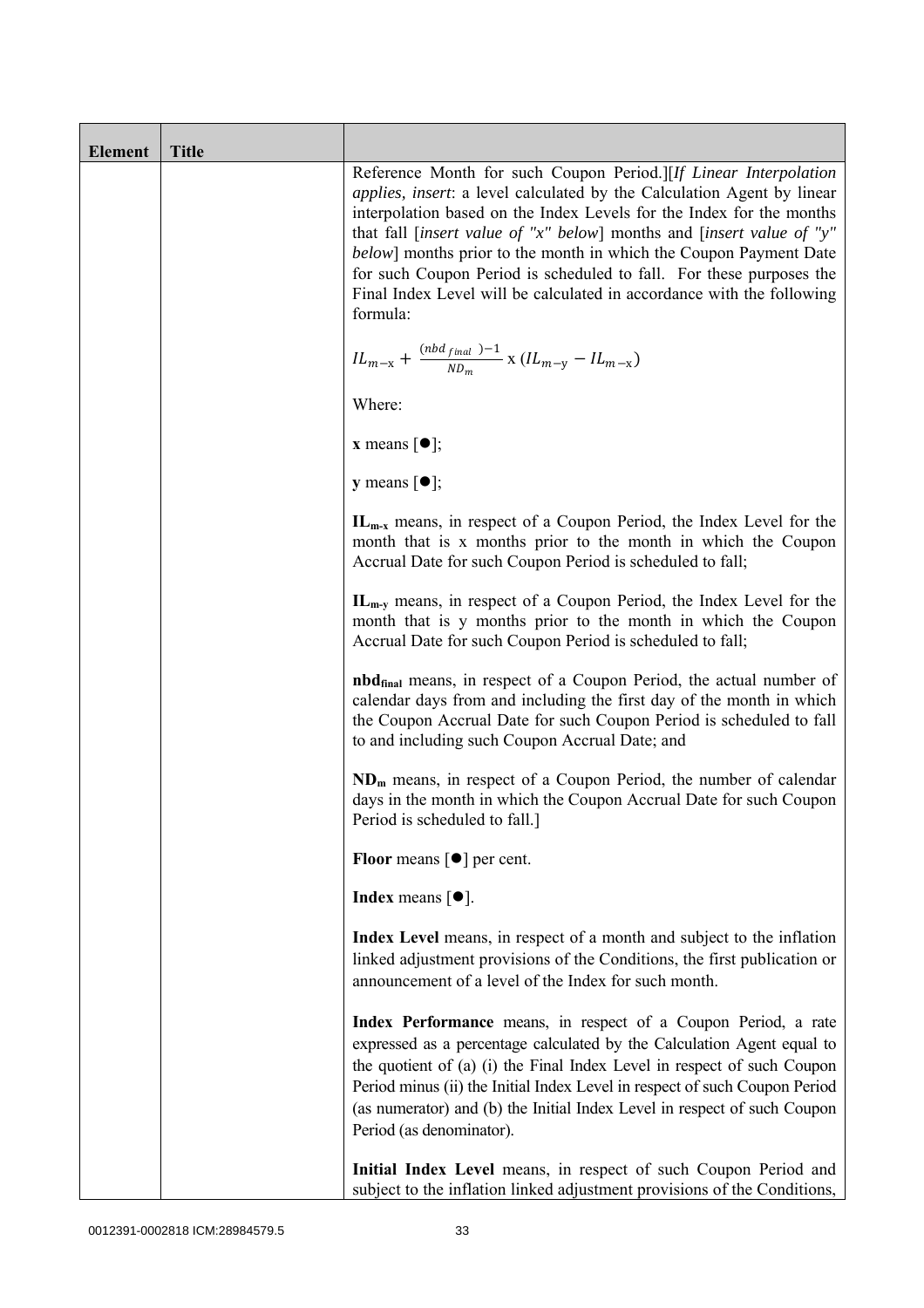| <b>Element</b> | <b>Title</b> |                                                                                                                                                                                                                                                                                                                                                                                                                                                                                                                                                                                                                         |
|----------------|--------------|-------------------------------------------------------------------------------------------------------------------------------------------------------------------------------------------------------------------------------------------------------------------------------------------------------------------------------------------------------------------------------------------------------------------------------------------------------------------------------------------------------------------------------------------------------------------------------------------------------------------------|
|                |              | the first publication or announcement of a level of the Index for the<br>calendar month falling the Number of Calendar Months (Initial Index<br>Level) prior to the calendar month in which the first day of such<br>Coupon Period falls.                                                                                                                                                                                                                                                                                                                                                                               |
|                |              | Leverage means $\lceil \bullet \rceil$ per cent.                                                                                                                                                                                                                                                                                                                                                                                                                                                                                                                                                                        |
|                |              | Leveraged Index Performance means, in respect of a Coupon<br>Period, a rate expressed as a percentage calculated by the Calculation<br>Agent equal to the product of (a) the Leverage and (b) (i) the Index<br>Performance in respect of such Coupon Period minus (ii) the Strike.                                                                                                                                                                                                                                                                                                                                      |
|                |              | Number of Calendar Months (Initial Index Level) means [ $\bullet$ ]<br>calendar months.                                                                                                                                                                                                                                                                                                                                                                                                                                                                                                                                 |
|                |              | [If Linear Interpolation does not apply, insert: Number of Calendar<br>Months (Reference Index Level) means [ $\bullet$ ] calendar months.]                                                                                                                                                                                                                                                                                                                                                                                                                                                                             |
|                |              | <b>Reference Month</b> means, in respect of a Coupon Period[:][,] $[If]$<br>Linear Interpolation applies, insert:                                                                                                                                                                                                                                                                                                                                                                                                                                                                                                       |
|                |              | in respect of the determination of $IL_{m-x}$ , the month in respect<br>(a)<br>of which the Index Level for $IL_{m-x}$ falls to be determined; and                                                                                                                                                                                                                                                                                                                                                                                                                                                                      |
|                |              | in respect of the determination of $IL_{m-y}$ , the month in respect<br>(b)<br>of which the Index Level for $IL_{m-y}$ falls to be determined,                                                                                                                                                                                                                                                                                                                                                                                                                                                                          |
|                |              | in each case as described in the definition of Final Index Level above.]                                                                                                                                                                                                                                                                                                                                                                                                                                                                                                                                                |
|                |              | [If Linear Interpolation does not apply, insert: the calendar month<br>falling the Number of Calendar Months (Reference Index Level) prior<br>to the calendar month in which the Coupon Accrual Date in respect of<br>such Coupon Period falls.]                                                                                                                                                                                                                                                                                                                                                                        |
|                |              | <b>Strike</b> means $\lceil \bullet \rceil$ per cent.                                                                                                                                                                                                                                                                                                                                                                                                                                                                                                                                                                   |
|                |              | [In the case of Swap Rate Linked Interest N&C Securities:                                                                                                                                                                                                                                                                                                                                                                                                                                                                                                                                                               |
|                |              | The Rate of Interest for each Coupon Period shall be a rate expressed<br>as a percentage calculated by the Calculation Agent which is equal to<br>[Insert if Single Swap Rate Determination applies in respect of all<br>Coupon Periods: the relevant Single Swap Rate specified in respect of<br>such Coupon Period.][Insert if Dual Swap Rate Determination applies<br>in respect of all Coupon Periods: the relevant Swap Rate Performance<br>for such Coupon Period.][Insert if each of Single Swap Rate<br>Determination and Dual Swap Rate Determination apply in respect of<br>different Coupon Periods: either: |
|                |              | if Single Swap Rate Determination is specified below in<br>(a)<br>respect of the relevant Coupon Period, the relevant Single<br>Swap Rate specified in respect of such Coupon Period; or                                                                                                                                                                                                                                                                                                                                                                                                                                |
|                |              | if Dual Swap Rate Determination is specified below in respect<br>(b)<br>of the relevant Coupon Period, the Swap Rate Performance<br>for such Coupon Period.]                                                                                                                                                                                                                                                                                                                                                                                                                                                            |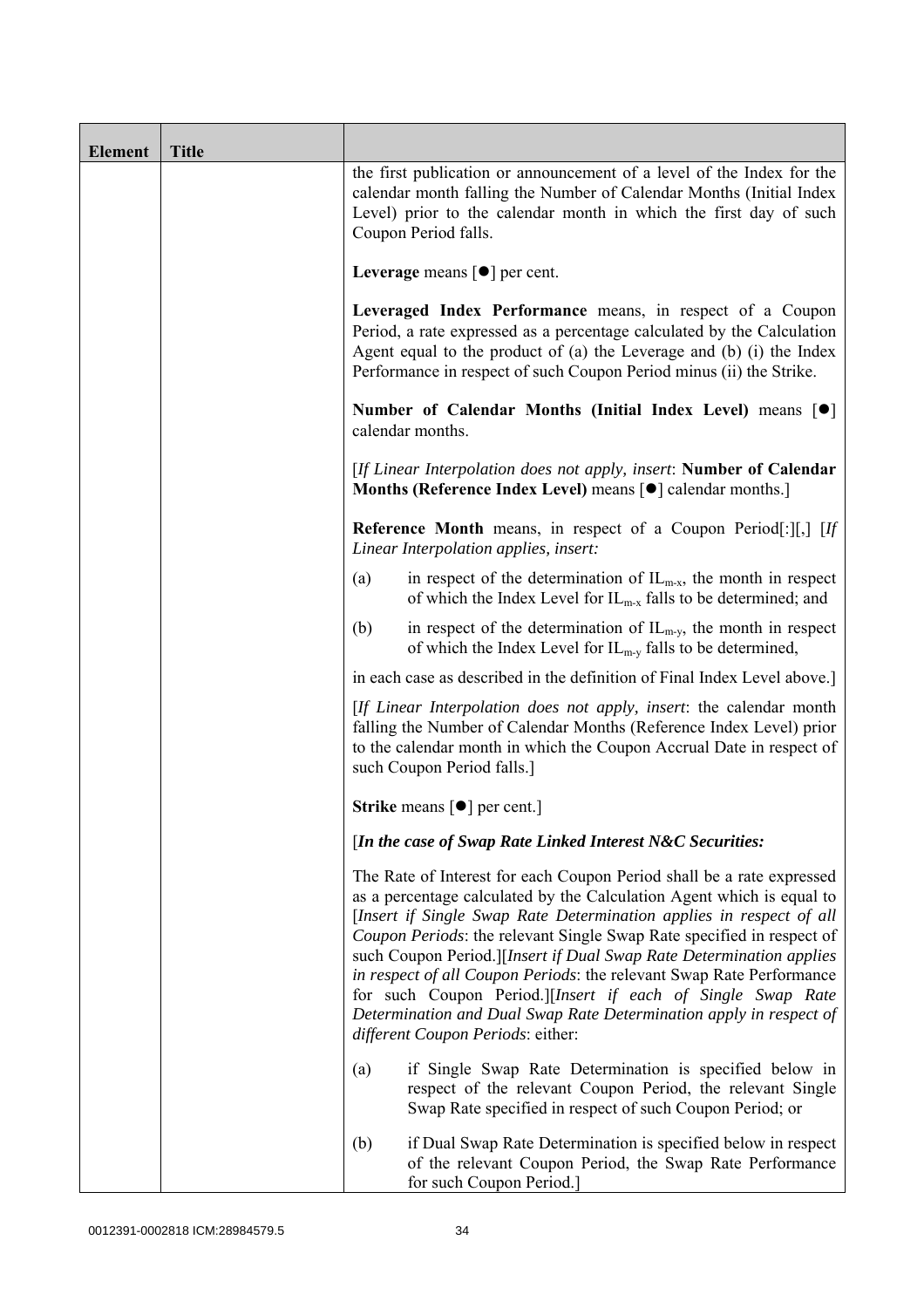| <b>Element</b> | <b>Title</b> |                                                                                                                                                                                                                                                                                                                                                                                                                                                                                                                                                                                                                                                                                                                                                                                                                                                                                                                                                                                                                                                                                                                                       |
|----------------|--------------|---------------------------------------------------------------------------------------------------------------------------------------------------------------------------------------------------------------------------------------------------------------------------------------------------------------------------------------------------------------------------------------------------------------------------------------------------------------------------------------------------------------------------------------------------------------------------------------------------------------------------------------------------------------------------------------------------------------------------------------------------------------------------------------------------------------------------------------------------------------------------------------------------------------------------------------------------------------------------------------------------------------------------------------------------------------------------------------------------------------------------------------|
|                |              | Where:                                                                                                                                                                                                                                                                                                                                                                                                                                                                                                                                                                                                                                                                                                                                                                                                                                                                                                                                                                                                                                                                                                                                |
|                |              | [Insert if Dual Swap Rate Determination applies to any Coupon<br>Period: Swap Rate Performance means, in respect of a Coupon<br>Period, a rate expressed as a percentage calculated by the Calculation<br>Agent which is equal to:                                                                                                                                                                                                                                                                                                                                                                                                                                                                                                                                                                                                                                                                                                                                                                                                                                                                                                    |
|                |              | Swap Rate Performance = RPM x $[FSR + LF_1 x SSR + LF_2 x RDF]$                                                                                                                                                                                                                                                                                                                                                                                                                                                                                                                                                                                                                                                                                                                                                                                                                                                                                                                                                                                                                                                                       |
|                |              | Where:                                                                                                                                                                                                                                                                                                                                                                                                                                                                                                                                                                                                                                                                                                                                                                                                                                                                                                                                                                                                                                                                                                                                |
|                |              | <b>FSR</b> means the relevant First Swap Rate for such Coupon Period;                                                                                                                                                                                                                                                                                                                                                                                                                                                                                                                                                                                                                                                                                                                                                                                                                                                                                                                                                                                                                                                                 |
|                |              | $LF1$ means the applicable leverage factor for such Coupon Period<br>as specified below;                                                                                                                                                                                                                                                                                                                                                                                                                                                                                                                                                                                                                                                                                                                                                                                                                                                                                                                                                                                                                                              |
|                |              | $LF2$ means the applicable leverage factor for such Coupon Period<br>as specified below;                                                                                                                                                                                                                                                                                                                                                                                                                                                                                                                                                                                                                                                                                                                                                                                                                                                                                                                                                                                                                                              |
|                |              | RPM means the Rate Performance Multiplier for such Coupon<br>Period;                                                                                                                                                                                                                                                                                                                                                                                                                                                                                                                                                                                                                                                                                                                                                                                                                                                                                                                                                                                                                                                                  |
|                |              | RDF means the Rate Deduction Factor for such Coupon Period;<br>and                                                                                                                                                                                                                                                                                                                                                                                                                                                                                                                                                                                                                                                                                                                                                                                                                                                                                                                                                                                                                                                                    |
|                |              | <b>SSR</b> means the relevant Second Swap Rate for such Coupon<br>Period,                                                                                                                                                                                                                                                                                                                                                                                                                                                                                                                                                                                                                                                                                                                                                                                                                                                                                                                                                                                                                                                             |
|                |              | each as further specified below.]                                                                                                                                                                                                                                                                                                                                                                                                                                                                                                                                                                                                                                                                                                                                                                                                                                                                                                                                                                                                                                                                                                     |
|                |              | For the purposes of determining [each of] [the Single Swap Rate[,]]<br>[the First Swap Rate and the Second Swap Rate] [(each a Swap<br>Rate)] the relevant rate for a Coupon Period shall be determined<br>under the floating rate N&C Security provisions as though the<br>relevant swap rate was a floating rate to which ISDA Determination<br>applied and on the basis of the Floating Rate Option, the Designated<br>Maturity and the Reset Date specified in respect of the<br>[relevant][Single] Swap Rate and Coupon Period below[, provided<br>that, $[(i)]$ [if the rate so determined in the case of [the First Swap Rate]<br>[or] [the Second Swap Rate] is greater than [the First Swap Rate Cap]<br>[or] [Second Swap Rate Cap] [(respectively)] for such Coupon Period,<br>the relevant Swap Rate shall be equal to such cap] [and (ii)] [if the rate<br>so determined in the case of [the First Swap Rate] [or] [the Second<br>Swap Rate is less than [the First Swap Rate Floor] [or] [Second Swap<br>Rate Floor] [(respectively)] for such Coupon Period, the relevant<br>Swap Rate shall be equal to such floor]]. |
|                |              | [For each Coupon Period in respect of which Single Swap Rate<br>Determination applies, insert: In respect of the Coupon Period[s]<br>[describe relevant Coupon Periods] Single Swap Rate Determination                                                                                                                                                                                                                                                                                                                                                                                                                                                                                                                                                                                                                                                                                                                                                                                                                                                                                                                                |
|                |              | shall apply and the following terms have the following meanings:<br><b>Designated Maturity means <math>\lceil \bullet \rceil</math>;</b>                                                                                                                                                                                                                                                                                                                                                                                                                                                                                                                                                                                                                                                                                                                                                                                                                                                                                                                                                                                              |
|                |              | <b>Floating Rate Option means <math>[•]</math>;</b>                                                                                                                                                                                                                                                                                                                                                                                                                                                                                                                                                                                                                                                                                                                                                                                                                                                                                                                                                                                                                                                                                   |
|                |              | <b>Reference Swap Rate: means [●];and</b>                                                                                                                                                                                                                                                                                                                                                                                                                                                                                                                                                                                                                                                                                                                                                                                                                                                                                                                                                                                                                                                                                             |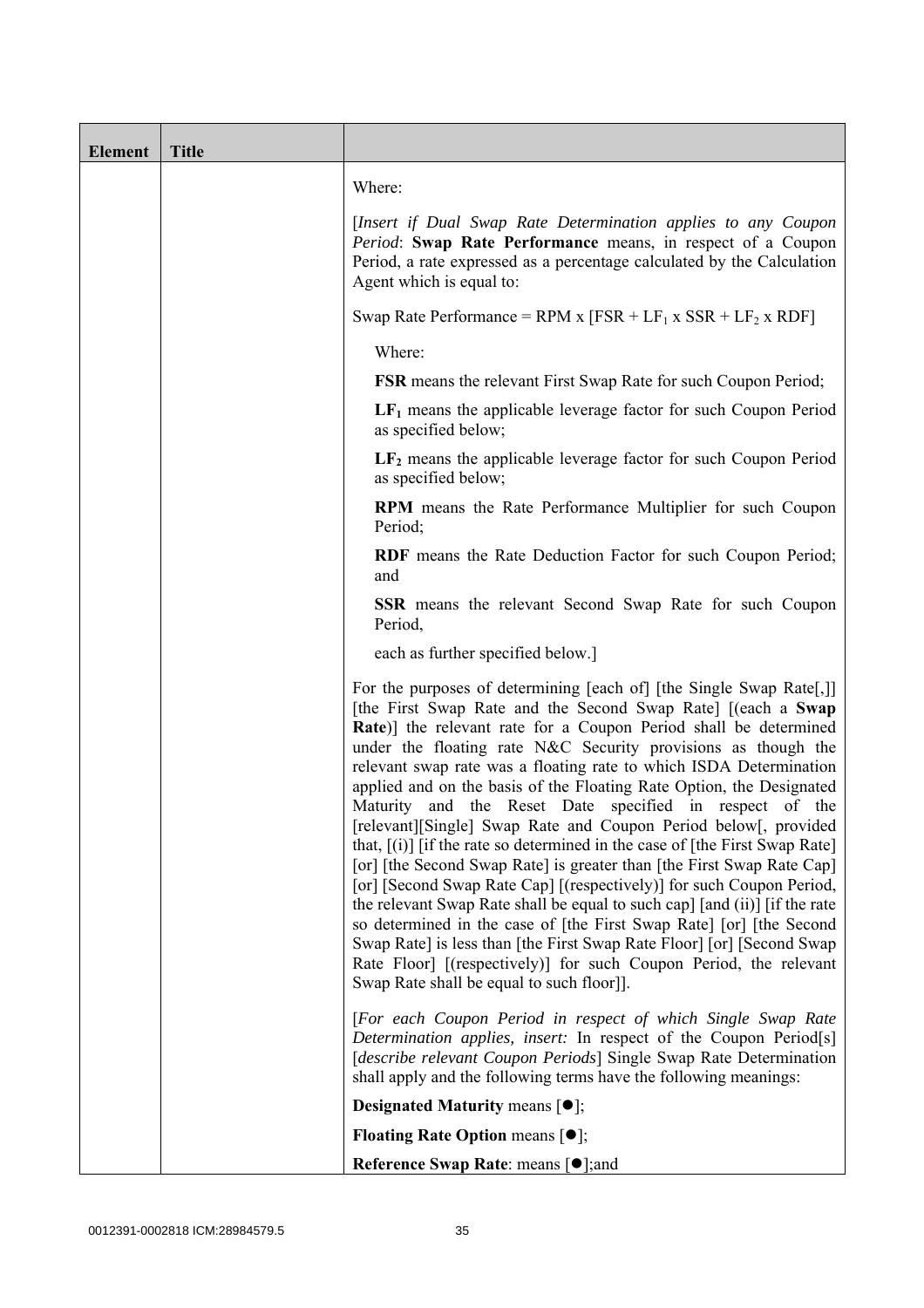| <b>Element</b> | <b>Title</b> |                                                                                                                                                                                                                                                                                                                                                                                                                                                                                                                                                                                                                                                            |
|----------------|--------------|------------------------------------------------------------------------------------------------------------------------------------------------------------------------------------------------------------------------------------------------------------------------------------------------------------------------------------------------------------------------------------------------------------------------------------------------------------------------------------------------------------------------------------------------------------------------------------------------------------------------------------------------------------|
|                |              | <b>Reset Date means [●][.][; [and]]</b>                                                                                                                                                                                                                                                                                                                                                                                                                                                                                                                                                                                                                    |
|                |              | [For each Coupon Period in respect of which Dual Swap Rate<br>Determination applies, insert: In respect of the Coupon Period[s]<br>[describe relevant Coupon Periods] Dual Swap Rate Determination<br>shall apply and the following terms have the following meanings:                                                                                                                                                                                                                                                                                                                                                                                     |
|                |              | <b>LF</b> <sub>1</sub> means $\lceil \bullet \rceil$ ;                                                                                                                                                                                                                                                                                                                                                                                                                                                                                                                                                                                                     |
|                |              | LF <sub>2</sub> means $\lceil \bullet \rceil$ ;                                                                                                                                                                                                                                                                                                                                                                                                                                                                                                                                                                                                            |
|                |              | <b>Rate Deduction Factor means <math>[•]</math>;</b>                                                                                                                                                                                                                                                                                                                                                                                                                                                                                                                                                                                                       |
|                |              | <b>Rate Performance Multiplier means [●]; and</b>                                                                                                                                                                                                                                                                                                                                                                                                                                                                                                                                                                                                          |
|                |              | In respect of the First Swap Rate:                                                                                                                                                                                                                                                                                                                                                                                                                                                                                                                                                                                                                         |
|                |              | Reference Swap Rate: means [ $\bullet$ ];                                                                                                                                                                                                                                                                                                                                                                                                                                                                                                                                                                                                                  |
|                |              | <b>Floating Rate Option means <math>\lceil \bullet \rceil</math>;</b>                                                                                                                                                                                                                                                                                                                                                                                                                                                                                                                                                                                      |
|                |              | <b>Designated Maturity means <math>\lceil \bullet \rceil</math>; [and]</b>                                                                                                                                                                                                                                                                                                                                                                                                                                                                                                                                                                                 |
|                |              | <b>Reset Date means [●]; [and]</b>                                                                                                                                                                                                                                                                                                                                                                                                                                                                                                                                                                                                                         |
|                |              | <b>[First Swap Rate Cap means [<math>\bullet</math>]; and</b> ]                                                                                                                                                                                                                                                                                                                                                                                                                                                                                                                                                                                            |
|                |              | [First Swap Rate Floor means [ $\bullet$ ]; and]                                                                                                                                                                                                                                                                                                                                                                                                                                                                                                                                                                                                           |
|                |              | In respect of the Second Swap Rate:                                                                                                                                                                                                                                                                                                                                                                                                                                                                                                                                                                                                                        |
|                |              | Reference Swap Rate: means [ $\bullet$ ];                                                                                                                                                                                                                                                                                                                                                                                                                                                                                                                                                                                                                  |
|                |              | <b>Floating Rate Option means <math>[•]</math>;</b>                                                                                                                                                                                                                                                                                                                                                                                                                                                                                                                                                                                                        |
|                |              | <b>Designated Maturity means <math>\lceil \bullet \rceil</math>; [and]</b>                                                                                                                                                                                                                                                                                                                                                                                                                                                                                                                                                                                 |
|                |              | <b>Reset Date means <math>[\bullet]</math>[.][; and]</b>                                                                                                                                                                                                                                                                                                                                                                                                                                                                                                                                                                                                   |
|                |              | [Second Swap Rate Cap means [ $\bullet$ ][.][; and]]                                                                                                                                                                                                                                                                                                                                                                                                                                                                                                                                                                                                       |
|                |              | [Second Swap Rate Floor means [●].]]                                                                                                                                                                                                                                                                                                                                                                                                                                                                                                                                                                                                                       |
|                |              | (repeat as necessary to cover the bases for Single Swap Rate<br>Determination and Dual Swap Rate Determination for all Coupon<br>Periods)]                                                                                                                                                                                                                                                                                                                                                                                                                                                                                                                 |
|                |              | [In the case of Equity Linked Securities, insert:                                                                                                                                                                                                                                                                                                                                                                                                                                                                                                                                                                                                          |
|                |              | <b>Adjustment and Disruption Events</b>                                                                                                                                                                                                                                                                                                                                                                                                                                                                                                                                                                                                                    |
|                |              | The Securities may be subject to cancellation, early redemption or<br>adjustment (including as to valuation and in certain circumstances<br>share substitutions) if certain corporate events (such as events<br>affecting the value of a Share (including Share divisions or<br>consolidations, extraordinary dividends and capital calls); de-listing of<br>a Share; insolvency, merger or nationalisation of a Share issuer; a<br>tender offer or redenomination of a Share) occur, if certain events<br>(such as illegality, disruptions or cost increases) occur with respect to<br>the Issuer's or any of its affiliates' hedging arrangements, or if |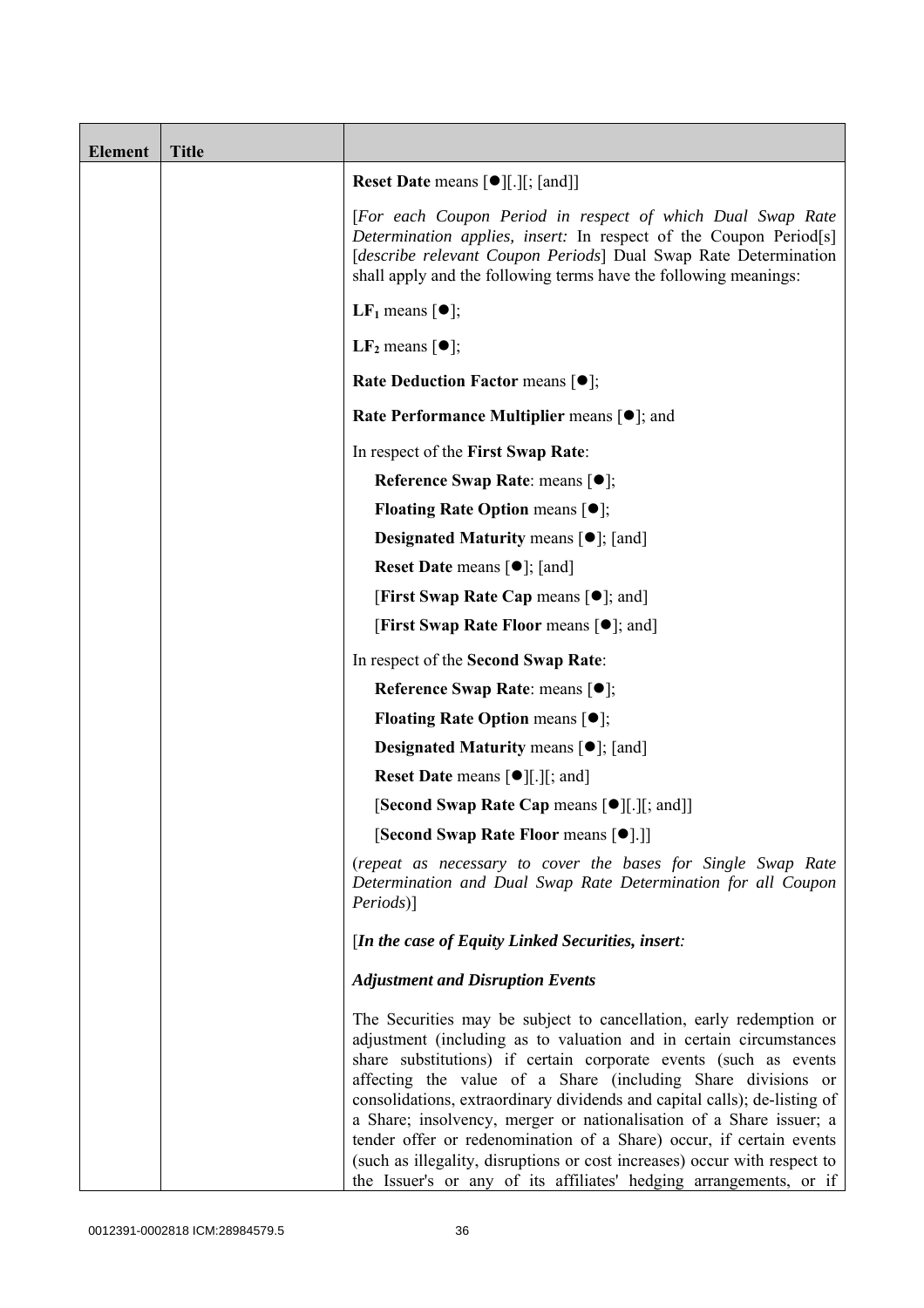| <b>Element</b> | <b>Title</b> |                                                                                                                                                                                                                                                                                                                                                                                                                                                               |
|----------------|--------------|---------------------------------------------------------------------------------------------------------------------------------------------------------------------------------------------------------------------------------------------------------------------------------------------------------------------------------------------------------------------------------------------------------------------------------------------------------------|
|                |              | insolvency filings are made with respect to the issuer of a share.                                                                                                                                                                                                                                                                                                                                                                                            |
|                |              | If certain disruption events occur with respect to valuation of a Share<br>such valuation will be postponed and may be made by the Calculation<br>Agent. Payments may also be postponed.]                                                                                                                                                                                                                                                                     |
|                |              | [In the case of Index Linked Securities, insert:                                                                                                                                                                                                                                                                                                                                                                                                              |
|                |              | <b>Adjustment and Disruption Events</b>                                                                                                                                                                                                                                                                                                                                                                                                                       |
|                |              | The Securities may be subject to cancellation or early redemption or<br>adjustment if an Index is modified or cancelled and there is no<br>successor Index acceptable to the Calculation Agent, if an Index's<br>sponsor fails to calculate and announce such Index, or certain events<br>(such as illegality, disruptions or cost increases) occur with respect to<br>the Issuer's or any of its affiliates' hedging arrangements.                           |
|                |              | If certain disruption events occur with respect to valuation of an Index<br>such valuation will be postponed and may be made by the Calculation<br>Agent. Payments may also be postponed.]                                                                                                                                                                                                                                                                    |
|                |              | [In the case of Inflation Linked Securities, insert:                                                                                                                                                                                                                                                                                                                                                                                                          |
|                |              | <b>Adjustment Events</b>                                                                                                                                                                                                                                                                                                                                                                                                                                      |
|                |              | The Securities may be subject to adjustment if the Index is not<br>published or announced, there is a successor Index, an Index level is<br>corrected or the Index is rebased and may be subject to early<br>redemption or cancellation if the Index ceases to be published and<br>there is no appropriate alternative index acceptable to the Calculation<br>Agent. In certain circumstances the Calculation Agent may calculate<br>the Index level itself.] |
|                |              | [In the case of $FX$ Linked Securities, insert:                                                                                                                                                                                                                                                                                                                                                                                                               |
|                |              | <b>Disruption Events</b>                                                                                                                                                                                                                                                                                                                                                                                                                                      |
|                |              | If certain disruption events occur with respect to valuation of a<br>Currency Pair, [an alternative valuation method may be used,<br>valuation may be made by the Calculation Agent, valuation may be<br>postponed or the Securities may be subject to early redemption or<br>cancellation].]                                                                                                                                                                 |
|                |              | Please also refer to Element C.9 above.                                                                                                                                                                                                                                                                                                                                                                                                                       |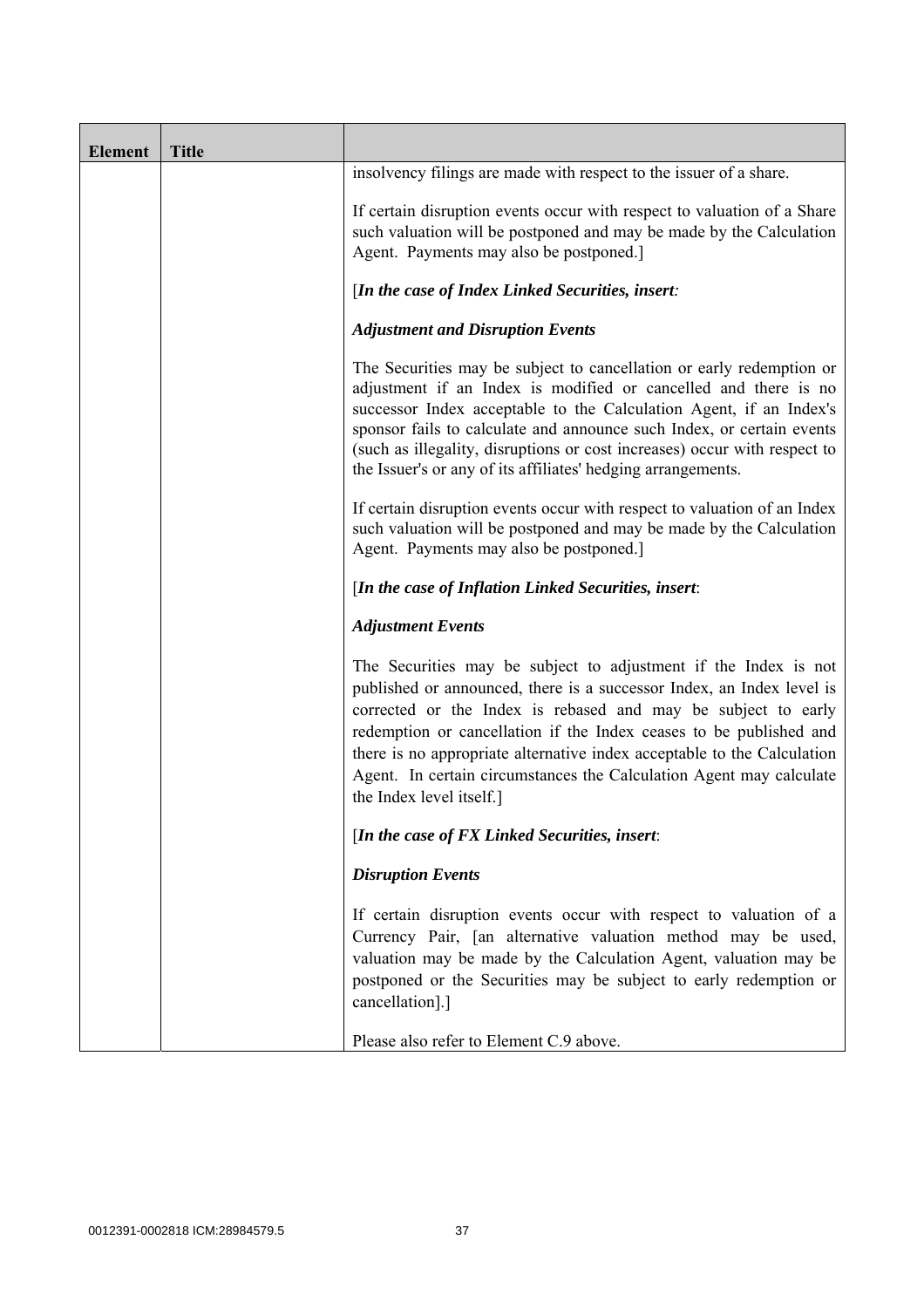| <b>Element</b> | <b>Title</b>                                                                                                                                                                                                                                                             |                                                                                                                                                                                                                                                                                                                                                                                                                                                                                                                                                                                                                                                                                                                                                                                                                                                                                                                                                                     |
|----------------|--------------------------------------------------------------------------------------------------------------------------------------------------------------------------------------------------------------------------------------------------------------------------|---------------------------------------------------------------------------------------------------------------------------------------------------------------------------------------------------------------------------------------------------------------------------------------------------------------------------------------------------------------------------------------------------------------------------------------------------------------------------------------------------------------------------------------------------------------------------------------------------------------------------------------------------------------------------------------------------------------------------------------------------------------------------------------------------------------------------------------------------------------------------------------------------------------------------------------------------------------------|
| [C.11]         | Admission to Trading<br>on a regulated market<br>(Include this Element<br>C.11 only if the<br>relevant Securities have<br>a minimum<br>denomination of less<br>than $\text{\textsterling}100,000$ or are<br>Derivative Securities as<br>defined in Element C.9<br>above) | Securities issued under the Programme may be listed and admitted to<br>trading on the Irish Stock Exchange's Main Securities Market or<br>Global Exchange Market or such other stock exchange or market<br>specified below, or may be issued on an unlisted basis.<br>Issue specific summary:<br>[Application [has been] [is expected to be] made by the Issuer (or on<br>its behalf) for the Securities to be admitted to the Official List and to<br>trading on [the Irish Stock Exchange's [Main Securities Market/Global]<br>Exchange Market]][the [regulated market][Professional Securities<br>Market] of the London Stock Exchange][the [regulated][EuroMTF]<br>market of the Luxembourg Stock Exchange][the Electronic Bond<br>Market of Borsa Italiana S.p.A. (MOT)][the Electronic Securitised<br>Derivatives Market of Borsa Italiana S.p.A. (SeDeX)].<br>[Not applicable, the Securities are not intended to be admitted to<br>trading on any market.]] |
| [C.15]         | How the value of the<br>investment is affected<br>by the value of the<br>underlying assets<br>(Include this Element<br>C.15 only if the<br>relevant Securities are<br>Derivative Securities as<br>defined in Element C.9<br>above)                                       | $[If the Securities are N&C Securities, insert: The [Insert if]$<br><i>applicable:</i> Rate of Interest and the] Final Redemption Amount][If the<br>Securities are W&C Securities, insert: The Cash Settlement Amount]<br>([in each case,] if any) payable in respect of the Securities [is/are]<br>calculated by reference to [insert relevant underlying(s) (i.e. the<br>relevant Reference Item $(s)$ ].<br>Please also see Element C.18.]                                                                                                                                                                                                                                                                                                                                                                                                                                                                                                                       |
| [C.16]         | Maturity<br>(Include this Element<br>only<br>if<br>C.16<br>the<br>relevant Securities are<br>Derivative Securities as<br>defined in Element C.9<br><i>above</i> )                                                                                                        | [If the Securities are N&C Securities, insert: The Maturity Date of the<br>Securities is [ <sup>o</sup> ] [If the N&C Securities are Zero Recovery Single<br>Name Credit Linked N&C Securities or Zero Recovery Basket Credit<br>Linked N&C Securities, insert: (the Scheduled Maturity Date),<br>subject to adjustment for [insert relevant postponement events]].]<br>[If the Securities are W&C Securities, insert: The Settlement Date of<br>the Securities is $\lceil \bullet \rceil$ [the fifth Business Day following the last<br>occurring valuation date.]]]                                                                                                                                                                                                                                                                                                                                                                                               |
| [C.17]         | Settlement procedure of<br>derivative securities<br>(Include this Element<br>C.17 only if the<br>relevant Securities are<br>Derivative Securities as                                                                                                                     | [The Securities will be cash-settled.]]                                                                                                                                                                                                                                                                                                                                                                                                                                                                                                                                                                                                                                                                                                                                                                                                                                                                                                                             |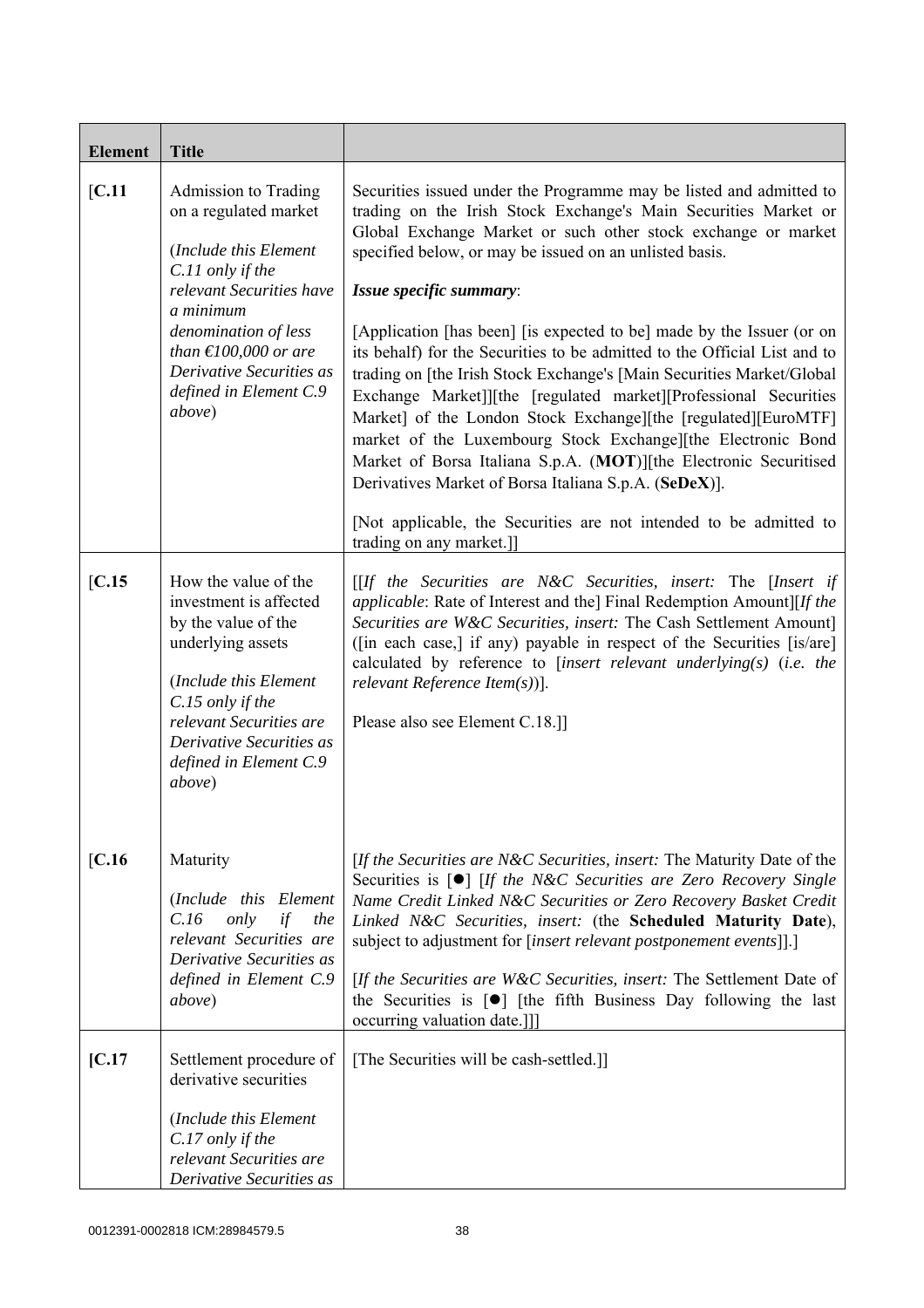| <b>Element</b> | <b>Title</b>                                                                                                |                                                                                                                                                                                                                                                                                                                                                                                                                                                                                           |
|----------------|-------------------------------------------------------------------------------------------------------------|-------------------------------------------------------------------------------------------------------------------------------------------------------------------------------------------------------------------------------------------------------------------------------------------------------------------------------------------------------------------------------------------------------------------------------------------------------------------------------------------|
|                | defined in Element C.9<br>above)                                                                            |                                                                                                                                                                                                                                                                                                                                                                                                                                                                                           |
| [C.18]         | Return on derivative<br>securities                                                                          | Nominal interest rate and date from which interest becomes payable<br>and due dates for interest                                                                                                                                                                                                                                                                                                                                                                                          |
|                | (Include this Element                                                                                       | [The Securities do not pay interest.]                                                                                                                                                                                                                                                                                                                                                                                                                                                     |
|                | C.18 only if the<br>relevant Securities are<br>Derivative Securities as<br>defined in Element C.9<br>above) | [In the case of Fixed Rate Securities, insert: The Securities bear<br>interest [from their date of issue/from [ $\bullet$ ]] at the fixed rate of $\lceil \bullet \rceil$ per<br>cent. per annum. Interest will be paid [annually] in arrear on [ $\bullet$ ] in<br>each year. The first interest payment will be made on $[•]$ .]                                                                                                                                                        |
|                |                                                                                                             | [In the case of Floating Rate Securities, insert: The Securities bear<br>interest [from their date of issue/from [ $\bullet$ ]] at floating rates calculated<br>by reference to [specify reference rate] [plus/minus] a margin of $[\bullet]$<br>per cent. Interest will be paid [quarterly/semi-annually/annually] in<br>arrear on $\lceil \bullet \rceil$ in each year, subject to adjustment for non-business<br>days]. The first interest payment will be made on [ <sup>•</sup> ].]] |
|                |                                                                                                             | [In the case of Securities whose interest payments are calculated by<br>reference to an underlying, insert: Payments of interest in respect of<br>the Securities will be determined by reference to the performance of<br>the $[insert$ relevant underlying $(s)$ ] and extract, insert here and<br>complete the relevant pro forma disclosure from item C.10 that<br>reflects the basis for the calculation of interest of the Securities]                                               |
|                |                                                                                                             | [In the case of Zero Recovery Basket Credit Linked N&C Securities,<br>insert: The interest payable in respect of each nominal amount of<br>Securities equal to the Calculation Amount for each Coupon Period<br>will be calculated on the Outstanding Nominal Amount (as described<br>further below) as of the last day of such Coupon Period.                                                                                                                                            |
|                |                                                                                                             | [If the Securities are N&C Securities, insert: Redemption at Maturity                                                                                                                                                                                                                                                                                                                                                                                                                     |
|                |                                                                                                             | Unless previously redeemed or purchased and cancelled, each<br>Security will be redeemed by the Issuer on the Maturity Date at<br>[●]/[the Final Redemption Amount] [(which shall be determined as<br>set out below in this Element C.18).]                                                                                                                                                                                                                                               |
|                |                                                                                                             | [The Calculation Amount for the Securities is $[•]$ .]                                                                                                                                                                                                                                                                                                                                                                                                                                    |
|                |                                                                                                             | [If the Securities are W&C Securities, insert: Settlement                                                                                                                                                                                                                                                                                                                                                                                                                                 |
|                |                                                                                                             | Each Security entitles its holder, upon due exercise, to receive from<br>the Issuer on the Settlement Date a Cash Settlement Amount (which<br>shall be determined as set out below in this Element C.18).                                                                                                                                                                                                                                                                                 |
|                |                                                                                                             | The Notional Amount per W&C Security is $[•]$ .                                                                                                                                                                                                                                                                                                                                                                                                                                           |
|                |                                                                                                             | The Calculation Agent is $[•]$ .                                                                                                                                                                                                                                                                                                                                                                                                                                                          |
|                |                                                                                                             | [If the Securities are interest bearing, insert: <b>Interest Provisions</b>                                                                                                                                                                                                                                                                                                                                                                                                               |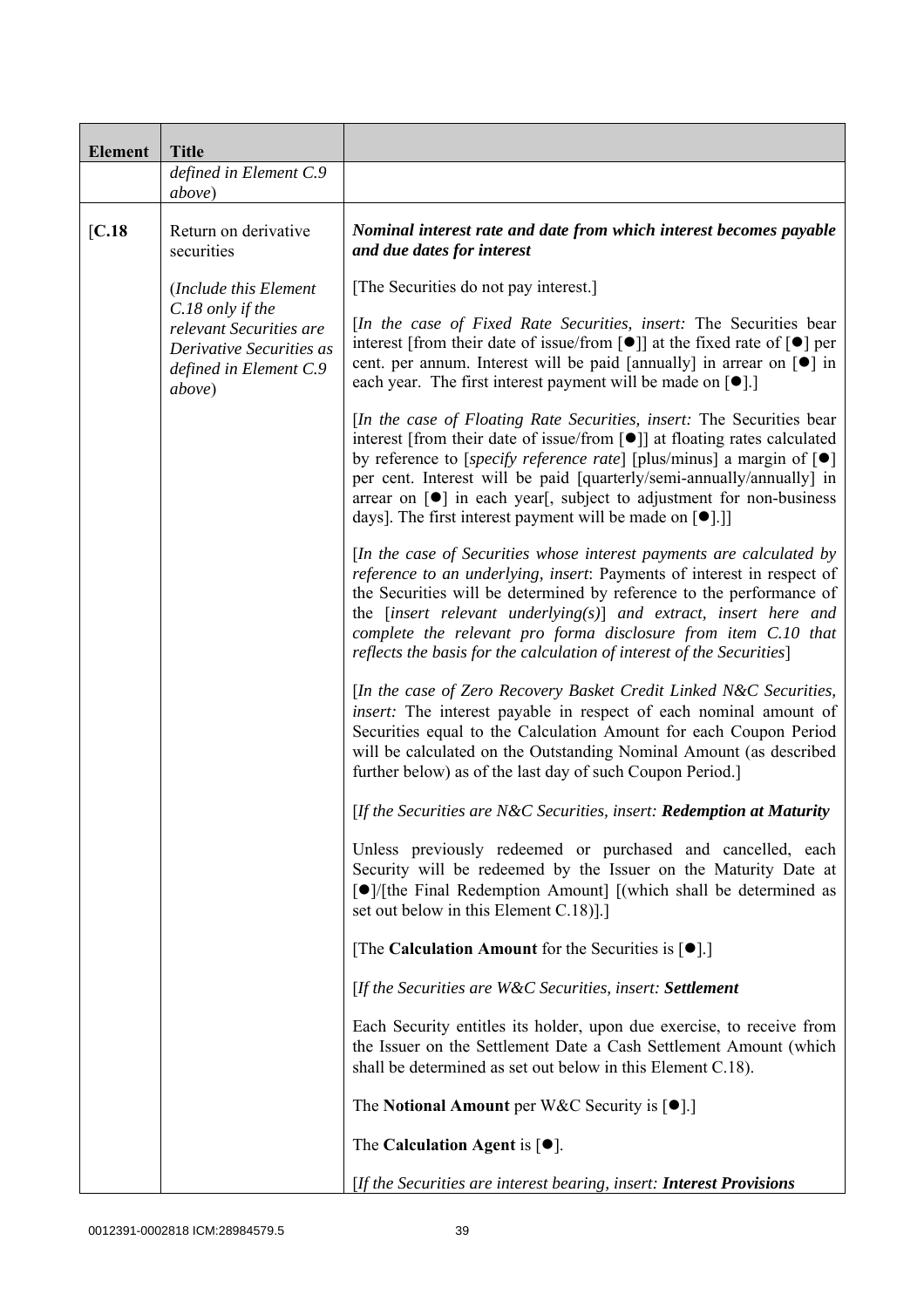| <b>Element</b> | <b>Title</b> |                                                                                                                                                                                                                                                                                                                                                                                                                                                                                                                                              |
|----------------|--------------|----------------------------------------------------------------------------------------------------------------------------------------------------------------------------------------------------------------------------------------------------------------------------------------------------------------------------------------------------------------------------------------------------------------------------------------------------------------------------------------------------------------------------------------------|
|                |              | [If the Securities are not Fixed Rate or Floating Rate Securities,<br><i>insert</i> : Coupon Accrual Date means [ $\bullet$ ].                                                                                                                                                                                                                                                                                                                                                                                                               |
|                |              | Coupon Period means [insert coupon period].                                                                                                                                                                                                                                                                                                                                                                                                                                                                                                  |
|                |              | Coupon Payment Date means [ $\bullet$ ].                                                                                                                                                                                                                                                                                                                                                                                                                                                                                                     |
|                |              | [If the Securities are Fixed or Floating Rate Securities, insert: Day<br><b>Count Fraction means [<math>\bullet</math>].</b> ]                                                                                                                                                                                                                                                                                                                                                                                                               |
|                |              | [Business Day Convention means [ $\bullet$ ].]                                                                                                                                                                                                                                                                                                                                                                                                                                                                                               |
|                |              | [If the Securities are N&C Securities, insert: Redemption at Maturity                                                                                                                                                                                                                                                                                                                                                                                                                                                                        |
|                |              | Unless previously redeemed or purchased and cancelled, each<br>Security will be redeemed by the Issuer on the Maturity Date at<br>[specify]/[the Final Redemption Amount (which shall be determined<br>as set out below in this Element $C.18$ ].]                                                                                                                                                                                                                                                                                           |
|                |              | [The Calculation Amount for the Securities is $[•]$ .]                                                                                                                                                                                                                                                                                                                                                                                                                                                                                       |
|                |              | [Insert in the case of FX Redemption N&C Securities: The Final<br>Redemption Amount in respect of each nominal amount of N&C<br>Securities equal to the Calculation Amount shall be an amount in the<br>Settlement Currency (which, when the Floor is zero, will not be less<br>than, but may be equal to, zero) calculated by the Calculation Agent<br>equal to the Calculation Amount multiplied by the greater of (i) the<br>Floor and (ii) a percentage calculated by the Calculation Agent in<br>accordance with the following formula: |
|                |              | Leverage $\times$ Max $\left[0, \sum_{i=1}^{n} W_i \times \frac{X_i - Y_i}{Z_i}\right]$                                                                                                                                                                                                                                                                                                                                                                                                                                                      |
|                |              | Any amount determined pursuant to the above, if not an amount in the<br>Settlement Currency, will be converted into the Settlement Currency at<br>the Exchange Rate. The Final Redemption Amount will be rounded<br>to the nearest two decimal places (or, in the case of Japanese Yen, the<br>nearest whole unit) in the relevant Settlement Currency, 0.005 (or, in<br>the case of Japanese Yen, half a unit) being rounded upwards.                                                                                                       |
|                |              | Where:                                                                                                                                                                                                                                                                                                                                                                                                                                                                                                                                       |
|                |              | Alternate Currency Pair means [specify Alternate Currency Pairs in<br>form of [specify first currency]/[specify second currency]] (repeat in<br>respect of each Alternate Currency Pair).                                                                                                                                                                                                                                                                                                                                                    |
|                |              | <b>Currency Pair</b> means [specify Currency Pairs in form of [specify first]<br>currency]/[specify second currency]] (repeat for each Currency Pair).                                                                                                                                                                                                                                                                                                                                                                                       |
|                |              | <b>Exchange Rate</b> means the spot rate of exchange between the currency<br>in which the Calculation Amount is denominated (the Calculation                                                                                                                                                                                                                                                                                                                                                                                                 |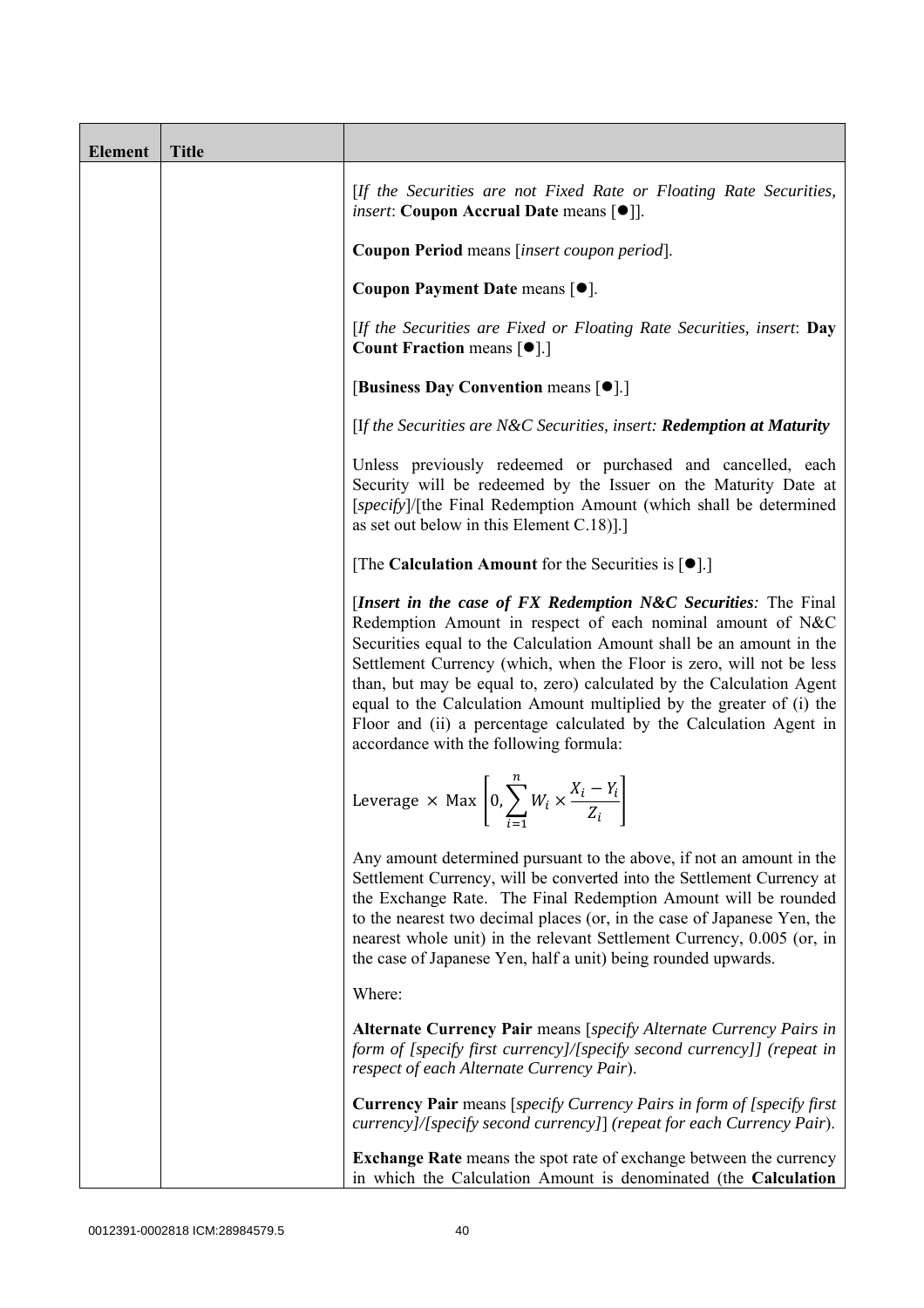| <b>Element</b> | <b>Title</b> |                                                                                                                                                                                                                                                                                                                                                                                                                                                                                                                                                                                                                                                                                                                                   |
|----------------|--------------|-----------------------------------------------------------------------------------------------------------------------------------------------------------------------------------------------------------------------------------------------------------------------------------------------------------------------------------------------------------------------------------------------------------------------------------------------------------------------------------------------------------------------------------------------------------------------------------------------------------------------------------------------------------------------------------------------------------------------------------|
|                |              | <b>Amount Currency</b> ) and the Settlement Currency (expressed as the<br>number of units (or part units) of the relevant Calculation Amount<br>Currency for which one unit of the relevant Settlement Currency can<br>be exchanged) or on the basis of such other applicable market<br>convention as the Calculation Agent determines appropriate.                                                                                                                                                                                                                                                                                                                                                                               |
|                |              | First Relevant Currency means [ $\bullet$ ] (specify for each Currency<br>Pair).                                                                                                                                                                                                                                                                                                                                                                                                                                                                                                                                                                                                                                                  |
|                |              | Floor means $[•]$ .                                                                                                                                                                                                                                                                                                                                                                                                                                                                                                                                                                                                                                                                                                               |
|                |              | <b>FX Price Source means [<math>\bullet</math>]</b> ( <i>specify for each Currency Pair and each</i><br>Alternate Currency Pair).                                                                                                                                                                                                                                                                                                                                                                                                                                                                                                                                                                                                 |
|                |              | i means each Currency Pair.                                                                                                                                                                                                                                                                                                                                                                                                                                                                                                                                                                                                                                                                                                       |
|                |              | Leverage means $\lceil \bullet \rceil$ per cent.                                                                                                                                                                                                                                                                                                                                                                                                                                                                                                                                                                                                                                                                                  |
|                |              | Max followed by a series of amounts inside brackets, means<br>whichever is the greater of the amounts separated by a comma inside<br>those brackets.                                                                                                                                                                                                                                                                                                                                                                                                                                                                                                                                                                              |
|                |              | <b>n</b> means the number of Currency Pairs to which the N&C Securities<br>relate.                                                                                                                                                                                                                                                                                                                                                                                                                                                                                                                                                                                                                                                |
|                |              | Reference Exchange Rate means, in respect of a Currency Pair, the<br>spot exchange rate for the First Relevant Currency quoted against the<br>Second Relevant Currency expressed as the number of units of the<br>First Relevant Currency quoted per one unit of the Second Relevant<br>Currency.                                                                                                                                                                                                                                                                                                                                                                                                                                 |
|                |              | <b>Relevant Currency</b> means each currency comprising a Currency Pair<br>and any references to the conversion of one Relevant Currency to<br>another shall be construed as applying in relation to a Currency Pair.                                                                                                                                                                                                                                                                                                                                                                                                                                                                                                             |
|                |              | <b>Second Relevant Currency means [O]</b> (specify for each Currency<br>Pair).                                                                                                                                                                                                                                                                                                                                                                                                                                                                                                                                                                                                                                                    |
|                |              | Settlement Rate means, in respect of a Currency Pair, the Reference<br>Exchange Rate for that Currency Pair on the Valuation Date at the<br>Valuation Time as determined by the Calculation Agent by reference to<br>the Settlement Rate Option for that Currency Pair (and such<br>determination may be made, without limitation, with such adjustments as<br>are, at the discretion of the Calculation Agent, necessary to the published<br>quoting conventions and/or implying the Reference Exchange Rate from<br>more than one Settlement Rate Option) unless any applicable disruption<br>event exists or occurs, in which case, the Settlement Rate for that<br>Currency Pair will be determined by the Calculation Agent. |
|                |              | Settlement Rate Option means, in respect of a Currency Pair, the rate<br>published for the Currency Pair fixing rate on the FX Price Source for<br>that Currency Pair at or about the Valuation Time on the Valuation<br>Date or, if Alternate Currency Pairs are specified for the relevant<br>Currency Pair, the Reference Exchange Rate will be implied from<br>more than one Settlement Rate Option by determining the rate for                                                                                                                                                                                                                                                                                               |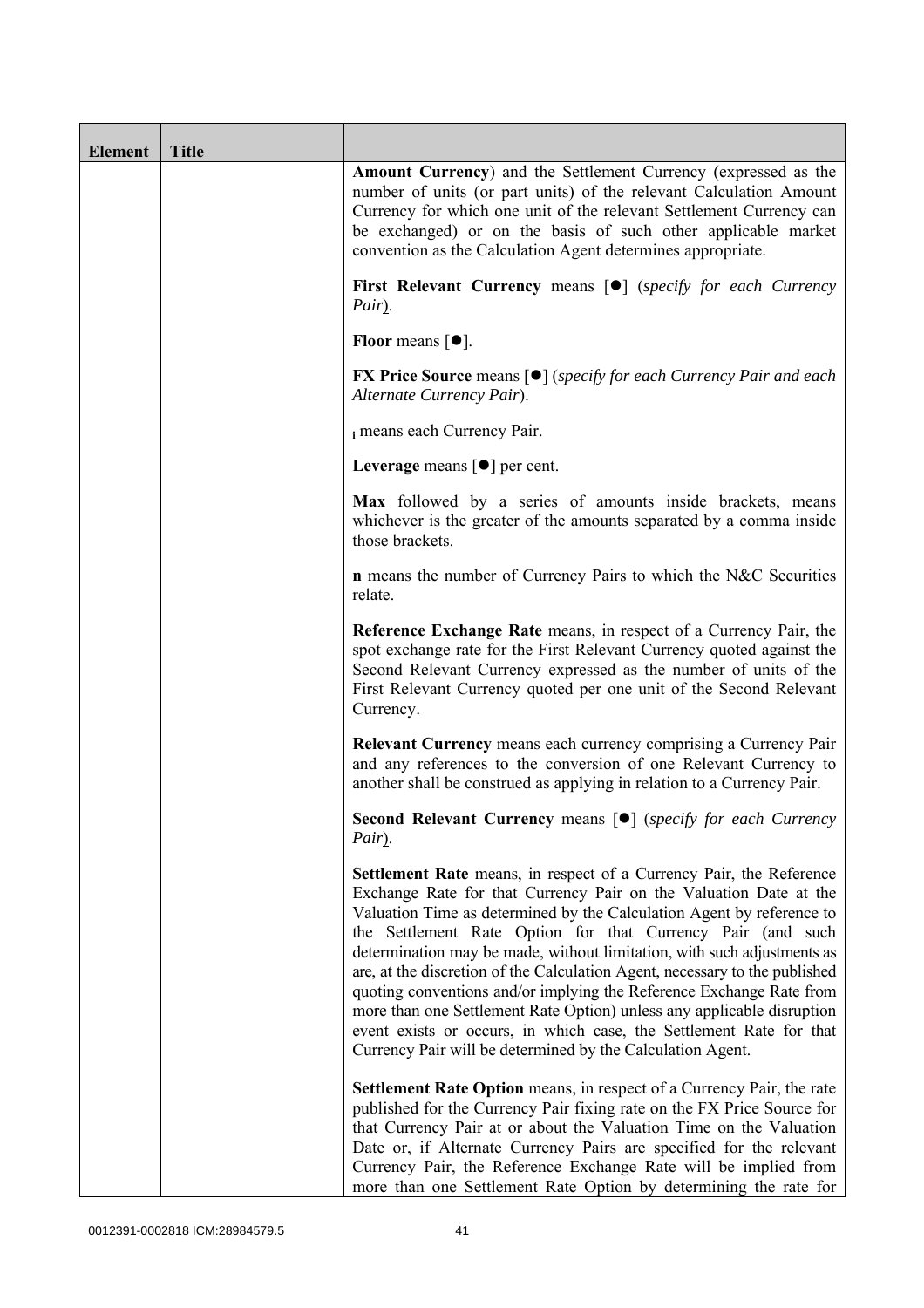| Element | <b>Title</b> |                                                                                                                                                                                                                                                                                                                                                                                                                                                                                                                                              |
|---------|--------------|----------------------------------------------------------------------------------------------------------------------------------------------------------------------------------------------------------------------------------------------------------------------------------------------------------------------------------------------------------------------------------------------------------------------------------------------------------------------------------------------------------------------------------------------|
|         |              | each Alternate Currency Pair for that Currency Pair, published for the<br>Alternate Currency Pair fixing rate on the FX Price Source for that<br>Alternate Currency Pair at or about the Valuation Time on the<br>Valuation Date.                                                                                                                                                                                                                                                                                                            |
|         |              | <b>Strike Rate</b> means $\lceil \bullet \rceil$ ( <i>specify for each Currency Pair</i> ).                                                                                                                                                                                                                                                                                                                                                                                                                                                  |
|         |              | Valuation Date means $[•]$ .                                                                                                                                                                                                                                                                                                                                                                                                                                                                                                                 |
|         |              | Valuation Time means $[•]$ .                                                                                                                                                                                                                                                                                                                                                                                                                                                                                                                 |
|         |              | <b>w</b> <sub>i</sub> means [specify the weighting of each Currency Pair (being a<br>number less than or equal to 1)].                                                                                                                                                                                                                                                                                                                                                                                                                       |
|         |              | $X_i$ means, in respect of a Currency Pair, the [Settlement Rate in<br>respect of such Currency Pair]/[Strike Rate in respect of such<br>Currency Pair].                                                                                                                                                                                                                                                                                                                                                                                     |
|         |              | $Y_i$ means, in respect of a Currency Pair, the [Settlement Rate in<br>respect of such Currency Pair]/[Strike Rate in respect of such<br>Currency Pair].                                                                                                                                                                                                                                                                                                                                                                                     |
|         |              | $Z_i$ means, in respect of a Currency Pair, the [Settlement Rate in<br>respect of such Currency Pairl/[Strike Rate in respect of such<br>Currency Pair]/[1].]                                                                                                                                                                                                                                                                                                                                                                                |
|         |              | [Insert in the case of Fixed Denomination FX Redemption N&C<br>Securities: The Final Redemption Amount in respect of each unit or<br>nominal amount of N&C Securities equal to the Calculation Amount<br>shall be an amount in the Settlement Currency (which will not be less<br>than, but may be equal to, zero) calculated by the Calculation Agent<br>equal to the Base Final Redemption Amount divided by the<br>Settlement Rate.                                                                                                       |
|         |              | Where:                                                                                                                                                                                                                                                                                                                                                                                                                                                                                                                                       |
|         |              | <b>Base Final Redemption Amount means [O];</b>                                                                                                                                                                                                                                                                                                                                                                                                                                                                                               |
|         |              | <b>FX Price Source</b> means, in respect of a Settlement Rate Option, $[•]$ ;                                                                                                                                                                                                                                                                                                                                                                                                                                                                |
|         |              | Reference Exchange Rate means the spot exchange rate for the<br>Specified Currency quoted against the Settlement Currency expressed<br>as the number of units of the Specified Currency quoted per unit of the<br>Settlement Currency;                                                                                                                                                                                                                                                                                                       |
|         |              | Settlement Rate means the Reference Exchange Rate on the<br>Valuation Date at the Valuation Time as determined by the<br>Calculation Agent by reference to the Settlement Rate Option(s) (and<br>such determination may be made, without limitation, with such<br>adjustments as are, at the discretion of the Calculation Agent,<br>necessary to the published quoting conventions and/or implying the<br>Reference Exchange Rate from more than one Settlement Rate<br>Option) unless any applicable disruption event exists or occurs, in |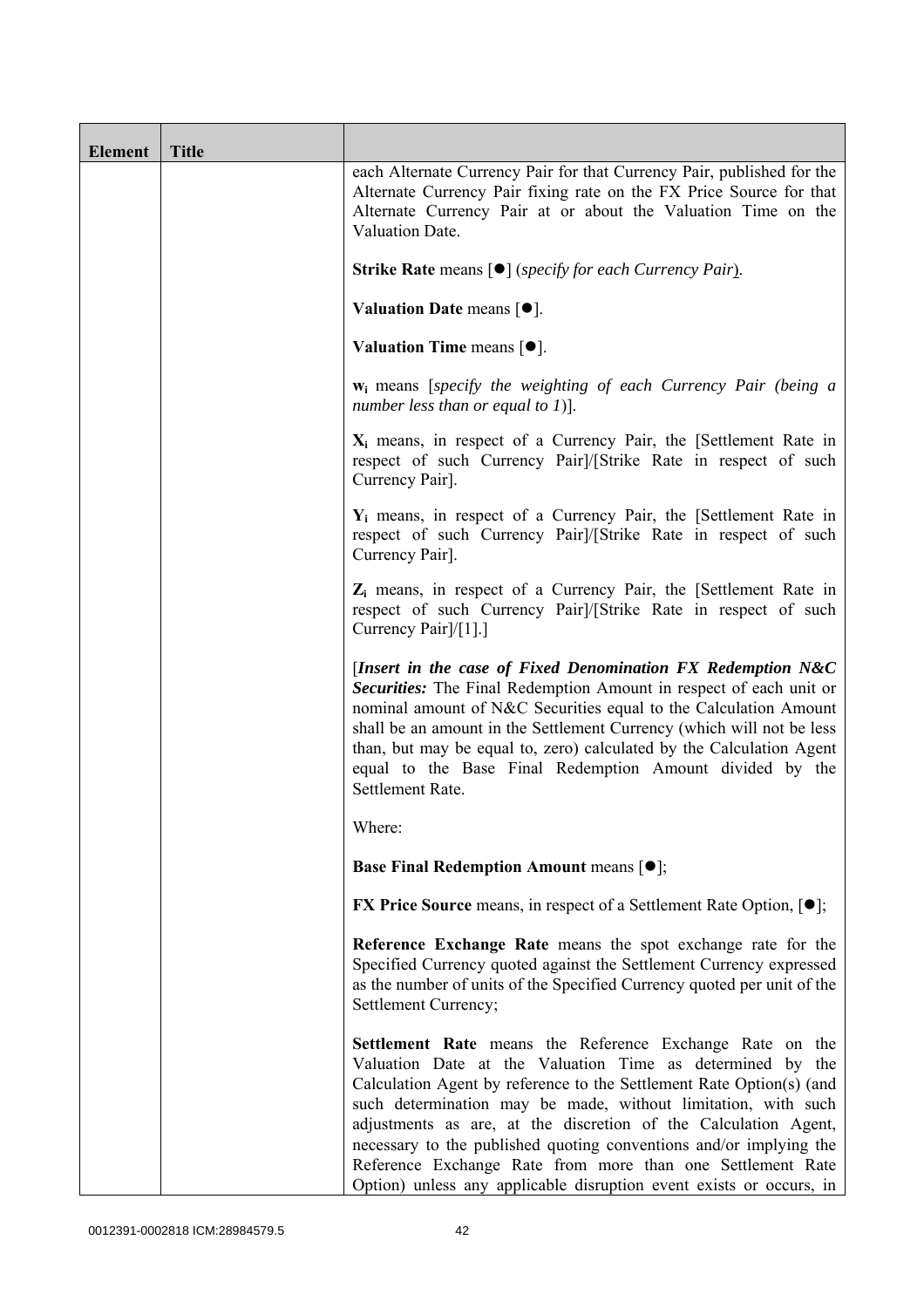| <b>Element</b> | <b>Title</b> |                                                                                                                                                                                                                                                                                                                                                                                                                                                      |  |  |  |
|----------------|--------------|------------------------------------------------------------------------------------------------------------------------------------------------------------------------------------------------------------------------------------------------------------------------------------------------------------------------------------------------------------------------------------------------------------------------------------------------------|--|--|--|
|                |              | which case, the Settlement Rate will be determined by the Calculation<br>Agent; and                                                                                                                                                                                                                                                                                                                                                                  |  |  |  |
|                |              | Settlement Rate Option means [the rate published for the Specified<br>Currency/Settlement Currency fixing rate on the FX Price Source at or<br>about the Valuation Time on the Valuation Date] [insert if the<br>Reference Exchange Rate will be implied from more than one<br>Settlement Rate Option and delete preceding option: the relevant<br>fixing rates on the FX Price Source(s) at or about the Valuation Time<br>on the Valuation Date.]] |  |  |  |
|                |              | [Insert in the case of Equity Basket Knock-In N&C Securities: The<br>Final Redemption Amount in respect of each nominal amount of N&C<br>Securities equal to the Calculation Amount shall be an amount in the<br>Specified Currency (which will not be less than, but may be equal to,<br>zero) calculated by the Calculation Agent equal to:                                                                                                        |  |  |  |
|                |              | if no Knock-In Event has occurred, the Calculation Amount;<br>(a)<br><sub>or</sub>                                                                                                                                                                                                                                                                                                                                                                   |  |  |  |
|                |              | (b)<br>if a Knock-In Event has occurred, the product of $(x)$ the<br>Calculation Amount and (y) the Final Reference Performance.                                                                                                                                                                                                                                                                                                                     |  |  |  |
|                |              | Where:                                                                                                                                                                                                                                                                                                                                                                                                                                               |  |  |  |
|                |              | Final Reference Performance means a percentage determined by the<br>Calculation Agent equal to the Reference Performance of the Share<br>with the lowest Reference Performance.                                                                                                                                                                                                                                                                      |  |  |  |
|                |              | Final Price means, in respect of a Share, an amount equal to the price<br>per share in respect of such Share quoted on the applicable exchange<br>at the Valuation Time on the Final Valuation Date.                                                                                                                                                                                                                                                 |  |  |  |
|                |              | Final Valuation Date means $[•]$ .                                                                                                                                                                                                                                                                                                                                                                                                                   |  |  |  |
|                |              | i means a Share.                                                                                                                                                                                                                                                                                                                                                                                                                                     |  |  |  |
|                |              | Initial Valuation Date means $[•]$ .                                                                                                                                                                                                                                                                                                                                                                                                                 |  |  |  |
|                |              | Knock-In Event means the price of any Share quoted on the<br>applicable exchange at the Valuation Time on the Final Valuation<br>Date is equal to or less than the Knock-In Level in respect of such<br>Share, as determined by the Calculation Agent.                                                                                                                                                                                               |  |  |  |
|                |              | Knock-In Level means, in respect of a Share, the Knock-In<br>Percentage multiplied by the Strike Price for such Share.                                                                                                                                                                                                                                                                                                                               |  |  |  |
|                |              | Knock-In Percentage means [●] per cent.                                                                                                                                                                                                                                                                                                                                                                                                              |  |  |  |
|                |              | Reference Performance means, in respect of a Share, a rate<br>expressed as a percentage (which will not be less than, but may be<br>equal to, zero) calculated by the Calculation Agent in accordance with<br>the following formula:                                                                                                                                                                                                                 |  |  |  |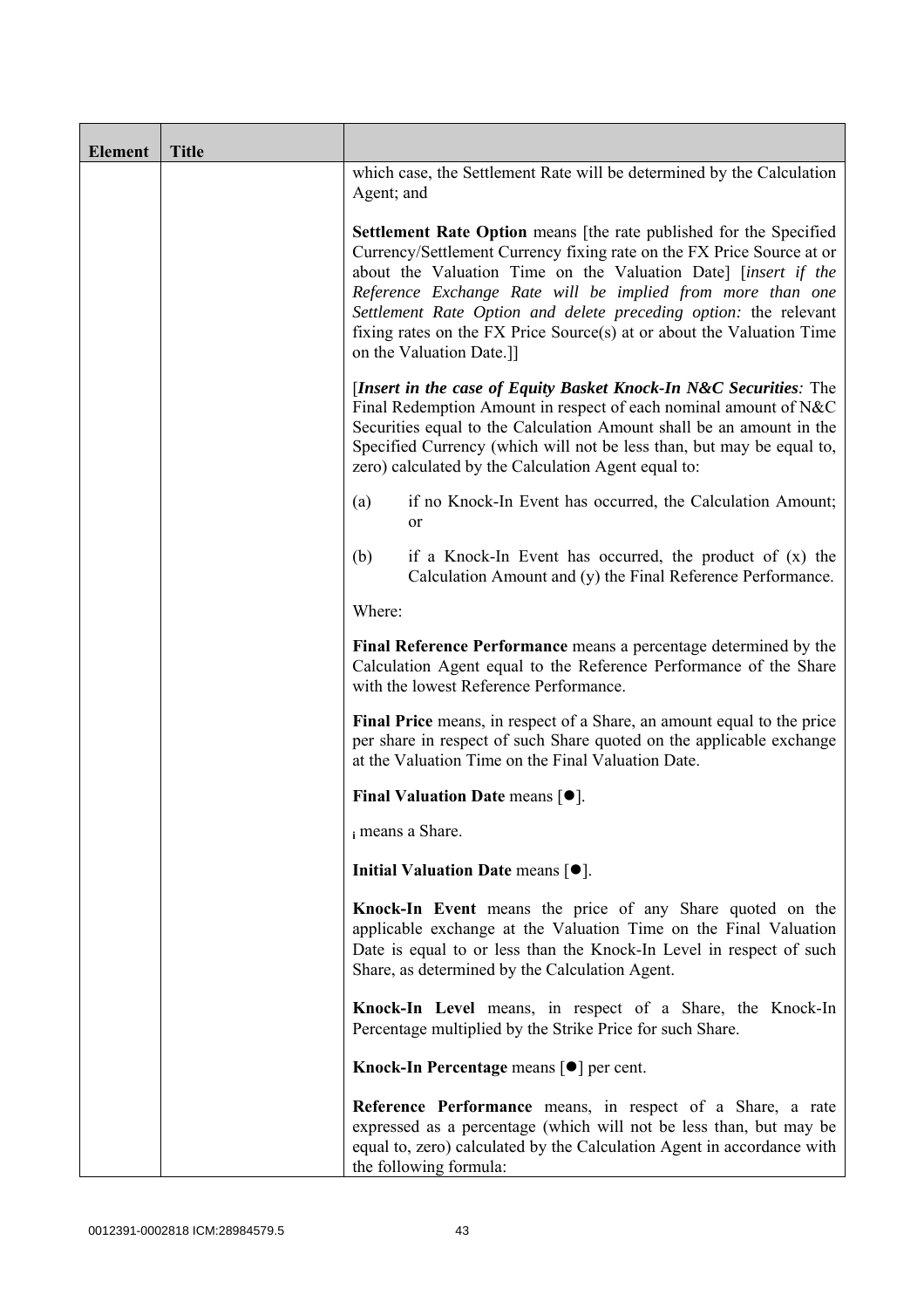| <b>Element</b> | <b>Title</b> |                                                                                                                                                                                                                                                                              |      |                                                                                                                                                                                                      |  |
|----------------|--------------|------------------------------------------------------------------------------------------------------------------------------------------------------------------------------------------------------------------------------------------------------------------------------|------|------------------------------------------------------------------------------------------------------------------------------------------------------------------------------------------------------|--|
|                |              | Final Price <sub>i</sub><br>Strike Price;                                                                                                                                                                                                                                    |      |                                                                                                                                                                                                      |  |
|                |              | <b>Share</b> means $\lceil \bullet \rceil$ .<br><b>Strike Price</b> means, in relation to a Share, the price per share in<br>respect of such Share quoted on the applicable exchange at the<br>Valuation Time on the Initial Valuation Date.                                 |      |                                                                                                                                                                                                      |  |
|                |              |                                                                                                                                                                                                                                                                              |      |                                                                                                                                                                                                      |  |
|                |              | <b>Valuation Time means <math>[\bullet]</math>.</b> ]                                                                                                                                                                                                                        |      |                                                                                                                                                                                                      |  |
|                |              | [Insert in the case of Equity Basket Barrier Knock-In N&C<br>Securities:                                                                                                                                                                                                     |      |                                                                                                                                                                                                      |  |
|                |              | The Final Redemption Amount in respect of each nominal amount of<br>N&C Securities equal to the Calculation Amount shall be an amount<br>in the Specified Currency (which will not be less than, but may be<br>equal to, zero) calculated by the Calculation Agent equal to: |      |                                                                                                                                                                                                      |  |
|                |              | if no Knock-In Event has occurred, the Calculation Amount;<br>(a)<br><sub>or</sub>                                                                                                                                                                                           |      |                                                                                                                                                                                                      |  |
|                |              | (b)                                                                                                                                                                                                                                                                          |      | if a Knock-In Event has occurred:                                                                                                                                                                    |  |
|                |              |                                                                                                                                                                                                                                                                              | (i)  | if the Final Reference Performance is equal to or<br>greater than the Barrier Level, the Calculation<br>Amount; or                                                                                   |  |
|                |              |                                                                                                                                                                                                                                                                              | (ii) | if the Final Reference Performance is less than the<br>Barrier Level, the product of (x) the Calculation<br>Amount and (y) the Final Reference Performance.                                          |  |
|                |              | Where:                                                                                                                                                                                                                                                                       |      |                                                                                                                                                                                                      |  |
|                |              |                                                                                                                                                                                                                                                                              |      | <b>Barrier Level</b> means $\lceil \bullet \rceil$ per cent.                                                                                                                                         |  |
|                |              |                                                                                                                                                                                                                                                                              |      | Final Reference Performance means a percentage determined by the<br>Calculation Agent equal to the Reference Performance of the Share with<br>the lowest Reference Performance.                      |  |
|                |              |                                                                                                                                                                                                                                                                              |      | Final Price means, in respect of a Share, an amount equal to the price<br>per share in respect of such Share quoted on the applicable exchange at<br>the Valuation Time on the Final Valuation Date. |  |
|                |              |                                                                                                                                                                                                                                                                              |      | Final Valuation Date means $[•]$ .                                                                                                                                                                   |  |
|                |              | i means a Share.                                                                                                                                                                                                                                                             |      |                                                                                                                                                                                                      |  |
|                |              |                                                                                                                                                                                                                                                                              |      | Initial Valuation Date means $[•]$ .                                                                                                                                                                 |  |
|                |              | Period Ending Date.                                                                                                                                                                                                                                                          |      | Knock-In Determination Period means the period from but<br>excluding the Initial Valuation Date to and including the Knock-In                                                                        |  |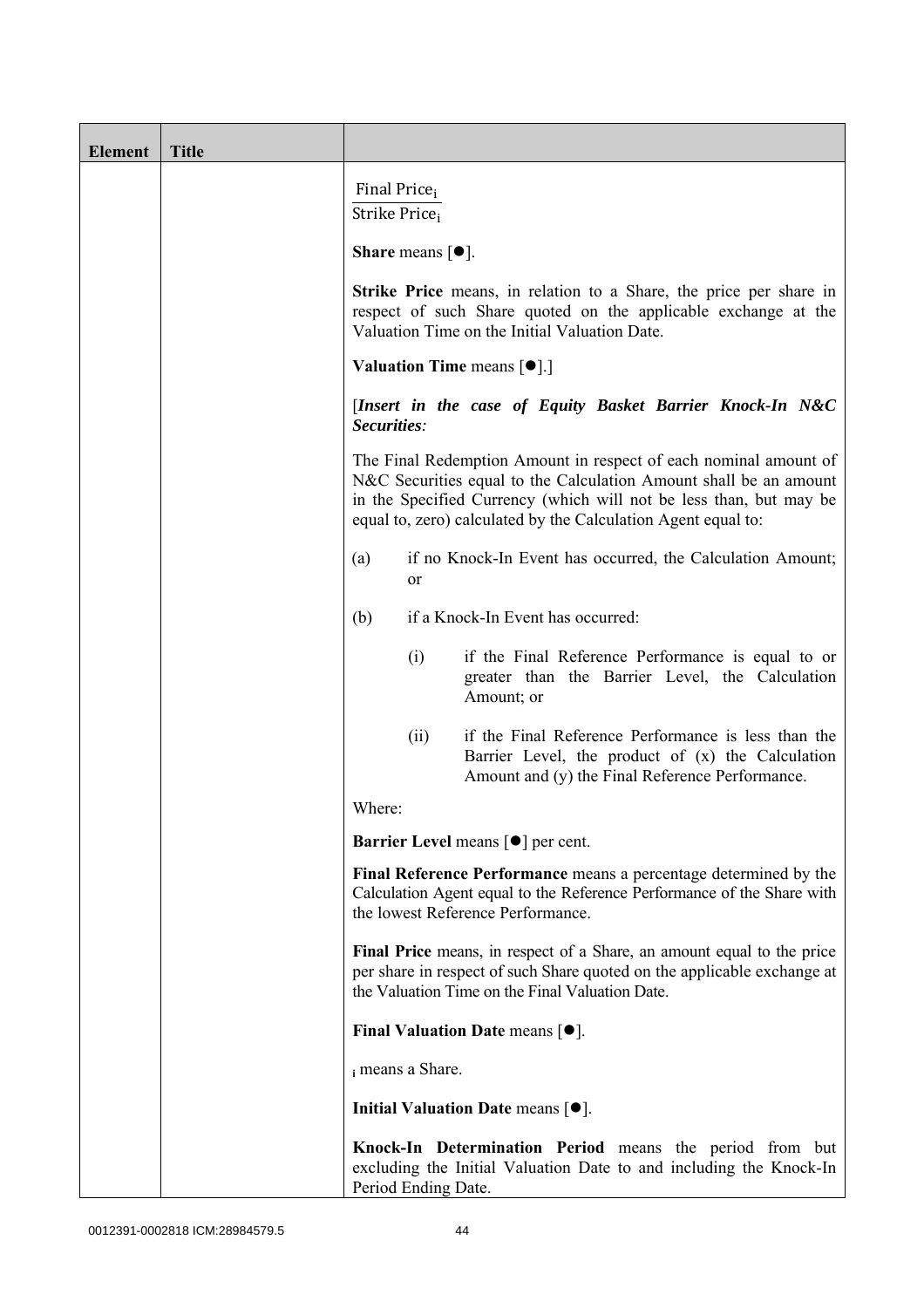| Element | <b>Title</b> |                                                                                                                                                                                                                                                                                                                                                                                                                                                                                                                                                                                                                                                                                                                                                                                                                                                                                                                                                                                                                                                                                                                                                                                                                                                                                                                                                                                                                                                       |
|---------|--------------|-------------------------------------------------------------------------------------------------------------------------------------------------------------------------------------------------------------------------------------------------------------------------------------------------------------------------------------------------------------------------------------------------------------------------------------------------------------------------------------------------------------------------------------------------------------------------------------------------------------------------------------------------------------------------------------------------------------------------------------------------------------------------------------------------------------------------------------------------------------------------------------------------------------------------------------------------------------------------------------------------------------------------------------------------------------------------------------------------------------------------------------------------------------------------------------------------------------------------------------------------------------------------------------------------------------------------------------------------------------------------------------------------------------------------------------------------------|
|         |              | Knock-In Event means the price of any Share quoted on the<br>applicable Exchange at any time during the regular trading session<br>hours on that Exchange on any scheduled trading day in the Knock-In<br>Determination Period is equal to or less than the Knock-In Level in<br>respect of such Share, as determined by the Calculation Agent,<br>Provided That, if on any such day, as of any Knock-In Valuation<br>Time, a Knock-In Event has or would have occurred but the<br>conditions for a disrupted day having been satisfied at such time then<br>such Knock-In Valuation Time shall be ignored for purposes of<br>determining whether a Knock-In Event has occurred Provided Further<br>That if no Knock-In Event has occurred in the Knock-In<br>Determination Period and the conditions for a disrupted day are<br>satisfied as of the last occurring Knock-In Valuation Time on the<br>Knock-In Period Ending Date, then such day shall be treated as a<br>Valuation Date and the Calculation Agent shall determine a price of<br>the relevant Share(s) in respect of such day in accordance with such<br>provisions for purposes of determining whether a Knock-In Event<br>shall occur. For the purposes of determining under this paragraph<br>whether the conditions for a disrupted day have been satisfied at any<br>Knock-In Valuation Time, the relevant Valuation Time used shall be<br>the relevant Knock-In Valuation Time. |
|         |              | Knock-In Level means, in respect of a Share, the Knock-In<br>Percentage multiplied by the Strike Price for such Share.                                                                                                                                                                                                                                                                                                                                                                                                                                                                                                                                                                                                                                                                                                                                                                                                                                                                                                                                                                                                                                                                                                                                                                                                                                                                                                                                |
|         |              | Knock-In Percentage means [●] per cent.                                                                                                                                                                                                                                                                                                                                                                                                                                                                                                                                                                                                                                                                                                                                                                                                                                                                                                                                                                                                                                                                                                                                                                                                                                                                                                                                                                                                               |
|         |              | Knock-In Period Ending Date means the scheduled Final Valuation<br>Date.                                                                                                                                                                                                                                                                                                                                                                                                                                                                                                                                                                                                                                                                                                                                                                                                                                                                                                                                                                                                                                                                                                                                                                                                                                                                                                                                                                              |
|         |              | Knock-In Valuation Time means, in respect of a Share, any time<br>during the regular trading session hours on the applicable Exchange<br>for such Share on any scheduled trading day in the Knock-In<br>Determination Period.                                                                                                                                                                                                                                                                                                                                                                                                                                                                                                                                                                                                                                                                                                                                                                                                                                                                                                                                                                                                                                                                                                                                                                                                                         |
|         |              | Reference Performance means, in respect of a Share, a rate expressed<br>as a percentage (which will not be less than, but may be equal to, zero)<br>calculated by the Calculation Agent in accordance with the following<br>formula:                                                                                                                                                                                                                                                                                                                                                                                                                                                                                                                                                                                                                                                                                                                                                                                                                                                                                                                                                                                                                                                                                                                                                                                                                  |
|         |              | Final Price <sub>i</sub><br>Strike Price <sub>i</sub>                                                                                                                                                                                                                                                                                                                                                                                                                                                                                                                                                                                                                                                                                                                                                                                                                                                                                                                                                                                                                                                                                                                                                                                                                                                                                                                                                                                                 |
|         |              | <b>Share</b> means $\lceil \bullet \rceil$ .                                                                                                                                                                                                                                                                                                                                                                                                                                                                                                                                                                                                                                                                                                                                                                                                                                                                                                                                                                                                                                                                                                                                                                                                                                                                                                                                                                                                          |
|         |              | <b>Strike Price</b> means, in relation to a Share, the price per share in<br>respect of such Share quoted on the applicable exchange at the<br>Valuation Time on the Initial Valuation Date.                                                                                                                                                                                                                                                                                                                                                                                                                                                                                                                                                                                                                                                                                                                                                                                                                                                                                                                                                                                                                                                                                                                                                                                                                                                          |
|         |              | Valuation Time means [ $\bullet$ ].]                                                                                                                                                                                                                                                                                                                                                                                                                                                                                                                                                                                                                                                                                                                                                                                                                                                                                                                                                                                                                                                                                                                                                                                                                                                                                                                                                                                                                  |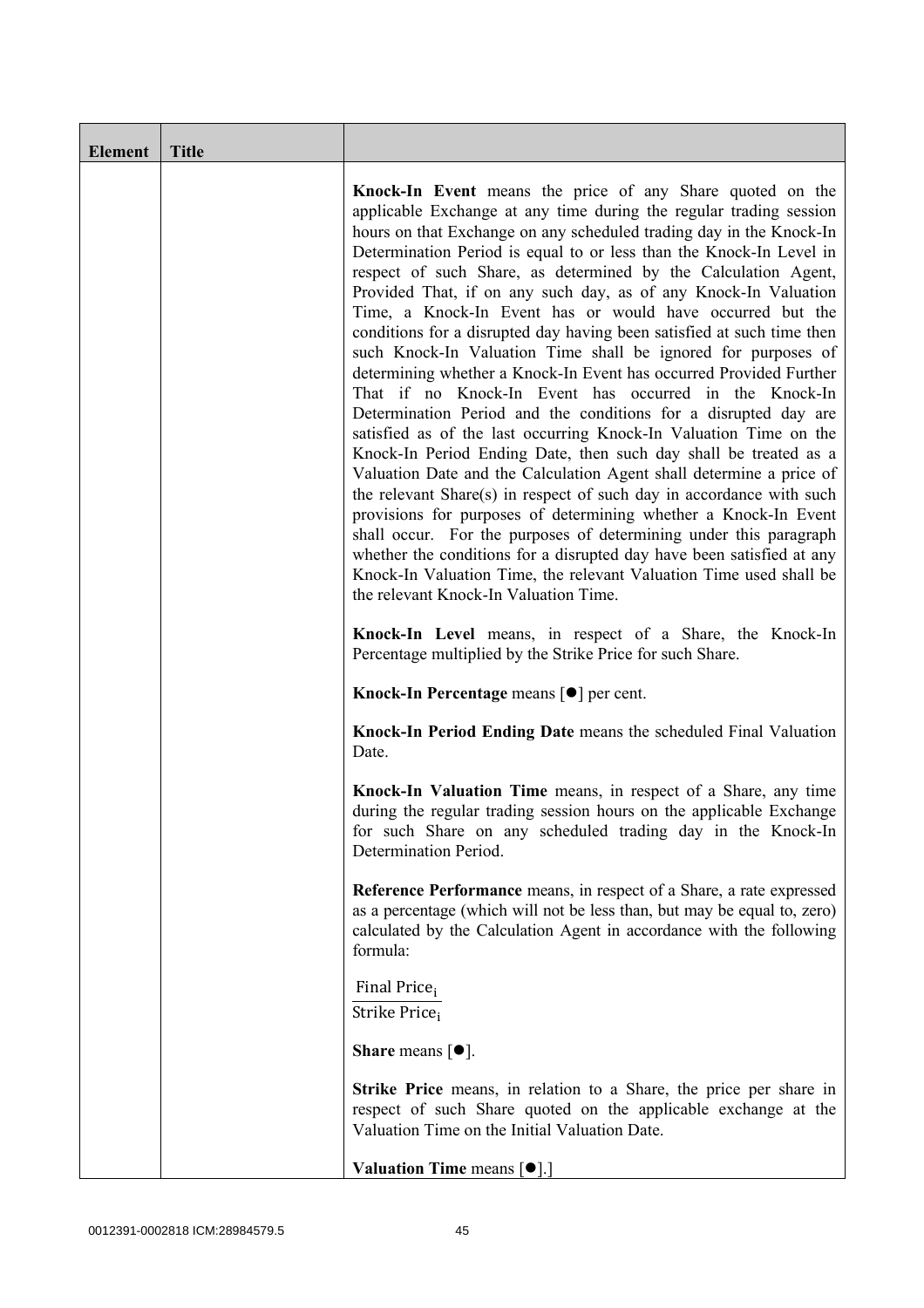| <b>Element</b> | <b>Title</b> |                                                                                                                                                                                                                                                                                                                                                             |                        |                                                                                                                                                                                                            |  |
|----------------|--------------|-------------------------------------------------------------------------------------------------------------------------------------------------------------------------------------------------------------------------------------------------------------------------------------------------------------------------------------------------------------|------------------------|------------------------------------------------------------------------------------------------------------------------------------------------------------------------------------------------------------|--|
|                |              | [Insert in the case of Equity Basket Bonus Barrier Knock-In N&C<br>Securities: The Final Redemption Amount in respect of each nominal<br>amount of N&C Securities equal to the Calculation Amount shall be<br>an amount in the Specified Currency (which will not be less than, but<br>may be equal to, zero) calculated by the Calculation Agent equal to: |                        |                                                                                                                                                                                                            |  |
|                |              | if no Knock-In Event has occurred, the product of (i) the<br>(a)<br>Calculation Amount and (ii) 100 per cent. plus the<br>Participation Rate; or                                                                                                                                                                                                            |                        |                                                                                                                                                                                                            |  |
|                |              | if a Knock-In Event has occurred:<br>(b)                                                                                                                                                                                                                                                                                                                    |                        |                                                                                                                                                                                                            |  |
|                |              |                                                                                                                                                                                                                                                                                                                                                             | (i)                    | if the Final Reference Performance is equal to or<br>greater than the Barrier Level, the Calculation<br>Amount; or                                                                                         |  |
|                |              |                                                                                                                                                                                                                                                                                                                                                             | (ii)                   | if the Final Reference Performance is less than the<br>Barrier Level, the product of (x) the Calculation<br>Amount and (y) the Final Reference Performance.                                                |  |
|                |              | Where:                                                                                                                                                                                                                                                                                                                                                      |                        |                                                                                                                                                                                                            |  |
|                |              | <b>Barrier Level</b> means $\lceil \bullet \rceil$ per cent.                                                                                                                                                                                                                                                                                                |                        |                                                                                                                                                                                                            |  |
|                |              | Final Reference Performance means a percentage determined by the<br>Calculation Agent equal to the Reference Performance of the Share<br>with the lowest Reference Performance.                                                                                                                                                                             |                        |                                                                                                                                                                                                            |  |
|                |              | Final Price means, in respect of a Share, an amount equal to the price<br>per share in respect of such Share quoted on the applicable exchange<br>at the Valuation Time on the Final Valuation Date.                                                                                                                                                        |                        |                                                                                                                                                                                                            |  |
|                |              | Final Valuation Date means $[•]$ .                                                                                                                                                                                                                                                                                                                          |                        |                                                                                                                                                                                                            |  |
|                |              | i means a Share.                                                                                                                                                                                                                                                                                                                                            |                        |                                                                                                                                                                                                            |  |
|                |              |                                                                                                                                                                                                                                                                                                                                                             |                        | Initial Valuation Date means $[•]$ .                                                                                                                                                                       |  |
|                |              |                                                                                                                                                                                                                                                                                                                                                             | the Knock-In Level.    | Knock-In Event means the Final Reference Performance is less than                                                                                                                                          |  |
|                |              |                                                                                                                                                                                                                                                                                                                                                             |                        | Knock-In Level means $\lceil \bullet \rceil$ per cent.                                                                                                                                                     |  |
|                |              |                                                                                                                                                                                                                                                                                                                                                             |                        | Participation Rate means [ $\bullet$ ] per cent.                                                                                                                                                           |  |
|                |              |                                                                                                                                                                                                                                                                                                                                                             | the following formula: | Reference Performance means, in respect of a Share, a rate<br>expressed as a percentage (which will not be less than, but may be<br>equal to, zero) calculated by the Calculation Agent in accordance with |  |
|                |              | Final Price <sub>i</sub><br>Strike Price;                                                                                                                                                                                                                                                                                                                   |                        |                                                                                                                                                                                                            |  |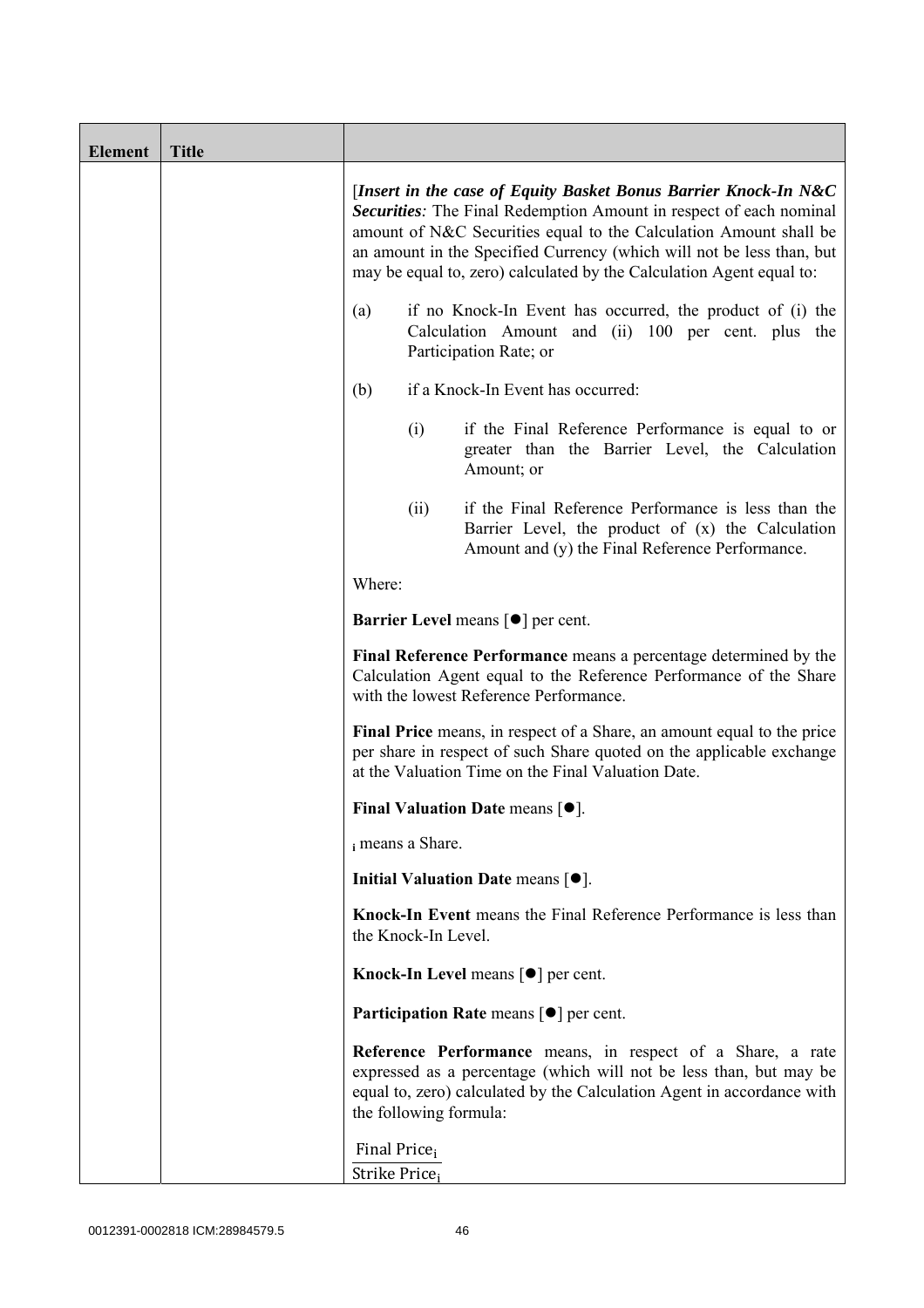| <b>Element</b> | <b>Title</b> |                                                                                                                                                                                                                                                                                                                                       |
|----------------|--------------|---------------------------------------------------------------------------------------------------------------------------------------------------------------------------------------------------------------------------------------------------------------------------------------------------------------------------------------|
|                |              | <b>Share</b> means $[•]$ .                                                                                                                                                                                                                                                                                                            |
|                |              | Strike Price means, in relation to a Share, the price per share in<br>respect of such Share quoted on the applicable exchange at the<br>Valuation Time on the Initial Valuation Date.                                                                                                                                                 |
|                |              | <b>Valuation Time means <math>\lceil \bullet \rceil</math>.</b>                                                                                                                                                                                                                                                                       |
|                |              | [In the case of Index Basket Knock-In N&C Securities: The Final<br>Redemption Amount in respect of each nominal amount of N&C<br>Securities equal to the Calculation Amount shall be an amount in the<br>Specified Currency (which will not be less than, but may be equal to,<br>zero) calculated by the Calculation Agent equal to: |
|                |              | if no Knock-In Event has occurred, the Calculation Amount;<br>(a)<br>or                                                                                                                                                                                                                                                               |
|                |              | (b)<br>if a Knock-In Event has occurred, the product of (i) the<br>Calculation Amount and (ii) the Final Reference Performance.                                                                                                                                                                                                       |
|                |              | Where:                                                                                                                                                                                                                                                                                                                                |
|                |              | Final Reference Performance means a percentage determined by the<br>Calculation Agent equal to the Reference Performance of the Index<br>with the lowest Reference Performance.                                                                                                                                                       |
|                |              | Final Level means, in respect of an Index, an amount equal to the<br>closing level of such Index, as calculated and announced by the<br>relevant index sponsor, at the Valuation Time on the Final Valuation<br>Date.                                                                                                                 |
|                |              | Final Valuation Date means $[•]$ .                                                                                                                                                                                                                                                                                                    |
|                |              | i means an Index.                                                                                                                                                                                                                                                                                                                     |
|                |              | <b>Index</b> means $\lceil \bullet \rceil$ .                                                                                                                                                                                                                                                                                          |
|                |              | <b>Index Sponsor</b> means $[•]$ .                                                                                                                                                                                                                                                                                                    |
|                |              | Initial Valuation Date means $[•]$ .                                                                                                                                                                                                                                                                                                  |
|                |              | Knock-In Event means the closing level of the Index, as calculated and<br>announced by the relevant index sponsor, at the Valuation Time on the<br>Final Valuation Date is equal to or less than the Knock-In Level in<br>respect of such Index, as determined by the Calculation Agent.                                              |
|                |              | Knock-In Level means, in respect of an Index, the Knock-In<br>Percentage multiplied by the Strike Level for such Index.                                                                                                                                                                                                               |
|                |              | Knock-In Percentage means [●] per cent.                                                                                                                                                                                                                                                                                               |
|                |              | Reference Performance means, in respect of an Index, a rate                                                                                                                                                                                                                                                                           |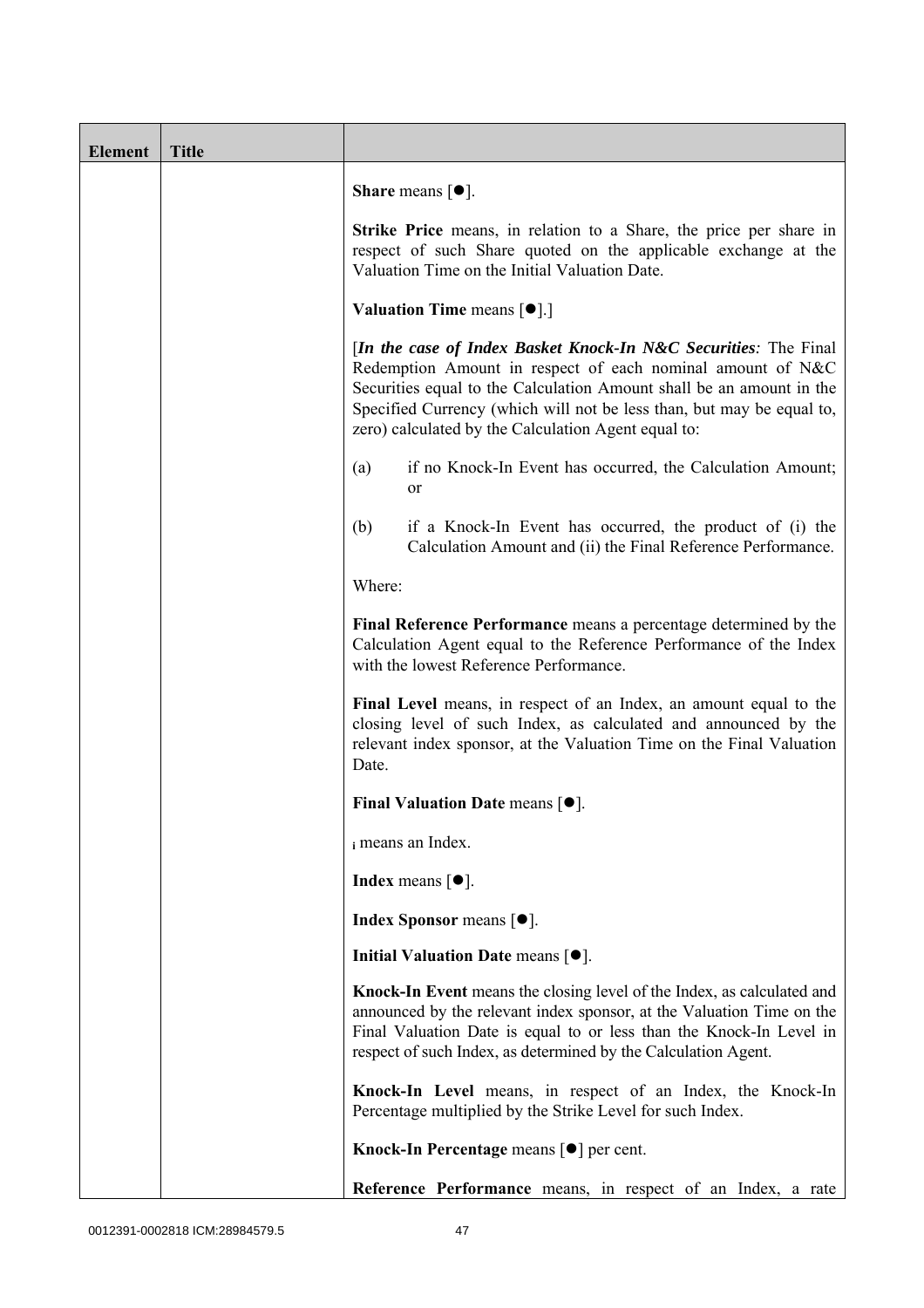| <b>Element</b> | <b>Title</b> |                                                                                                                                                                                                                                                                                                                                               |                            |                                                                                                                                                             |  |
|----------------|--------------|-----------------------------------------------------------------------------------------------------------------------------------------------------------------------------------------------------------------------------------------------------------------------------------------------------------------------------------------------|----------------------------|-------------------------------------------------------------------------------------------------------------------------------------------------------------|--|
|                |              | expressed as a percentage (which will not be less than, but may be<br>equal to, zero) calculated by the Calculation Agent in accordance with<br>the following formula:                                                                                                                                                                        |                            |                                                                                                                                                             |  |
|                |              | Final Level <sub>i</sub><br>Strike Level,                                                                                                                                                                                                                                                                                                     |                            |                                                                                                                                                             |  |
|                |              | <b>Strike Level</b> means, in relation to an Index, the closing level of such<br>Index, as calculated and announced by the relevant index sponsor, at<br>the Valuation Time on the Initial Valuation Date.                                                                                                                                    |                            |                                                                                                                                                             |  |
|                |              | <b>Valuation Time means <math>[\bullet]</math>.</b> ]                                                                                                                                                                                                                                                                                         |                            |                                                                                                                                                             |  |
|                |              | [In the case of Index Basket Barrier Knock-In N&C Securities: The<br>Final Redemption Amount in respect of each nominal amount of N&C<br>Securities equal to the Calculation Amount shall be an amount in the<br>Specified Currency (which will not be less than, but may be equal to,<br>zero) calculated by the Calculation Agent equal to: |                            |                                                                                                                                                             |  |
|                |              | if no Knock-In Event has occurred, the Calculation Amount;<br>(a)<br>or                                                                                                                                                                                                                                                                       |                            |                                                                                                                                                             |  |
|                |              | (b)                                                                                                                                                                                                                                                                                                                                           |                            | if a Knock-In Event has occurred:                                                                                                                           |  |
|                |              |                                                                                                                                                                                                                                                                                                                                               | (i)                        | if the Final Reference Performance is equal to or<br>greater than the Barrier Level, the Calculation<br>Amount; or                                          |  |
|                |              |                                                                                                                                                                                                                                                                                                                                               | (ii)                       | if the Final Reference Performance is less than the<br>Barrier Level, the product of (x) the Calculation<br>Amount and (y) the Final Reference Performance. |  |
|                |              | Where:                                                                                                                                                                                                                                                                                                                                        |                            |                                                                                                                                                             |  |
|                |              |                                                                                                                                                                                                                                                                                                                                               |                            | Barrier Level means [ $\bullet$ ] per cent.                                                                                                                 |  |
|                |              | Final Reference Performance means a percentage determined by the<br>Calculation Agent equal to the Reference Performance of the Index<br>with the lowest Reference Performance.                                                                                                                                                               |                            |                                                                                                                                                             |  |
|                |              | Final Level means, in respect of an Index, an amount equal to the<br>closing level of such Index, as calculated and announced by the<br>relevant index sponsor, at the Valuation Time on the Final Valuation<br>Date.                                                                                                                         |                            |                                                                                                                                                             |  |
|                |              |                                                                                                                                                                                                                                                                                                                                               |                            | Final Valuation Date means $[•]$ .                                                                                                                          |  |
|                |              |                                                                                                                                                                                                                                                                                                                                               | i means an Index.          |                                                                                                                                                             |  |
|                |              |                                                                                                                                                                                                                                                                                                                                               | <b>Index</b> means $[•]$ . |                                                                                                                                                             |  |
|                |              |                                                                                                                                                                                                                                                                                                                                               |                            | <b>Index Sponsor</b> means $[•]$ .                                                                                                                          |  |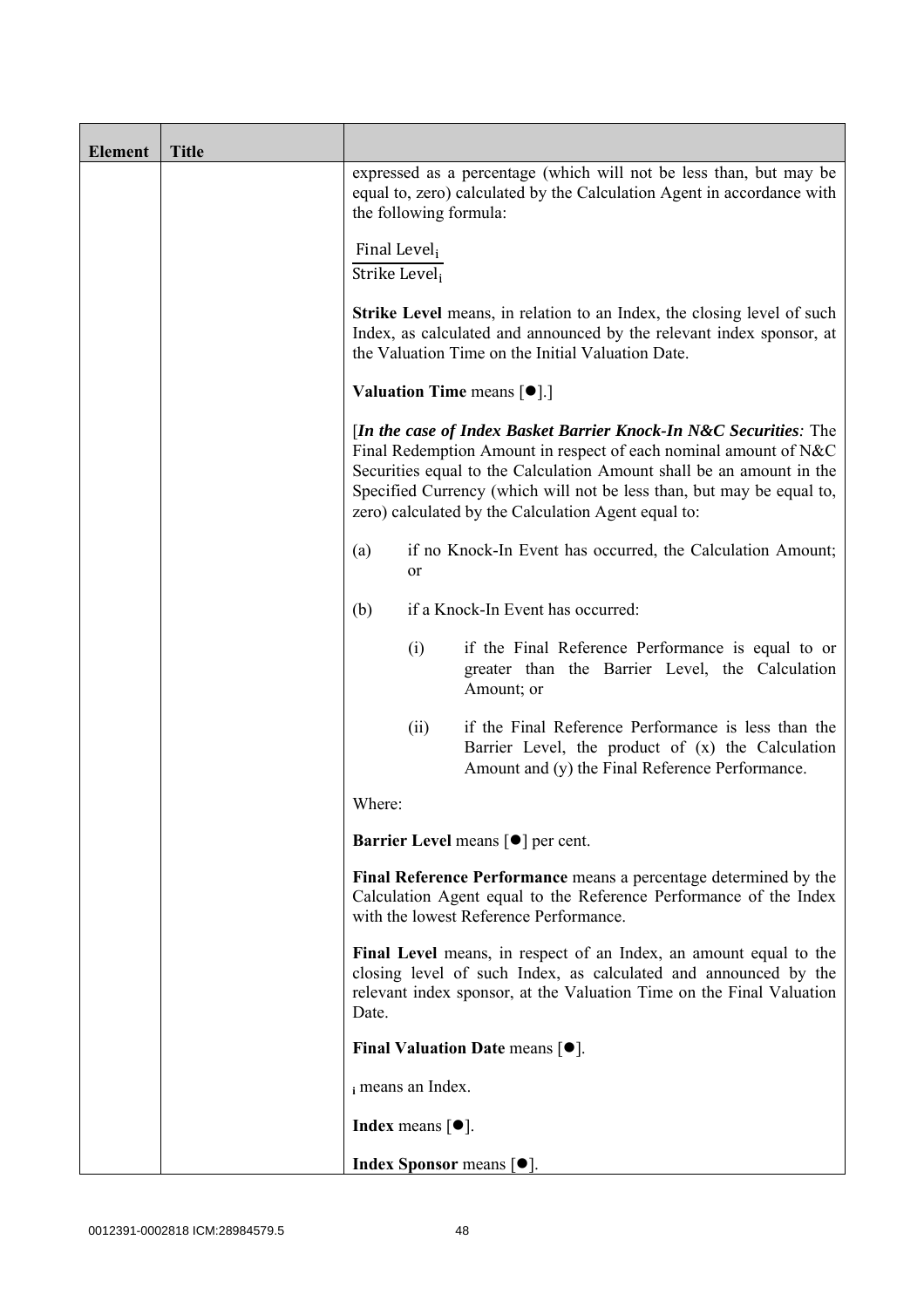| <b>Element</b> | <b>Title</b> |                                                       |                        |                                                                                                                                                                                                                                                                                                                                                            |
|----------------|--------------|-------------------------------------------------------|------------------------|------------------------------------------------------------------------------------------------------------------------------------------------------------------------------------------------------------------------------------------------------------------------------------------------------------------------------------------------------------|
|                |              |                                                       |                        | Initial Valuation Date means $[•]$ .                                                                                                                                                                                                                                                                                                                       |
|                |              |                                                       |                        | Knock-In Event means the closing level of any Index, as calculated<br>and announced by the relevant index sponsor at the Valuation Time on<br>the Final Valuation Date is equal to or less than the Knock-In Level in<br>respect of such Index, as determined by the Calculation Agent.                                                                    |
|                |              |                                                       |                        | Knock-In Level means, in respect of an Index, the Knock-In<br>Percentage multiplied by the Strike Level for such Index.                                                                                                                                                                                                                                    |
|                |              |                                                       |                        | Knock-In Percentage means [●] per cent.                                                                                                                                                                                                                                                                                                                    |
|                |              |                                                       | the following formula: | Reference Performance means, in respect of an Index, a rate<br>expressed as a percentage (which will not be less than, but may be<br>equal to, zero) calculated by the Calculation Agent in accordance with                                                                                                                                                |
|                |              | Final Level <sub>i</sub><br>Strike Level <sub>i</sub> |                        |                                                                                                                                                                                                                                                                                                                                                            |
|                |              |                                                       |                        | <b>Strike Level</b> means, in relation to an Index, the closing level of such<br>Index, as calculated and announced by the relevant index sponsor, at<br>the Valuation Time on the Initial Valuation Date.                                                                                                                                                 |
|                |              |                                                       |                        | <b>Valuation Time means <math>\lceil \bullet \rceil</math>.</b>                                                                                                                                                                                                                                                                                            |
|                |              |                                                       |                        | [In the case of Index Basket Bonus Barrier Knock-In N&C<br><b>Securities:</b> The Final Redemption Amount in respect of each nominal<br>amount of N&C Securities equal to the Calculation Amount shall be<br>an amount in the Specified Currency (which will not be less than, but<br>may be equal to, zero) calculated by the Calculation Agent equal to: |
|                |              | (a)                                                   |                        | if no Knock-In Event has occurred, the product of (i) the<br>Calculation Amount and (ii) 100 per cent. plus the<br>Participation Rate; or                                                                                                                                                                                                                  |
|                |              | (b)                                                   |                        | if a Knock-In Event has occurred:                                                                                                                                                                                                                                                                                                                          |
|                |              |                                                       | (i)                    | if the Final Reference Performance is equal to or<br>greater than the Barrier Level, the Calculation<br>Amount; or                                                                                                                                                                                                                                         |
|                |              |                                                       | (ii)                   | if the Final Reference Performance is less than the<br>Barrier Level, the product of (x) the Calculation<br>Amount and (y) the Final Reference Performance.                                                                                                                                                                                                |
|                |              | Where:                                                |                        |                                                                                                                                                                                                                                                                                                                                                            |
|                |              |                                                       |                        | <b>Barrier Level means [<math>\bullet</math>] per cent.</b>                                                                                                                                                                                                                                                                                                |
|                |              |                                                       |                        | Final Reference Performance means a percentage determined by the                                                                                                                                                                                                                                                                                           |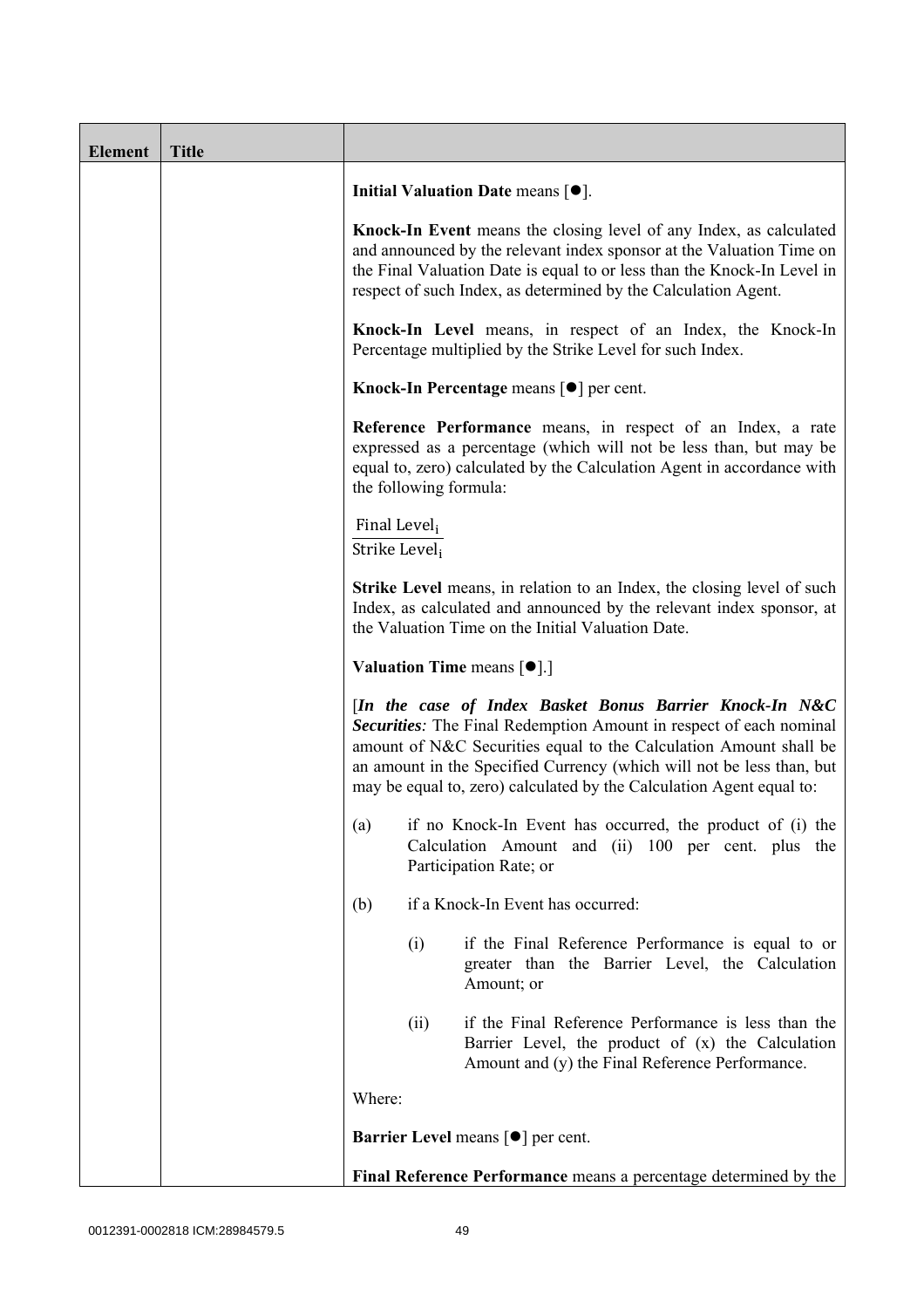| <b>Element</b> | <b>Title</b> |                                                                                                                                                                                                                                                                                                                                                                                                                                                                                                                                                                                                                                                                        |
|----------------|--------------|------------------------------------------------------------------------------------------------------------------------------------------------------------------------------------------------------------------------------------------------------------------------------------------------------------------------------------------------------------------------------------------------------------------------------------------------------------------------------------------------------------------------------------------------------------------------------------------------------------------------------------------------------------------------|
|                |              | Calculation Agent equal to the Reference Performance of the Index<br>with the lowest Reference Performance.                                                                                                                                                                                                                                                                                                                                                                                                                                                                                                                                                            |
|                |              | Final Level means, in respect of an Index, an amount equal to the<br>closing level of such Index, as calculated and announced by the<br>relevant index sponsor, at the Valuation Time on the Final Valuation<br>Date.                                                                                                                                                                                                                                                                                                                                                                                                                                                  |
|                |              | Final Valuation Date means $[•]$ .                                                                                                                                                                                                                                                                                                                                                                                                                                                                                                                                                                                                                                     |
|                |              | i means an Index.                                                                                                                                                                                                                                                                                                                                                                                                                                                                                                                                                                                                                                                      |
|                |              | <b>Index</b> means $[•]$ .                                                                                                                                                                                                                                                                                                                                                                                                                                                                                                                                                                                                                                             |
|                |              | Initial Valuation Date means [ $\bullet$ ].                                                                                                                                                                                                                                                                                                                                                                                                                                                                                                                                                                                                                            |
|                |              | Knock-In Event means the Final Reference Performance is less than<br>the Knock-In Level.                                                                                                                                                                                                                                                                                                                                                                                                                                                                                                                                                                               |
|                |              | Knock-In Level means $\lceil \bullet \rceil$ per cent.                                                                                                                                                                                                                                                                                                                                                                                                                                                                                                                                                                                                                 |
|                |              | <b>Participation Rate</b> means $\lceil \bullet \rceil$ per cent.                                                                                                                                                                                                                                                                                                                                                                                                                                                                                                                                                                                                      |
|                |              | Reference Performance means, in respect of an Index, a rate<br>expressed as a percentage (which will not be less than, but may be<br>equal to, zero) calculated by the Calculation Agent in accordance with<br>the following formula:                                                                                                                                                                                                                                                                                                                                                                                                                                  |
|                |              | Final Level,<br>Strike Level;                                                                                                                                                                                                                                                                                                                                                                                                                                                                                                                                                                                                                                          |
|                |              | <b>Strike Level</b> means, in relation to an Index, the closing level of such<br>Index, as calculated and announced by the relevant index sponsor, at<br>the Valuation Time on the Initial Valuation Date.                                                                                                                                                                                                                                                                                                                                                                                                                                                             |
|                |              | <b>Valuation Time means <math>\lceil \bullet \rceil</math>.</b>                                                                                                                                                                                                                                                                                                                                                                                                                                                                                                                                                                                                        |
|                |              | <i>In the case of Equity Basket Autocall N&amp;C Securities: Unless the</i><br>N&C Securities have been previously redeemed or cancelled, if on<br>any Observation Date an Autocall Event occurs the Issuer will, on<br>giving notice to Securityholders, redeem all, but not some only, of the<br>Securities, each nominal amount of the Securities equal to the<br>Calculation Amount being redeemed on the Early Redemption Date at<br>the Early Redemption Amount specified below [If the Securities are<br>interest bearing and not Conditional Interest N&C Securities, insert,<br>together with interest accrued to (but excluding) the date of<br>redemption]. |
|                |              | Where:                                                                                                                                                                                                                                                                                                                                                                                                                                                                                                                                                                                                                                                                 |
|                |              | Autocall Event means the Autocall Reference Performance in respect<br>of an Observation Date (the Relevant Observation Date) is equal to                                                                                                                                                                                                                                                                                                                                                                                                                                                                                                                               |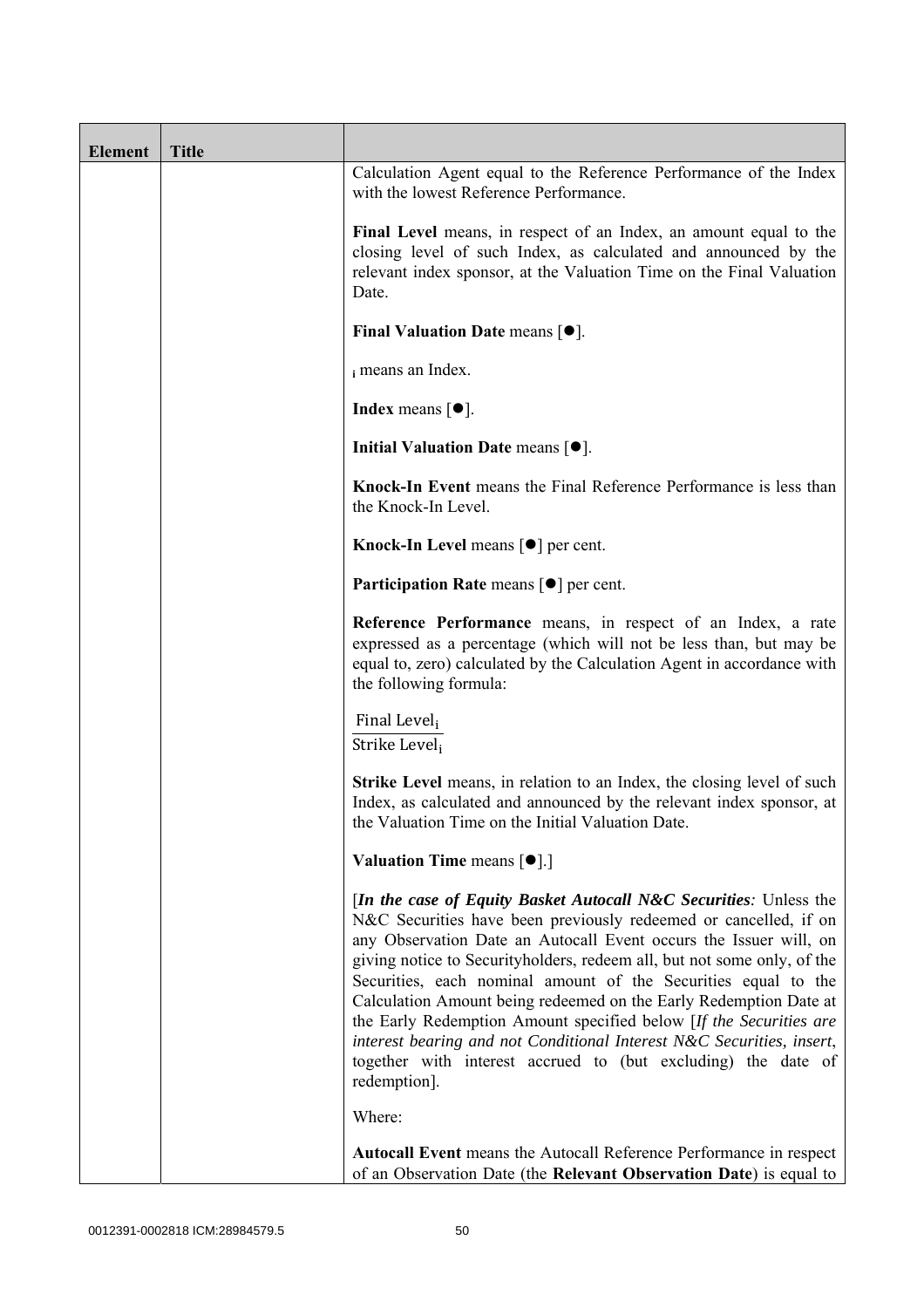| <b>Element</b> | <b>Title</b> |                                                                                                                                                                                                                                                                                                                                                                                                                                                                                                                                                      |
|----------------|--------------|------------------------------------------------------------------------------------------------------------------------------------------------------------------------------------------------------------------------------------------------------------------------------------------------------------------------------------------------------------------------------------------------------------------------------------------------------------------------------------------------------------------------------------------------------|
|                |              | or greater than the Autocall Level in respect of such Observation Date.                                                                                                                                                                                                                                                                                                                                                                                                                                                                              |
|                |              | <b>Autocall Level</b> means [specify % for each Observation Date].                                                                                                                                                                                                                                                                                                                                                                                                                                                                                   |
|                |              | Autocall Rate means [specify % for each Observation Date].                                                                                                                                                                                                                                                                                                                                                                                                                                                                                           |
|                |              | Autocall Reference Performance means, in respect of an<br>Observation Date, a percentage determined by the Calculation Agent<br>equal to the Reference Performance of the Share with the lowest<br>Reference Performance in respect of such Observation Date.                                                                                                                                                                                                                                                                                        |
|                |              | Early Redemption Amount means, in respect of each nominal<br>amount of the N&C Securities equal to the Calculation Amount, an<br>amount in the Specified Currency (which will not be less than, but<br>may be equal to, zero) calculated by the Calculation Agent equal to [in<br>the case of a Fixed Autocall N&C Security: the Calculation Amount]<br>[in the case of an Uplift Autocall N&C Security: the product of (i) the<br>Calculation Amount and (ii) 100 per cent. plus the Autocall Rate in<br>respect of the Relevant Observation Date]. |
|                |              | Early Redemption Date means the day falling the Number of<br>Autocall Business Days immediately succeeding the Relevant<br>Observation Date.                                                                                                                                                                                                                                                                                                                                                                                                         |
|                |              | i means a Share.                                                                                                                                                                                                                                                                                                                                                                                                                                                                                                                                     |
|                |              | Initial Valuation Date means $[•]$ .                                                                                                                                                                                                                                                                                                                                                                                                                                                                                                                 |
|                |              | o means an Observation Date.                                                                                                                                                                                                                                                                                                                                                                                                                                                                                                                         |
|                |              | <b>Observation Date means <math>\lceil \bullet \rceil</math>.</b>                                                                                                                                                                                                                                                                                                                                                                                                                                                                                    |
|                |              | Observation Price means, in respect of an Observation Date and a<br>Share, an amount equal to the price per share in respect of such Share<br>quoted on the applicable exchange at the Valuation Time on such<br>Observation Date.                                                                                                                                                                                                                                                                                                                   |
|                |              | Number of Autocall Business Days means [●].                                                                                                                                                                                                                                                                                                                                                                                                                                                                                                          |
|                |              | Reference Performance means, in respect of an Observation Date<br>and a Share, a rate expressed as a percentage (which will not be less<br>than, but may be equal to, zero) calculated by the Calculation Agent in<br>accordance with the following formula:                                                                                                                                                                                                                                                                                         |
|                |              | Observation Level <sub>i,0</sub><br>Strike Level,                                                                                                                                                                                                                                                                                                                                                                                                                                                                                                    |
|                |              | <b>Share</b> means $\lceil \bullet \rceil$ .                                                                                                                                                                                                                                                                                                                                                                                                                                                                                                         |
|                |              | <b>Strike Price</b> means, in relation to a Share, the price per share in<br>respect of such Share quoted on the applicable exchange at the<br>Valuation Time on the Initial Valuation Date.                                                                                                                                                                                                                                                                                                                                                         |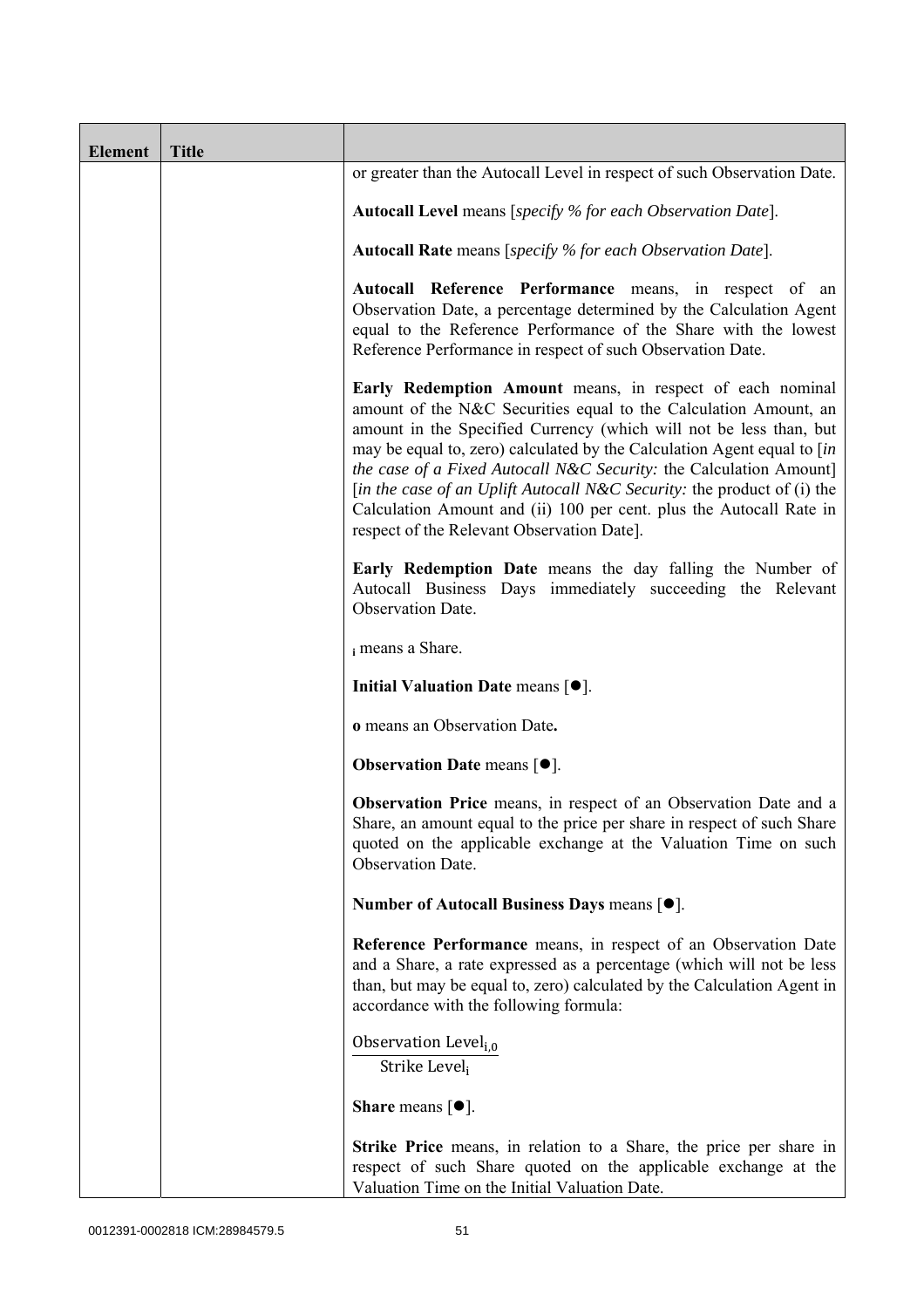| <b>Element</b> | <b>Title</b> |                                                                                                                                                                                                                                                                                                                                                                                                                                                                                                                                                                                                                                                                 |
|----------------|--------------|-----------------------------------------------------------------------------------------------------------------------------------------------------------------------------------------------------------------------------------------------------------------------------------------------------------------------------------------------------------------------------------------------------------------------------------------------------------------------------------------------------------------------------------------------------------------------------------------------------------------------------------------------------------------|
|                |              | <b>Valuation Time means <math>\lceil \bullet \rceil</math>.</b>                                                                                                                                                                                                                                                                                                                                                                                                                                                                                                                                                                                                 |
|                |              | [In the case of Index Basket Autocall N&C Securities: Unless the N&C<br>Securities have been previously redeemed or cancelled, if on any<br>Observation Date an Autocall Event occurs the Issuer will, on giving<br>notice to Securityholders, redeem all, but not some only, of the N&C<br>Securities, each nominal amount of N&C Securities equal to the<br>Calculation Amount being redeemed on the Early Redemption Date at<br>the Early Redemption Amount specified below[If the Securities are<br>interest bearing and not Conditional Interest N&C Securities, insert:,<br>together with interest accrued to (but excluding) the date of<br>redemption]. |
|                |              | Where:                                                                                                                                                                                                                                                                                                                                                                                                                                                                                                                                                                                                                                                          |
|                |              | <b>Autocall Event</b> means the Autocall Reference Performance in respect<br>of an Observation Date (the Relevant Observation Date) is equal to<br>or greater than the Autocall Level in respect of such Observation Date.                                                                                                                                                                                                                                                                                                                                                                                                                                      |
|                |              | Autocall Level means [specify % for each Observation Date].                                                                                                                                                                                                                                                                                                                                                                                                                                                                                                                                                                                                     |
|                |              | Autocall Rate means [specify % for each Observation Date].                                                                                                                                                                                                                                                                                                                                                                                                                                                                                                                                                                                                      |
|                |              | Autocall Reference Performance means, in respect of an<br>Observation Date, a percentage determined by the Calculation Agent<br>equal to the Reference Performance of the Index with the lowest<br>Reference Performance in respect of such Observation Date.                                                                                                                                                                                                                                                                                                                                                                                                   |
|                |              | Early Redemption Amount means, in respect of each nominal<br>amount of Securities equal to the Calculation Amount, an amount in<br>the Specified Currency (which will not be less than, but may be equal<br>to, zero) calculated by the Calculation Agent equal to $\int$ <i>in the case of a</i><br>Fixed Autocall N&C Security: the Calculation Amount] [in the case of<br>an Uplift Autocall N&C Security: the product of (i) the Calculation<br>Amount and (ii) 100 per cent. plus the Autocall Rate in respect of the<br>Relevant Observation Date].                                                                                                       |
|                |              | Early Redemption Date means the day falling the Number of<br>Autocall Business Days immediately succeeding the Relevant<br>Observation Date.                                                                                                                                                                                                                                                                                                                                                                                                                                                                                                                    |
|                |              | i means an Index.                                                                                                                                                                                                                                                                                                                                                                                                                                                                                                                                                                                                                                               |
|                |              | <b>Index</b> means $\lceil \bullet \rceil$ .                                                                                                                                                                                                                                                                                                                                                                                                                                                                                                                                                                                                                    |
|                |              | Initial Valuation Date means $[•]$ .                                                                                                                                                                                                                                                                                                                                                                                                                                                                                                                                                                                                                            |
|                |              | o means an Observation Date.                                                                                                                                                                                                                                                                                                                                                                                                                                                                                                                                                                                                                                    |
|                |              | <b>Observation Date means <math>\lceil \bullet \rceil</math>.</b>                                                                                                                                                                                                                                                                                                                                                                                                                                                                                                                                                                                               |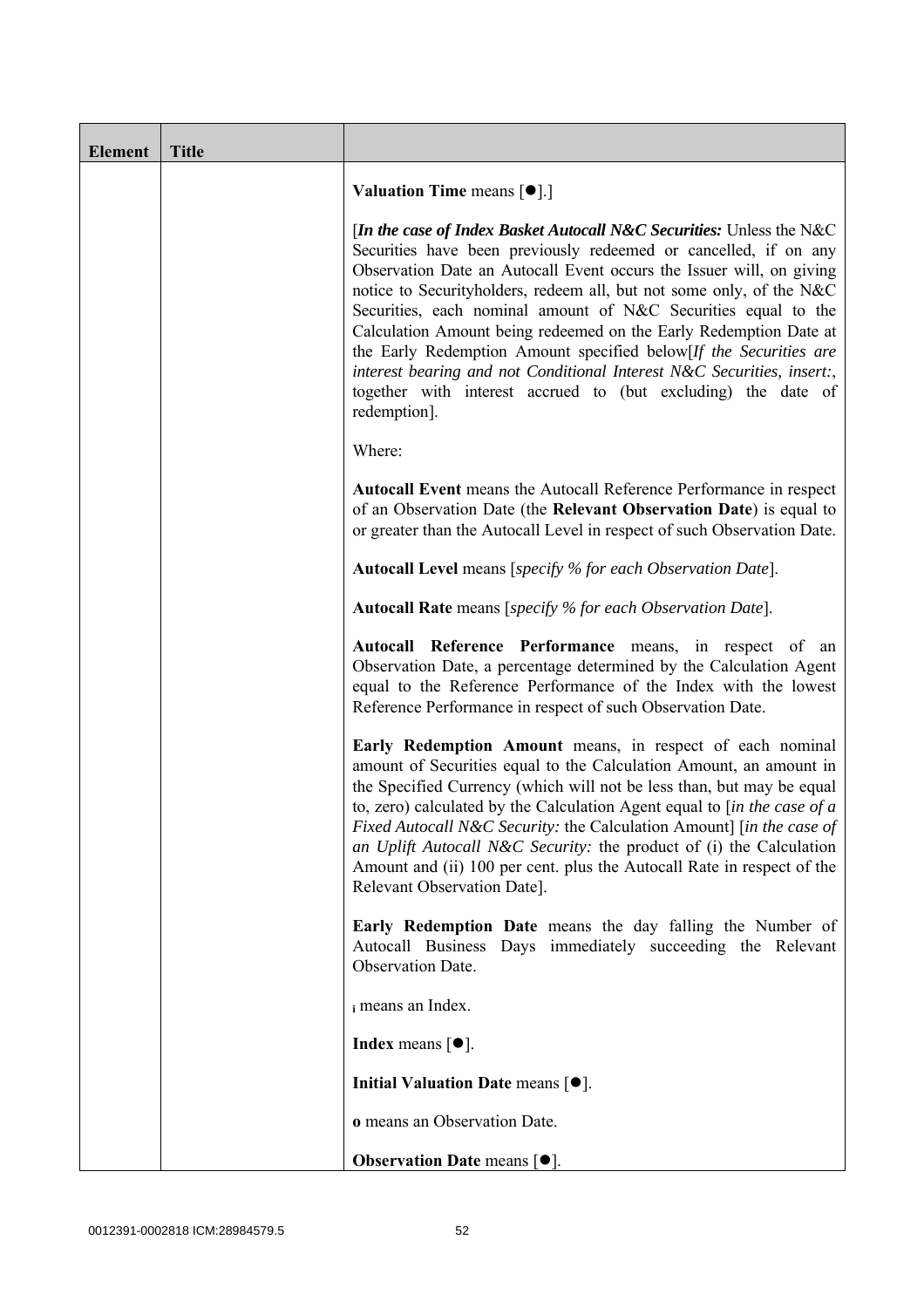| <b>Element</b> | <b>Title</b> |                                                                                                                                                                                                                                                                                                                                                                                                                                                                                            |
|----------------|--------------|--------------------------------------------------------------------------------------------------------------------------------------------------------------------------------------------------------------------------------------------------------------------------------------------------------------------------------------------------------------------------------------------------------------------------------------------------------------------------------------------|
|                |              | <b>Observation Level</b> means, in respect of an Observation Date and an<br>Index, an amount equal to the closing level of such Index, as<br>calculated and announced by the relevant index sponsor, at the<br>Valuation Time on such Observation Date.                                                                                                                                                                                                                                    |
|                |              | Number of Autocall Business Days means [●].                                                                                                                                                                                                                                                                                                                                                                                                                                                |
|                |              | Reference Performance means, in respect of an Observation Date<br>and an Index, a rate expressed as a percentage (which will not be less<br>than, but may be equal to, zero) calculated by the Calculation Agent in<br>accordance with the following formula:                                                                                                                                                                                                                              |
|                |              | Observation Level <sub>i.0</sub><br>Strike Level <sub>i</sub>                                                                                                                                                                                                                                                                                                                                                                                                                              |
|                |              | <b>Strike Level</b> means, in relation to an Index, the closing level of such<br>Index, as calculated and announced by the relevant index sponsor, at<br>the Valuation Time on the Initial Valuation Date.                                                                                                                                                                                                                                                                                 |
|                |              | <b>Valuation Time means <math>\lceil \bullet \rceil</math>.</b>                                                                                                                                                                                                                                                                                                                                                                                                                            |
|                |              | [In the case of Zero Recovery Single Name Credit Linked N&C<br>Securities, insert: Subject to any prior purchase and cancellation or<br>early redemption and the occurrence of a Credit Event Determination<br>Date as described below, each Security will be redeemed by the Issuer<br>at [insert Calculation Amount], being its Final Redemption Amount<br>on the Maturity Date.                                                                                                         |
|                |              | Discharge of the Issuer's obligations following a Credit Event                                                                                                                                                                                                                                                                                                                                                                                                                             |
|                |              | If a Credit Event (being a [bankruptcy[,]] [failure to pay[,]] [obligation<br>acceleration[,]] [obligation default[,]] [repudiation/moratorium[,]]<br>[governmental intervention[,]] [or] [restructuring] (include all that<br><i>apply</i> )), occurs in respect of the Reference Entity (being [ <i>specify</i><br><i>reference entity</i> ] or any successor(s)) (the Reference Entity), the<br>Calculation Agent may determine that a Credit Event Determination<br>Date has occurred. |
|                |              | If a Credit Event Determination Date occurs, the Issuer shall give<br>notice to the holders, and, subject to any adjustment and any prior<br>redemption, the Issuer's obligations in respect of the N&C Securities<br>will be discharged on the Credit Event Redemption Date and no<br>redemption or other amounts shall be payable in respect of such<br>discharge and the Issuer will have no further liability or obligation in<br>respect of the N&C Securities.                       |
|                |              | If the Calculation Agent determines that a Credit Event Determination<br>Date has occurred, [each Security shall cease to bear interest from<br>(and including) the Coupon Payment Date immediately preceding, or<br>if the Credit Event Determination Date is a Coupon Payment Date,<br>coinciding with the Credit Event Determination Date, or if the Credit                                                                                                                             |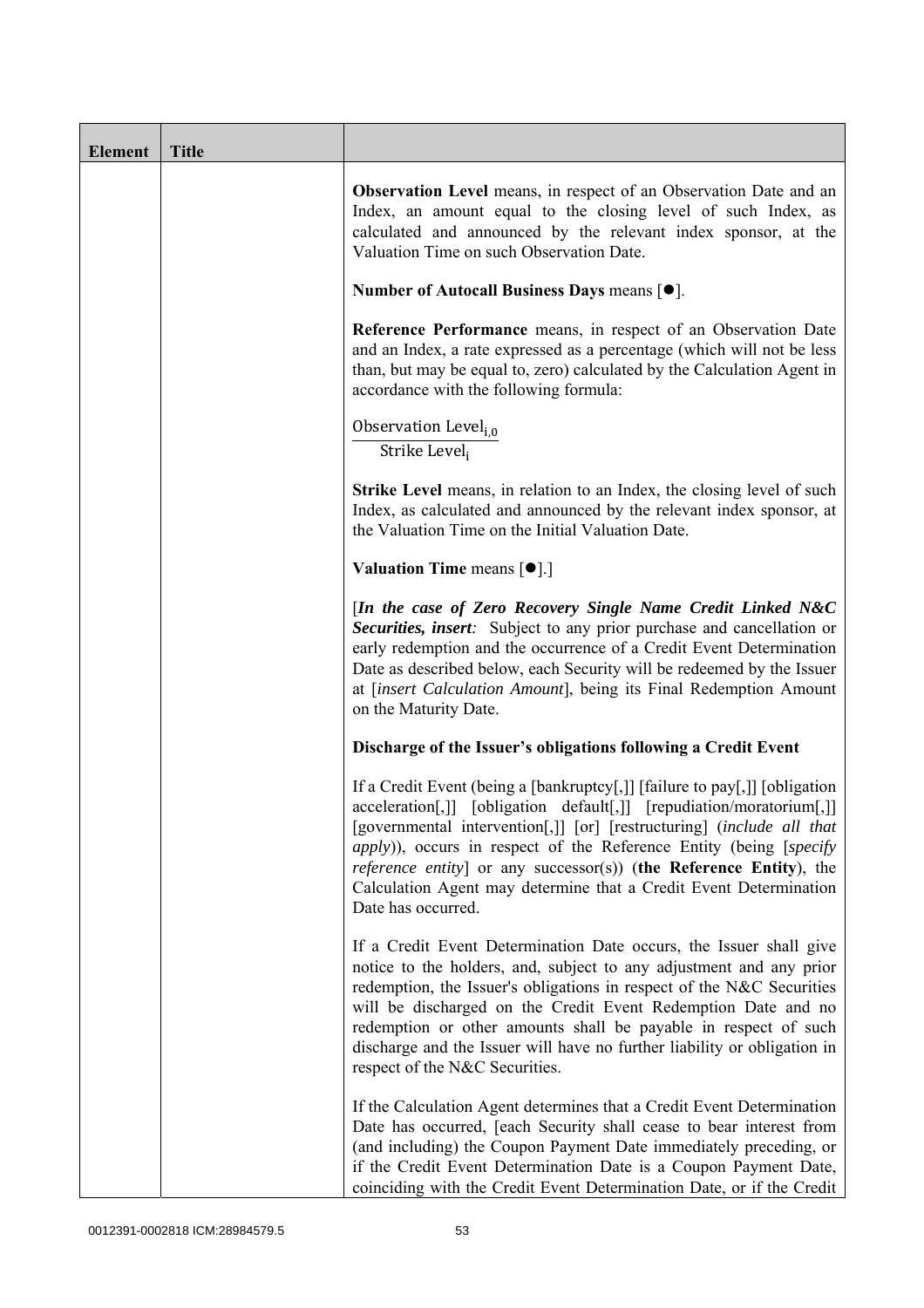| <b>Element</b> | <b>Title</b> |                                                                                                                                                                                                                                                                                                                                                                                                                                                                                                                                                                                                                                                                   |
|----------------|--------------|-------------------------------------------------------------------------------------------------------------------------------------------------------------------------------------------------------------------------------------------------------------------------------------------------------------------------------------------------------------------------------------------------------------------------------------------------------------------------------------------------------------------------------------------------------------------------------------------------------------------------------------------------------------------|
|                |              | Event Determination Date falls on or prior to the first Coupon<br>Payment Date, no interest shall accrue on the Securities] [each<br>Security shall cease to bear interest from the Credit Event<br>Determination Date].                                                                                                                                                                                                                                                                                                                                                                                                                                          |
|                |              | Where:                                                                                                                                                                                                                                                                                                                                                                                                                                                                                                                                                                                                                                                            |
|                |              | Credit Event Determination Date means the date in respect of<br>which a Credit Event is determined to have occurred for the purposes<br>of the Securities.                                                                                                                                                                                                                                                                                                                                                                                                                                                                                                        |
|                |              | Credit Event Redemption Date means the day falling [specify] [ten]<br>business days following the latest of (i) the Credit Event<br>Determination Date and (ii) the date when the Credit Event Notice is<br>delivered.                                                                                                                                                                                                                                                                                                                                                                                                                                            |
|                |              | [If Restructuring is a Credit Event and either Restructuring Maturity<br>Limitation and Fully Transferable Obligation, Modified Restructuring<br>Maturity Limitation and Conditionally Transferable Obligation, Mod<br>R or Mod Mod R applies, insert:                                                                                                                                                                                                                                                                                                                                                                                                            |
|                |              | Partial Reduction on Restructuring Credit Event                                                                                                                                                                                                                                                                                                                                                                                                                                                                                                                                                                                                                   |
|                |              | If the type of Credit Event is a Restructuring, the Calculation Agent<br>may choose not to discharge the Issuer's obligations in respect of the<br>full nominal amount of the N&C Securities but may instead determine<br>that the Issuer's obligations shall be discharged in respect of a portion<br>of such nominal amount (the Partial Discharge Amount) only and,<br>subject to the occurrence of further Credit Events, leave the remaining<br>portion of the nominal amount of the N&C Securities outstanding (in<br>which case the terms and conditions of the Securities shall continue to<br>apply to such outstanding portion of the nominal amount).] |
|                |              | [In the case of Zero Recovery Basket Credit Linked N&C Securities,<br><i>insert</i> : The Final Redemption Amount in respect of each nominal<br>amount of Securities equal to the Calculation Amount shall be an<br>amount in the Specified Currency equal to the Outstanding Nominal<br>Amount as of the Maturity Date. For the avoidance of doubt if the<br>Outstanding Nominal Amount as of the Maturity Date is zero, no<br>amounts will be payable on the Maturity Date.                                                                                                                                                                                     |
|                |              | The Outstanding Nominal Amount is the Calculation Amount,<br>subject to reduction in accordance with the following paragraph.                                                                                                                                                                                                                                                                                                                                                                                                                                                                                                                                     |
|                |              | If [Insert if Annex 7 applies: Conditions to Settlement are<br>satisfied][Insert if Annex 15 applies: a Credit Event Determination<br>Date occurs] with respect to a Reference Entity, the Calculation Agent<br>will thereupon reduce the Outstanding Nominal Amount by an amount<br>equal to the Credit Event Reduction Amount in respect of such<br>Reference Entity, subject to the effective date of such reduction being<br>adjusted or such reduction being reversed in certain circumstances.                                                                                                                                                              |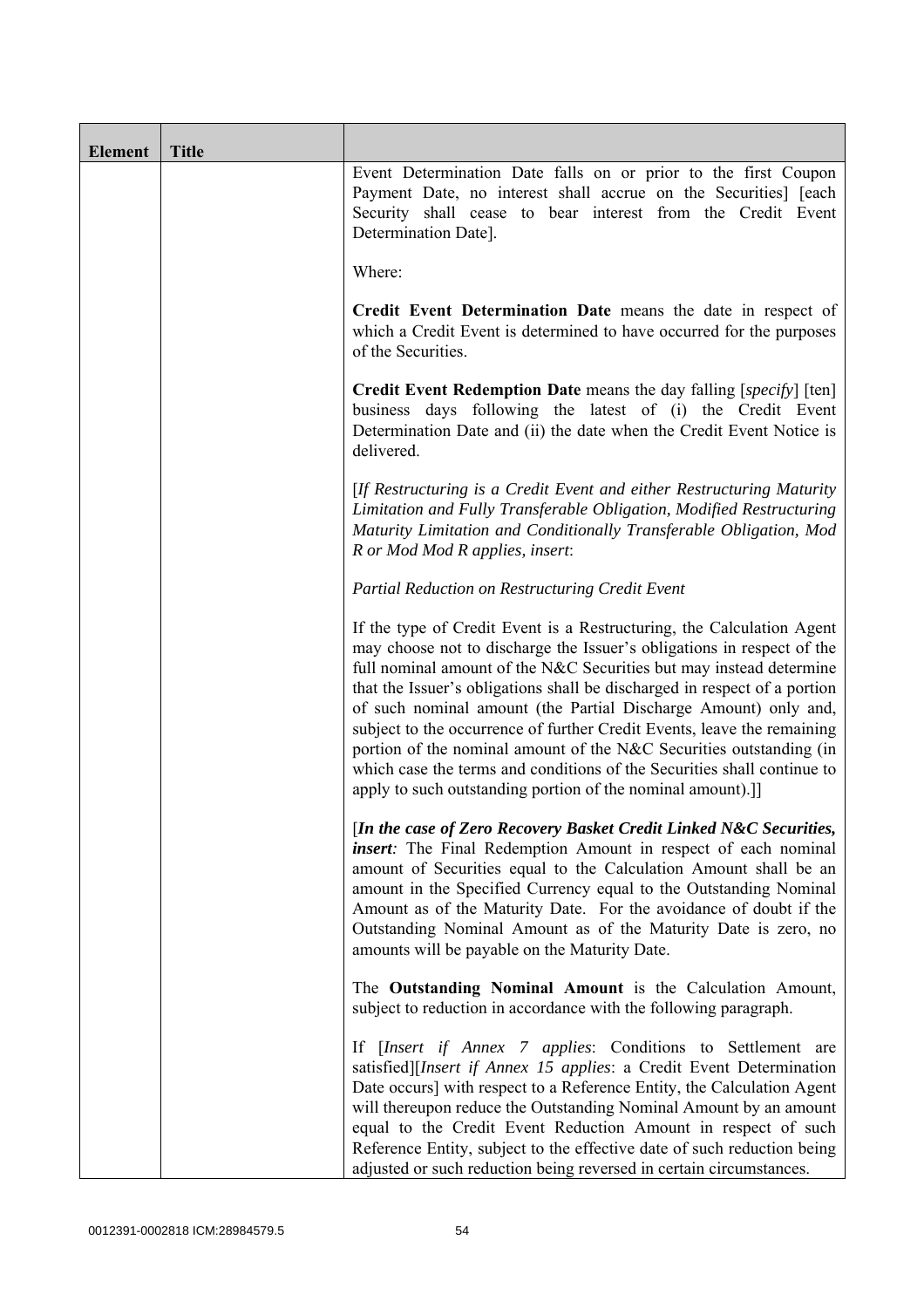| <b>Element</b> | <b>Title</b> |                                                                                                                                                                                                                                                                                                                                                                                                                                                                                                                                                                                                                                                                                                                                                                                                                                                                                                                                                           |
|----------------|--------------|-----------------------------------------------------------------------------------------------------------------------------------------------------------------------------------------------------------------------------------------------------------------------------------------------------------------------------------------------------------------------------------------------------------------------------------------------------------------------------------------------------------------------------------------------------------------------------------------------------------------------------------------------------------------------------------------------------------------------------------------------------------------------------------------------------------------------------------------------------------------------------------------------------------------------------------------------------------|
|                |              | If the Outstanding Nominal Amount is equal to zero, the Issuer's<br>obligations in respect of the Securities will be discharged and the<br>Issuer will have no further liability in respect thereof.                                                                                                                                                                                                                                                                                                                                                                                                                                                                                                                                                                                                                                                                                                                                                      |
|                |              | Where:                                                                                                                                                                                                                                                                                                                                                                                                                                                                                                                                                                                                                                                                                                                                                                                                                                                                                                                                                    |
|                |              | <i>[Insert if Annex 7 applies: Conditions to Settlement means [(a)] the</i><br>occurrence of a Credit Event Determination Date except where such is<br>reversed [and (b) either (i) the delivery by the Calculation Agent to<br>the Issuer of a notice of publicly available information confirming the<br>occurrence of the Credit Event that is effective during one of the<br>periods specified in paragraph (a) of the definition of Credit Event<br>Determination Date or (ii) the public announcement by the<br>International Swaps and Derivatives Association, Inc. (ISDA) on or<br>prior to the last day of a prescribed period that the relevant Credit<br>Derivatives Determinations Committee established by ISDA has<br>resolved that an event that constitutes a Credit Event has occurred<br>with respect to the relevant Reference Entity or obligation thereof]<br>[Include if Notice of Publicly Available Information is applicable].] |
|                |              | Credit Event Determination Date means the date in respect of<br>which a Credit Event is determined to have occurred for the purposes<br>of the Securities.                                                                                                                                                                                                                                                                                                                                                                                                                                                                                                                                                                                                                                                                                                                                                                                                |
|                |              | Credit Event Reduction Amount means, in respect of a Reference<br>Entity, the product of (a) the Calculation Amount and (b) the<br>Weighting in respect of such Reference Entity.                                                                                                                                                                                                                                                                                                                                                                                                                                                                                                                                                                                                                                                                                                                                                                         |
|                |              | Credit Event means [Bankruptcy, Failure to Pay, Obligation<br>Acceleration,<br>Obligation<br>Default,<br>Repudiation/Moratorium,<br>Restructuring or Governmental Intervention]. [Delete as applicable<br>and include brief description of each Credit Event]                                                                                                                                                                                                                                                                                                                                                                                                                                                                                                                                                                                                                                                                                             |
|                |              | Reference Entity means [ $\bullet$ ].                                                                                                                                                                                                                                                                                                                                                                                                                                                                                                                                                                                                                                                                                                                                                                                                                                                                                                                     |
|                |              | Weighting means, with respect to a Reference Entity, (a) the<br>Weighting Percentage for such Reference Entity or, if prior to [Insert<br>if Annex 7 applies: the satisfaction of Conditions to Settlement with<br>respect to such Reference Entity] [Insert if Annex 15 applies: the<br>occurrence of a Credit Event Determination Date with respect to such<br>Reference Entity], such Reference Entity is a successor to another<br>Reference Entity, (b) the sum of $(x)$ the Weighting Percentage for<br>such Reference Entity and (y) the Weighting Percentage for each<br>Reference Entity in respect of which such Reference Entity is a<br>successor.                                                                                                                                                                                                                                                                                            |
|                |              | Weighting Percentage means [specify for each Reference Entity].                                                                                                                                                                                                                                                                                                                                                                                                                                                                                                                                                                                                                                                                                                                                                                                                                                                                                           |
|                |              | [If Restructuring is a Credit Event and either Restructuring Maturity<br>Limitation and Fully Transferable Obligation, Modified Restructuring<br>Maturity Limitation and Conditionally Transferable Obligation, Mod                                                                                                                                                                                                                                                                                                                                                                                                                                                                                                                                                                                                                                                                                                                                       |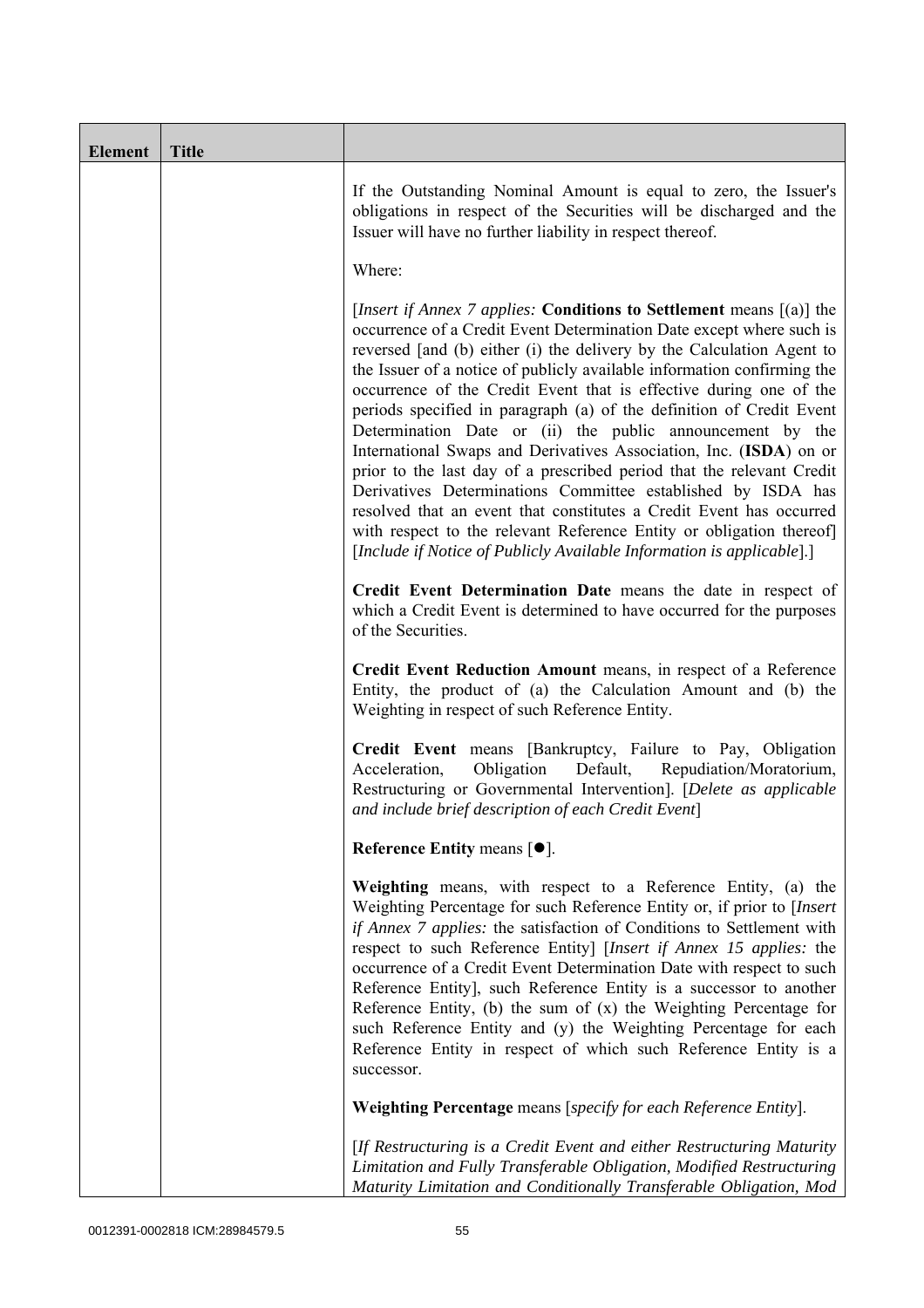| <b>Element</b> | <b>Title</b> |                                                                                                                                                                                                                                                                                                                                                                                                                                                                                                                                                                                            |
|----------------|--------------|--------------------------------------------------------------------------------------------------------------------------------------------------------------------------------------------------------------------------------------------------------------------------------------------------------------------------------------------------------------------------------------------------------------------------------------------------------------------------------------------------------------------------------------------------------------------------------------------|
|                |              | R or Mod Mod R applies, insert:                                                                                                                                                                                                                                                                                                                                                                                                                                                                                                                                                            |
|                |              | Partial Reduction on Restructuring Credit Event                                                                                                                                                                                                                                                                                                                                                                                                                                                                                                                                            |
|                |              | If the type of Credit Event is a Restructuring, the Calculation Agent<br>may choose not to reduce the Outstanding Nominal Amount by the<br>full Credit Event Reduction Amount in respect of the relevant<br>Reference Entity, but may choose to apply a reduction of part of the<br>relevant Credit Event Reduction Amount and, subject to the<br>occurrence of further Credit Events, leave the remaining Credit Event<br>Reduction Amount outstanding (in which case the terms and<br>conditions of the Securities shall continue to apply to such amount).]]                            |
|                |              | [In the case of Auction to Cash Settled Credit Linked N&C<br>Securities, insert: Subject to any prior purchase and cancellation or<br>early redemption and the occurrence of a Credit Event Determination<br>Date as described below, each Security will be redeemed by the Issuer<br>at [insert Calculation Amount], being its Final Redemption Amount<br>on the Maturity Date.                                                                                                                                                                                                           |
|                |              | <b>Redemption following a Credit Event</b>                                                                                                                                                                                                                                                                                                                                                                                                                                                                                                                                                 |
|                |              | If a Credit Event (being a [bankruptcy[,]] [failure to pay[,]] [obligation<br>acceleration[,]] [obligation default[,]] [repudiation/moratorium[,]]<br>[governmental intervention[,]] [or] [restructuring] (include all that<br><i>apply</i> )), occurs in respect of the Reference Entity (being [specify<br><i>reference entity</i> ] or any successor(s)) (the Reference Entity), the<br>Calculation Agent may determine that a Credit Event Determination<br>Date has occurred.                                                                                                         |
|                |              | If a Credit Event Determination Date occurs, the Issuer shall give<br>notice to the holders, and, subject to any adjustment and any prior<br>redemption, redeem all but not some only of the Securities and pay in<br>respect of each Security the Credit Event Redemption Amount on the<br>Credit Event Redemption Date.                                                                                                                                                                                                                                                                  |
|                |              | If the Calculation Agent determines that a Credit Event Determination<br>Date has occurred, [each Security shall cease to bear interest from<br>(and including) the Coupon Payment Date immediately preceding, or<br>if the Credit Event Determination Date is a Coupon Payment Date,<br>coinciding with the Credit Event Determination Date, or if the Credit<br>Event Determination Date falls on or prior to the first Coupon<br>Payment Date, no interest shall accrue on the Securities] [each<br>Security shall cease to bear interest from the Credit Event<br>Determination Date]. |
|                |              | Where:                                                                                                                                                                                                                                                                                                                                                                                                                                                                                                                                                                                     |
|                |              | Auction Final Price means the recovery amount (expressed as a<br>percentage) determined by the Calculation Agent by reference to the<br>price determined for obligations of the relevant Reference Entity by<br>the relevant auction procedure.                                                                                                                                                                                                                                                                                                                                            |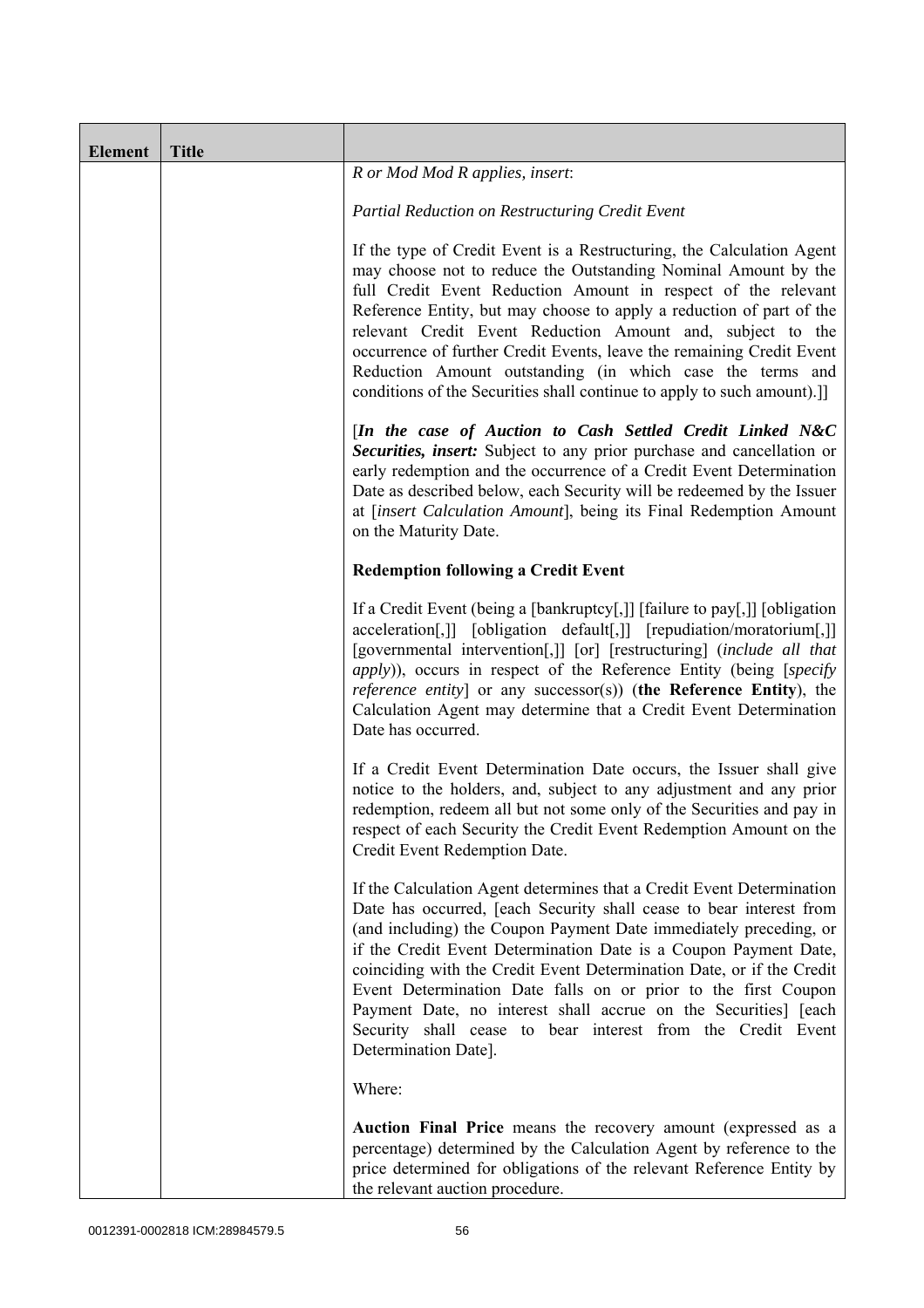| <b>Element</b> | <b>Title</b> |                                                                                                                                                                                                                                                                                                                                           |
|----------------|--------------|-------------------------------------------------------------------------------------------------------------------------------------------------------------------------------------------------------------------------------------------------------------------------------------------------------------------------------------------|
|                |              | Credit Event Determination Date means the date in respect of<br>which a Credit Event is determined to have occurred for the purposes<br>of the Securities.                                                                                                                                                                                |
|                |              | <b>Credit Event Redemption Date</b> means the day falling [specify] [ten]<br>business days following the latest of (i) the [auction settlement date]<br>[or] [the calculation of the Final Price] and (ii) the Credit Event<br>Determination Date.                                                                                        |
|                |              | Credit Event Redemption Amount means: [[specify] per Calculation<br>Amount] / [an amount calculated by the Calculation Agent equal to (A)<br>$\times$ B) – C, where                                                                                                                                                                       |
|                |              | A is the Calculation Amount;                                                                                                                                                                                                                                                                                                              |
|                |              | <b>B</b> is the Auction Final Price or, if the Auction Final Price is not to be<br>determined following the occurrence of certain events, the Final Price;<br>and                                                                                                                                                                         |
|                |              | C is relevant unwind costs].]                                                                                                                                                                                                                                                                                                             |
|                |              | The Credit Event Redemption Amount shall not be less than zero.]]                                                                                                                                                                                                                                                                         |
|                |              | Final Price means the recovery amount (expressed as a percentage)<br>determined by the Calculation Agent in respect of obligations of the<br>relevant Reference Entity.                                                                                                                                                                   |
|                |              | [If Restructuring is a Credit Event, insert:                                                                                                                                                                                                                                                                                              |
|                |              | Partial reduction on restructuring credit event                                                                                                                                                                                                                                                                                           |
|                |              | If the type of credit event is a restructuring, the Calculation Agent<br>may choose not to redeem the Securities in full, but may choose to<br>pay a partial Credit Event Redemption Amount and, subject to the<br>occurrence of further credit events, the terms and conditions of the<br>Securities shall continue to apply.]           |
|                |              | [In the case of Equity Delta One Redemption $N&C$ Securities: The<br>Final Redemption Amount in respect of each nominal amount of<br>Securities equal to the Calculation Amount shall be an amount in the<br>Specified Currency (which will not be less than, but may be equal to,<br>zero) calculated by the Calculation Agent equal to: |
|                |              | $[V_F \times Exchange Rate] - C$                                                                                                                                                                                                                                                                                                          |
|                |              | Any such amount will be rounded to the nearest sub-unit of the<br>relevant Specified Currency, half of any such sub-unit being rounded<br>upwards or otherwise in accordance with applicable market<br>convention.                                                                                                                        |
|                |              | Where:                                                                                                                                                                                                                                                                                                                                    |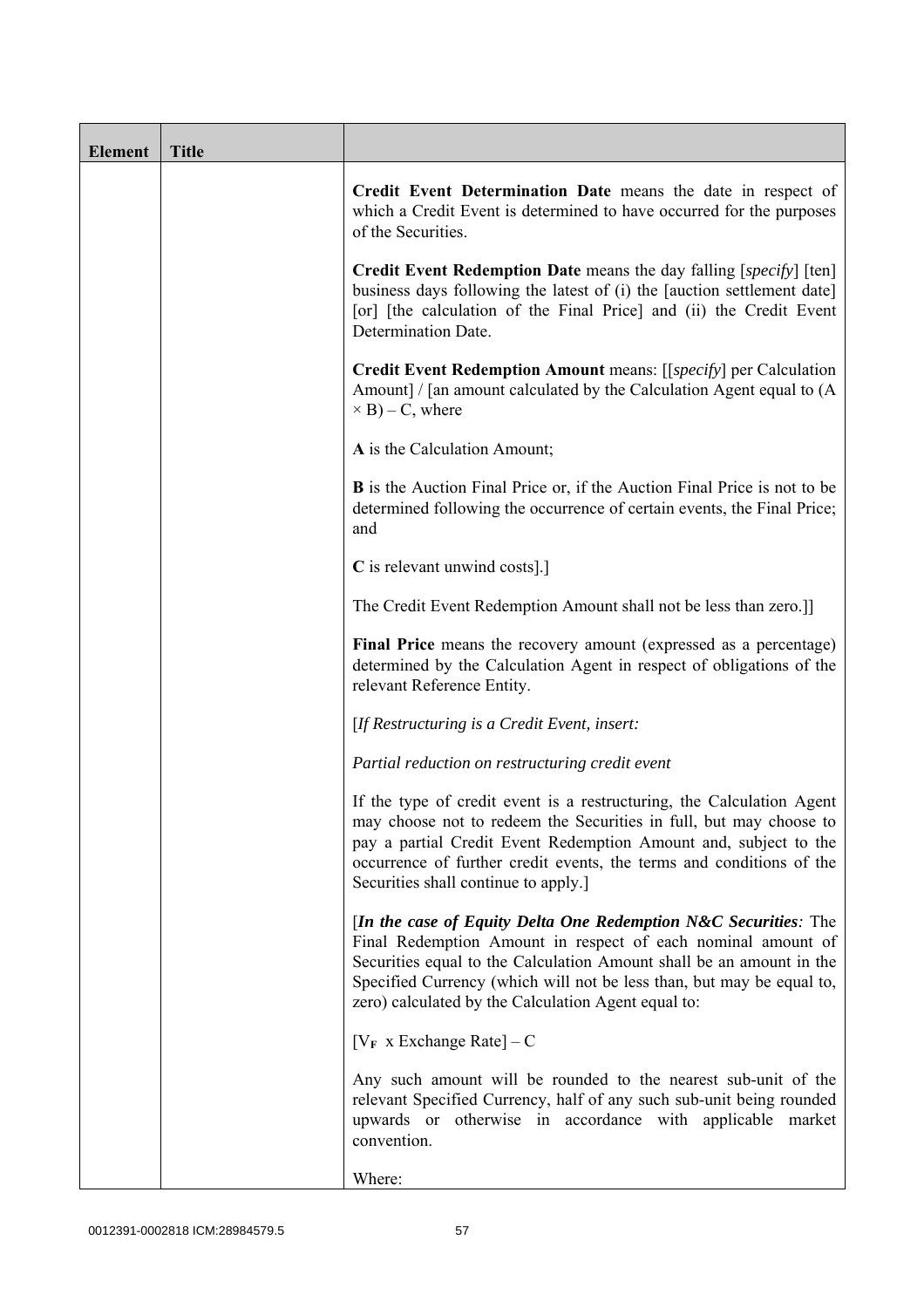| <b>Element</b> | <b>Title</b> |                                                                                                                                                                                                                                                                                                                                                                                                                                                                                                                                                                                                                                                                                                                                                                                           |  |
|----------------|--------------|-------------------------------------------------------------------------------------------------------------------------------------------------------------------------------------------------------------------------------------------------------------------------------------------------------------------------------------------------------------------------------------------------------------------------------------------------------------------------------------------------------------------------------------------------------------------------------------------------------------------------------------------------------------------------------------------------------------------------------------------------------------------------------------------|--|
|                |              | $V_F$ means the Final Price.                                                                                                                                                                                                                                                                                                                                                                                                                                                                                                                                                                                                                                                                                                                                                              |  |
|                |              | C means the Specified Currency equivalent of the Costs as determined<br>by the Calculation Agent using such foreign exchange rate as the<br>Calculation Agent deems appropriate with respect to the relevant<br>time(s) the Costs arise or may arise.                                                                                                                                                                                                                                                                                                                                                                                                                                                                                                                                     |  |
|                |              | Costs means, in respect of each nominal amount of Securities equal to<br>the Calculation Amount, such Securities' pro rata share of the total<br>amount of any commissions, costs, expenses, duties, taxes (including<br>but not limited to any capital gains tax or withholding tax), levies,<br>registration fees, custodial fees or other charges which may be<br>required to be made, paid, withheld or deducted by the Issuer and/or<br>any of its affiliates and/or any of their respective nominees as a result<br>of, or in connection with, the Issuer and/or any of its affiliates and/or<br>any of their respective nominees (a) being a direct holder of any<br>Hedging Shares and/or selling and/or realising any Hedging Shares<br>and/or (b) unwinding any Hedge Position. |  |
|                |              | Equity Currency means $[\bullet].$                                                                                                                                                                                                                                                                                                                                                                                                                                                                                                                                                                                                                                                                                                                                                        |  |
|                |              | <b>Exchange Rate</b> means (i) the rate of exchange between the Equity<br>Currency and the Specified Currency (expressed as a number of units of<br>the Specified Currency for which a unit of the Equity Currency can be<br>exchanged) determined at or around the Final Valuation Date which the<br>Calculation Agent determines appropriate in its sole discretion, or (ii)<br>where the Equity Currency is the same as the Specified Currency, one.                                                                                                                                                                                                                                                                                                                                   |  |
|                |              | Final Valuation Date means [ $\bullet$ ].                                                                                                                                                                                                                                                                                                                                                                                                                                                                                                                                                                                                                                                                                                                                                 |  |
|                |              | Hedge Position means any Product that the Issuer and/or any of its<br>Affiliates and/or any of their respective nominees (a) enters into as a<br>result of being the direct holder of the Hedging Shares and/or selling<br>and/or realising the Hedging Shares or (b) would have entered into if<br>they were to fully hedge the market, equity or other price risk of the<br>Issuer entering into and performing its obligations with respect to the<br>Securities, using such Products as may be determined by the<br>Calculation Agent.                                                                                                                                                                                                                                                |  |
|                |              | Hedging Shares means the number of shares that the Calculation<br>Agent deems necessary to hedge the equity or other price risk of the<br>Issuer entering into and performing its obligations with respect to the<br>relevant Securities.                                                                                                                                                                                                                                                                                                                                                                                                                                                                                                                                                 |  |
|                |              | <b>Product</b> means an exchange traded fund, share, an instrument<br>representing such exchange traded fund or share (including, without<br>limitation, participation notes), futures contracts or exchange-traded<br>options commonly used to hedge the issuance or sale of a security that<br>is linked to the Hedging Shares.                                                                                                                                                                                                                                                                                                                                                                                                                                                         |  |
|                |              | <b>Cash Dividends</b>                                                                                                                                                                                                                                                                                                                                                                                                                                                                                                                                                                                                                                                                                                                                                                     |  |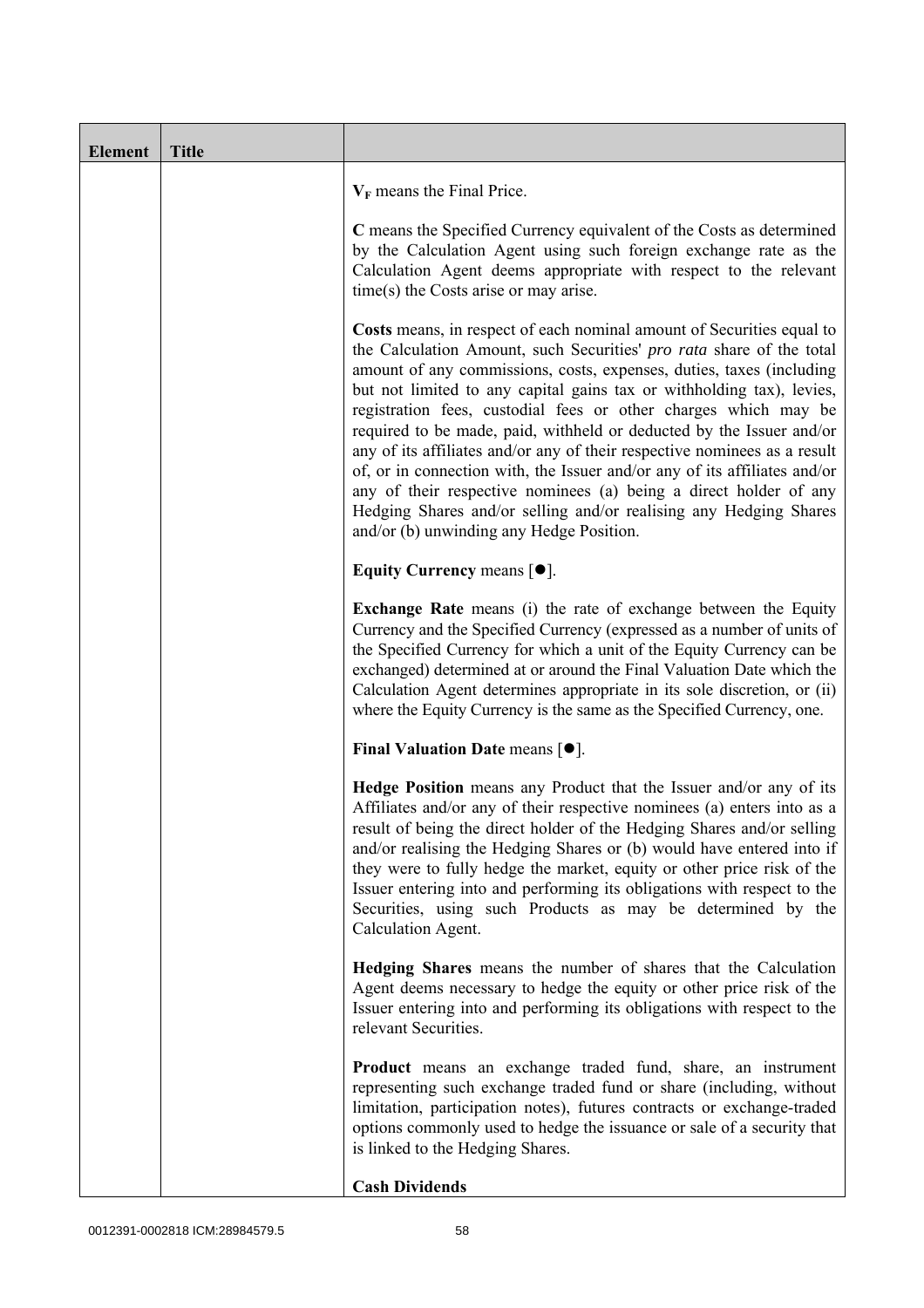| <b>Element</b> | <b>Title</b> |       |                                                                                                                                                                                                                                                                                                                                                                                                                                                                                                                                                                                                                                                                                                                                                                                                                                                                                                                                                                                                                                                                                                                                                                                                                                                           |
|----------------|--------------|-------|-----------------------------------------------------------------------------------------------------------------------------------------------------------------------------------------------------------------------------------------------------------------------------------------------------------------------------------------------------------------------------------------------------------------------------------------------------------------------------------------------------------------------------------------------------------------------------------------------------------------------------------------------------------------------------------------------------------------------------------------------------------------------------------------------------------------------------------------------------------------------------------------------------------------------------------------------------------------------------------------------------------------------------------------------------------------------------------------------------------------------------------------------------------------------------------------------------------------------------------------------------------|
|                |              | (i)   | Following the declaration by a share issuer of a cash dividend<br>(other than any dividend or portion thereof that the<br>Calculation Agent determines to be an extraordinary<br>dividend) (each a Cash Dividend) in respect of which the In-<br>dividend Date (as defined below) falls in the period from and<br>including the Trade Date to but excluding the originally<br>scheduled Final Valuation Date without regard to any<br>scheduled trading day or disrupted day adjustment (the<br>Dividend Period), the Issuer will pay a Coupon Amount in<br>respect of each Security on the related Coupon Payment Date<br>(as defined below). Each such Coupon Amount will equal<br>the amount of such Cash Dividend declared in relation to one<br>share (less (a) all withholding taxes, if any, including, but<br>without limitation, those that would have been withheld in<br>relation to the payment of such cash dividend to a foreign<br>investor and (b) any other expenses or deductions which<br>would apply to or be made in relation to the payment of such<br>cash dividend to a foreign investor all determined in the<br>Equity Currency and on a per share basis, <i>multiplied by</i> the<br>Dividend Exchange Rate as defined below). |
|                |              |       | Dividend Exchange Rate means, in relation to a Cash<br>Dividend, (i) the rate of exchange between the Equity<br>Currency and the Specified Currency (expressed as a number<br>of units of the Specified Currency for which a unit of the<br>Equity Currency can be exchanged) at or around the Dividend<br>Receipt Date, as determined by the Calculation Agent, or (ii)<br>where the Equity Currency is the same as the Specified<br>Currency, one.                                                                                                                                                                                                                                                                                                                                                                                                                                                                                                                                                                                                                                                                                                                                                                                                      |
|                |              |       | <b>Dividend Receipt Date</b> means the date upon which a holder<br>of shares entitled to the relevant Cash Dividend would have<br>received such Cash Dividend according to prevailing market<br>practice, as determined by the Calculation Agent.                                                                                                                                                                                                                                                                                                                                                                                                                                                                                                                                                                                                                                                                                                                                                                                                                                                                                                                                                                                                         |
|                |              |       | In-dividend Date means, in relation to a Cash Dividend, the<br>final date upon which a purchaser of shares on the exchange<br>would, according to prevailing market practice, be entitled to<br>receive the Cash Dividend.                                                                                                                                                                                                                                                                                                                                                                                                                                                                                                                                                                                                                                                                                                                                                                                                                                                                                                                                                                                                                                |
|                |              | (ii)  | Coupon Amounts (if any) will only be payable on the<br>Securities in the <b>circumstances</b> set out in paragraph (i) above<br>and subject to the provisions of paragraphs (iii) and (iv) below<br>and will be deemed only to have accrued on the Securities as<br>of the relevant Coupon Payment Date. No interest will accrue<br>or be payable in any other circumstance.                                                                                                                                                                                                                                                                                                                                                                                                                                                                                                                                                                                                                                                                                                                                                                                                                                                                              |
|                |              | (iii) | In the event any Coupon Payment Date would fall after the<br>the Issuer will give<br>notice<br>Maturity Date<br>the<br>to<br>Securityholders of procedures for payment of such Coupon<br>Amount(s) which may be made outside of DTC or Euroclear                                                                                                                                                                                                                                                                                                                                                                                                                                                                                                                                                                                                                                                                                                                                                                                                                                                                                                                                                                                                          |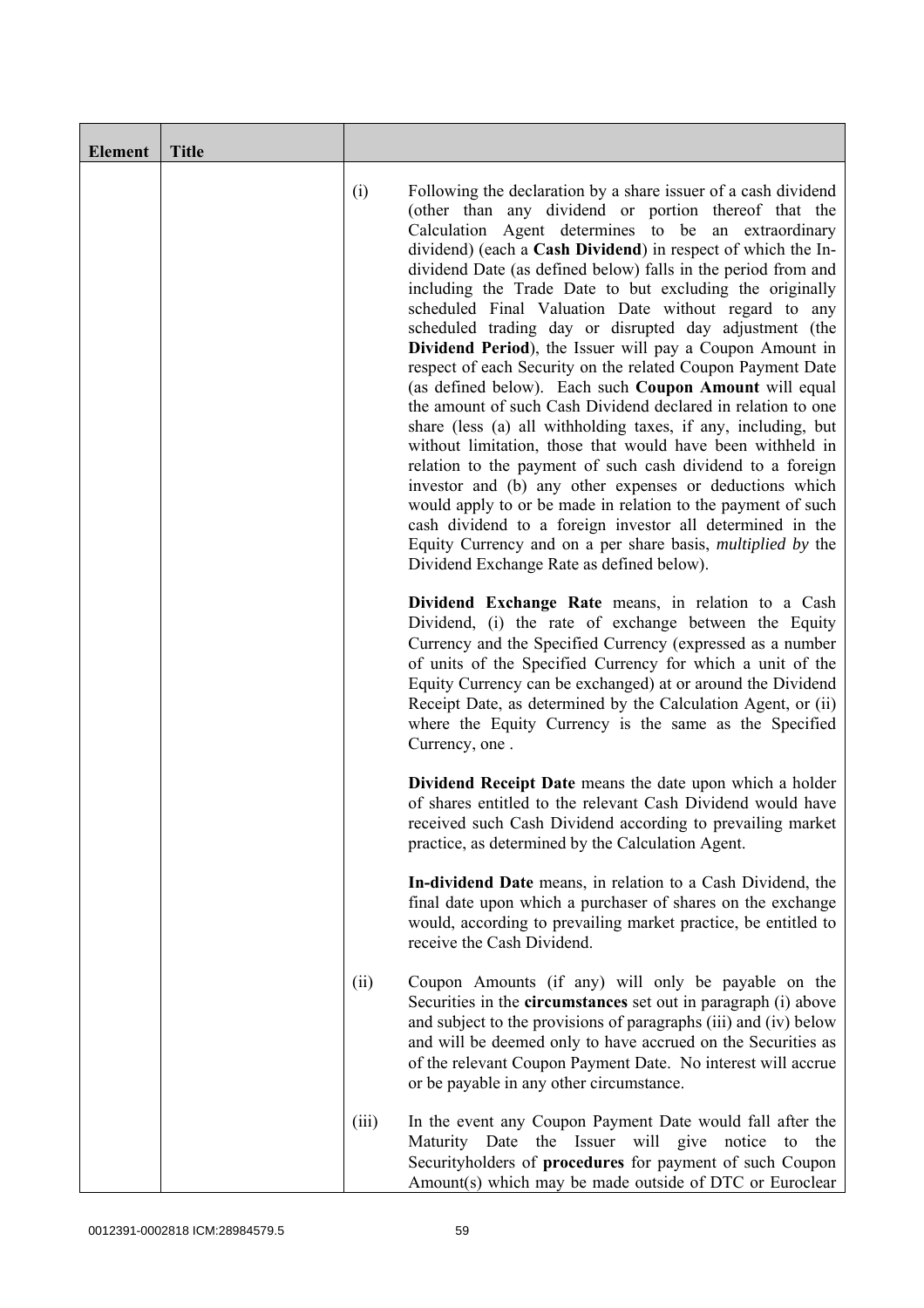| <b>Element</b> | <b>Title</b> |                          |                                                                                                                                                                                                                                                                                                                                                                                                                                                                                                                                                                                                                  |
|----------------|--------------|--------------------------|------------------------------------------------------------------------------------------------------------------------------------------------------------------------------------------------------------------------------------------------------------------------------------------------------------------------------------------------------------------------------------------------------------------------------------------------------------------------------------------------------------------------------------------------------------------------------------------------------------------|
|                |              |                          | Luxembourg<br>and<br>and<br>Clearstream,<br>require<br>may<br>Securityholders as of a record date selected by the Issuer in its<br>sole discretion to provide a notice to the Issuer giving all<br>necessary details required by the Issuer in its sole discretion to<br>make such payments.                                                                                                                                                                                                                                                                                                                     |
|                |              | (iv)                     | Following any Cash Dividend declaration, the Calculation<br>Agent shall as soon as is reasonably practicable under the<br>circumstances procure that the Issuer will give notice to the<br>Securityholders stating the occurrence of the Cash Dividend,<br>giving details thereof and setting out the method and<br>anticipated date of the related Coupon Payment Date provided<br>that any failure to give, or non-receipt of, such notice will not<br>affect the validity of any such Coupon Amount payment and<br>the Calculation Agent will determine the basis on which the<br>Coupon Amount will be paid. |
|                |              |                          | <b>Coupon Payment Date</b> means the date that is three $(3)$<br>Business Days following the relevant Dividend Receipt Date.]                                                                                                                                                                                                                                                                                                                                                                                                                                                                                    |
|                |              | Securities:              | [In the case of Reverse Convertible Swap Rate Redemption $N&C$                                                                                                                                                                                                                                                                                                                                                                                                                                                                                                                                                   |
|                |              | rata share of:           | The Final Redemption Amount in respect of each nominal amount of<br>N&C Securities equal to the Calculation Amount shall be an amount<br>in the Specified Currency (which will not be less than, but may be<br>equal to, zero) calculated by the Calculation Agent equal to its <i>pro</i>                                                                                                                                                                                                                                                                                                                       |
|                |              | (i)                      | If Swap Rate $_{\text{FINAL}}$ < Barrier:                                                                                                                                                                                                                                                                                                                                                                                                                                                                                                                                                                        |
|                |              |                          | $Max[0, Swap Rate_{FINAL} / Swap Rate_{INITIAL}] \times Aggregate$<br>Nominal Amount                                                                                                                                                                                                                                                                                                                                                                                                                                                                                                                             |
|                |              | (ii)                     | otherwise:                                                                                                                                                                                                                                                                                                                                                                                                                                                                                                                                                                                                       |
|                |              |                          | Redemption Factor × Aggregate Nominal Amount                                                                                                                                                                                                                                                                                                                                                                                                                                                                                                                                                                     |
|                |              | convention.              | Any such amount will be rounded to the nearest sub-unit of the<br>relevant Specified Currency, half of any such sub-unit being rounded<br>upwards or otherwise in accordance with applicable market                                                                                                                                                                                                                                                                                                                                                                                                              |
|                |              | Where:                   |                                                                                                                                                                                                                                                                                                                                                                                                                                                                                                                                                                                                                  |
|                |              |                          | <b>Barrier</b> means $\lceil \bullet \rceil$ per cent.;                                                                                                                                                                                                                                                                                                                                                                                                                                                                                                                                                          |
|                |              | $\lceil \bullet \rceil;$ | <b>Designated Maturity means, in respect of the Reference Swap Rate,</b>                                                                                                                                                                                                                                                                                                                                                                                                                                                                                                                                         |
|                |              | $\bullet$ ]:             | Floating Rate Option means, in respect of the Reference Swap Rate,                                                                                                                                                                                                                                                                                                                                                                                                                                                                                                                                               |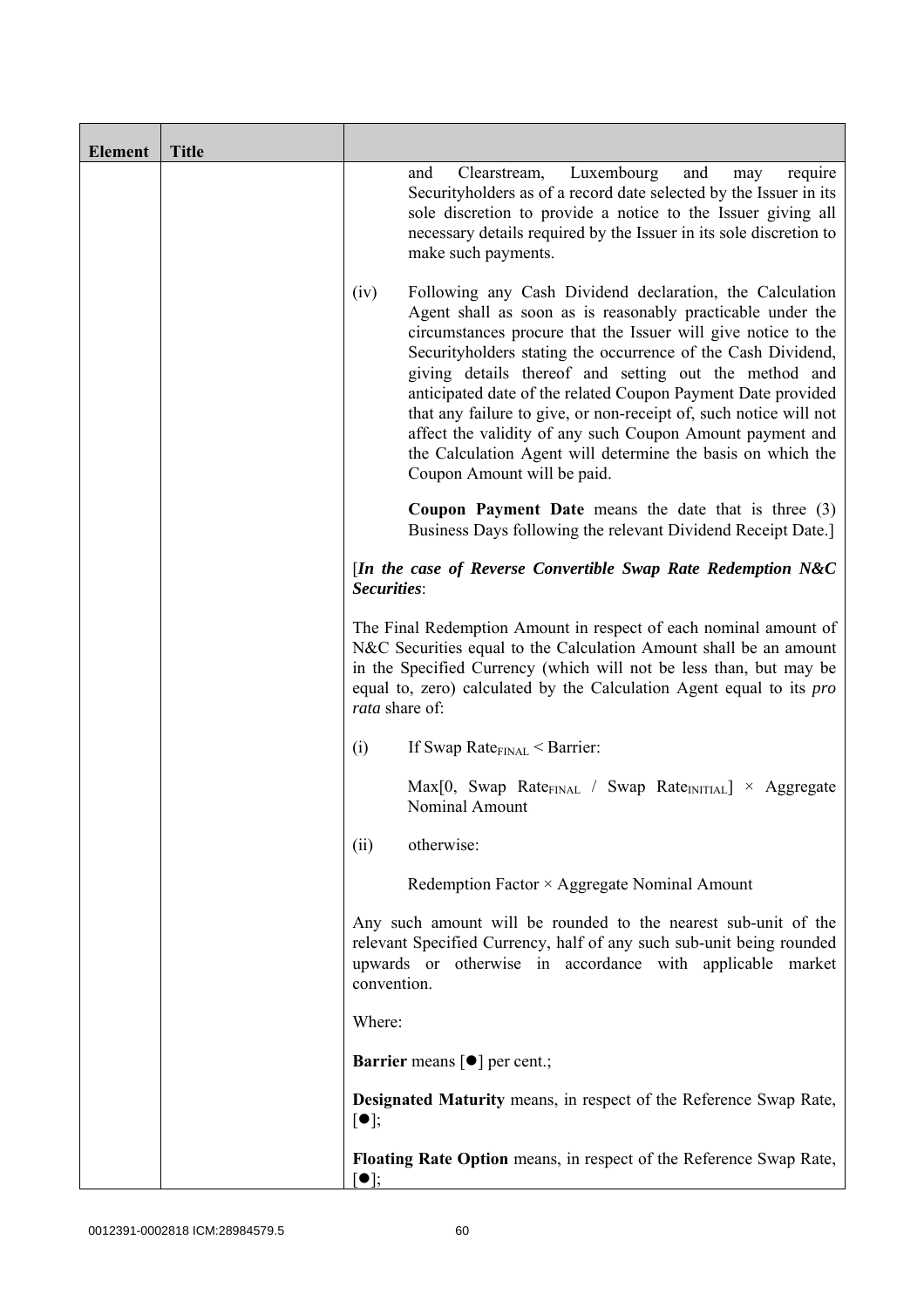| <b>Element</b> | <b>Title</b> |                                                                                                                                                                                                                                                                                                                                                             |
|----------------|--------------|-------------------------------------------------------------------------------------------------------------------------------------------------------------------------------------------------------------------------------------------------------------------------------------------------------------------------------------------------------------|
|                |              | <b>Redemption Factor means <math>\lceil \bullet \rceil</math> per cent.;</b>                                                                                                                                                                                                                                                                                |
|                |              | <b>Reference Swap Rate</b> means the [ <i>specify relevant swap rate</i> ];                                                                                                                                                                                                                                                                                 |
|                |              | <b>Reset Date</b> means, in respect of the Reference Swap Rate, $[•]$ ;                                                                                                                                                                                                                                                                                     |
|                |              | <b>Swap Rate</b> <sub>FINAL</sub> means the rate determined under the floating rate<br>N&C Security provisions as though the Reference Swap Rate was a<br>floating rate to which ISDA Determination applied and on the basis of<br>the Floating Rate Option, the Designated Maturity and the Reset Date<br>specified in respect of the Reference Swap Rate; |
|                |              | <b>Swap Rate</b> <sub>INITIAL</sub> means $[\bullet]$ ; and                                                                                                                                                                                                                                                                                                 |
|                |              | <b>Valuation Date</b> means $[\bullet]$ , provided that, if such Valuation Date<br>would fall on a day which is not a Business Day, then such Valuation<br>Date shall be postponed to the next day which is a Business Day.]                                                                                                                                |
|                |              | [In the case of Geared Put Swap Rate Redemption N&C Securities:                                                                                                                                                                                                                                                                                             |
|                |              | The Final Redemption Amount in respect of each nominal amount of<br>N&C Securities equal to the Calculation Amount shall be an amount<br>in the Specified Currency (which will not be less than, but may be<br>equal to, zero) calculated by the Calculation Agent equal to its <i>pro</i><br>rata share of:                                                |
|                |              | (i)<br>If Swap Rate $_{\text{FINAL}}$ < Barrier:                                                                                                                                                                                                                                                                                                            |
|                |              | Max[0, Swap Rate <sub>FINAL</sub> / Gearing Factor $\times$ Swap Rate <sub>INITIAL</sub> ] $\times$<br><b>Aggregate Nominal Amount</b>                                                                                                                                                                                                                      |
|                |              | otherwise:<br>(ii)                                                                                                                                                                                                                                                                                                                                          |
|                |              | Redemption Factor × Aggregate Nominal Amount                                                                                                                                                                                                                                                                                                                |
|                |              | Any such amount will be rounded to the nearest sub-unit of the<br>relevant Specified Currency, half of any such sub-unit being rounded<br>upwards or otherwise in accordance with applicable market<br>convention.                                                                                                                                          |
|                |              | Where:                                                                                                                                                                                                                                                                                                                                                      |
|                |              | <b>Barrier</b> means the rate calculated by the Calculation Agent equal to<br>the product of (a) the Barrier Factor and (b) Swap Rate $_{\text{INITIAL}}$ ;                                                                                                                                                                                                 |
|                |              | <b>Barrier Factor means [O] per cent.;</b>                                                                                                                                                                                                                                                                                                                  |
|                |              | <b>Designated Maturity means, in respect of the Reference Swap Rate,</b><br>$\lceil \bullet \rceil;$                                                                                                                                                                                                                                                        |
|                |              | Floating Rate Option means, in respect of the Reference Swap Rate,                                                                                                                                                                                                                                                                                          |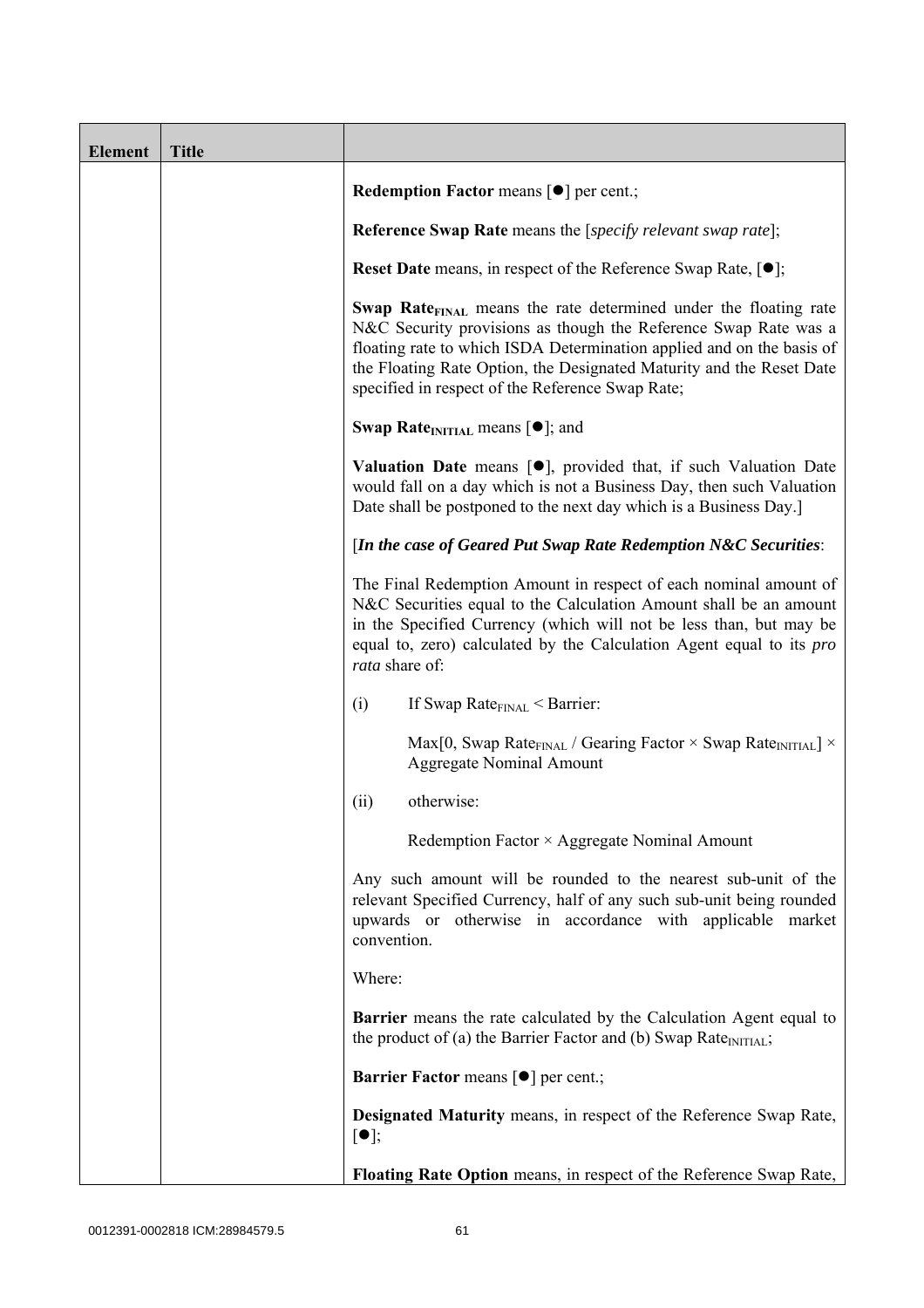| <b>Element</b> | <b>Title</b> |                                                                                                                                                                                                                                                                                                                                                                                                                                                                                                                                                                                                                                                       |
|----------------|--------------|-------------------------------------------------------------------------------------------------------------------------------------------------------------------------------------------------------------------------------------------------------------------------------------------------------------------------------------------------------------------------------------------------------------------------------------------------------------------------------------------------------------------------------------------------------------------------------------------------------------------------------------------------------|
|                |              | $[\bullet]$ ;                                                                                                                                                                                                                                                                                                                                                                                                                                                                                                                                                                                                                                         |
|                |              | Gearing Factor means [ $\bullet$ ] per cent.;                                                                                                                                                                                                                                                                                                                                                                                                                                                                                                                                                                                                         |
|                |              | <b>Redemption Factor means <math>\lceil \bullet \rceil</math> per cent.;</b>                                                                                                                                                                                                                                                                                                                                                                                                                                                                                                                                                                          |
|                |              | <b>Reference Swap Rate</b> means the [specify relevant swap rate];                                                                                                                                                                                                                                                                                                                                                                                                                                                                                                                                                                                    |
|                |              | <b>Reset Date</b> means, in respect of the Reference Swap Rate, $[•]$ ;                                                                                                                                                                                                                                                                                                                                                                                                                                                                                                                                                                               |
|                |              | Swap Rate <sub>FINAL</sub> means the rate determined under the floating rate<br>N&C Security provisions as though the Reference Swap Rate was a<br>floating rate to which ISDA Determination applied and on the basis of<br>the Floating Rate Option, the Designated Maturity and the Reset Date<br>specified in respect of the Reference Swap Rate;                                                                                                                                                                                                                                                                                                  |
|                |              | <b>Swap Rate</b> <sub>INITIAL</sub> means $[\bullet]$ ; and                                                                                                                                                                                                                                                                                                                                                                                                                                                                                                                                                                                           |
|                |              | <b>Valuation Date</b> means $[\bullet]$ , provided that, if such Valuation Date<br>would fall on a day which is not a Business Day, then such Valuation<br>Date shall be postponed to the next day which is a Business Day.]                                                                                                                                                                                                                                                                                                                                                                                                                          |
|                |              | [In the case of FX Basket Knock-Out W&C Securities: Each<br>Security entitles its holder in respect of an actual exercise date, upon<br>due exercise, to receive from the Issuer on the Settlement Date a Cash<br>Settlement Amount calculated by the Calculation Agent (which shall<br>not be less than zero) equal to:                                                                                                                                                                                                                                                                                                                              |
|                |              | if the Continuous Knock-Out Condition has been met, zero; or<br>(a)                                                                                                                                                                                                                                                                                                                                                                                                                                                                                                                                                                                   |
|                |              | if the Continuous Knock-Out Condition has not been met, the<br>(b)<br>Notional Amount per W&C Security multiplied by a<br>percentage calculated by the Calculation Agent in accordance<br>with the following formula:                                                                                                                                                                                                                                                                                                                                                                                                                                 |
|                |              | Leverage $\times$ Max $\left[0, \sum_{i=1}^{n} w_i \times \frac{X_i - Y_i}{Z_i}\right]$                                                                                                                                                                                                                                                                                                                                                                                                                                                                                                                                                               |
|                |              | Any amount determined pursuant to the above, if not an amount in the<br>Specified Currency, will be converted into the Specified Currency at<br>the Exchange Rate. The Cash Settlement Amount will be rounded to<br>the nearest two decimal places (or, in the case of Japanese Yen, the<br>nearest whole unit) in the relevant Specified Currency, 0.005 (or, in<br>the case of Japanese Yen, half a unit) being rounded upwards, with<br>W&C Securities exercised at the same time by the same<br>Securityholder being aggregated for the purpose of determining the<br>aggregate Cash Settlement Amounts payable in respect of such<br>Securities. |
|                |              | Where:                                                                                                                                                                                                                                                                                                                                                                                                                                                                                                                                                                                                                                                |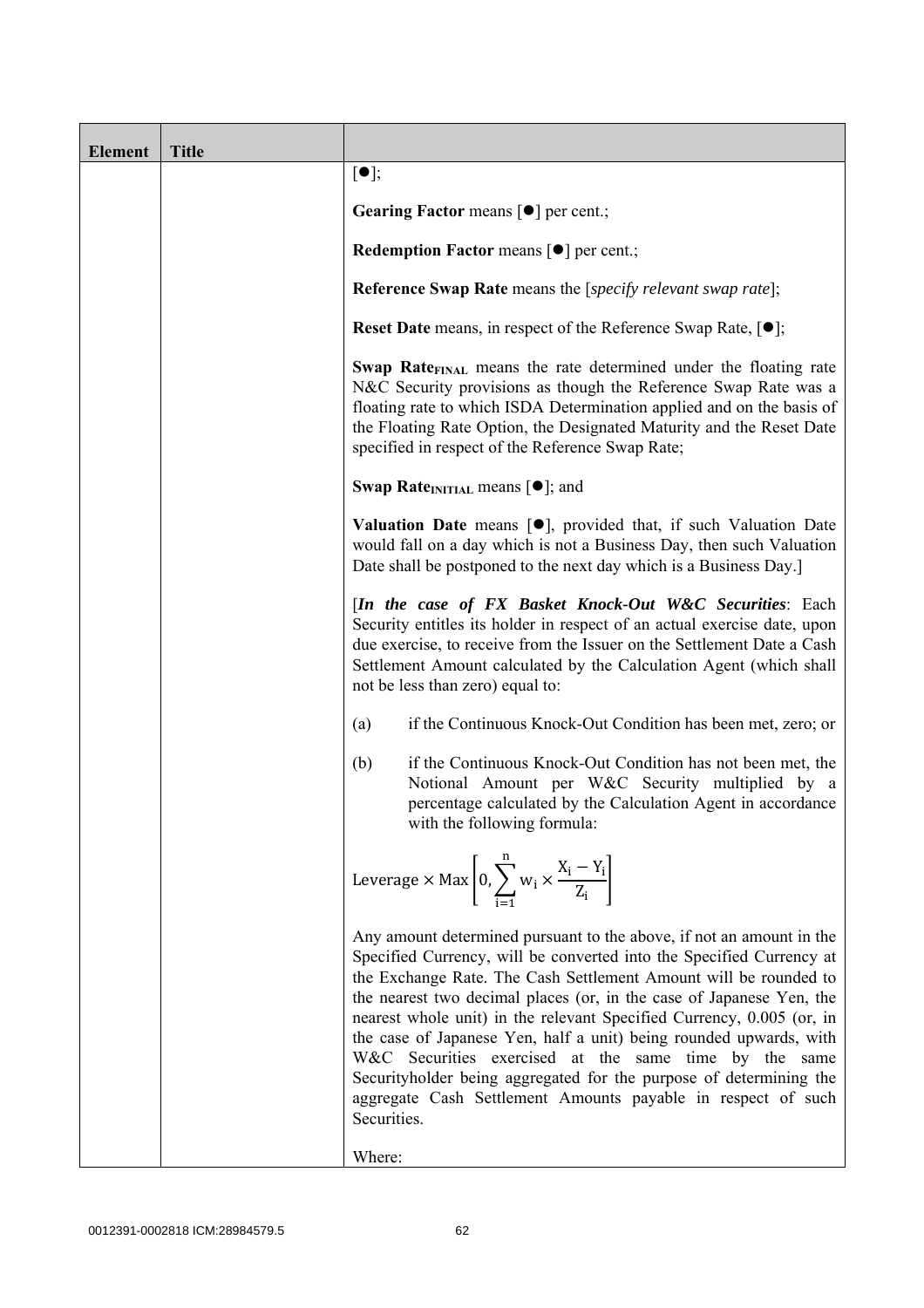| <b>Element</b> | <b>Title</b> |                                                                                                                                                                                                                                                                                                                                                                                                                                                                                                             |
|----------------|--------------|-------------------------------------------------------------------------------------------------------------------------------------------------------------------------------------------------------------------------------------------------------------------------------------------------------------------------------------------------------------------------------------------------------------------------------------------------------------------------------------------------------------|
|                |              | Alternate Currency Pair means [specify Alternate Currency Pairs in<br>form of [insert first currency]/[insert second currency]] (repeat in<br>respect of each Alternate Currency Pair).                                                                                                                                                                                                                                                                                                                     |
|                |              | <b>Barrier Start Date means [<math>\bullet</math>].</b>                                                                                                                                                                                                                                                                                                                                                                                                                                                     |
|                |              | <b>Continuous Knock-Out Condition</b> means at any time on any<br>Observation Date during any Weekly Observation Interval falling<br>within the period commencing on and including 7:00 am London time<br>on the Barrier Start Date and ending on and including 4:00 pm<br>London time on the Observation Cut-off Date, any Settlement Rate in<br>respect of any Currency Pair is equal to or less than the Knock-Out<br>Level in respect of such Currency Pair, as determined by the<br>Calculation Agent. |
|                |              | <b>Currency Pair</b> means [specify Currency Pairs in form of [insert first]<br>currency]/[insert second currency]] (repeat for each Currency Pair).                                                                                                                                                                                                                                                                                                                                                        |
|                |              | <b>Exchange Rate</b> means the spot rate of exchange between the currency<br>in which the Notional Amount is denominated (the Notional Amount<br>Currency) and the Settlement Currency expressed as the number of<br>units (or part units) of the relevant Notional Amount Currency for<br>which one unit of the relevant Settlement Currency can be exchanged)<br>or on the basis of such other applicable market convention as the<br>Calculation Agent determines appropriate.                           |
|                |              | <b>Exercise Price</b> means $\lceil \bullet \rceil$ ( <i>specify for each Currency Pair</i> ).                                                                                                                                                                                                                                                                                                                                                                                                              |
|                |              | <b>First Relevant Currency means [O]</b> (specify for each Currency<br>Pair).                                                                                                                                                                                                                                                                                                                                                                                                                               |
|                |              | <b>FX Price Source means [●]</b> (specify for each Currency Pair and each<br>Alternate Currency Pair).                                                                                                                                                                                                                                                                                                                                                                                                      |
|                |              | i means each Currency Pair.                                                                                                                                                                                                                                                                                                                                                                                                                                                                                 |
|                |              | Knock-Out Level means (specify for each Currency Pair).                                                                                                                                                                                                                                                                                                                                                                                                                                                     |
|                |              | Leverage means $[•]$ .                                                                                                                                                                                                                                                                                                                                                                                                                                                                                      |
|                |              | Max followed by a series of amounts inside brackets, means<br>whichever is the greater of the amounts separated by a comma inside<br>those brackets.                                                                                                                                                                                                                                                                                                                                                        |
|                |              | <b>n</b> means the number of Currency Pairs to which the W&C Securities<br>relate.                                                                                                                                                                                                                                                                                                                                                                                                                          |
|                |              | <b>Observation Cut-Off Date means [<math>\bullet</math>].</b>                                                                                                                                                                                                                                                                                                                                                                                                                                               |
|                |              | <b>Observation Date means <math>[•]</math>.</b>                                                                                                                                                                                                                                                                                                                                                                                                                                                             |
|                |              | Reference Exchange Rate means, in respect of a Currency Pair, the<br>spot exchange rate for the First Relevant Currency quoted against the<br>Second Relevant Currency expressed as the number of units of the                                                                                                                                                                                                                                                                                              |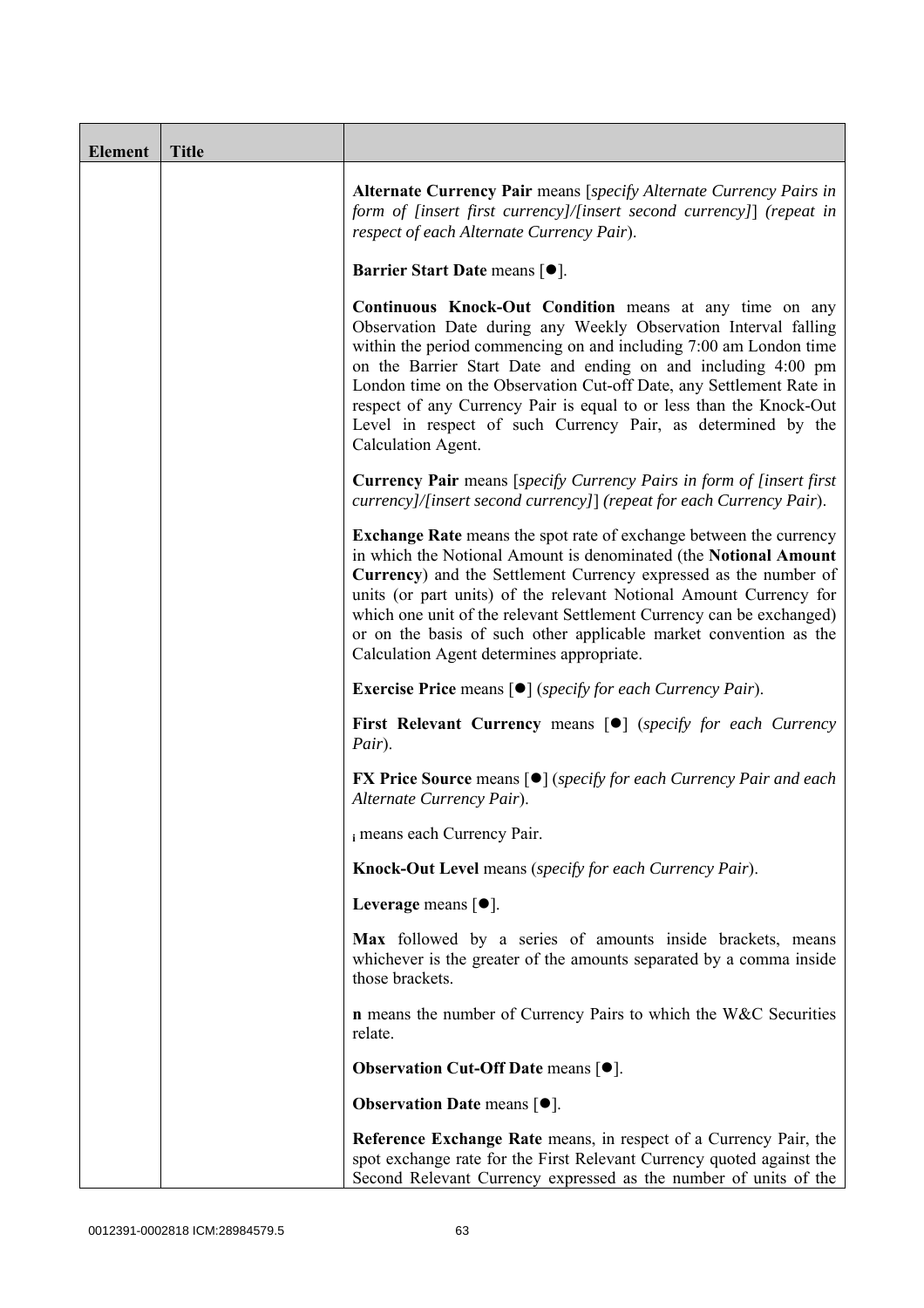| <b>Element</b> | <b>Title</b> |                                                                                                                                                                                                                                                                                                                                                                                                                                                                                                                                                                                                                                                                                                                                                                                                                                                          |
|----------------|--------------|----------------------------------------------------------------------------------------------------------------------------------------------------------------------------------------------------------------------------------------------------------------------------------------------------------------------------------------------------------------------------------------------------------------------------------------------------------------------------------------------------------------------------------------------------------------------------------------------------------------------------------------------------------------------------------------------------------------------------------------------------------------------------------------------------------------------------------------------------------|
|                |              | First Relevant Currency quoted per one unit of the Second Relevant<br>Currency.                                                                                                                                                                                                                                                                                                                                                                                                                                                                                                                                                                                                                                                                                                                                                                          |
|                |              | <b>Relevant Currency</b> means each currency comprising a Currency Pair<br>and any references to the conversion of one Relevant Currency to<br>another shall be construed as applying in relation to a Currency Pair.                                                                                                                                                                                                                                                                                                                                                                                                                                                                                                                                                                                                                                    |
|                |              | <b>Relevant Time</b> means the time at which the relevant Settlement Rate is<br>determined.                                                                                                                                                                                                                                                                                                                                                                                                                                                                                                                                                                                                                                                                                                                                                              |
|                |              | Second Relevant Currency means [ $\bullet$ ] (specify for each Currency<br>Pair).                                                                                                                                                                                                                                                                                                                                                                                                                                                                                                                                                                                                                                                                                                                                                                        |
|                |              | <b>Settlement Rate</b> means, in respect of a Currency Pair and an<br>Observation Date or the Valuation Date, the Reference Exchange Rate<br>for that Currency Pair on such Observation Date or Valuation Date at<br>the Relevant Time or Valuation Time respectively as determined by<br>the Calculation Agent by reference to the Settlement Rate Option for<br>that Currency Pair (and such determination may be made, without<br>limitation, with such adjustments as are, at the discretion of the<br>Calculation Agent, necessary to the published quoting conventions<br>and/or implying the Reference Exchange Rate from more than one<br>Settlement Rate Option) unless any applicable disruption event exists<br>or occurs, in which case, the relevant Settlement Rate for that<br>Currency Pair will be determined by the Calculation Agent. |
|                |              | Settlement Rate Option means, in respect of a Currency Pair and an<br>Observation Date or the Valuation Date, the rate published for the<br>Currency Pair fixing rate on the FX Price Source for that Currency<br>Pair at or about (i) the Relevant Time on such Observation Date or,<br>(ii) the Valuation Time on the Valuation Date or, if Alternate<br>Currency Pairs are specified for the relevant Currency Pair, the<br>Reference Exchange Rate will be implied from more than one<br>Settlement Rate Option by determining the rate for each Alternate<br>Currency Pair for that Currency Pair, published for the Alternate<br>Currency Pair fixing rate on the FX Price Source for that Alternate<br>Currency Pair at or about (i) the Relevant Time on such Observation<br>Date or (ii) the Valuation Time on the Valuation Date.              |
|                |              | <b>Trade Date means <math>\lceil \bullet \rceil</math>.</b>                                                                                                                                                                                                                                                                                                                                                                                                                                                                                                                                                                                                                                                                                                                                                                                              |
|                |              | Valuation Date means $[•]$ .                                                                                                                                                                                                                                                                                                                                                                                                                                                                                                                                                                                                                                                                                                                                                                                                                             |
|                |              | Valuation Time means $[•]$ .                                                                                                                                                                                                                                                                                                                                                                                                                                                                                                                                                                                                                                                                                                                                                                                                                             |
|                |              | Weekly Observation Interval means the period between 5:00 am<br>Sydney time on each Monday and 5:00 pm New York City time on<br>the immediately succeeding Friday (inclusive).                                                                                                                                                                                                                                                                                                                                                                                                                                                                                                                                                                                                                                                                           |
|                |              | <b>w</b> <sub>i</sub> means [specify the weighting of each Currency Pair (being a<br>number less than or equal to 1)].                                                                                                                                                                                                                                                                                                                                                                                                                                                                                                                                                                                                                                                                                                                                   |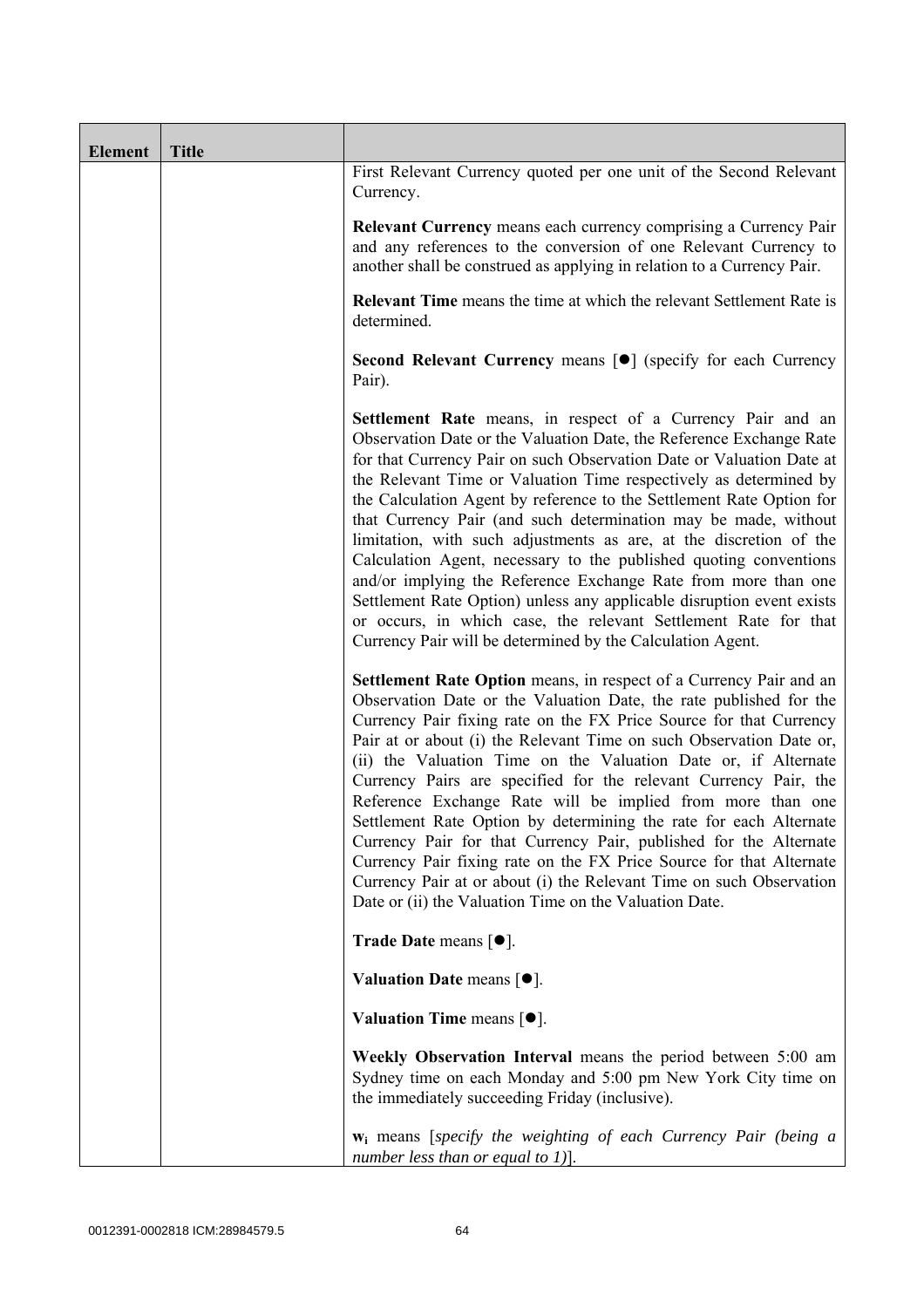| <b>Element</b> | <b>Title</b> |                                                                                                                                                                                                                                                                                                                                                                                                                                                                                                                                                                                                                                                       |
|----------------|--------------|-------------------------------------------------------------------------------------------------------------------------------------------------------------------------------------------------------------------------------------------------------------------------------------------------------------------------------------------------------------------------------------------------------------------------------------------------------------------------------------------------------------------------------------------------------------------------------------------------------------------------------------------------------|
|                |              | $X_i$ means, in respect of a Currency Pair, the [Exercise Price in respect<br>of such Currency Pair]/[Settlement Rate in respect of such Currency<br>Pair and the Valuation Date].                                                                                                                                                                                                                                                                                                                                                                                                                                                                    |
|                |              | $Y_i$ means, in respect of a Currency Pair, the [Exercise Price in respect<br>of such Currency Pair]/[Settlement Rate in respect of such Currency<br>Pair and the Valuation Date].                                                                                                                                                                                                                                                                                                                                                                                                                                                                    |
|                |              | $Z_i$ means, in respect of a Currency Pair, the [Exercise Price in respect<br>of such Currency Pair]/[Settlement Rate in respect of such Currency<br>Pair and the Valuation Date]/[1].]                                                                                                                                                                                                                                                                                                                                                                                                                                                               |
|                |              | [In the case of FX Basket Knock-In W&C Securities:                                                                                                                                                                                                                                                                                                                                                                                                                                                                                                                                                                                                    |
|                |              | Each Security entitles its holder in respect of an actual exercise date,<br>upon due exercise, to receive from the Issuer on the Settlement Date a<br>Cash Settlement Amount calculated by the Calculation Agent (which<br>shall not be less than zero) equal to:                                                                                                                                                                                                                                                                                                                                                                                     |
|                |              | if the Continuous Knock-In Condition has been met, zero; or<br>(a)                                                                                                                                                                                                                                                                                                                                                                                                                                                                                                                                                                                    |
|                |              | if the Continuous Knock-In Condition has not been met, the<br>(b)<br>Notional Amount per Security multiplied by an amount<br>calculated by the Calculation Agent in accordance with the<br>following formula:                                                                                                                                                                                                                                                                                                                                                                                                                                         |
|                |              | Leverage $\times$ Max $\left[0, \sum_{i=1}^{n} w_i \times \frac{X_i - Y_i}{Z_i}\right]$                                                                                                                                                                                                                                                                                                                                                                                                                                                                                                                                                               |
|                |              | Any amount determined pursuant to the above, if not an amount in the<br>Specified Currency, will be converted into the Specified Currency at<br>the Exchange Rate. The Cash Settlement Amount will be rounded to<br>the nearest two decimal places (or, in the case of Japanese Yen, the<br>nearest whole unit) in the relevant Specified Currency, 0.005 (or, in<br>the case of Japanese Yen, half a unit) being rounded upwards, with<br>W&C Securities exercised at the same time by the same<br>Securityholder being aggregated for the purpose of determining the<br>aggregate Cash Settlement Amounts payable in respect of such<br>Securities. |
|                |              | Where:                                                                                                                                                                                                                                                                                                                                                                                                                                                                                                                                                                                                                                                |
|                |              | Alternate Currency Pair means [specify Alternate Currency Pairs in<br>form of [specify first currency]/[specify second currency]] (repeat in<br>respect of each Alternate Currency Pair).                                                                                                                                                                                                                                                                                                                                                                                                                                                             |
|                |              | Continuous Knock-In Condition means at any time on any<br>Observation Date during any Weekly Observation Interval falling<br>within the period commencing on and including 7:00 am London time<br>on the Trade Date and ending on and including 4:00 pm London time                                                                                                                                                                                                                                                                                                                                                                                   |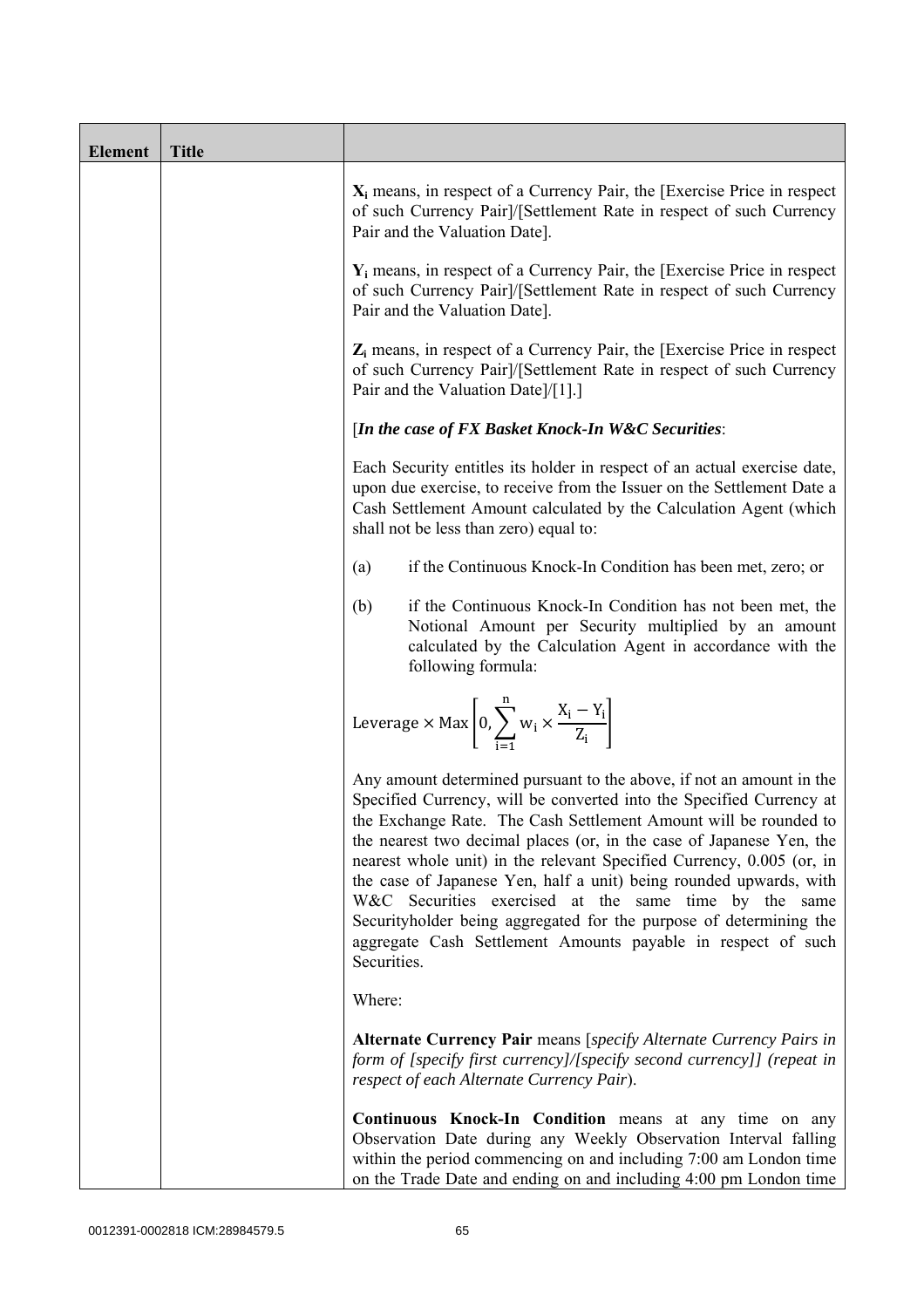| <b>Element</b> | <b>Title</b> |                                                                                                                                                                                                                                                                                                                                                                                                                                                                                   |
|----------------|--------------|-----------------------------------------------------------------------------------------------------------------------------------------------------------------------------------------------------------------------------------------------------------------------------------------------------------------------------------------------------------------------------------------------------------------------------------------------------------------------------------|
|                |              | on the Observation Cut-Off Date, the Settlement Rate in respect of<br>any Currency Pair is equal to or greater than the Knock-In Level in<br>respect of such Currency Pair, as determined by the Calculation<br>Agent.                                                                                                                                                                                                                                                            |
|                |              | <b>Currency Pair</b> means [specify Currency Pairs in form of [insert first<br>currency]/[insert second currency]] (repeat for each Currency Pair).                                                                                                                                                                                                                                                                                                                               |
|                |              | <b>Exchange Rate</b> means the spot rate of exchange between the currency<br>in which the Notional Amount is denominated (the Notional Amount<br>Currency) and the Settlement Currency expressed as the number of<br>units (or part units) of the relevant Notional Amount Currency for<br>which one unit of the relevant Settlement Currency can be exchanged)<br>or on the basis of such other applicable market convention as the<br>Calculation Agent determines appropriate. |
|                |              | <b>Exercise Price</b> means: $\lceil \bullet \rceil$ ( <i>specify for each Currency Pair</i> ).                                                                                                                                                                                                                                                                                                                                                                                   |
|                |              | <b>First Relevant Currency means <math>\lceil \bullet \rceil</math> (specify for each Currency Pair).</b>                                                                                                                                                                                                                                                                                                                                                                         |
|                |              | <b>FX Price Source</b> means $\lceil \bullet \rceil$ (specify for each Currency Pair and each<br>Alternate Currency Pair).                                                                                                                                                                                                                                                                                                                                                        |
|                |              | i means each Currency Pair.                                                                                                                                                                                                                                                                                                                                                                                                                                                       |
|                |              | <b>Knock-In Level</b> means $\lceil \bullet \rceil$ ( <i>specify for each Currency Pair</i> ).                                                                                                                                                                                                                                                                                                                                                                                    |
|                |              | Leverage means $\lceil \bullet \rceil$ .                                                                                                                                                                                                                                                                                                                                                                                                                                          |
|                |              | Max followed by a series of amounts inside brackets, means<br>whichever is the greater of the amounts separated by a comma inside<br>those brackets.                                                                                                                                                                                                                                                                                                                              |
|                |              | <b>n</b> means the number of Currency Pairs to which the W&C Securities<br>relate.                                                                                                                                                                                                                                                                                                                                                                                                |
|                |              | <b>Observation Cut-Off Date means <math>[•]</math>.</b>                                                                                                                                                                                                                                                                                                                                                                                                                           |
|                |              | <b>Observation Date means <math>\lceil \bullet \rceil</math>.</b>                                                                                                                                                                                                                                                                                                                                                                                                                 |
|                |              | Reference Exchange Rate means, in respect of a Currency Pair, the<br>spot exchange rate for the First Relevant Currency quoted against the<br>Second Relevant Currency expressed as the number of units of the<br>First Relevant Currency quoted per one unit of the Second Relevant<br>Currency.                                                                                                                                                                                 |
|                |              | <b>Relevant Currency</b> means each currency comprising a Currency Pair<br>and any references to the conversion of one Relevant Currency to<br>another shall be construed as applying in relation to a Currency Pair.                                                                                                                                                                                                                                                             |
|                |              | <b>Relevant Time</b> means the time at which the relevant Settlement Rate<br>is determined.                                                                                                                                                                                                                                                                                                                                                                                       |
|                |              | <b>Second Relevant Currency means [O]</b> (specify for each Currency                                                                                                                                                                                                                                                                                                                                                                                                              |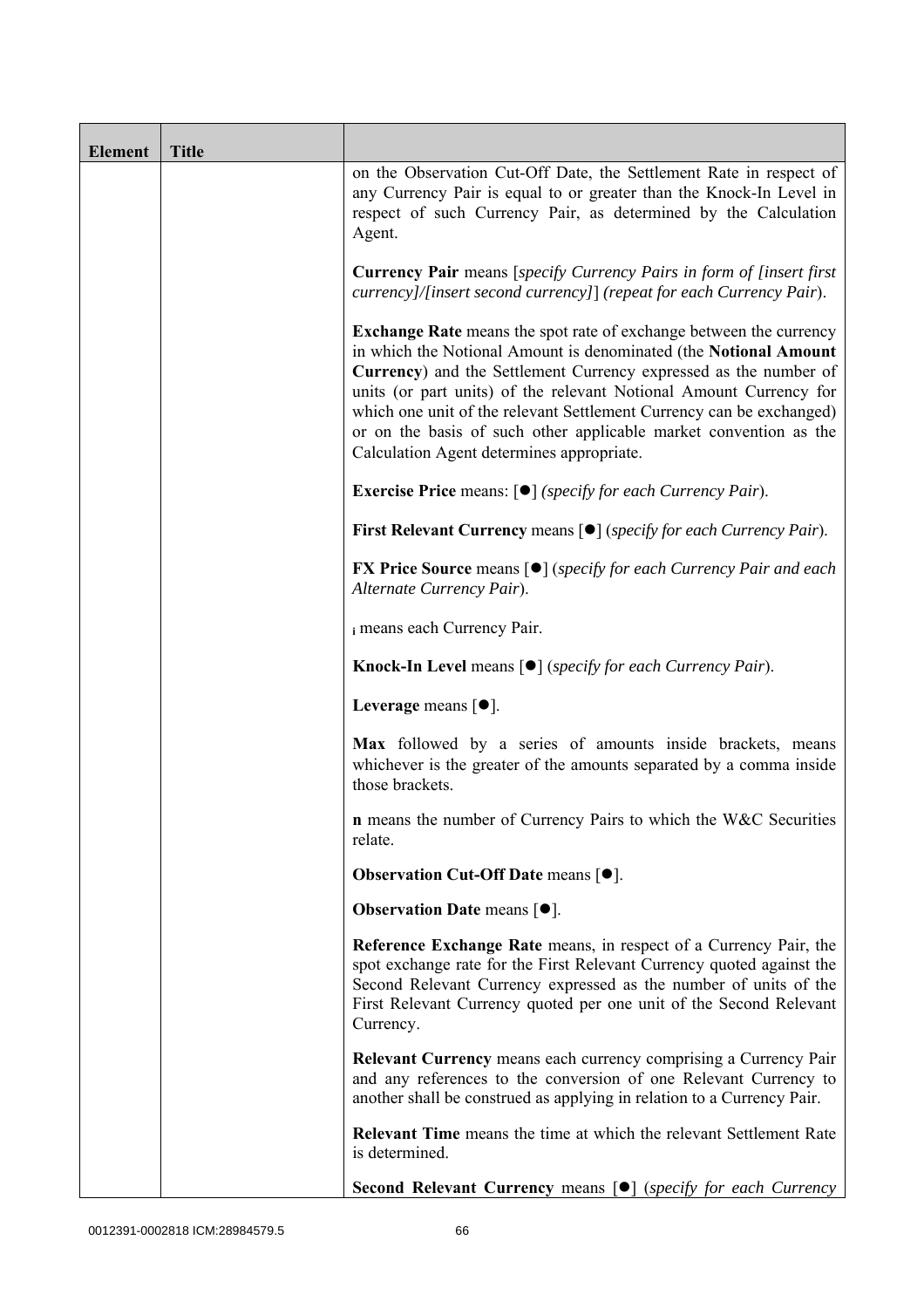| <b>Element</b> | <b>Title</b> |                                                                                                                                                                                                                                                                                                                                                                                                                                                                                                                                                                                                                                                                                                                                                                                                                                                          |
|----------------|--------------|----------------------------------------------------------------------------------------------------------------------------------------------------------------------------------------------------------------------------------------------------------------------------------------------------------------------------------------------------------------------------------------------------------------------------------------------------------------------------------------------------------------------------------------------------------------------------------------------------------------------------------------------------------------------------------------------------------------------------------------------------------------------------------------------------------------------------------------------------------|
|                |              | Pair).                                                                                                                                                                                                                                                                                                                                                                                                                                                                                                                                                                                                                                                                                                                                                                                                                                                   |
|                |              | <b>Settlement Rate</b> means, in respect of a Currency Pair and an<br>Observation Date or the Valuation Date, the Reference Exchange Rate<br>for that Currency Pair on such Observation Date or Valuation Date at<br>the Relevant Time or Valuation Time respectively as determined by<br>the Calculation Agent by reference to the Settlement Rate Option for<br>that Currency Pair (and such determination may be made, without<br>limitation, with such adjustments as are, at the discretion of the<br>Calculation Agent, necessary to the published quoting conventions<br>and/or implying the Reference Exchange Rate from more than one<br>Settlement Rate Option) unless any applicable disruption event exists<br>or occurs, in which case, the relevant Settlement Rate for that<br>Currency Pair will be determined by the Calculation Agent. |
|                |              | <b>Settlement Rate Option</b> means, in respect of a Currency Pair and an<br>Observation Date or the Valuation Date, the rate published for the<br>Currency Pair fixing rate on the FX Price Source for that Currency Pair<br>at or about (i) the Relevant Time on such Observation Date or, (ii) the<br>Valuation Time on the Valuation Date or, if Alternate Currency Pairs are<br>specified for the relevant Currency Pair, the Reference Exchange Rate<br>will be implied from more than one Settlement Rate Option by<br>determining the rate for each Alternate Currency Pair for that Currency<br>Pair, published for the Alternate Currency Pair fixing rate on the FX<br>Price Source for that Alternate Currency Pair at or about (i) the<br>Relevant Time on such Observation Date or (ii) the Valuation Time on<br>the Valuation Date.       |
|                |              | <b>Trade Date means <math>\lceil \bullet \rceil</math>.</b>                                                                                                                                                                                                                                                                                                                                                                                                                                                                                                                                                                                                                                                                                                                                                                                              |
|                |              | Valuation Date means $[•]$ .                                                                                                                                                                                                                                                                                                                                                                                                                                                                                                                                                                                                                                                                                                                                                                                                                             |
|                |              | Valuation Time means $[•]$ .                                                                                                                                                                                                                                                                                                                                                                                                                                                                                                                                                                                                                                                                                                                                                                                                                             |
|                |              | Weekly Observation Interval means the period between 5:00 am<br>Sydney time on each Monday and 5:00 pm New York City time on<br>the immediately succeeding Friday (inclusive).                                                                                                                                                                                                                                                                                                                                                                                                                                                                                                                                                                                                                                                                           |
|                |              | $w_i$ means [specify the weighting of each Currency Pair (being a<br>number less than or equal to $1$ )]                                                                                                                                                                                                                                                                                                                                                                                                                                                                                                                                                                                                                                                                                                                                                 |
|                |              | $X_i$ means, in respect of a Currency Pair, the [Exercise Price in respect]<br>of such Currency Pair]/[Settlement Rate in respect of such Currency<br>Pair and the Valuation Date].                                                                                                                                                                                                                                                                                                                                                                                                                                                                                                                                                                                                                                                                      |
|                |              | $Y_i$ means, in respect of a Currency Pair, the [Exercise Price in respect]<br>of such Currency Pair]/[Settlement Rate in respect of such Currency<br>Pair and the Valuation Date].                                                                                                                                                                                                                                                                                                                                                                                                                                                                                                                                                                                                                                                                      |
|                |              | $Z_i$ means, in respect of a Currency Pair, the [Exercise Price in respect<br>of such Currency Pair]/[Settlement Rate in respect of such Currency<br>Pair and the Valuation Date]/[1].]                                                                                                                                                                                                                                                                                                                                                                                                                                                                                                                                                                                                                                                                  |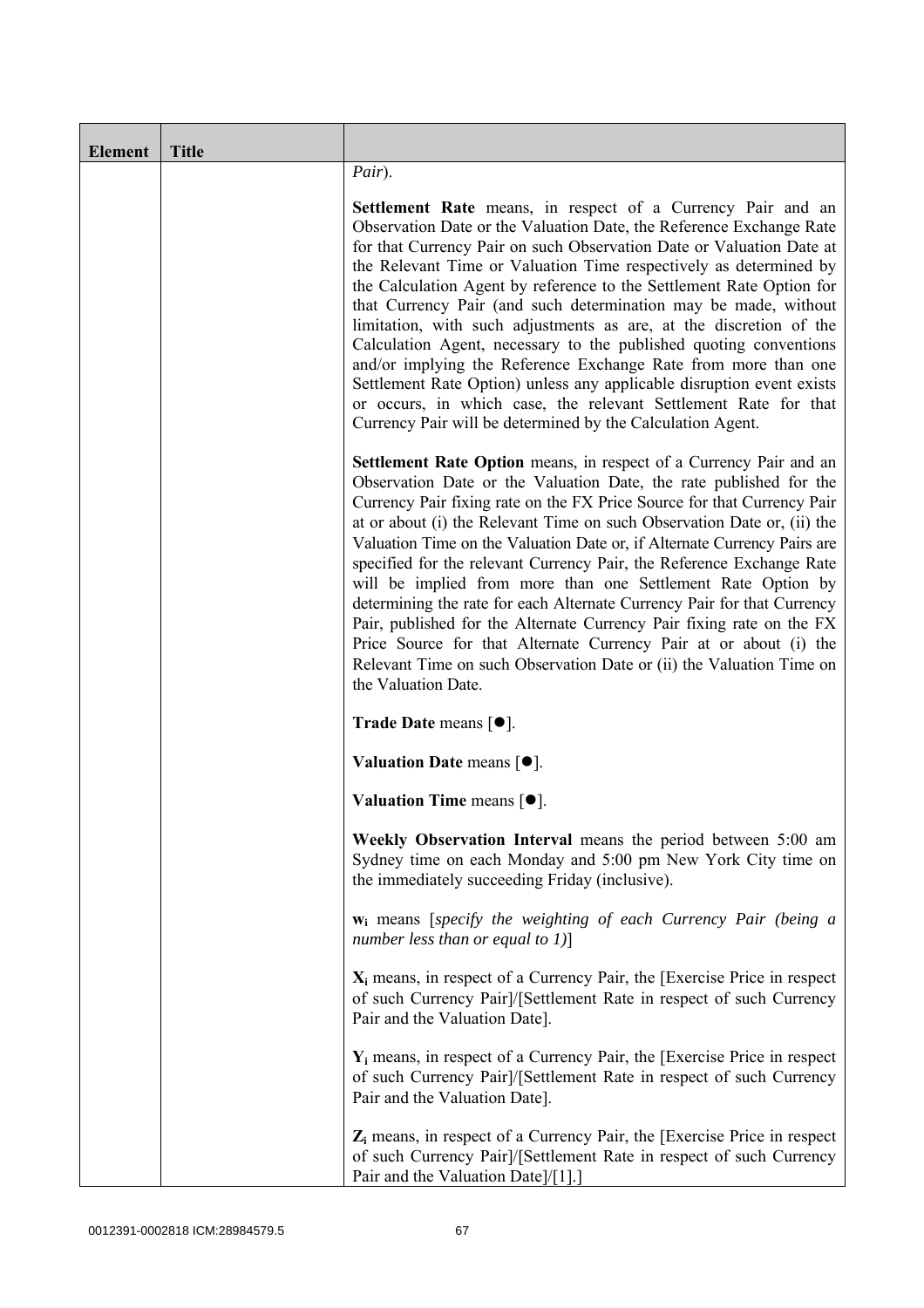| <b>Element</b> | <b>Title</b> |                                                                                                                                                                                                                                                                                                                                                                                                                                                                                                                                                                                                                                                                                                                                |
|----------------|--------------|--------------------------------------------------------------------------------------------------------------------------------------------------------------------------------------------------------------------------------------------------------------------------------------------------------------------------------------------------------------------------------------------------------------------------------------------------------------------------------------------------------------------------------------------------------------------------------------------------------------------------------------------------------------------------------------------------------------------------------|
|                |              | [In the case of Equity Delta One W&C Securities:                                                                                                                                                                                                                                                                                                                                                                                                                                                                                                                                                                                                                                                                               |
|                |              | Each Security entitles its holder in respect of an Actual Exercise Date,<br>upon due exercise, to receive from the Issuer on the Settlement Date a<br>Cash Settlement Amount calculated by the Calculation Agent (which<br>shall not be less than zero) equal to:                                                                                                                                                                                                                                                                                                                                                                                                                                                              |
|                |              | $[V_F x]$ Exchange Rate $] - C$                                                                                                                                                                                                                                                                                                                                                                                                                                                                                                                                                                                                                                                                                                |
|                |              | The Cash Settlement Amount will be rounded to the nearest two<br>decimal places (or, in the case of Japanese Yen, the nearest whole<br>unit) in the relevant Specified Currency, 0.005 (or, in the case of<br>Japanese Yen, half a unit) being rounded upwards, with Securities<br>exercised at the same time by the same Securityholder being<br>aggregated for the purpose of determining the aggregate Cash<br>Settlement Amounts payable in respect of such Securities.                                                                                                                                                                                                                                                    |
|                |              | Where:                                                                                                                                                                                                                                                                                                                                                                                                                                                                                                                                                                                                                                                                                                                         |
|                |              | $V_F$ means the Final Price.                                                                                                                                                                                                                                                                                                                                                                                                                                                                                                                                                                                                                                                                                                   |
|                |              | C means the Specified Currency equivalent of the Costs as determined<br>by the Calculation Agent using such foreign exchange rate as the<br>Calculation Agent deems appropriate with respect to the relevant<br>$time(s)$ the Costs arise or may arise.                                                                                                                                                                                                                                                                                                                                                                                                                                                                        |
|                |              | Costs means, in respect of a Security, such Security's pro rata share<br>of the total amount of any commissions, costs, expenses, duties, taxes<br>(including but not limited to any capital gains tax or withholding tax),<br>levies, registration fees, custodial fees or other charges which may be<br>required to be made, paid, withheld or deducted by the Issuer and/or<br>any of its affiliates and/or any of their respective nominees as a result<br>of, or in connection with, the Issuer and/or any of its affiliates and/or<br>any of their respective nominees (a) being a direct holder of any<br>Hedging Shares and/or selling and/or realising any Hedging Shares<br>and/or (b) unwinding any Hedge Position. |
|                |              | Equity Currency means $[\bullet].$                                                                                                                                                                                                                                                                                                                                                                                                                                                                                                                                                                                                                                                                                             |
|                |              | <b>Exchange Rate</b> means (i) the rate of exchange between the Equity<br>Currency and the Specified Currency (expressed as a number of units<br>of the Specified Currency for which a unit of the Equity Currency can<br>be exchanged) determined at or around the Final Valuation Date<br>which the Calculation Agent determines appropriate in its sole<br>discretion, or (ii) where the Equity Currency is the same as the<br>Specified Currency, one.                                                                                                                                                                                                                                                                     |
|                |              | Final Valuation Date means $[•]$ .                                                                                                                                                                                                                                                                                                                                                                                                                                                                                                                                                                                                                                                                                             |
|                |              | Hedge Position means any Product that the Issuer and/or any of its<br>Affiliates and/or any of their respective nominees (a) enters into as a                                                                                                                                                                                                                                                                                                                                                                                                                                                                                                                                                                                  |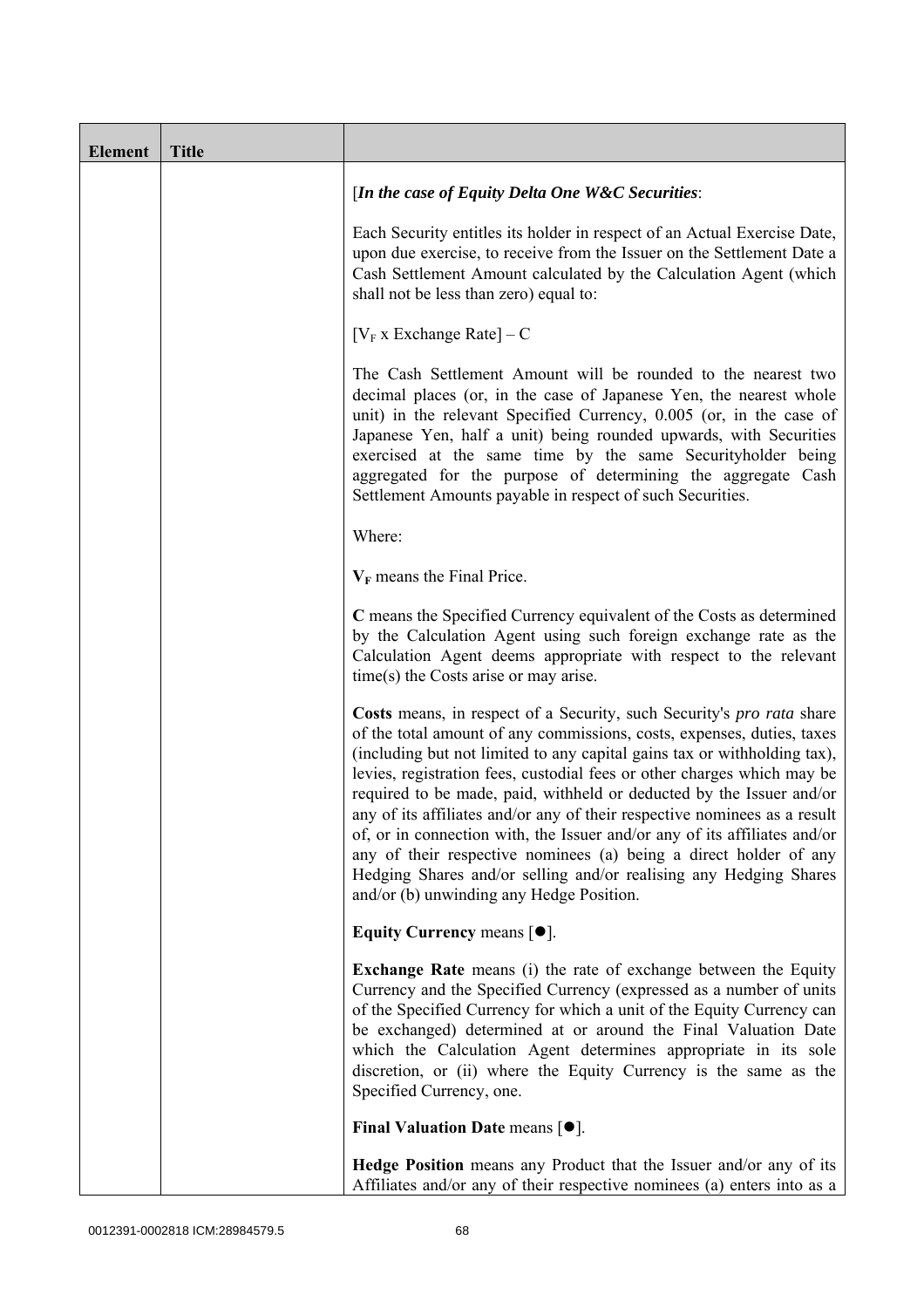| <b>Element</b> | <b>Title</b> |                                                                                                                                                                                                                                                                                                                                                                                                                                                                                                                                                                                                                                                                                                                                                                                                                                                                                                                                                                                                                                                                                                                                                                                                                                                              |
|----------------|--------------|--------------------------------------------------------------------------------------------------------------------------------------------------------------------------------------------------------------------------------------------------------------------------------------------------------------------------------------------------------------------------------------------------------------------------------------------------------------------------------------------------------------------------------------------------------------------------------------------------------------------------------------------------------------------------------------------------------------------------------------------------------------------------------------------------------------------------------------------------------------------------------------------------------------------------------------------------------------------------------------------------------------------------------------------------------------------------------------------------------------------------------------------------------------------------------------------------------------------------------------------------------------|
|                |              | result of being the direct holder of the Hedging Shares and/or selling<br>and/or realising the Hedging Shares, or (b) would have entered into if<br>they were to fully hedge the market, equity or other price risk of the<br>Issuer entering into and performing its obligations with respect to the<br>W&C Securities, using such Products as may be determined by the<br>Calculation Agent.                                                                                                                                                                                                                                                                                                                                                                                                                                                                                                                                                                                                                                                                                                                                                                                                                                                               |
|                |              | Hedging Shares means the number of shares that the Calculation<br>Agent deems necessary to hedge the equity or other price risk of the<br>Issuer entering into and performing its obligations with respect to the<br>relevant Securities.                                                                                                                                                                                                                                                                                                                                                                                                                                                                                                                                                                                                                                                                                                                                                                                                                                                                                                                                                                                                                    |
|                |              | <b>Product</b> means an exchange traded fund, share, an instrument<br>representing such exchange traded fund or share (including, without<br>limitation, participation notes), futures contracts or exchange-traded<br>options commonly used to hedge the issuance or sale of a security that<br>is linked to the Hedging Shares.                                                                                                                                                                                                                                                                                                                                                                                                                                                                                                                                                                                                                                                                                                                                                                                                                                                                                                                            |
|                |              | Valuation Date means the Final Valuation Date.                                                                                                                                                                                                                                                                                                                                                                                                                                                                                                                                                                                                                                                                                                                                                                                                                                                                                                                                                                                                                                                                                                                                                                                                               |
|                |              | <b>Cash Dividends</b>                                                                                                                                                                                                                                                                                                                                                                                                                                                                                                                                                                                                                                                                                                                                                                                                                                                                                                                                                                                                                                                                                                                                                                                                                                        |
|                |              | (i)<br>Following the declaration by a share issuer of a cash dividend<br>(other than any dividend or portion thereof that the Calculation<br>Agent determines to be an extraordinary dividend) (each a<br>Cash Dividend) in respect of which the In-dividend Date (as<br>defined below) falls in the period from and including the Trade<br>Date to but excluding the originally scheduled Final Valuation<br>Date without regard to any scheduled trading day or disrupted<br>day adjustment (the Dividend Period), the Issuer will pay a<br>Coupon Amount in respect of each Security on the related Coupon<br>Payment Date (as defined below). Each such Coupon Amount<br>will equal the amount of such Cash Dividend declared in<br>relation to one share (less (a) all withholding taxes, if any,<br>including, but without limitation, those that would have been<br>withheld in relation to the payment of such cash dividend to a<br>foreign investor and (b) any other expenses or deductions<br>which would apply to or be made in relation to the payment of<br>such cash dividend to a foreign investor all determined in the<br>Equity Currency and on a per share basis, <i>multiplied by</i> the<br>Dividend Exchange Rate as defined below). |
|                |              | Dividend Exchange Rate means, in relation to a Cash<br>Dividend, (i) the rate of exchange between the Equity<br>Currency and the Specified Currency (expressed as a number<br>of units of the Specified Currency for which a unit of the<br>Equity Currency can be exchanged) at or around the Dividend<br>Receipt Date, as determined by the Calculation Agent or, (ii)<br>where the Equity Currency is the same as the Specified<br>Currency, one.                                                                                                                                                                                                                                                                                                                                                                                                                                                                                                                                                                                                                                                                                                                                                                                                         |
|                |              | Dividend Receipt Date means the date upon which a holder<br>of shares entitled to the relevant Cash Dividend would have                                                                                                                                                                                                                                                                                                                                                                                                                                                                                                                                                                                                                                                                                                                                                                                                                                                                                                                                                                                                                                                                                                                                      |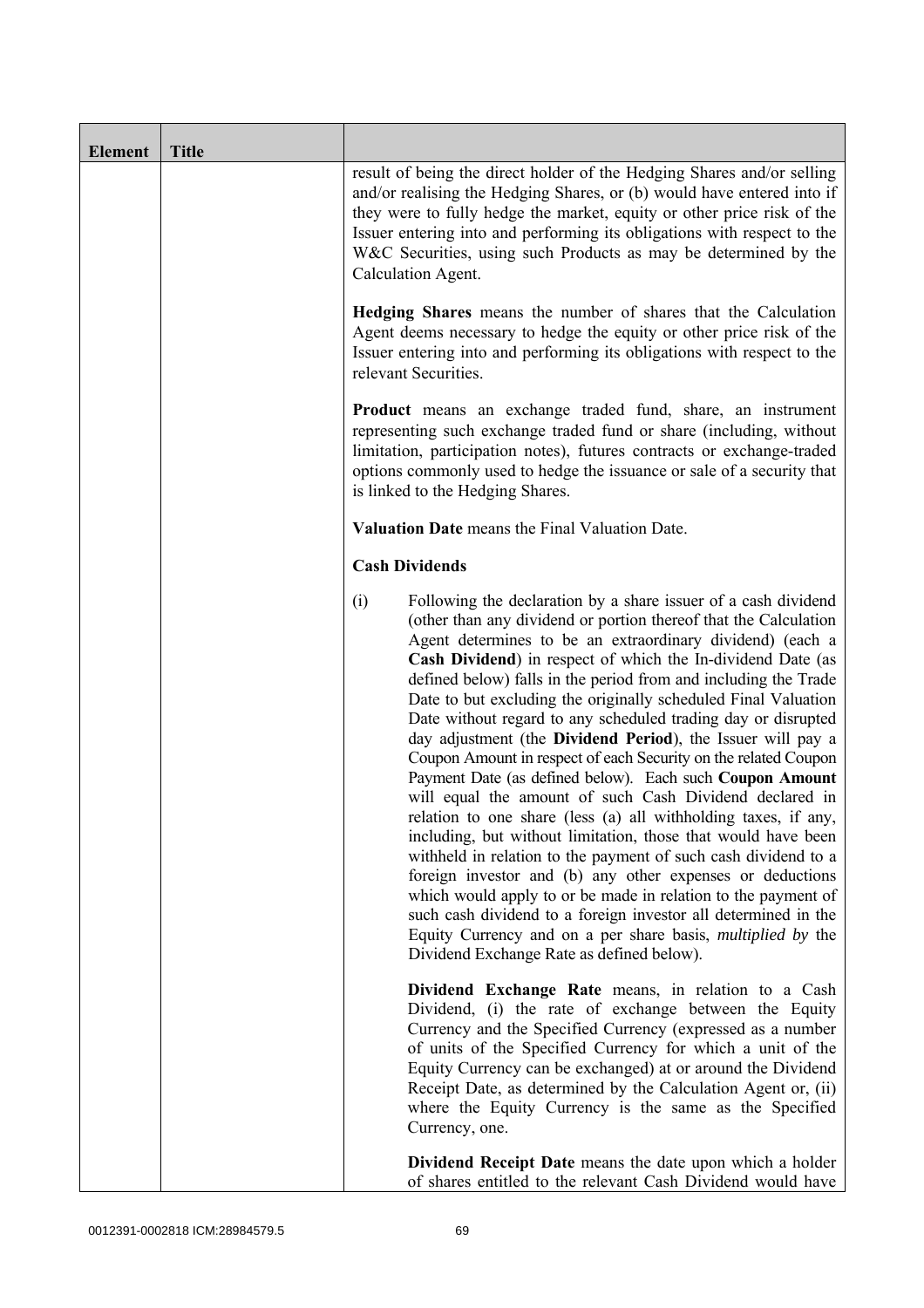| <b>Element</b> | <b>Title</b> |       |                                                                                                                                                                                                                                                                                                                                                                                                                                                                                                                                                                                                                                                              |
|----------------|--------------|-------|--------------------------------------------------------------------------------------------------------------------------------------------------------------------------------------------------------------------------------------------------------------------------------------------------------------------------------------------------------------------------------------------------------------------------------------------------------------------------------------------------------------------------------------------------------------------------------------------------------------------------------------------------------------|
|                |              |       | received such Cash Dividend according to prevailing market<br>practice, as determined by the Calculation Agent.                                                                                                                                                                                                                                                                                                                                                                                                                                                                                                                                              |
|                |              |       | In-dividend Date means, in relation to a Cash Dividend, the<br>final date upon which a purchaser of shares on the exchange<br>would, according to prevailing market practice, be entitled to<br>receive the Cash Dividend.                                                                                                                                                                                                                                                                                                                                                                                                                                   |
|                |              | (ii)  | Coupon Amounts (if any) will only be payable on the<br>Securities in the circumstances set out in paragraph (i) above<br>and subject to the provisions of paragraphs (iii) and (iv) below<br>and will be deemed only to have accrued on the Securities as<br>of the relevant Coupon Payment Date. No interest will accrue<br>or be payable in any other circumstance.                                                                                                                                                                                                                                                                                        |
|                |              | (iii) | In the event any Coupon Payment Date would fall after the<br>Maturity Date the Issuer will give notice to the<br>Securityholders of procedures for payment of such Coupon<br>Amount(s) which may be made outside of DTC or Euroclear<br>Luxembourg<br>Clearstream,<br>and<br>and<br>may<br>require<br>Securityholders as of a record date selected by the Issuer in its<br>sole discretion to provide a notice to the Issuer giving all<br>necessary details required by the Issuer in its sole discretion to<br>make such payments.                                                                                                                         |
|                |              | (iv)  | Following any Cash Dividend declaration, the Calculation<br>Agent shall as soon as is reasonably practicable under the<br>circumstances procure that the Issuer will give notice to the<br>Security holders stating the occurrence of the Cash Dividend,<br>giving details thereof and setting out the method and<br>anticipated date of the related Coupon Payment Date provided<br>that any failure to give, or non-receipt of, such notice will not<br>affect the validity of any such Coupon Amount payment and<br>the Calculation Agent will determine the basis on which the<br>Coupon Amount will be paid.                                            |
|                |              | (v)   | <b>Coupon Payment Date</b> means the date that is three $(3)$<br>Business Days following the relevant Dividend Receipt Date.]                                                                                                                                                                                                                                                                                                                                                                                                                                                                                                                                |
|                |              |       | [In the case of Equity Linked Securities, insert:                                                                                                                                                                                                                                                                                                                                                                                                                                                                                                                                                                                                            |
|                |              |       | <b>Adjustment and Disruption Events</b>                                                                                                                                                                                                                                                                                                                                                                                                                                                                                                                                                                                                                      |
|                |              |       | The Securities may be subject to cancellation or early redemption or<br>adjustment (including as to valuation and in certain circumstances<br>share substitutions) if certain corporate events (such as events<br>affecting the value of a Share (including Share divisions or<br>consolidations, extraordinary dividends and capital calls); de-listing of<br>a Share; insolvency, merger or nationalisation of a Share issuer; a<br>tender offer or redenomination of a Share) occur, if certain events<br>(such as illegality, disruptions or cost increases) occur with respect to<br>the Issuer's or any of its affiliates' hedging arrangements, or if |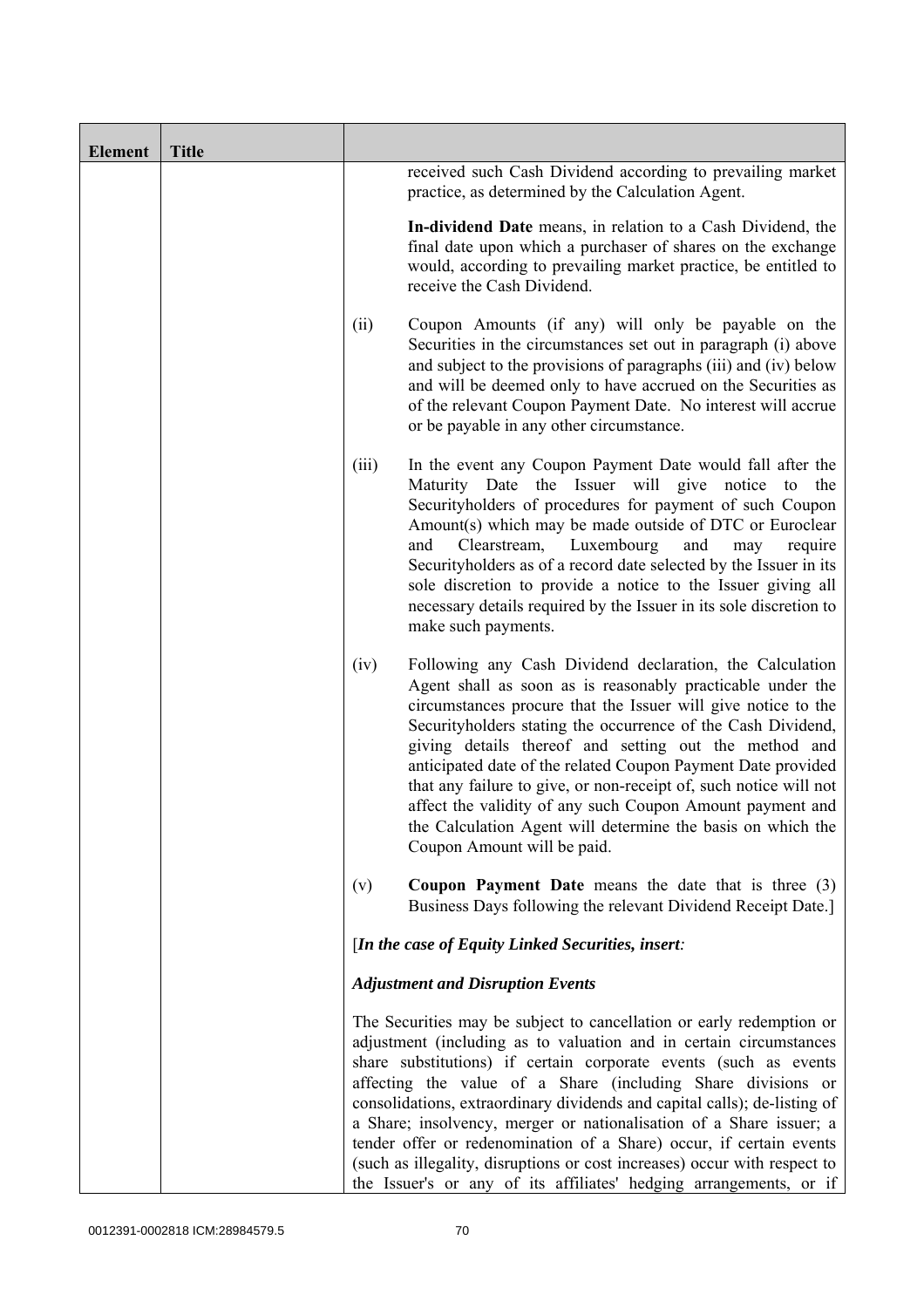| <b>Element</b> | <b>Title</b> |                                                                                                                                                                                                                                                                                                                                                                                                                                                               |
|----------------|--------------|---------------------------------------------------------------------------------------------------------------------------------------------------------------------------------------------------------------------------------------------------------------------------------------------------------------------------------------------------------------------------------------------------------------------------------------------------------------|
|                |              | insolvency filings are made with respect to the issuer of a share [Insert]<br>if the relevant Securities are Equity Delta One Redemption N&C<br>Securities or Equity Delta One W&C Securities: or, where the relevant<br>event is a potential adjustment event which has a dilutive effect on the<br>theoretical value of the relevant shares and the Calculation Agent<br>considers it appropriate, the distribution of further Securities].                 |
|                |              | If certain disruption events occur with respect to valuation of a Share<br>such valuation will be postponed and may be made by the Calculation<br>Agent. Payments may also be postponed.]                                                                                                                                                                                                                                                                     |
|                |              | [In the case of Index Linked Securities, insert:                                                                                                                                                                                                                                                                                                                                                                                                              |
|                |              | <b>Adjustment and Disruption Events</b>                                                                                                                                                                                                                                                                                                                                                                                                                       |
|                |              | The Securities may be subject to cancellation or early redemption or<br>adjustment if an Index is modified or cancelled and there is no<br>successor Index acceptable to the Calculation Agent, if an Index's<br>sponsor fails to calculate and announce such Index, or certain events<br>(such as illegality, disruptions or cost increases) occur with respect to<br>the Issuer's or any of its affiliates' hedging arrangements.                           |
|                |              | If certain disruption events occur with respect to valuation of an Index<br>such valuation will be postponed and may be made by the Calculation<br>Agent. Payments may also be postponed.]                                                                                                                                                                                                                                                                    |
|                |              | [In the case of Inflation Linked Securities, insert:                                                                                                                                                                                                                                                                                                                                                                                                          |
|                |              | <b>Adjustment Events</b>                                                                                                                                                                                                                                                                                                                                                                                                                                      |
|                |              | The Securities may be subject to adjustment if the Index is not<br>published or announced, there is a successor Index, an Index level is<br>corrected or the Index is rebased and may be subject to early<br>redemption or cancellation if the Index ceases to be published and<br>there is no appropriate alternative index acceptable to the Calculation<br>Agent. In certain circumstances the Calculation Agent may calculate<br>the Index level itself.] |
|                |              | [In the case of FX Linked Securities, insert:                                                                                                                                                                                                                                                                                                                                                                                                                 |
|                |              | <b>Disruption Events</b>                                                                                                                                                                                                                                                                                                                                                                                                                                      |
|                |              | If certain disruption events occur with respect to valuation of a Currency<br>Pair, [an alternative valuation method may be used, valuation may be<br>made by the Calculation Agent, valuation may be postponed or the<br>Securities may be subject to early redemption or cancellation].]                                                                                                                                                                    |
|                |              | [In the case of Zero Recovery Single Name Credit Linked N&C<br>Securities and Zero Recovery Basket Credit Linked N&C Securities,<br><i>insert</i> :                                                                                                                                                                                                                                                                                                           |
|                |              | <b>Merger Event</b>                                                                                                                                                                                                                                                                                                                                                                                                                                           |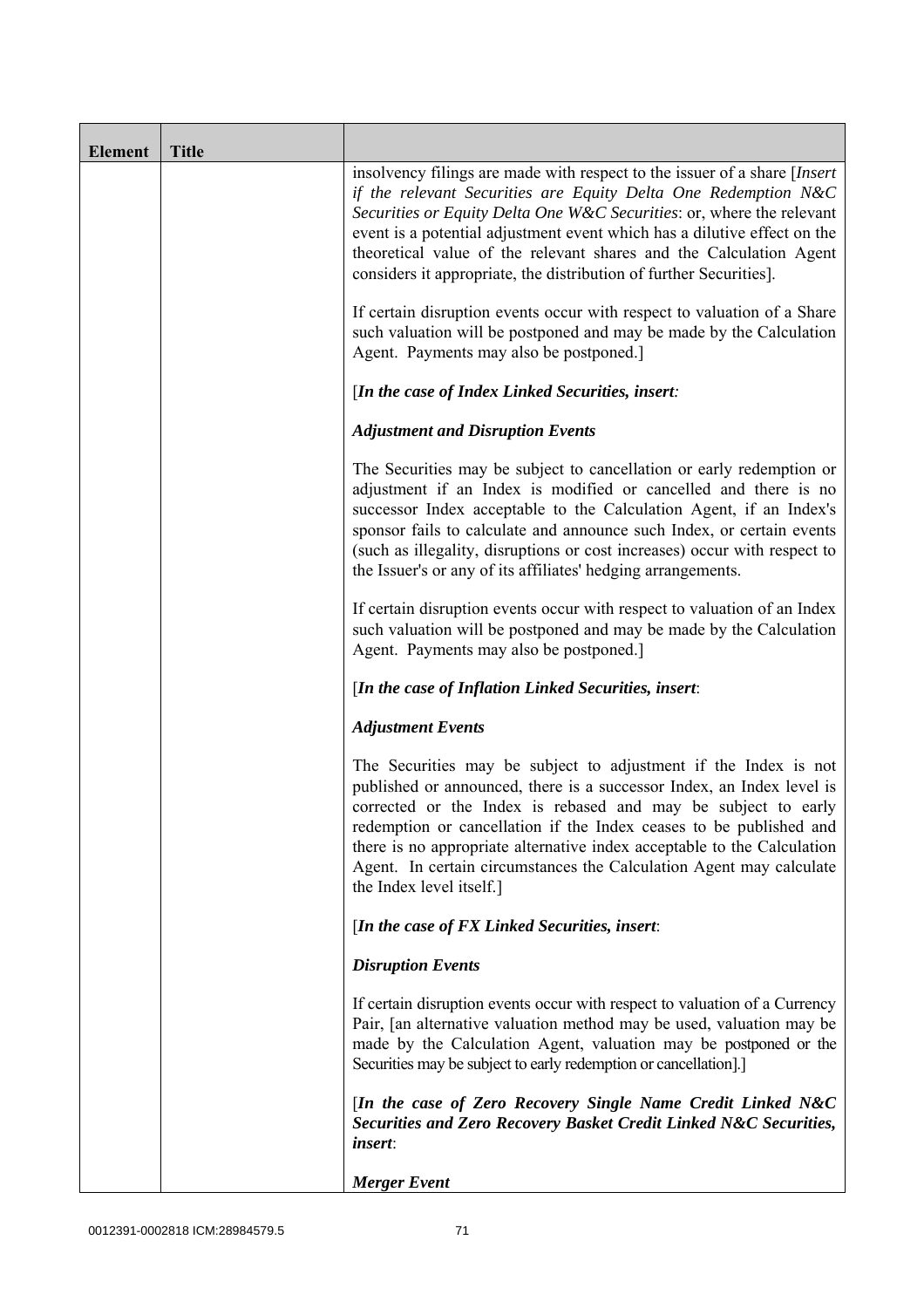| <b>Element</b> | <b>Title</b>                                                                                                                                                                                                         |                                                                                                                                                                                                                                                                                                                                                                                                                                                                                                                                                                                                                                                                                                    |
|----------------|----------------------------------------------------------------------------------------------------------------------------------------------------------------------------------------------------------------------|----------------------------------------------------------------------------------------------------------------------------------------------------------------------------------------------------------------------------------------------------------------------------------------------------------------------------------------------------------------------------------------------------------------------------------------------------------------------------------------------------------------------------------------------------------------------------------------------------------------------------------------------------------------------------------------------------|
|                |                                                                                                                                                                                                                      | A merger event may occur, <i>inter alia</i> , if the Issuer[, the Guarantor] or<br>the Reference Entity consolidates or amalgamates with, or merges<br>into, or transfers all or substantially all of its assets to, the Reference<br>Entity or the Issuer [or the Guarantor], as applicable, or the Issuer [or<br>the Guarantor] and the Reference Entity become affiliates.]                                                                                                                                                                                                                                                                                                                     |
| IC.19          | Final reference price of<br>the Underlying                                                                                                                                                                           | [Not applicable, there is no final reference price of the underlying.]                                                                                                                                                                                                                                                                                                                                                                                                                                                                                                                                                                                                                             |
|                | (Include this Element<br>C.19<br>only<br>if<br>the<br>relevant Securities are<br>Derivative Securities as<br>defined in Element C.9<br><i>above</i> )                                                                | The final reference price of the underlying will be determined in<br>accordance with the valuation mechanics set out in item C.18 above]]                                                                                                                                                                                                                                                                                                                                                                                                                                                                                                                                                          |
| C.20           | Underlying and where<br>the information on the<br>underlying can be<br>found<br>(Include this Element<br>C.20 only if the<br>relevant Securities are<br>Derivative Securities as<br>defined in Element C.9<br>above) | [Not applicable, there is no underlying] [The underlying [index/basket<br>of indices/share[s]/reference entit[y][ies]/FX rate[s], interest rate[s]]<br>specified in item C.18 above] [insert details of relevant underlying(s)]<br>[If the Securities are Zero Recovery Single Name Credit Linked N&C<br>Securities or Zero Recovery Basket Credit Linked N&C Securities,<br>insert: The "Credit Events" are [insert relevant Credit Events].]<br>[Insert details of where information on the underlying can be found.<br>Where relevant this may include references to the respective<br>Bloomberg and/or Reuters screen pages on which information<br>relating to each underlying can be found]] |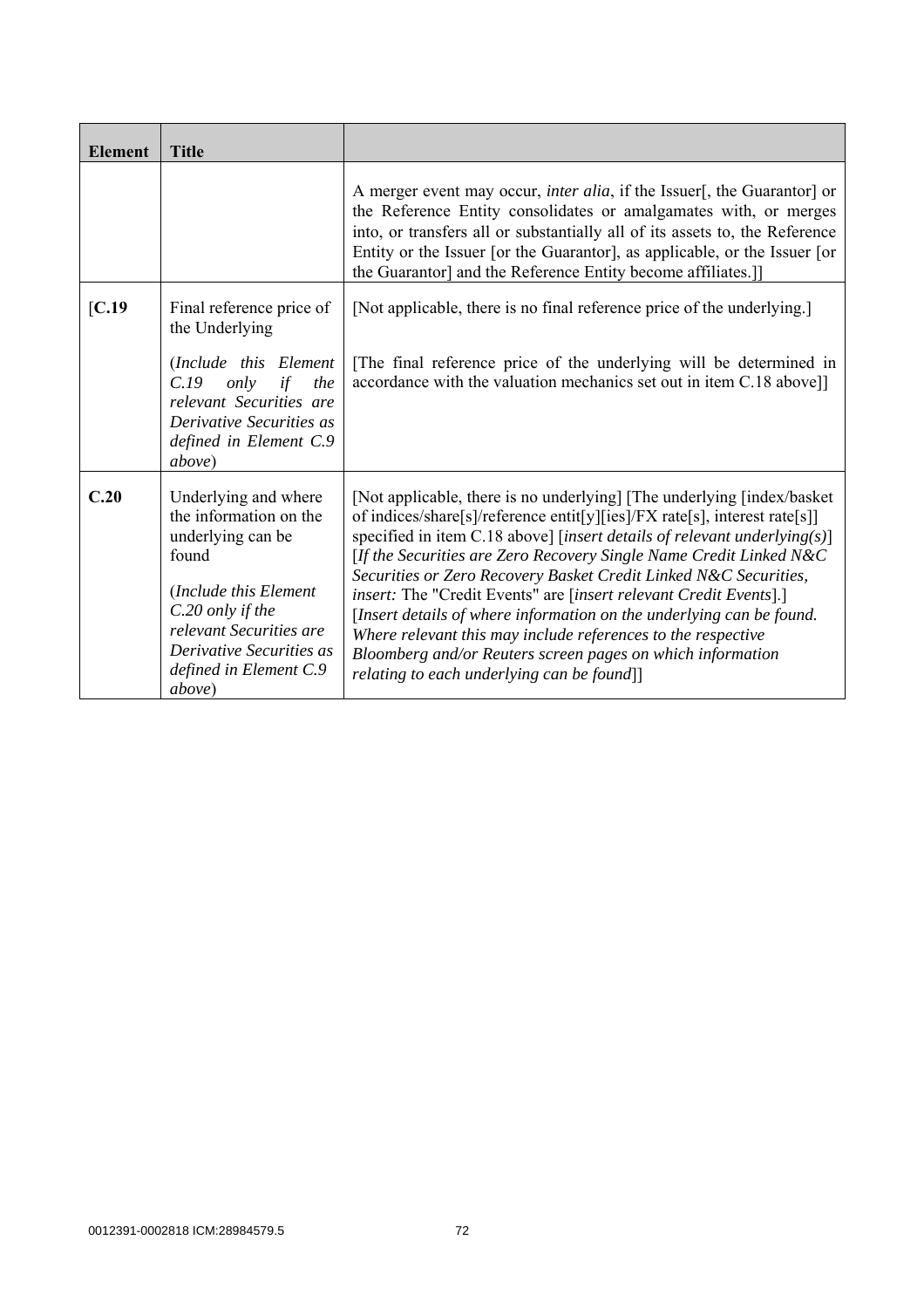## **Section D - Risks**

| <b>Element</b> | <b>Title</b>                                             |                                                                                                                                                                                                                                                                                                                                                                                                                                                                                                                                                                                                                                                                                                                                                                                                                                                                                                                                                                                                                                                                                                                                                                                                                                           |
|----------------|----------------------------------------------------------|-------------------------------------------------------------------------------------------------------------------------------------------------------------------------------------------------------------------------------------------------------------------------------------------------------------------------------------------------------------------------------------------------------------------------------------------------------------------------------------------------------------------------------------------------------------------------------------------------------------------------------------------------------------------------------------------------------------------------------------------------------------------------------------------------------------------------------------------------------------------------------------------------------------------------------------------------------------------------------------------------------------------------------------------------------------------------------------------------------------------------------------------------------------------------------------------------------------------------------------------|
| D.2            | Key risks regarding<br>the Issuer [and the<br>Guarantor] | In purchasing Securities, investors assume the risk that the Issuer [and<br>the Guarantor] may become insolvent or otherwise be unable to<br>perform [its/their] obligations (including, where relevant, payment<br>obligations) in respect of the Securities [or under the Guarantee<br>(respectively)]. There is a wide range of factors which individually or<br>together could result in the Issuer [and the Guarantor] becoming<br>unable to perform [its/their] obligations under the Securities [or<br>Guarantee (respectively). It is not possible to identify all such factors<br>or to determine which factors are most likely to occur, as the Issuer<br>[and the Guarantor] may not be aware of all relevant factors and<br>certain factors which [it/they] currently deem not to be material may<br>become material as a result of the occurrence of events outside the<br>Issuer's [and the Guarantor's] control. The Issuer [and the Guarantor]<br>[has/have] identified a number of factors which could materially<br>adversely affect [its/their] business[es] and ability to perform<br>obligations<br>[its/their]<br>under<br>the<br>Guarantee<br>Securities<br>$\lceil$ or<br>(respectively)]. These factors include: |
|                |                                                          | Issuer:<br>(i) the Issuer is an indirectly owned, wholly owned subsidiary of Nomura<br>Holdings, Inc. and there are substantial inter-relationships between the<br>Issuer and other Nomura Group companies. Accordingly, if the financial<br>condition of the Nomura Group were to deteriorate, the Issuer and its<br>investors may suffer direct and materially adverse consequences, (ii)<br>changes in market prices affecting asset values may adversely affect the<br>performance of assets in which the Issuer holds positions and therefore<br>would adversely affect the Issuer's financial situation and its profits (iii)<br>strategies for hedging against market risk may prove to be ineffective,<br>(iv) changes in interest rates, (v) foreign exchange risk, (vi) liquidity risk,<br>(vii) credit risk of third parties with whom the Issuer does business (viii)<br>increased regulation of the financial services industry, (ix) competition<br>risk, (x) reputational risk, and (xi) operational risk (including as a result<br>of the United Kingdom's potential exit from the European Union).                                                                                                                       |
|                |                                                          | Guarantor:                                                                                                                                                                                                                                                                                                                                                                                                                                                                                                                                                                                                                                                                                                                                                                                                                                                                                                                                                                                                                                                                                                                                                                                                                                |
|                |                                                          | If the financial condition of the Guarantor were to deteriorate, the<br>Issuer and investors in the Securities may suffer direct and materially<br>adverse consequences. The Guarantor is the holding company for the<br>Nomura Group and its ability to fulfil its obligations under the<br>Guarantee may therefore be affected by certain factors affecting the<br>Guarantor directly or other entities within the Nomura Group,<br>including: (i) a sustained market/economic or other downturn,<br>changes in financial or economic conditions and/or market volatility,<br>(ii) liquidity risk, (iii) unpredictable events causing large unexpected<br>market price movements ("event risk") (iv) credit risk of third parties<br>with whom the Guarantor does business, (v) competition risk, (vi)                                                                                                                                                                                                                                                                                                                                                                                                                                  |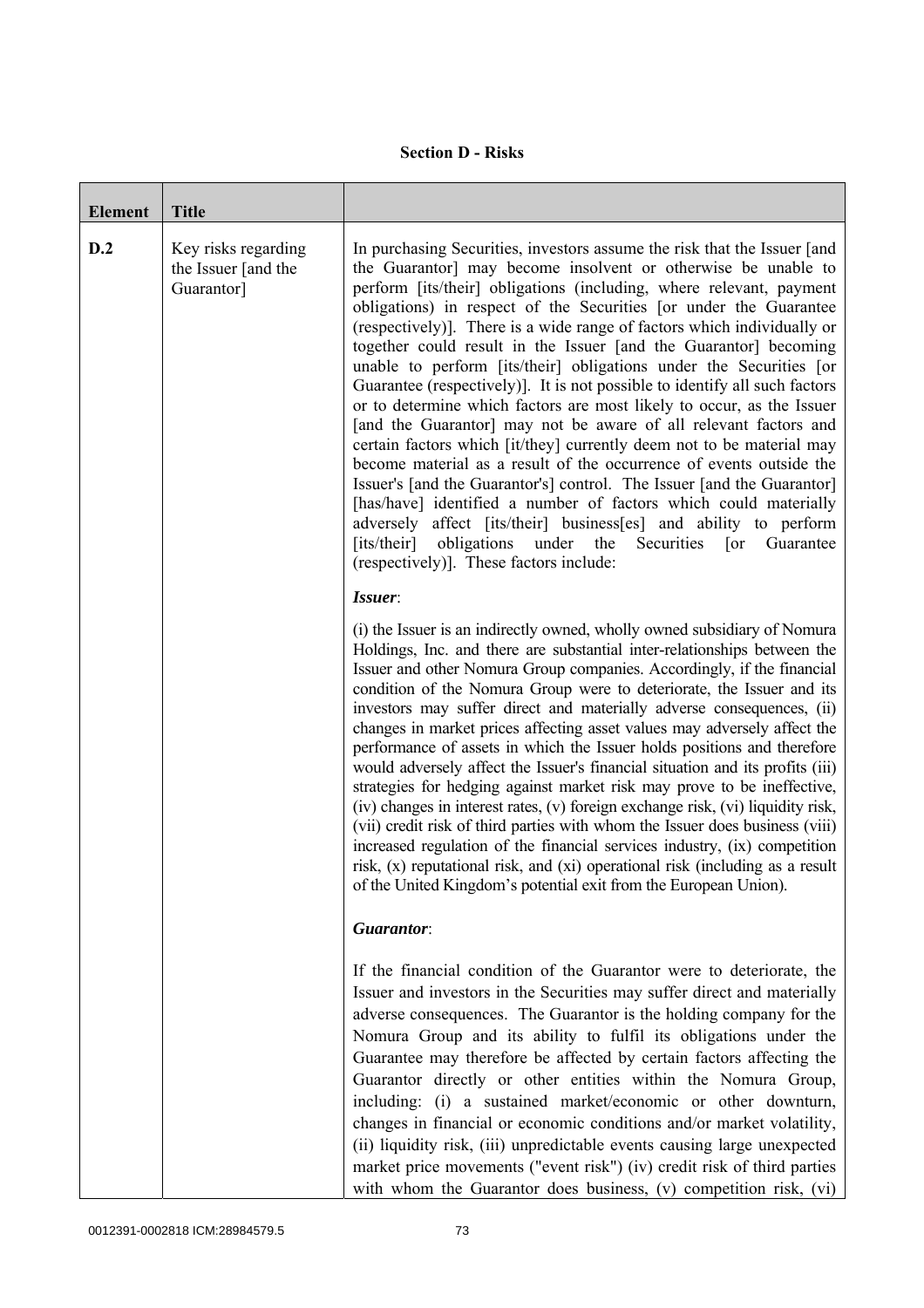| <b>Element</b> | <b>Title</b>                                                                                                                                                                                          |                                                                                                                                                                                                                                                                                                                                                                                                                                                                                                                                                                                                                                                                                                                                                                                                                                                                                                                                                                                                                                                                                                                                                                                                                                                                                                                                                                                                                                                                                                                                                                                                                                                                                                                                                                                                                                                                                                                                                                                                                                                                                                                                                                                                                                                                                                                                                                                                                                                                                                                                                                                                                                                                                                                                                                                                                                                                                                                                                                                                                                                                                                                                                                                                                                                                                                                                                                                                                                                                                                                                                                                                      |
|----------------|-------------------------------------------------------------------------------------------------------------------------------------------------------------------------------------------------------|------------------------------------------------------------------------------------------------------------------------------------------------------------------------------------------------------------------------------------------------------------------------------------------------------------------------------------------------------------------------------------------------------------------------------------------------------------------------------------------------------------------------------------------------------------------------------------------------------------------------------------------------------------------------------------------------------------------------------------------------------------------------------------------------------------------------------------------------------------------------------------------------------------------------------------------------------------------------------------------------------------------------------------------------------------------------------------------------------------------------------------------------------------------------------------------------------------------------------------------------------------------------------------------------------------------------------------------------------------------------------------------------------------------------------------------------------------------------------------------------------------------------------------------------------------------------------------------------------------------------------------------------------------------------------------------------------------------------------------------------------------------------------------------------------------------------------------------------------------------------------------------------------------------------------------------------------------------------------------------------------------------------------------------------------------------------------------------------------------------------------------------------------------------------------------------------------------------------------------------------------------------------------------------------------------------------------------------------------------------------------------------------------------------------------------------------------------------------------------------------------------------------------------------------------------------------------------------------------------------------------------------------------------------------------------------------------------------------------------------------------------------------------------------------------------------------------------------------------------------------------------------------------------------------------------------------------------------------------------------------------------------------------------------------------------------------------------------------------------------------------------------------------------------------------------------------------------------------------------------------------------------------------------------------------------------------------------------------------------------------------------------------------------------------------------------------------------------------------------------------------------------------------------------------------------------------------------------------------|
|                |                                                                                                                                                                                                       | substantial legal, regulatory, operational and reputational risks<br>(including regulatory and operational risk as a result of the United<br>Kingdom's potential exit from the European Union).                                                                                                                                                                                                                                                                                                                                                                                                                                                                                                                                                                                                                                                                                                                                                                                                                                                                                                                                                                                                                                                                                                                                                                                                                                                                                                                                                                                                                                                                                                                                                                                                                                                                                                                                                                                                                                                                                                                                                                                                                                                                                                                                                                                                                                                                                                                                                                                                                                                                                                                                                                                                                                                                                                                                                                                                                                                                                                                                                                                                                                                                                                                                                                                                                                                                                                                                                                                                      |
| [D.3]          | Key risks regarding the<br>Securities<br>(Include this Element<br>D.3 only if the relevant<br><b>Securities</b><br>are<br>not<br>Derivative Securities as<br>defined in Element C.9<br><i>above</i> ) | There are also certain factors which are material for the purpose of<br>assessing the risks associated with investing in any issue of Securities,<br>which include, without limitation, (i) risks relating to current market<br>conditions including sovereign debt concerns in certain countries in<br>Europe, (ii) Rule 144A Securities Transfer Restrictions, (iii) risks relating<br>to the fact that the Securities are unsecured obligations of the Issuer, (iv)<br>the possibility that holders may receive payments subject to withholding<br>or other deductions imposed on the Securities, (v) there may be no, or a<br>limited, secondary market for the Securities and this would adversely<br>affect the value at which an investor could sell his Securities, (vi) risks<br>relating to postponement of valuation dates, following the occurrence of a<br>disruption event which may adversely affect the value of the Securities,<br>(vii) adjustments to the terms and conditions of the Securities being made<br>by the Calculation Agent following the occurrence of certain events and<br>any early redemption or cancellation (as applicable) of the Securities by<br>the Issuer, (viii) modification of the terms and conditions of the Securities<br>and/or the Agency Agreement by the Issuer and the relevant Agent<br>without the consent of Securityholders, (ix) modification of the terms and<br>conditions of the Securities by majority votes binding all holders, $(x)$ the<br>existence, where specified, of any right of the Issuer to redeem the<br>Securities at its option and the effect this may have on the market value of<br>the Securities, which will mean that an investor may not be able to<br>reinvest the redemption proceeds to achieve a similar effective return,<br>(xi) hedging activities and conflicts of interest of the Issuer, the Guarantor<br>(where applicable) and/or any of its/their affiliates and Securityholders,<br>(xii) where the Securities are linked to a Reference Item, risks relating to<br>the value and liquidity of such Reference Item and the markets in which<br>such Reference Item is traded, (xiii) movements in interest rates, which<br>may affect the value of Securities which bear interest at a fixed rate and<br>(where the Securities are not denominated in an investor's own currency)<br>exchange rates may affect the value of the Securities, (xiv) any credit<br>rating assigned to the Securities may not adequately reflect all risks<br>associated with an investment in the Securities, is not a recommendation<br>to buy, sell or hold securities and may be subject to suspension,<br>reduction or withdrawal at any time by the assigning rating agency,<br>(xv) Investors who purchase Securities in denominations that are not an<br>integral multiple of the specified denomination may be adversely affected<br>if definitive Securities are subsequently required to be issued, (xvi) fees<br>and commissions not being taken into account when determining<br>secondary market prices of Securities, (xvii) illegality of securities, (xviii)<br>change in law and/or regulatory reform and (xix) where payments in<br>respect of the Securities are payable in Renminbi, risks associated with<br>the illiquidity, inconvertibility or non-transferability of Renminbi,<br>exchange rate and interest rate risks and, if CNY Currency Event is<br>applicable, the option for the Issuer to make payments in U.S. dollars if<br>Renminbi is not available in certain circumstances.] |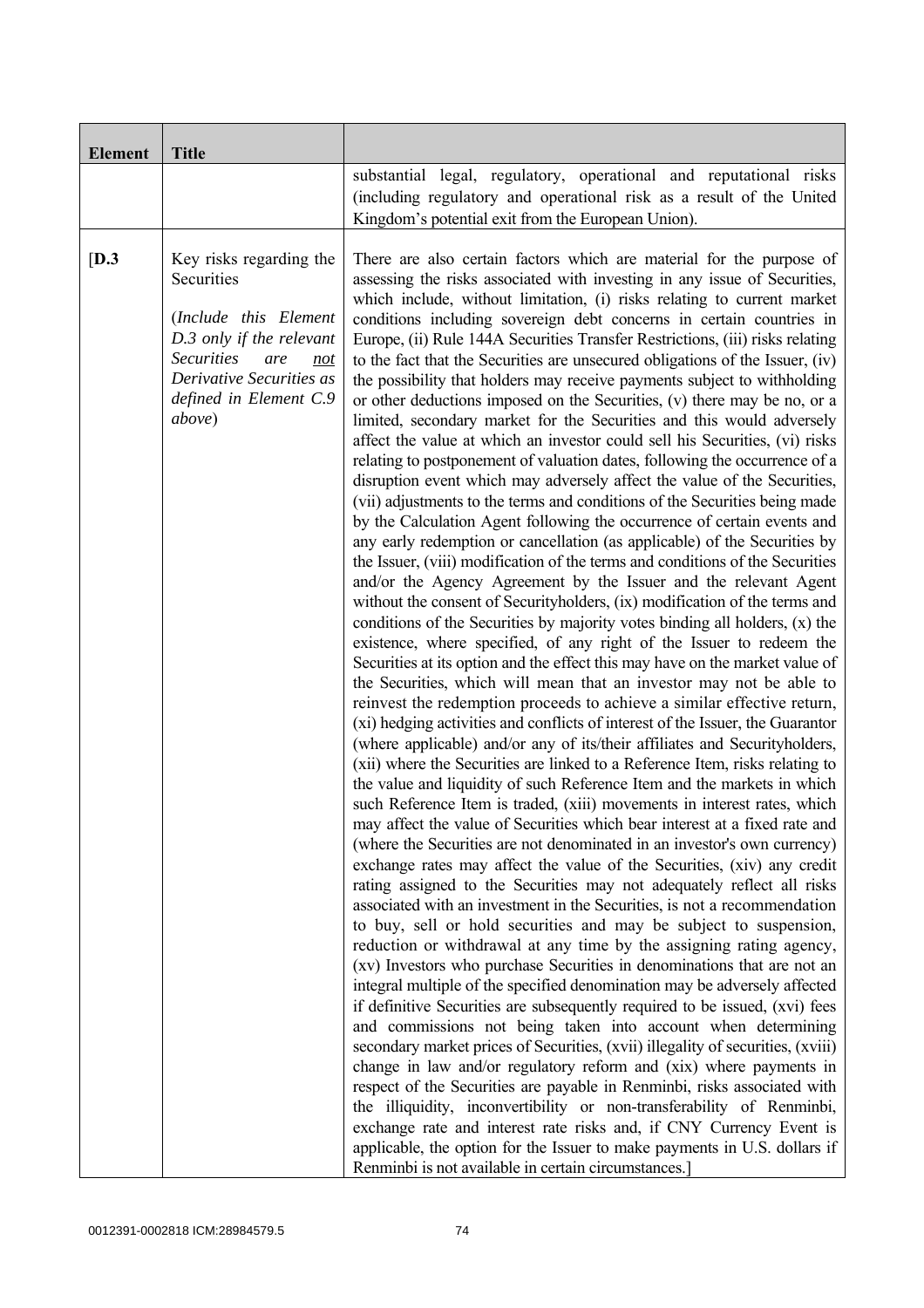| Element          | <b>Title</b>                                                                                                                              |                                                                                                                                                                                                 |
|------------------|-------------------------------------------------------------------------------------------------------------------------------------------|-------------------------------------------------------------------------------------------------------------------------------------------------------------------------------------------------|
| $\overline{D.6}$ | Risk warning<br>(Include this Element<br><b>Securities</b><br>are<br>Derivative Securities as<br>defined in Element C.9<br><i>above</i> ) | [Copy and paste the information from Element D.3 above and insert<br>here]<br>D.6 only if the relevant   In addition, investors may lose all or part of their investment in the<br>Securities.] |

## **Section E - Offer**

| <b>Element</b> | <b>Title</b>                                 |                                                                                                                                                                                                                                                                                                                                                                                                                                                                                                                                                                                                                                     |
|----------------|----------------------------------------------|-------------------------------------------------------------------------------------------------------------------------------------------------------------------------------------------------------------------------------------------------------------------------------------------------------------------------------------------------------------------------------------------------------------------------------------------------------------------------------------------------------------------------------------------------------------------------------------------------------------------------------------|
| E.2b           | Reasons for the offer<br>and use of proceeds | The net proceeds from the issue of the Securities will be applied by<br>the Issuer for general corporate purposes, which include making a<br>profit. A substantial portion of the proceeds from the issue of the<br>Securities may be used to hedge market risk with respect to such<br>Securities.                                                                                                                                                                                                                                                                                                                                 |
|                |                                              | Issue specific summary                                                                                                                                                                                                                                                                                                                                                                                                                                                                                                                                                                                                              |
|                |                                              | The net proceeds from the issue of Securities will be applied by the<br>Issuer for its general corporate purposes, which include making a<br>profit [and [specify any other relevant corporate purposes of the<br>$Is \, \text{user}$ ].                                                                                                                                                                                                                                                                                                                                                                                            |
| E.3            | Terms and conditions<br>of the offer         | Under the programme, the Securities may be offered to the public in a<br>Non-Exempt Offer in Austria, Belgium, Denmark, France, Germany,<br>Hungary, Italy, Ireland, Luxembourg, Poland, Portugal, Spain,<br>Sweden, The Netherlands and the United Kingdom.                                                                                                                                                                                                                                                                                                                                                                        |
|                |                                              | The terms and conditions of each offer of Securities will be<br>determined by agreement between the Issuer and the relevant Dealer<br>at the time of issue and specified in the applicable Final Terms. An<br>Investor intending to acquire or acquiring any Securities in a Non-<br>Exempt Offer from an Authorised Offeror will do so, and offers and<br>sales of such Securities to an Investor by such Authorised Offeror<br>will be made, in accordance with any terms and other arrangements in<br>place between such Authorised Offeror and such Investor including<br>as to price, allocations and settlement arrangements. |
|                |                                              | Issue specific summary:                                                                                                                                                                                                                                                                                                                                                                                                                                                                                                                                                                                                             |
|                |                                              | [Not applicable, the Securities are not being offered to the public as<br>part of a Non-Exempt Offer.]                                                                                                                                                                                                                                                                                                                                                                                                                                                                                                                              |
|                |                                              | [This issue of Securities is being offered in a Non-Exempt Offer in<br>[specify particular country/ies].                                                                                                                                                                                                                                                                                                                                                                                                                                                                                                                            |
|                |                                              | The issue price of the Securities is $\lceil \bullet \rceil \lceil \cdot \rceil$ per cent. of their nominal<br>amount].                                                                                                                                                                                                                                                                                                                                                                                                                                                                                                             |